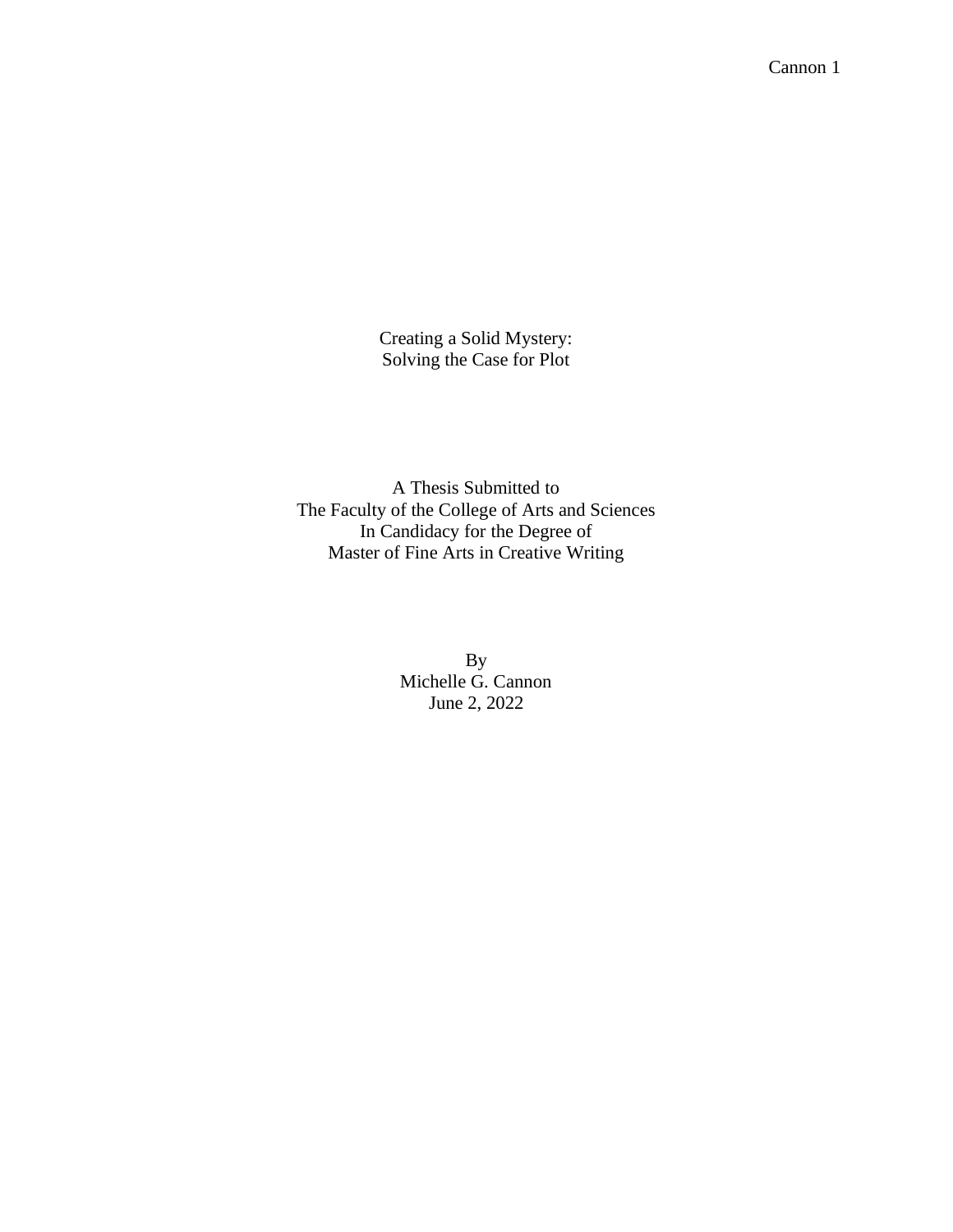## Abstract

When it comes to mystery, one of the most key figures of the genre is the Queen of Mystery Agatha Christie. This beloved author has written over 60 mystery novels in her lifetime. Studying her work has shown that Christie put much time and effort when crafting her stories. The Queen of Mystery carefully planned to ensure her stories had a solid plot her readers could easily follow and enjoy. This thesis focused on analyzing Christie's process and looking at how the process could be applied in a mystery manuscript.

Keywords: mystery, plot, Agatha Christie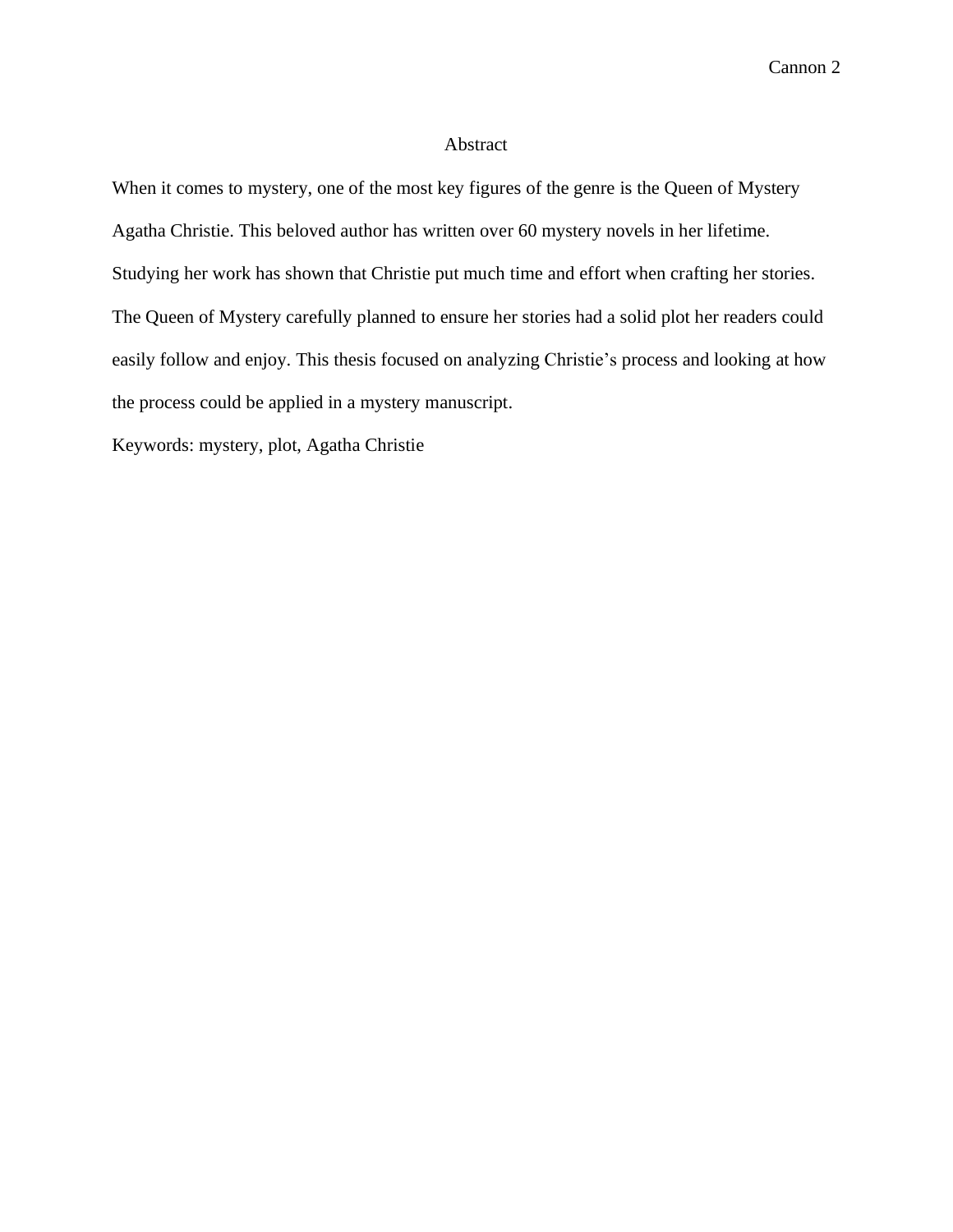# Acknowledgements

Special thanks to Professor Anderson and Professor Christian for encouraging me throughout this course. Without them, I would not have been able to have the motivation to finish out this course.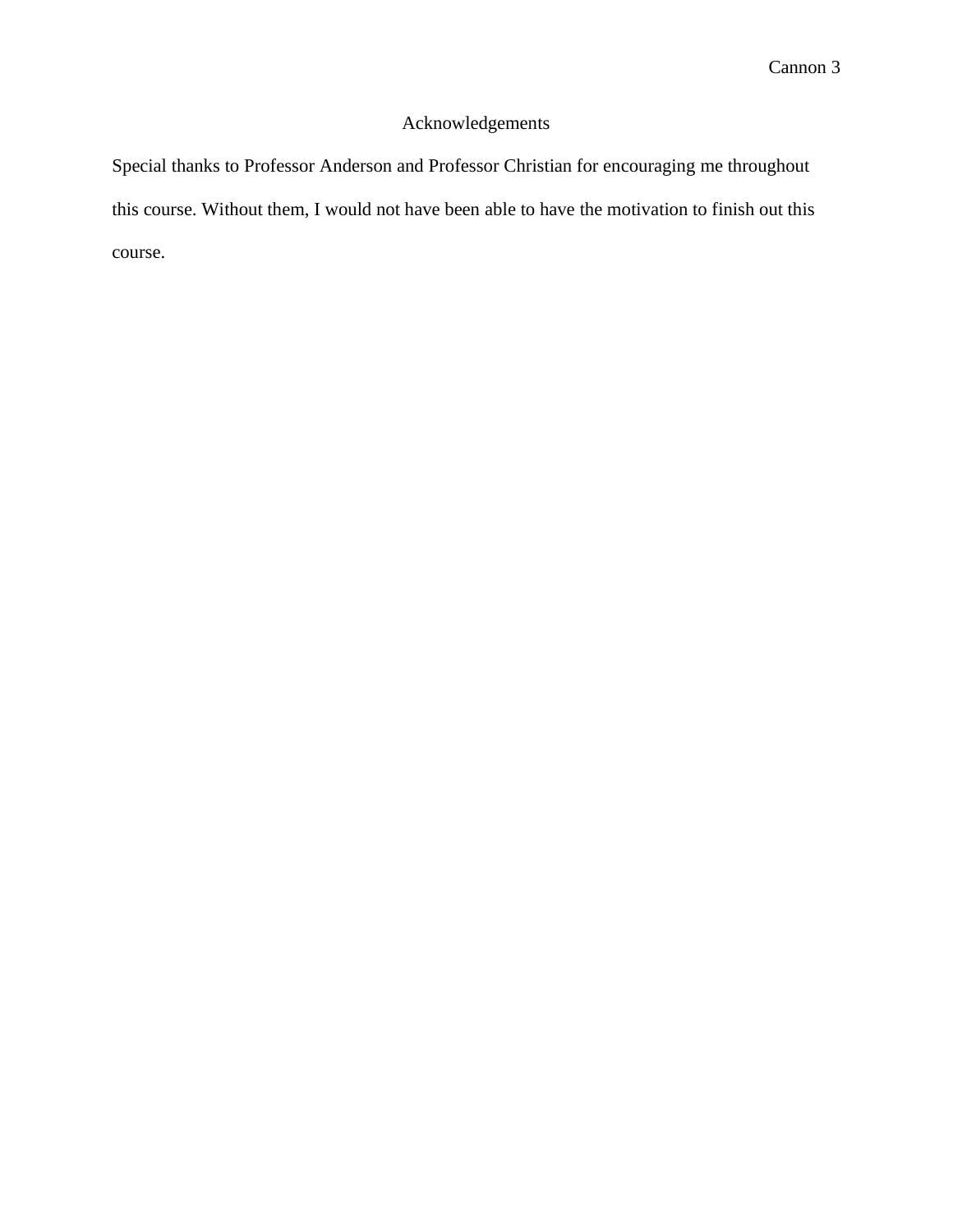# Dedication

To my sisters and best friends, thank you for supporting me and making sure I saw my thesis project through to the end!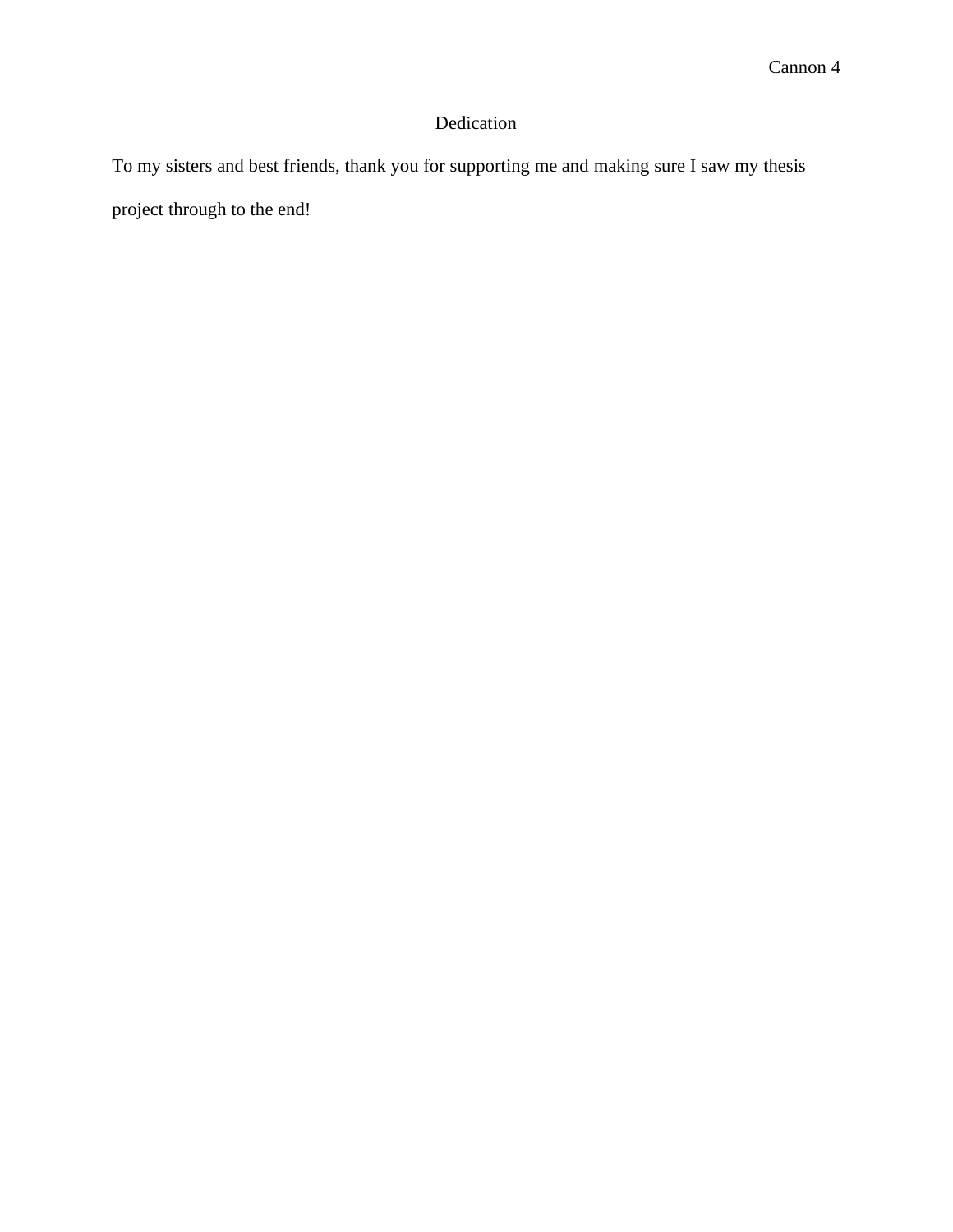# **Table of Contents**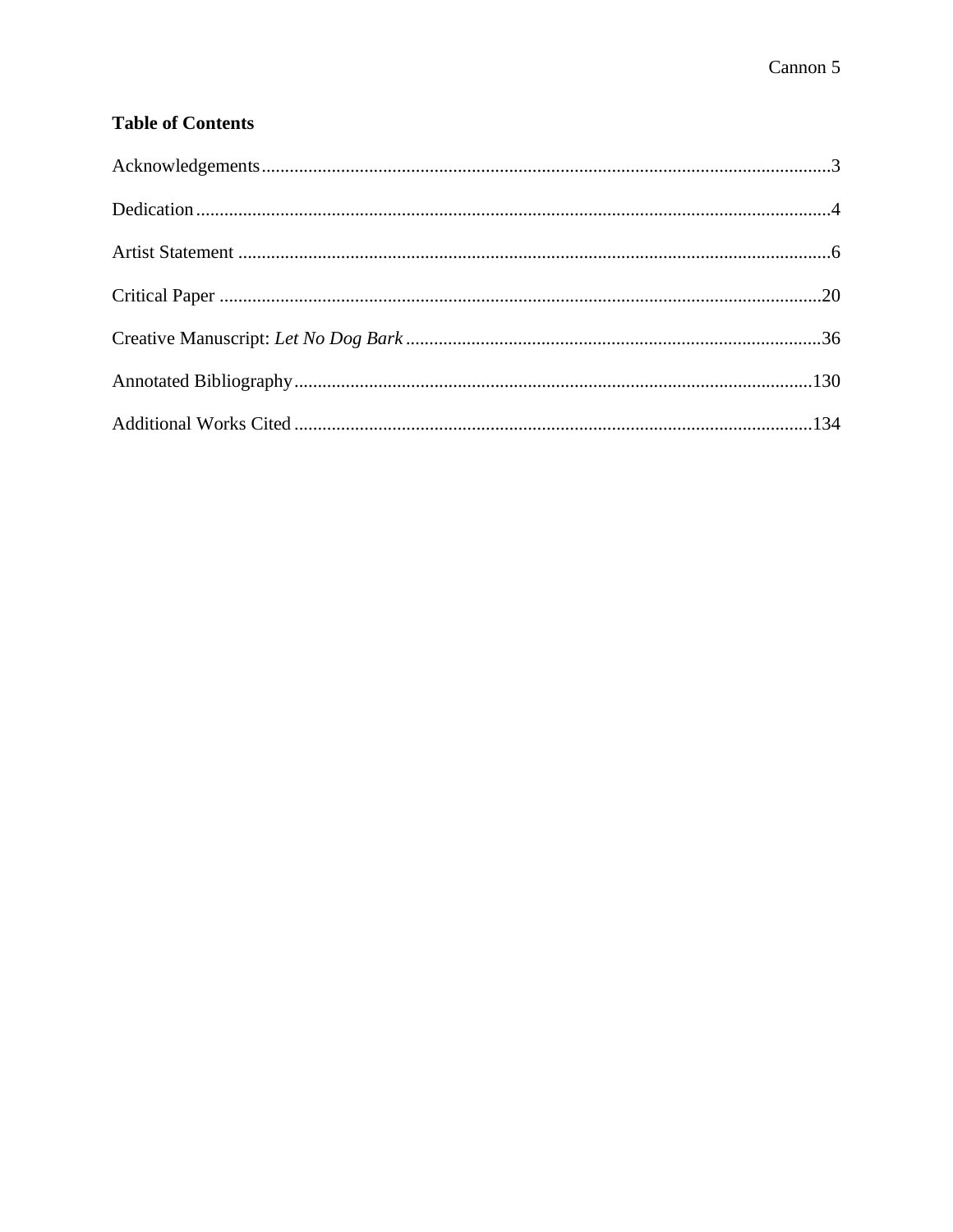One of the most published authors of all time is a mystery writer. Agatha Christie is known as the Queen of Mystery not only because she is known as "the most widely published author of all time and in any language, outsold only by the Bible and Shakespeare" (AgathaChristie.com, "About the Author") but also because she made a great contribution to the mystery genre. Agatha Christie is an author to review and study because she was a "writer who knew how to masterfully think through her plots, develop rich characters, and create tidy endings" (Akersten 15). Her works have become popular through other mediums such as radio drama adaptations, film and tv series adaptations, and even computer games. However, it is the plots in her mystery novels that started it all. Through studying Agatha Christie and her works, one can see how she was able to contribute to the genre of mystery.

Ever since its initial creation, the mystery genre continued to evolve, and today, there are still areas that mystery writers struggled with. However, looking to mystery writers like the Queen of Mystery, writers of today can discover to overcome those struggles of creating a solid mystery plot that engages their readers. Mysteries are interesting pieces to work with since there has to be a problem that is solved. The problem cannot just be any problem; it must be one that can engage readers and have them curious about how this problem will get solved. However, the problem or mystery cannot be too complicated lest it be seen as unbelievable. In every genre of fiction, there is a bit of truth woven in. J. Madison Davis, elected president of the International Association of Crime Writers, noted how "the mystery, like every other genre, is based upon certain paradigms about the nature of our world" (11). When writing a mystery, there will be fictitious elements, but there must also be that bit of truth included to draw readers in the novel.

The concept for this thesis is focused on the genre of mystery. The critical paper covers my research and opinions on how Agatha Christie has addressed the issues of plot in her mystery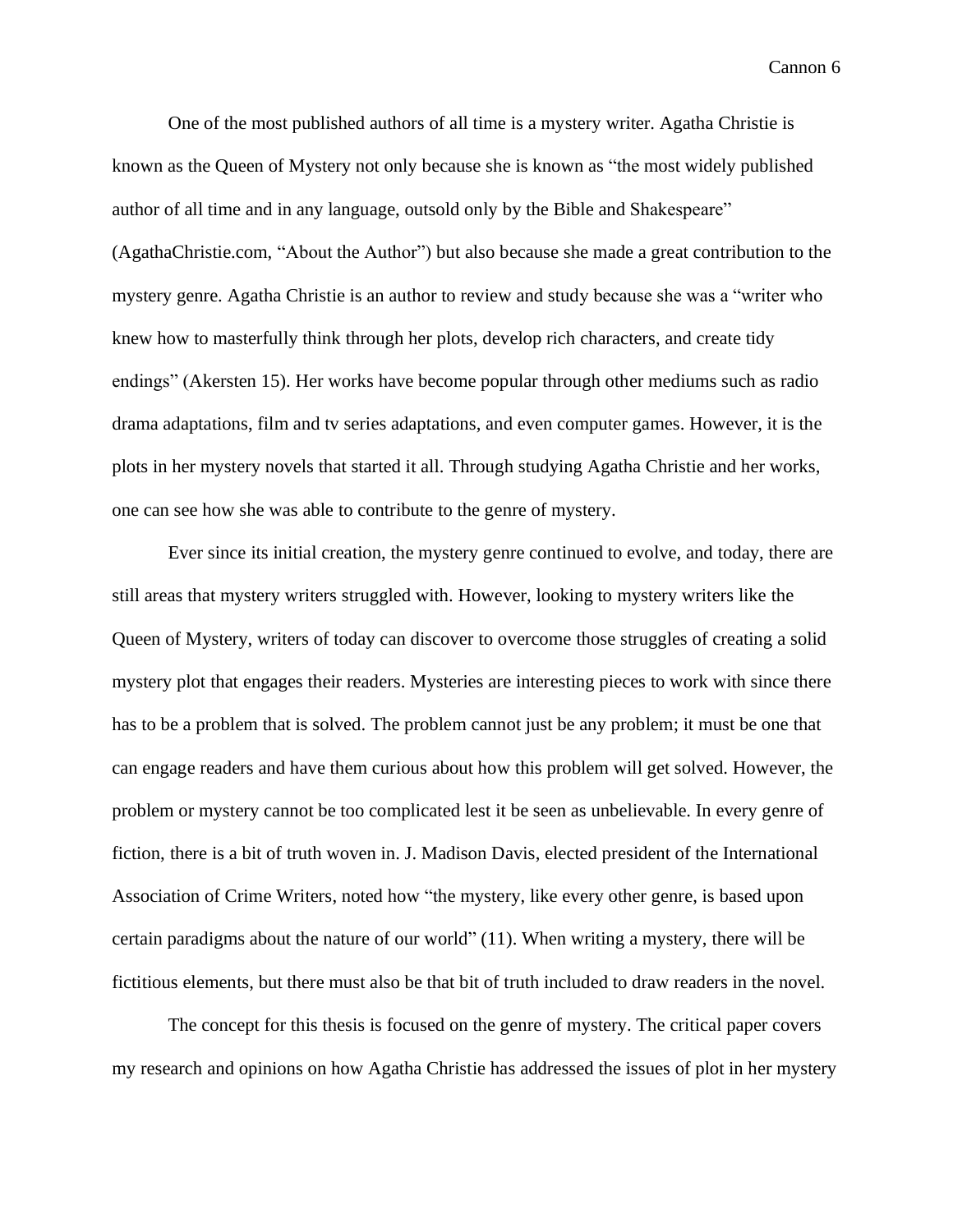works. In my creative manuscript, I tried to practically explore how my research of Christie and her works influences my story and helped me create a solid mystery with no loose ends.

My creative manuscript is a novel tentatively titled *Let No Dog Bark*. It is a fictional piece that was originally entitled *Villain's Consultant* and was first drafted in the WRIT 610: Writing Fiction course. The original concept followed Kip Emery as he unknowingly becomes a villain's consultant. However, while writing the story, I found myself changing its direction entirely. The story still followed Kip Emery, but instead, of being a villain's consultant, he is an amateur detective thrown into a strange case of the possible murder of a dog.

# **Background**

The genre of mystery has always been a well-loved genre as Agatha Christie's success as an author clearly shows. Although it is a popular genre, there are still writers who struggle with creating plots that leave their readers satisfied of a case well-solved. To address the issue of plots in mystery, I have researched and analyzed Agatha Christie and her works to see how she wrote her mysteries and how she chose to address plot issues. Through my creative manuscript, I will show how my research helped me create a mystery story with a solid plot.

The initial idea for the creative manuscript *Villain's Consultant* came from my sister who once commented on how police have consulting detectives they can go to for help and how she wondered if villains had a similar person they could go to. The main idea played with the concept of how some villains are just unable to come up with devious plans and could use a consultant to help them pull off their evil crimes. When I began my M.F.A. in Creative Writing, I was given the opportunity to expand this villain concept into a working plot. However, as I worked on writing and revising, the story took a different turn and changed to the manuscript *Let No Dog Bark.*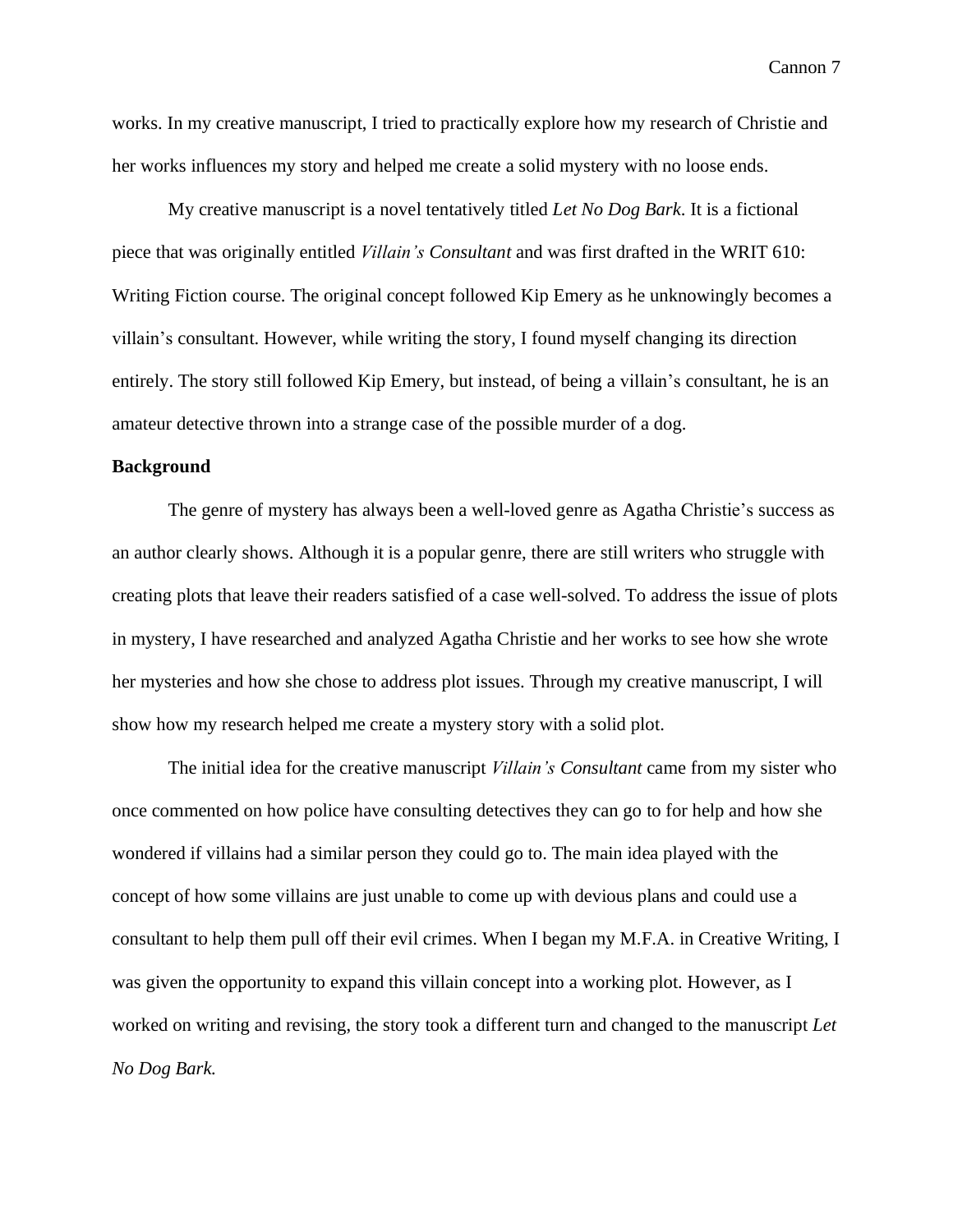The course WRIT 610: Writing Fiction played a major factor in helping me draft the prologue and first chapter for the *Villain's Consultant* manuscript. The course textbook *Plot & Structure* by James Scott Bell also played a key role in my initial writing process. Both the course and course textbook helped lay a foundation for my initial ideas for the manuscript. As I worked on revising my story, I created an idea map which helped me get a broader view of my plot and pinpoint the main parts of the mystery. The visual picture through the idea map helped me connect concepts more clearer and understand where my clues and motives were for this case.

Through the course and textbook as well as feedback from Professor Christian and my peers, I was able to solidify my initial idea into a working plot. Bell presented several concepts of outlining the plot of a story, and I chose to follow his suggestion of utilizing parts of the Borg Outline (166). This outline helped "create the overall structure" for me and gave me a better understanding of how to "keep track of [my story's] scenes" (Bell 167). While I utilized this process, I also adjusted the outline to fit my writing process while still staying true to the concept of outlining my plot in a clear manner. The idea map helped to keep the plot on track and organize the who, where, when of the crime.

During the revision process, the outline was somewhat replaced by chapter summaries. Instead of outlining the entire store in a sentence outline, I looked at the story as a whole and wrote brief paragraphs summarizing what would happen in each chapter. This planning gave me a better vision for the manuscript while still having somewhat of an outline for the story.

#### **Vision for the Work**

The mystery genre can be complicated genre to work with since it must have a believable crime and brilliant resolution. While the crime and resolution must be believable, every mystery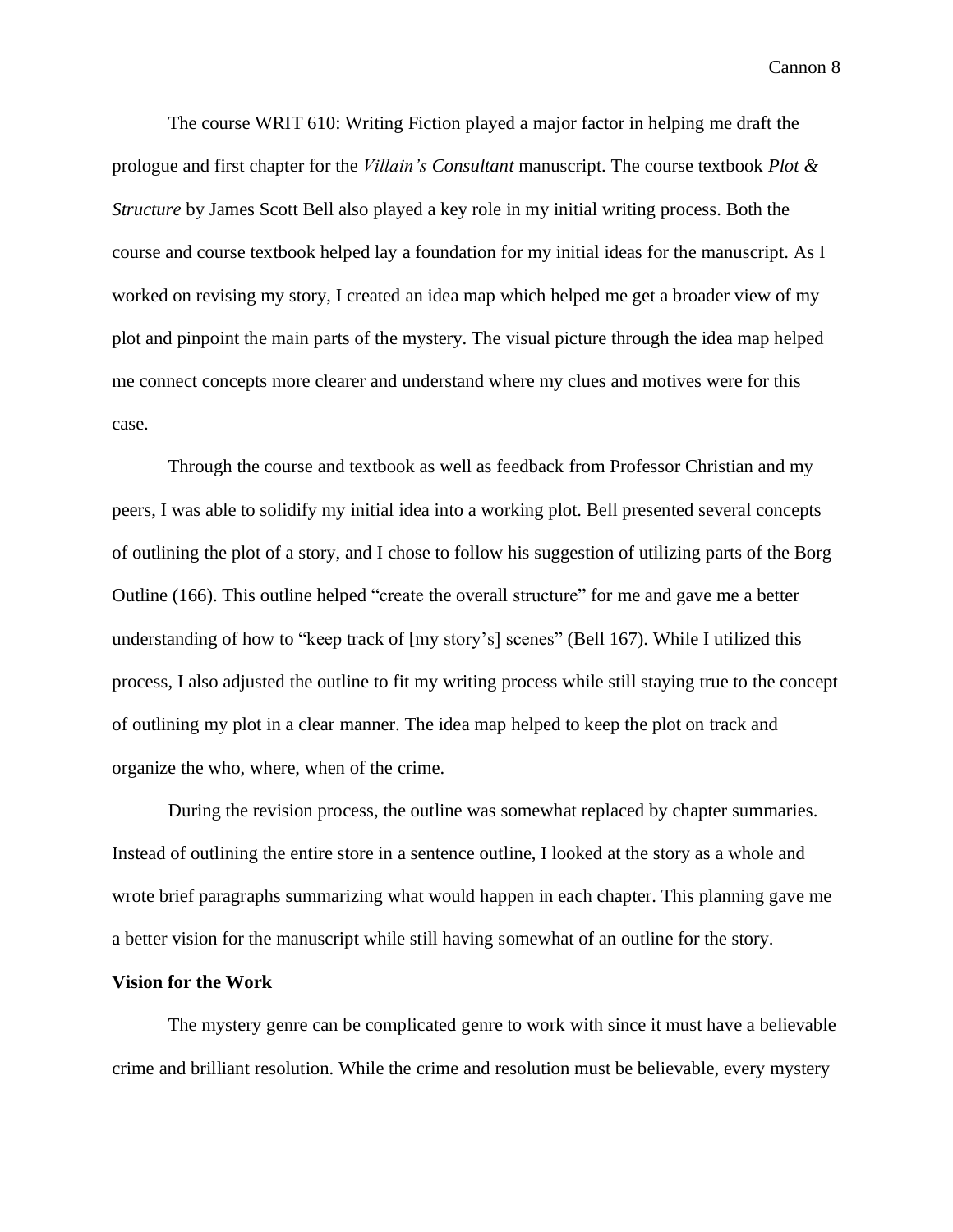writer must also consider the reader pay-off as well. The story must end well, leaving the reader satisfied with a well-written mystery.

It is important for me and any other hopeful mystery writers to understand the different aspects to this genre such as how the mystery will occur and how it will be solved. The solution for the mystery cannot be too easy to follow, or the audience will lose interest in the story. However, the solution must also not be too complicated for the readers to understand. A complicated mystery can cause a writer to create plot holes in their story and, once again, lose their audience's interest.

The main vision for the creative manuscript *Let No Dog Bark* is to address how a mystery can be written well and avoid the accidental plot holes. While writing my creative manuscript and making edits and revisions, I have referred to Bell's *Plot & Structure* for advice on making sure my manuscript's plot stays true to my outline and is a plot that will keep my audience interested in the story.

I looked at the various research found in my critical paper to help guide me and to help prevent me from creating plot holes. Mysteries can be difficult to work with, especially when it comes to creating a good plot. I focused on looking at articles and other academic sources that related to Agatha Christie and her works as well as to what style she used to narrate her stories.

In his article "Genre in Transit: Agatha Christie, Trains, and the Whodunit," Chris Ewers noted how "the solution [of a mystery novel], like a problem of algebra, needs to be worked out in order" (100). Ewers studied the great mystery queen Agatha Christie in his article, breaking down how Agatha Christie evolved the mystery genre and create well-written stories. Through research on articles like Ewer's articles, I was able to grasp a better understanding of how the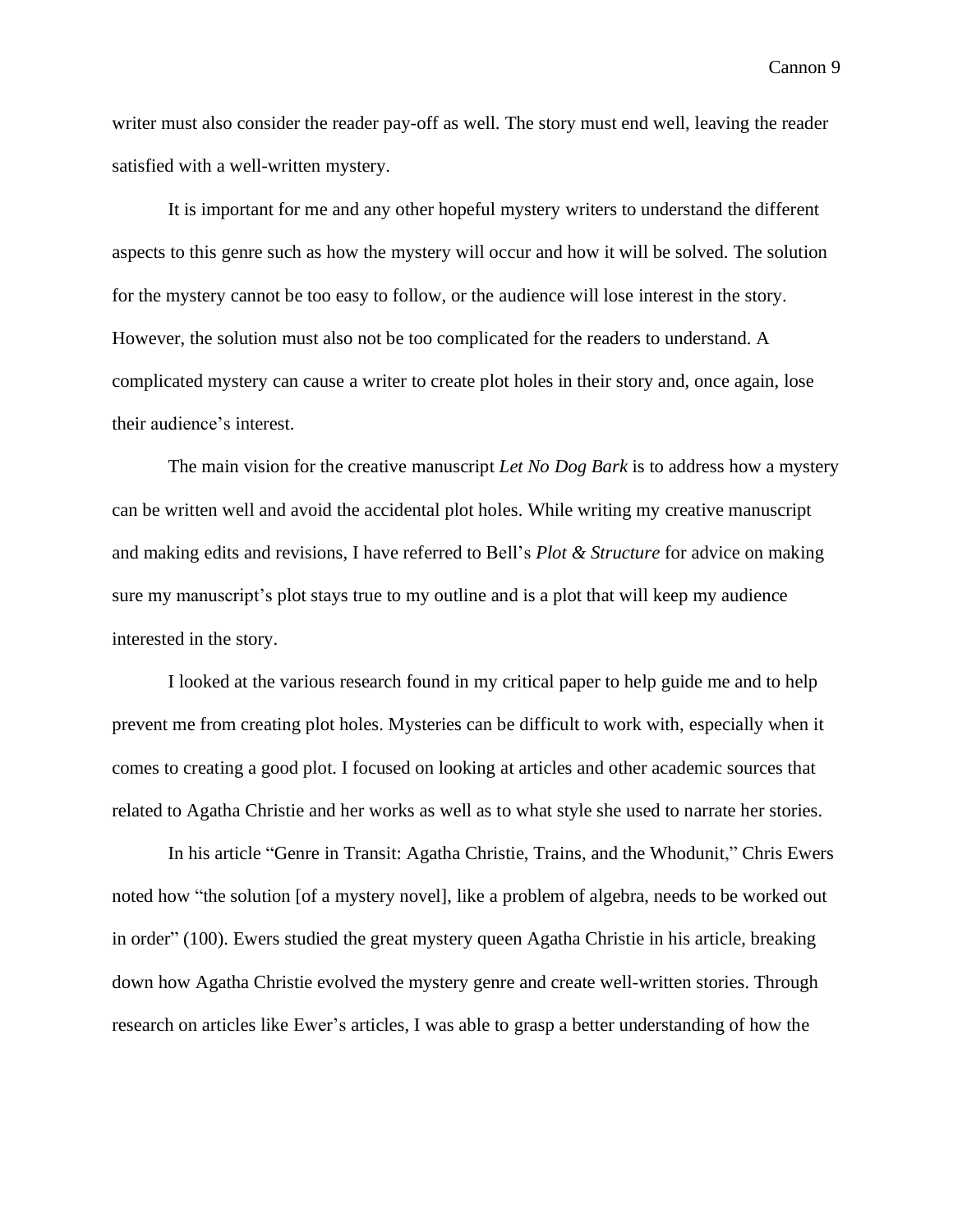mystery genre has evolved and also consider how it can be improved to bring solid mystery plots.

Looking closely at Agatha Christie and the Golden Age of Detective Fiction, the era where the mystery genre was at its highest, will also give me better understanding of the genre. I studied Agatha Christie's mystery works as well as looking at various articles and biographies on her to learn more about how she crafted her mystery plots. Studying the Golden Age provided insight on how Agatha Christie and other mystery writers helped the genre evolve. Several of these mystery authors were contemporaries and were a part of a group known as the Detection Club. It was in this club that Agatha Christie and other mystery writers worked together to improve and evolve the mystery genre. They discussed the issues that the genre had and focused on how they could fix those errors. J. Madison Davis, author of mysteries *The Murder of Frau Schütz* and *Law and Order: Dead Line*, quoted the Detection Club's solemn oath that stated:

"Do you promise," it asks, "that your detectives shall well and truly detect the crimes presented to them using those wits which it may please you to bestow upon them and not placing reliance on nor making use of Divine Revelation, Feminine Intuition, Mumbo Jumbo, JiggeryPokery, Coincidence, or Act of God?" (30)

This oath illustrates how serious these mystery writers were about crafting their novels. The mysteries they wrote would not be solved in a careless way. The writers of this club were, in essence, promising to create solid mystery plots that would not contain plot holes that would be solved flippantly. The authors were not going to use magic or random coincidence to solve the mystery or to explain away problems that arose during their mystery plot. No, these writers were determined to create quality mysteries that could be explained and solved in a logical matter.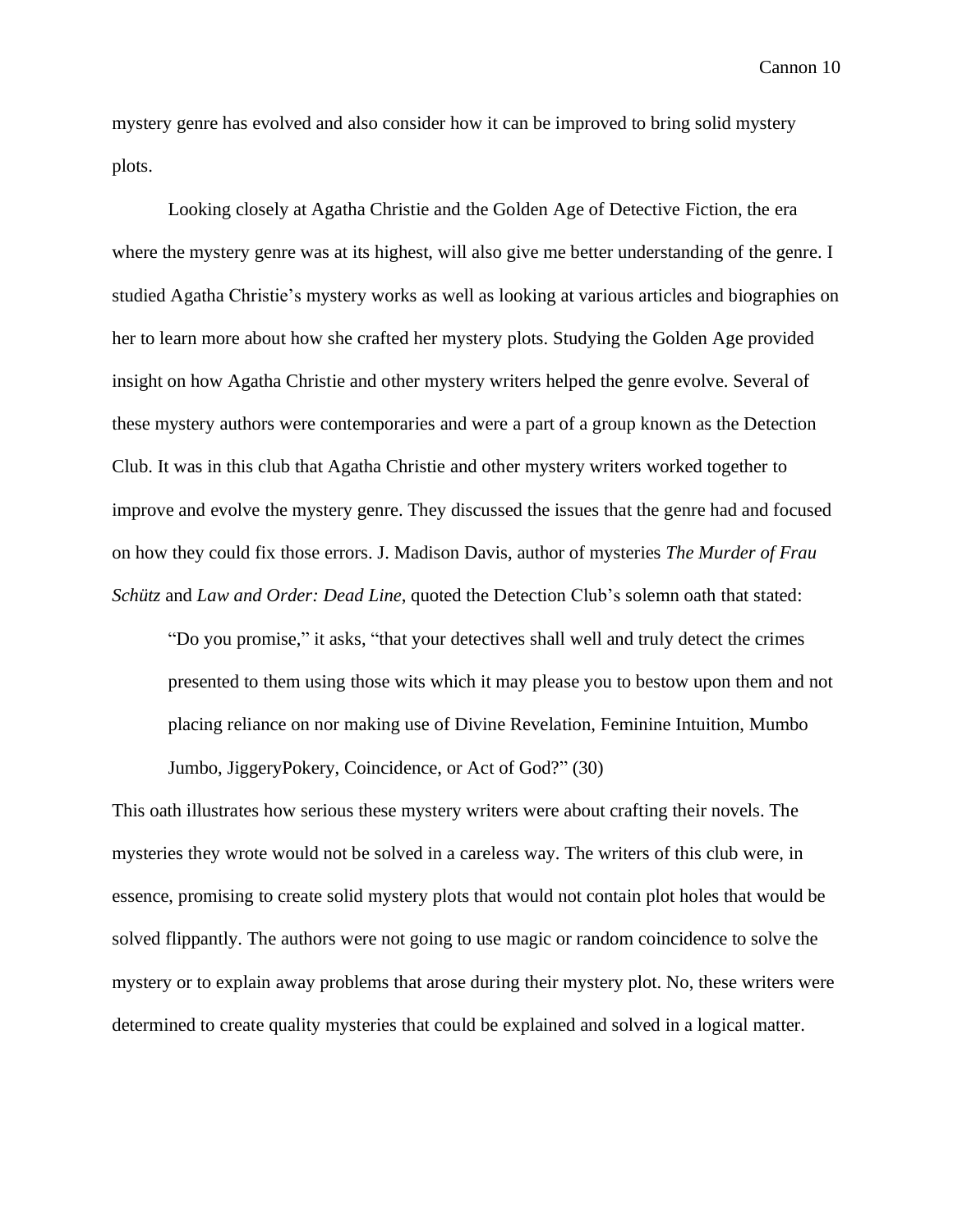Just like the oath that they took in the Detection Club, I wish to be able to create a solid mystery plot without possible plot holes. The manuscript will be a quality mystery that is both clear and logical. A truly good mystery should leave the readers satisfied with a case wellsolved.

## **Literary Context**

While Agatha Christie is one of the most well-known mystery writers, there were other writers who wrote in this genre. She was able to build upon the works of others to expand and popularize the genre. Ever since Edgar Allan Poe first introduced the mystery genre through short story, the world has become enamored with the concept of mystery. From Sherlock Holmes to Hercule Poirot, Nancy Drew to Lord Peter Wimsey, Adrian Monk to Kudo Shinichi, detectives are well-known and well-loved characters in not only literature but also in film, comics, and manga. The detectives often act as the main characters of mysteries, but it is not always true for every mystery novel. Still, in every mystery, there is usually a character who acts as the role of detective. This role is a key part of any mystery novel. It is through this detective character that many people recognize the mystery genre.

From the way the story is told to the characters' roles in the story, The mystery genre has evolved in many different ways. In her article "Cozies, Capers, and Other Criminal Endeavors: Utilizing Taxonomies of Mystery Fiction to Improve Genre Access," Catherine Oliver noted in 2016, the Library of Congress expanded the genre catalogue to include more mysteries, showing that "mystery fiction has long been a genre popular with the reading public" (152). There was once a time when this genre simply did not exist when it came to organizing and filing the different genres of literature, specifically fiction. Over the years, libraries and other catalogers have worked together to create specialized general specifically detective or spy stories. However,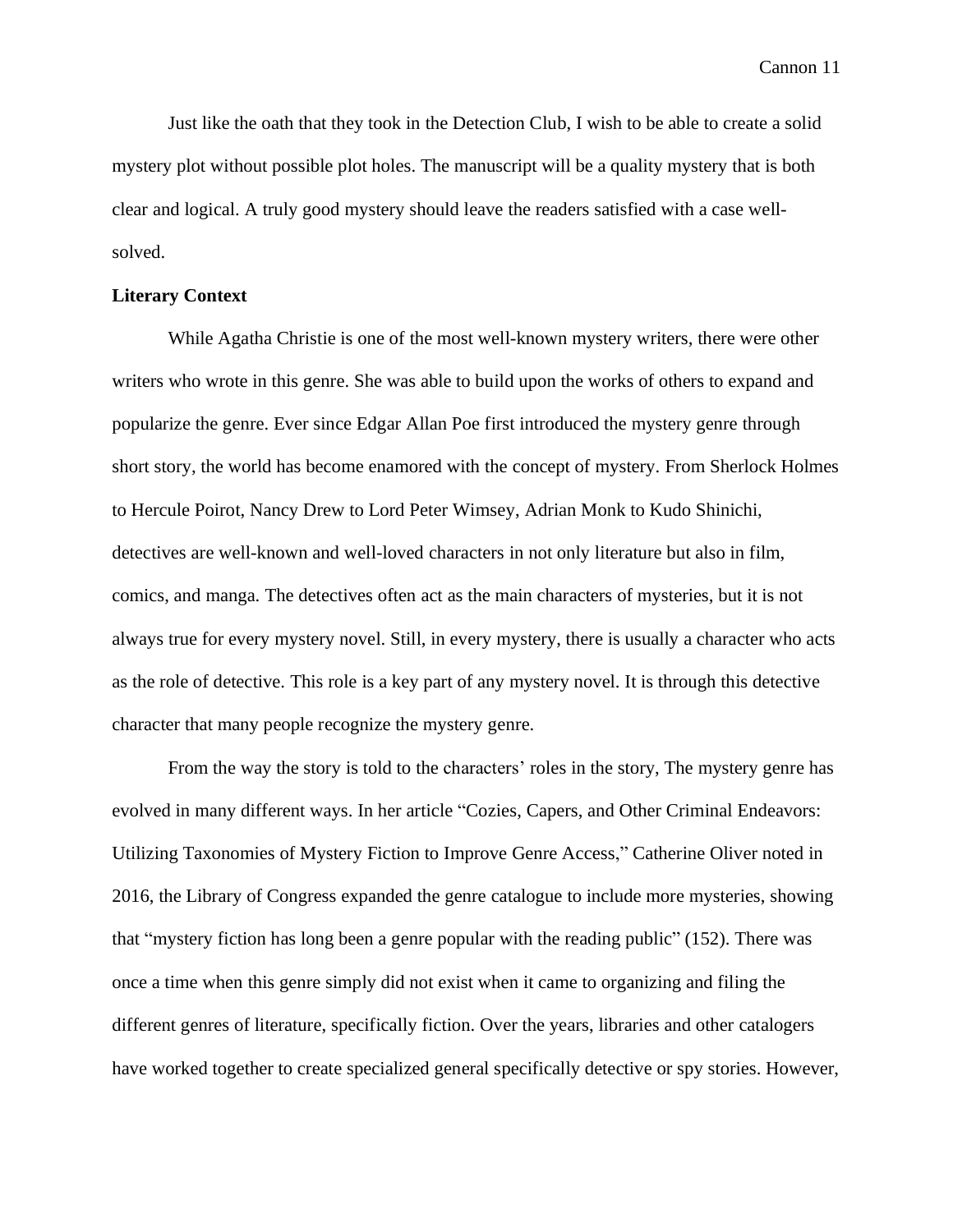soon "narrower terms for 'Detective and mystery stories' include[d] 'Gothic fiction (Literary genre) and 'Noir fiction'" (Oliver 155) which helped narrow the main genre of mysteries into subgenres. As the genre has grown and created subgenres, it is easier for readers and writers to determine why a story or novel is considered a part of the mystery genre.

# **Choosing the Mystery Genre**

Because this genre is so well-known, my creative manuscript will have a fairly large audience. Almost everyone loves a good mystery novel. Researchers Hill et al. noted how "curiosity, the desire to know, has been implicated as a motivation relevant to human behavior, and leads individuals to seek methods to resolve the arousal it elicits" (1029). Readers who read one mystery are often rather likely to read more mysteries because of the satisfaction the genre brings of a well-solved case.

However, this genre is also a good choice to consider for my critical paper due to its rich history. With authors such as Edgar Allan Poe (who is said to have created the genre) as well as the mystery writer Agatha Christie from the Golden Age of Detective Fiction, it is not difficult to find mystery works to study. Throughout the years, these authors were able to hone their craft and create several mystery novels and books. By studying the history of the mystery genre, I was able to grasp a better understanding of the genre and used that information to support my critical paper as well apply that understanding to my creative manuscript.

### **Significance of Topic**

It is important for Christian writers to create works of excellence that bring glory to God. The topic for the thesis project and manuscript is important because Christian writers need to create works of excellence. Paul noted in Scripture that "whether you eat or drink, or whatever you do, do everything for God's glory" (*Holman's Christian Standard Bible*, 1 Cor. 10.31).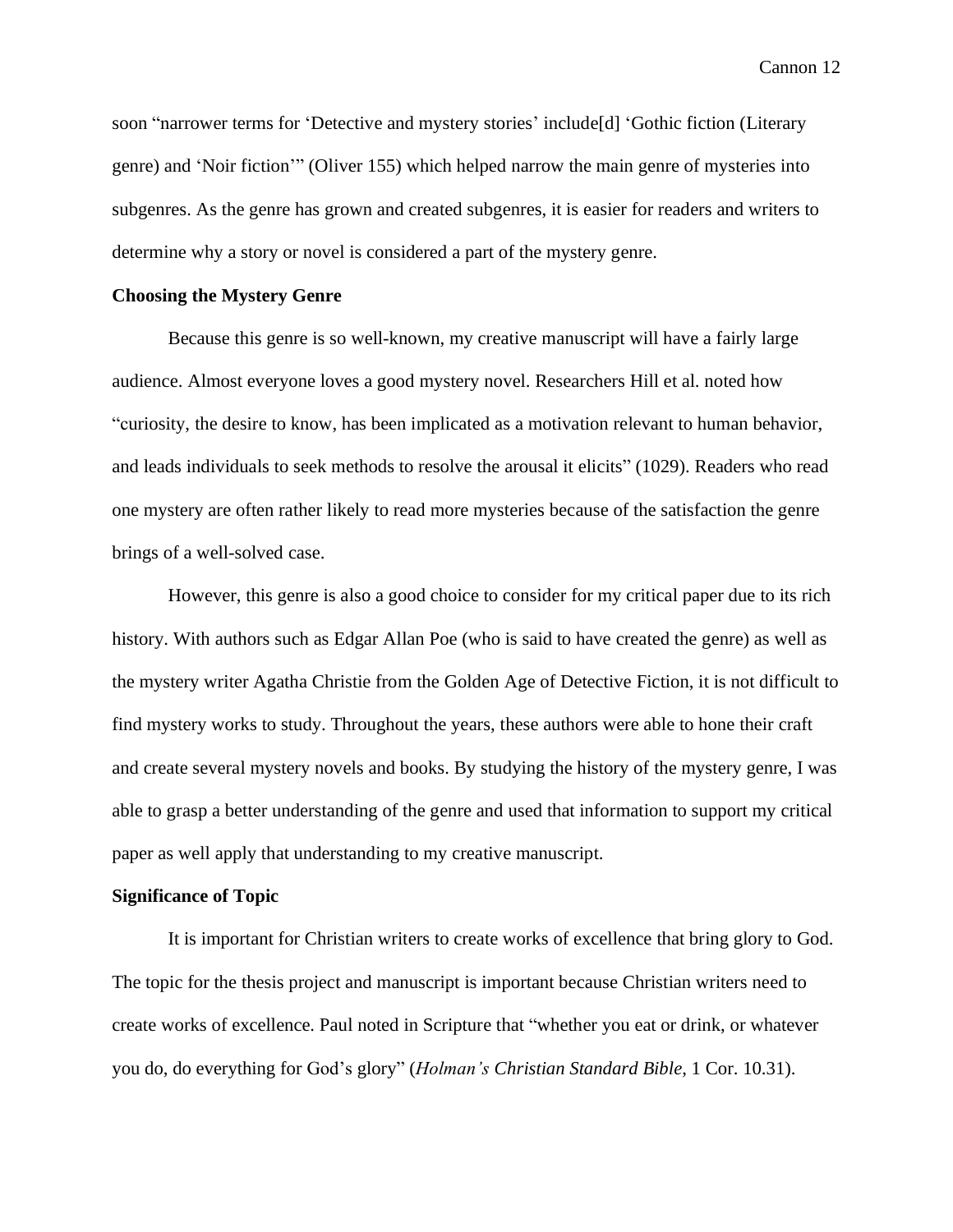When a writer works on a story, he or she should bring his or her best work to the table. It would not honor the Lord if the work was not well done. Christian writers should always be working on improving their skills to create works of excellence. While their works might not always be strictly categorized in the genre of Christian works, they still can apply God's desire for them to work hard and submit works of high quality. I have a strong interest in the mystery genre and have created a mystery manuscript that not only bring enjoyment to my readers but also, more importantly, bring honor to God. Working hard and pushing for my very best will help me avoid plot holes and write a clear and well thought-out plot.

Stories that have plot holes are not necessarily bad stories. Many people enjoy stories even if there may be questions about how certain things were never addressed, even at the end of the story. Some mystery novels are considered as unsolved because the culprit or crime is never fully revealed or solved. Unless authors intended to leave certain aspects of their stories as openended, a mystery story is typically better when plot holes are addressed and resolved. Most plot holes occur due to poor planning or carelessness. Authors sometimes miss sharing important information for a plot because they did not take some careful thought and consideration to make sure they had covered everything they needed to. Often times, plot holes could be avoided if writers took the time to carefully analyze their plots and make sure they addressed all the strange events or characters that appeared in their story. Just taking the time to check a plot outline alongside the finished manuscript could help writers see where they might have forgotten to address a concept or character development, thus avoiding a dreaded plot hole.

I applied this concept by carefully thinking and planning my plot. It was important for me to carefully look over my craft to make sure I am making every effort to create a piece that was of worthy of excellence. Solomon reminds us how "the plans of the diligent certainly lead to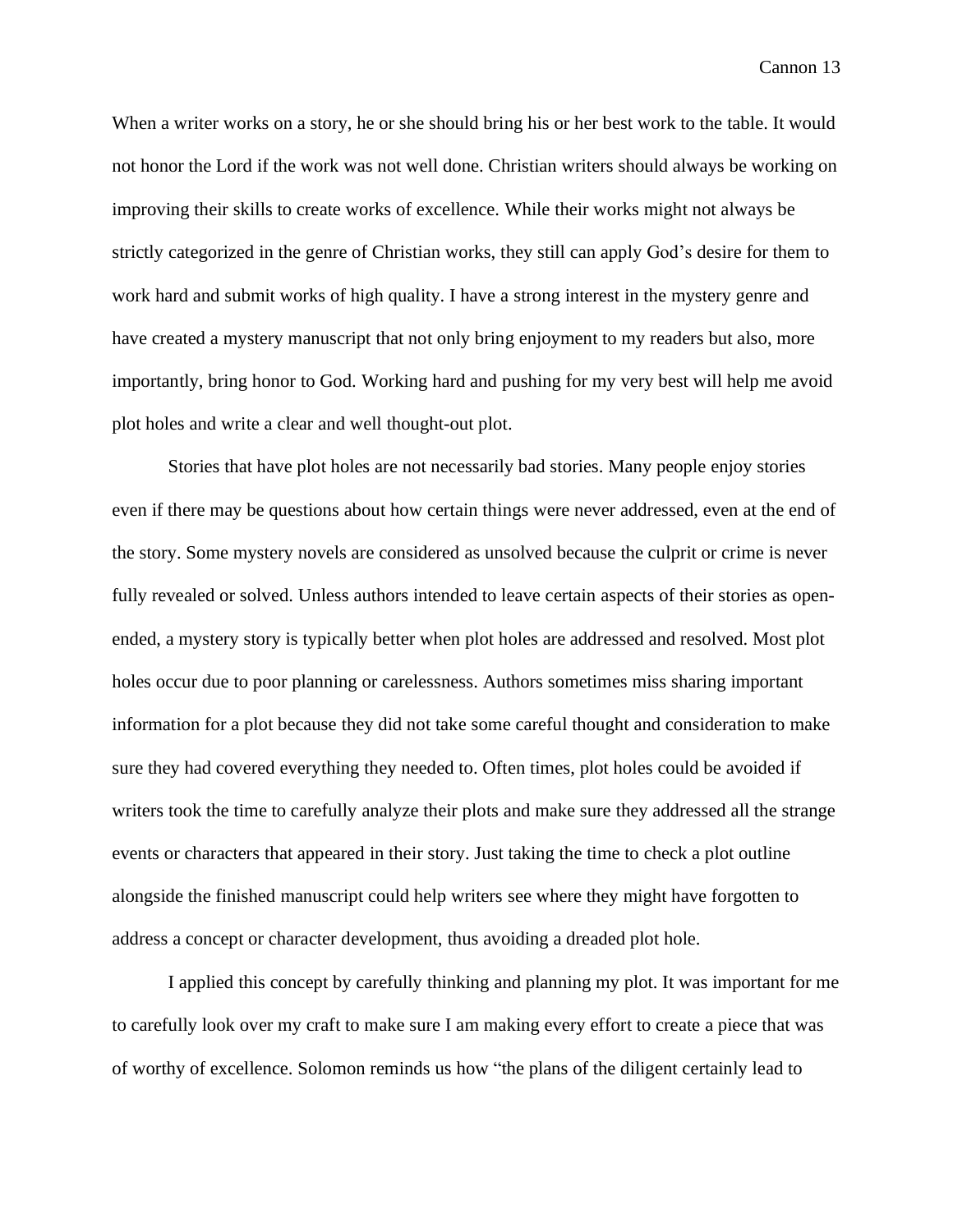profit, but anyone who is reckless certainly becomes poor" (*Holman's Christian Standard Bible,* Prov. 21.5). Thus, through careful planning, a writer can profit and submit a work that is of good quality and worth reading.

Jesus also reminded Christians of the importance of planning ahead: "for which of you, wanting to build a tower, doesn't first sit down and calculate the cost to see if he has enough to complete it?" (*Holman's Christian Standard Bible,* Luke 14.28). When writing any book, and not just a mystery book, it is important for Christian writers to sit down and calculate to make sure their plot is in place before they begin the publication process. Writers should also consider where they want to go with the book: what is the plot, what is the theme, and what is the direction.

It is not always easy to sit down and look over a manuscript to make sure it does not have any errors or mistakes regarding grammar and formatting, and it can be even more difficult to check the same work over for plot holes. However, while the task may seem tedious, it is important for Christian writers to realize the importance of such a task. The purpose of the task is to make sure the writers are presenting their very best work. I have applied what I have learned not only in my college courses but also what I have learned from Scripture to my writing. As a Christian, I understand that whatever I write, whether it is a thesis assignment or a book manuscript, it should be something that clearly shows careful thought and consideration. The themes and topics should show that I am not treating them flippantly but rather showing the ideas and lessons that God has placed on my heart.

Through the WRIT 689: Thesis Proposal and Research course, I have written a critical paper and creative manuscript that will support my idea that writers need to understand the concept of creating plots to avoid creating plot holes in their mystery stories. I have used various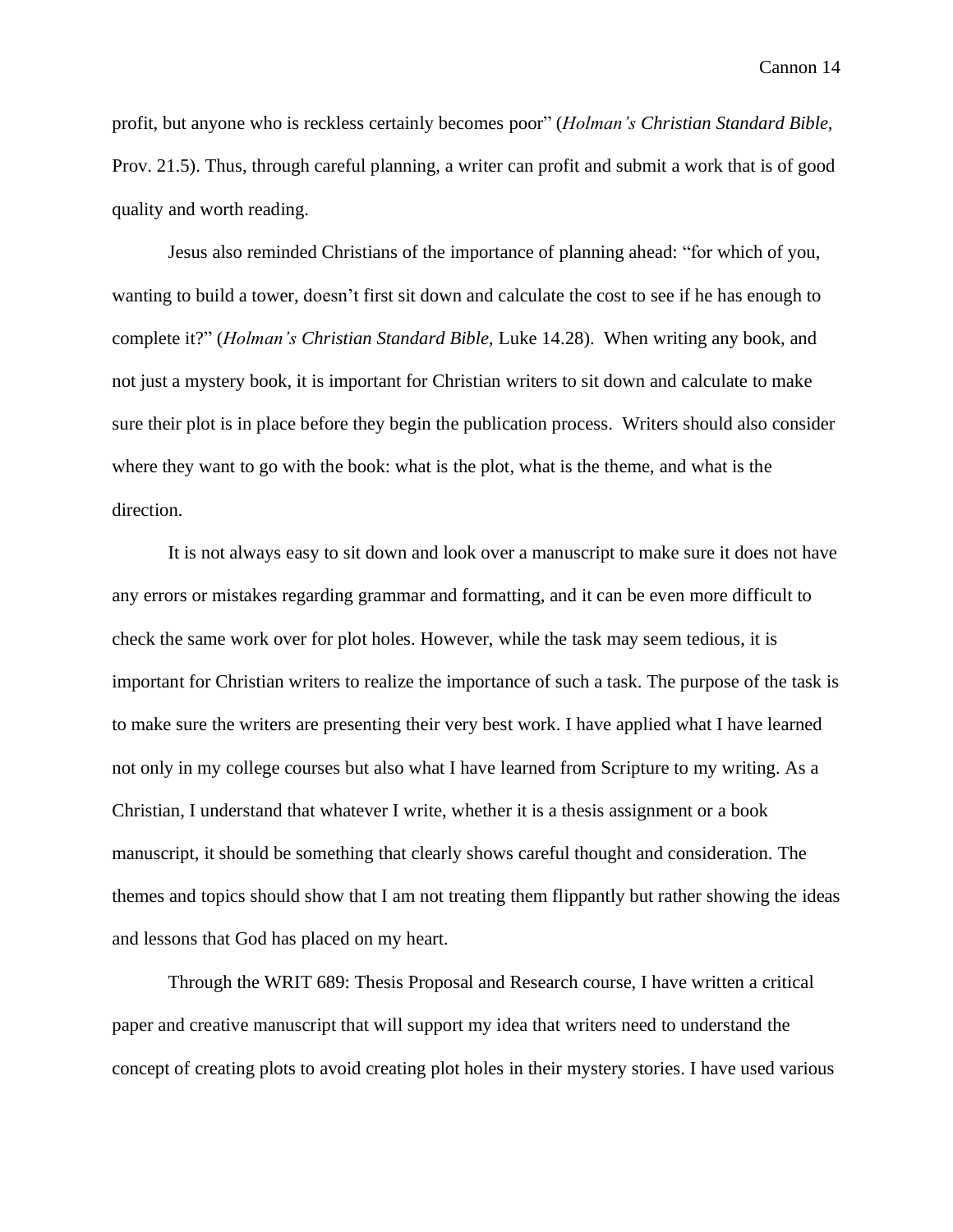research to help support my critical paper's ideas and to guide my manuscript's plot.

The main vision for my manuscript is to create a mystery novel that solves any possible plot holes that occur in the story. I hope that through my research and practical application of that research in my creative manuscript, I can demonstrate for other writers how they can avoid plot holes in their works. If writers are more aware of how to avoid plot holes, they can develop a better focus for writing good stories that people can enjoy.

The mystery genre is a beloved genre that the I have always enjoyed reading. I believe that this genre is one that can clearly support my thesis and is relative to writers today. There is almost always a mystery book being published or in the works. My thesis and creative manuscript will not only help me develop as a better writer but will also contribute to the legacy that Agatha Christie began strengthening and evolving and improving the mystery story.

## **Solving Plot Through Creative Manuscript: Let No Dog Bark**

My manuscript for *Let No Dog Bark* was written to explore how to effectively write mystery plots. This manuscript seeks to create a solid mystery plot through careful research and planning that could help inspire other writers to delve into creating plots that end satisfactorily, with all loose ends tied. The work *Let No Dog Bark* falls under the mystery fiction subgenre of cozy. The story of *Let No Dog Bark* follows the main characters Kip Emery and Min who act as amateur detectives in solving the strange death of a dog. While murder and deaths are mentioned, these events occur off screen, staying true to main elements of a cozy. Similar to Agatha Christie's cozies with Miss Marple, the main characters of my story are not detectives by profession but have an interest in detectives and mystery. Just like Agatha Christie, I have also chosen to use the free indirect speech style for my story. This style matches my writing style and will give my readers insight to my characters without the use of dialogue or direct thoughts.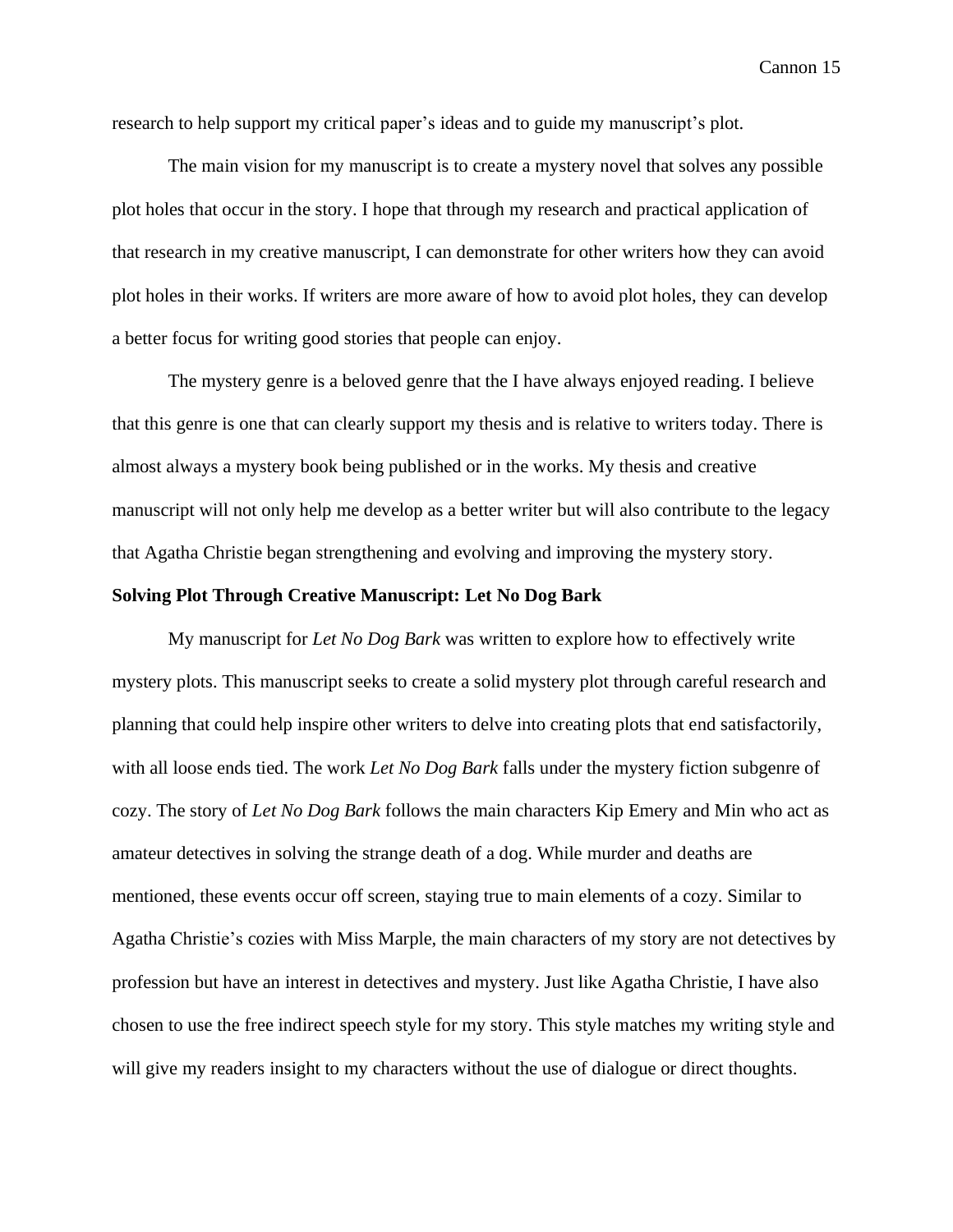# **Leaving a Case with Satisfaction**

One of the most important parts of any book is to leave the reader satisfied. When the book has finally ended, the reader should not be wondering why certain elements of the story were not resolved in the end—of course, there are exception for series, but overall, all loose ends should be tied at the book's ending. This concept of a satisfactory ending is especially true for a mystery novel.

Álvarez noted in "Criminal Readings: The Transformative and Instructive Power of Crime Fiction" that people enjoy mysteries because:

procedurals offer the public a sense of security and reassurance as they show a predictable development of the investigation and a final resolution of the crime that often culminates with the restoration of the status quo where evil is punished: The detective can finally rest, the victim gets justice, and the criminal is put behind bars or somehow punished. (142)

The genre of mystery implies that the reader will have a satisfactory ending in which the criminal is apprehended and justice is served.

The purpose of this paper was to address the issues some writers have with creating solid mystery plots. They must find a solution that is not only believable but also one that addresses all the details described about the crime. Many writers may be tempted to avoid directly fixing issues in their story by using the excuse of magic or science. Others may choose to completely ignore the issues and just focus on the main solution to the crime: arresting the culprit.

While it can be very tempting to just ignore the plot holes that sometimes appear while writing, this critical paper shows that it is possible for writers to avoid these sorts of mistakes in their mystery writing. Through careful study and research, writers can see how mystery writers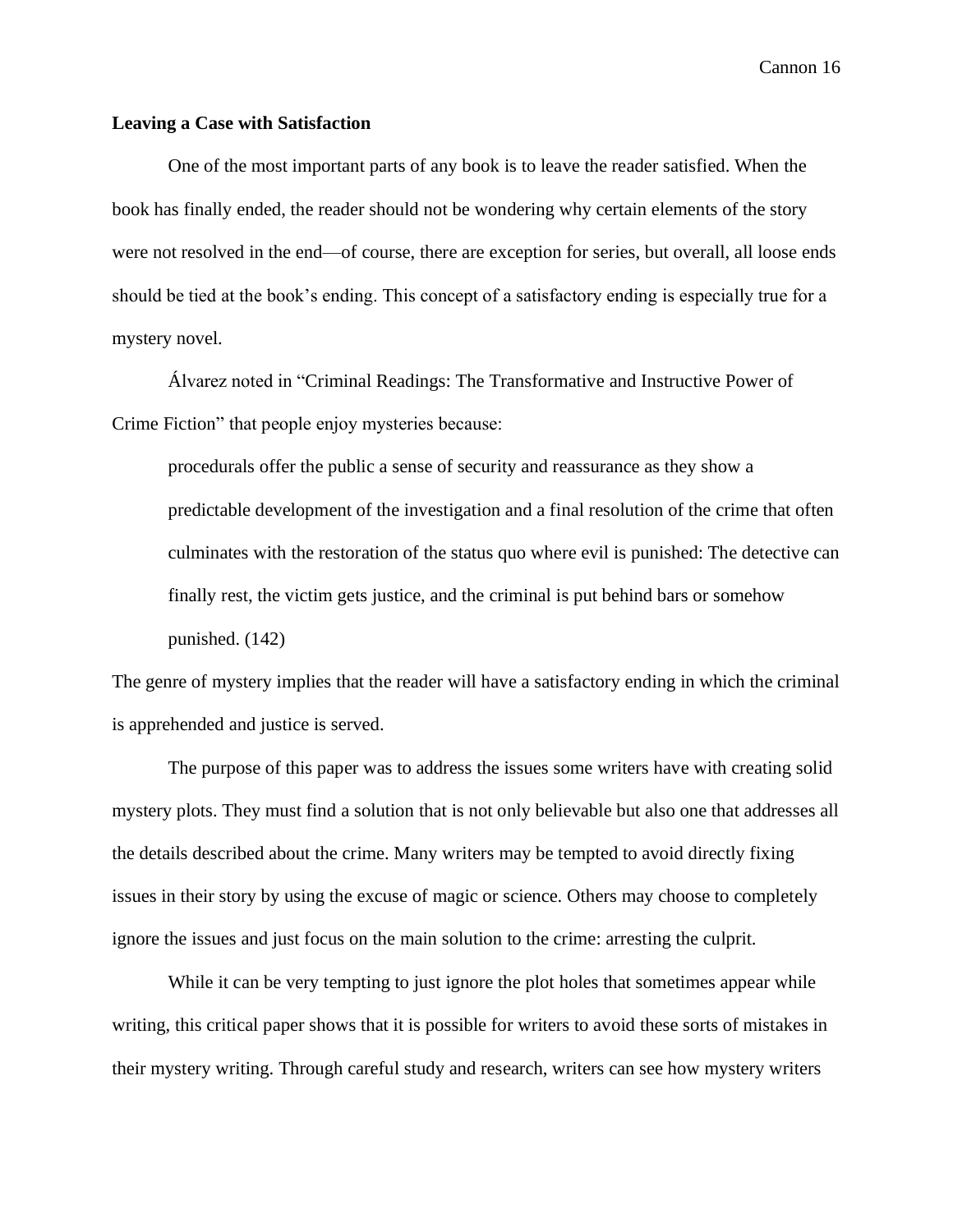like Agatha Christie have faced these same issues and addressed them. Some authors found that changing the narration helped them stay focused and true to their plot. Other authors like Agatha Christie used careful planning to keep track of their plots and make sure that their plots were solid and believable.

I have described the manuscript that would illustrate my personal approach to solving the issues surrounding mystery plots. The key point of creating a good plot is careful planning. My manuscript *Let No Dog Bark* will show how I approached planning by using two main tools: a chapter outline and background notes.

The *Let No Dog Bark* would follow a chapter outline with the main points of the plot given for each chapter. This chapter outline was designed to help keep the author focused on main plot points throughout the story. Using this outline will guide me and help remind me of important aspects of my story. The outline will act as a constant reminder of everything that needs to be addressed when the story comes to an end.

Through the chapter outline, an idea map, chapter summaries, and other notes, I hope to show that I was able to create a well-thought-out plot that meets my readers' expectations for a mystery novel. Creating the chapter outline and background notes will take much careful thought and planning. By utilizing these tools, I will be able to stay focused on my plot and follow some of the tips on how Agatha Christie approached the same problem. The Queen of Mystery was known for "spen[ding] the majority of time with each book working out all the plot details and clues in her head or her notebooks before she actually started writing" (AgathaChristie.com, "How Christie Wrote"). Just like Christie, I will take the time to work out my plot in detail through various notes and outlines.

Álvarez stated how the mystery genre has "become one of the most popular and beloved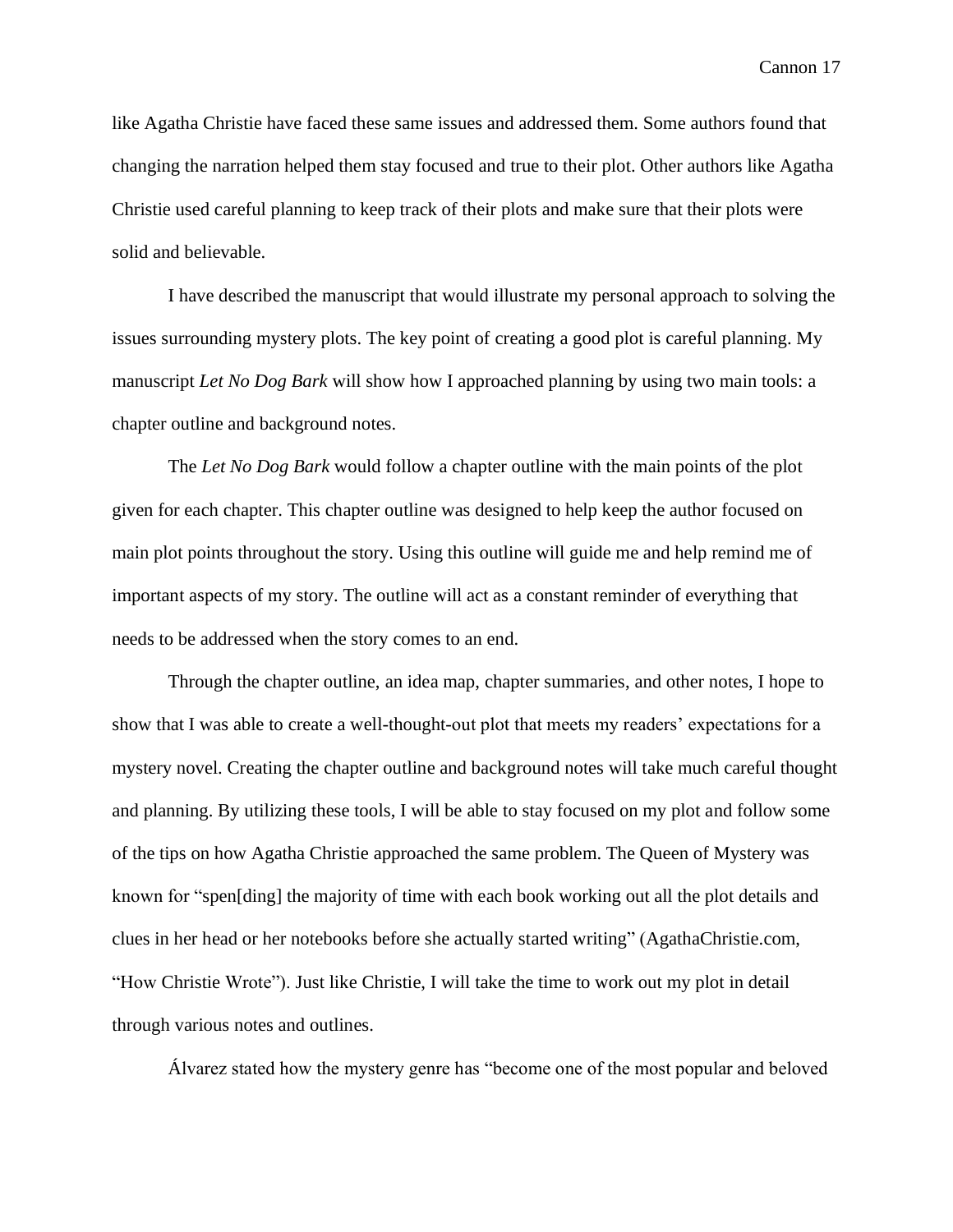types of stories in the  $21<sup>st</sup>$  century" (148). This genre is one of the most popular because the stories are compelling, but more importantly, they meet the expectations of the readers. These stories follow the set structure that writers have been following for decades, but the same time, the genre's structure has evolved over the years. Mystery writers no longer follow the way Poe first introduced the genre. Instead, they have changed the structure to give a clearer explanation into the mystery. Despite the evolution of the mystery genre, one thing has stayed true: all mysteries revolve around a crime that must be solved.

The genre of mystery has changed over the decades with authors adding and improving the genre. While there have been additions, it is important to note the improvements writers have made to ensure that the genre has solid plots that will engage readers for years to come.

## **Creative Manuscript Outline**

The outline for my creative manuscript was loosely based off of Bell's Borg Outline. I adjusted the outline to fit with my personal thought process and style. The initial outline was created during the fall 2021 semester. While working on the creative manuscript, I found the story was not getting anywhere and made some major changes. Instead of using a sentence outline, I mapped out a rough plan using an idea map. This map gave me a visual of how the different parts of the story and crime needed to connect.

Once the idea map had been created, I was able to plan out the story. Keeping my previous sentence outline in mind, I created paragraph summaries for the chapters I had in mind for my story.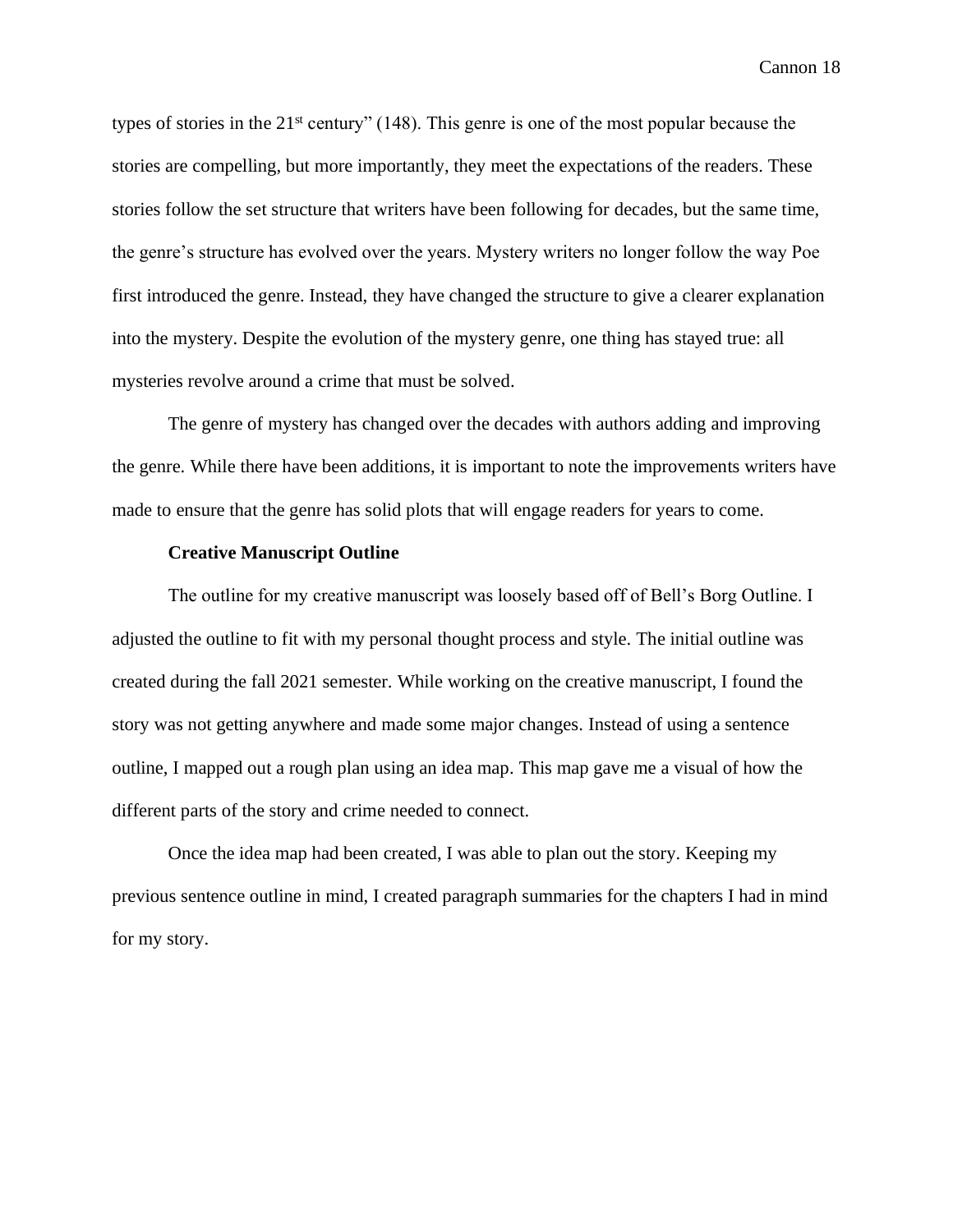# **Idea Map**

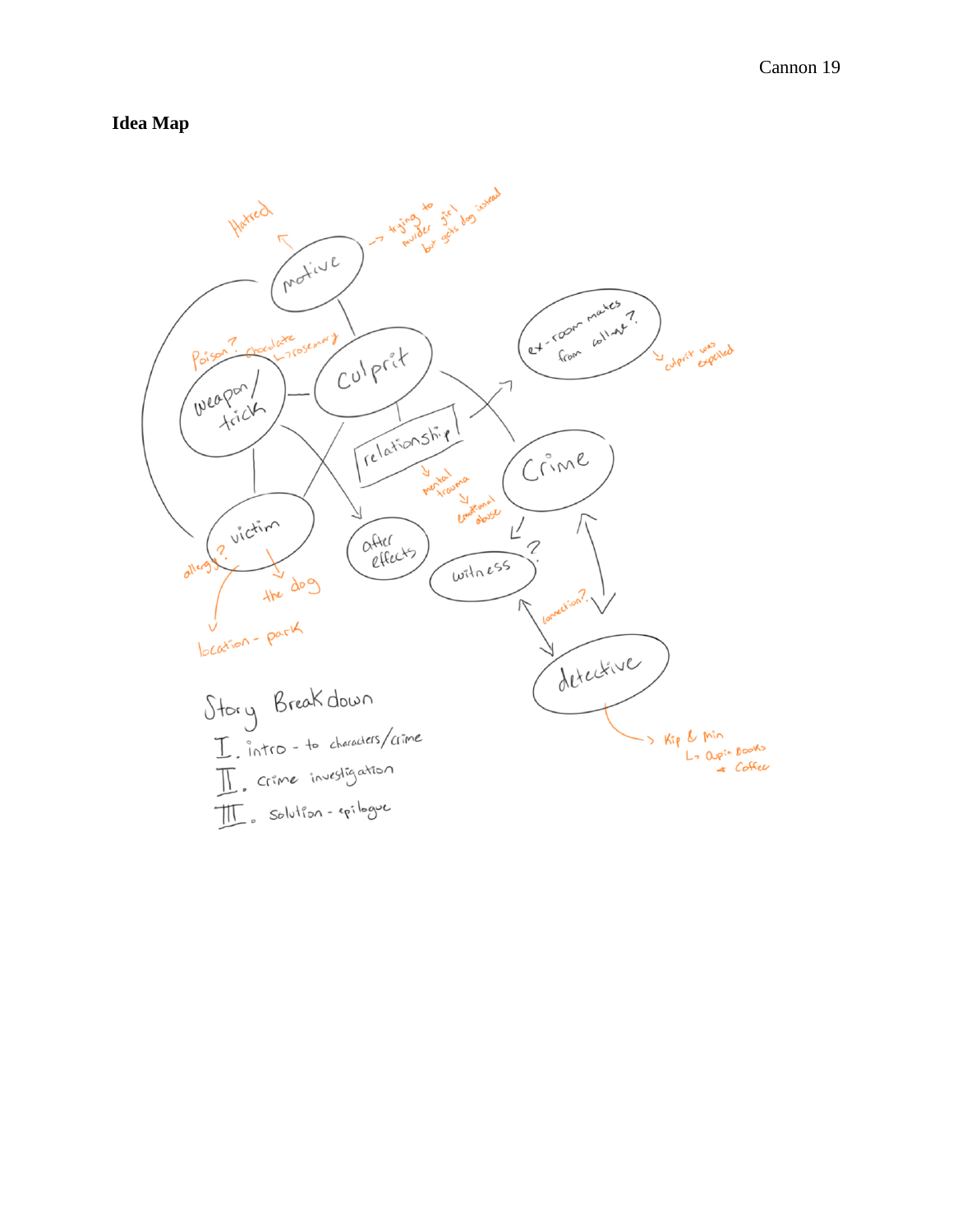# **Critical Paper**

Crime fiction researcher Elena Avanzas Álvarez noted how the genre of mystery (sometimes known as crime fiction) has been a well-read and loved genre by many throughout the years (141). When it comes to this well-loved genre, one of the most well-known mystery writers is Agatha Christie, who has been called not only the Queen of Crime but also the Queen of Mystery. She has often been credited as being the most published author after Shakespeare and the Bible and was a part of the Golden Age of Detective Fiction. Newcastle University senior lecturer in 20<sup>th</sup> century literature and culture Stacy Gillis noted that the Golden Age of Detective Fiction began "in the early decades of the twentieth century, [with] a number of writers, scholars, and intellectuals sought to understand precisely what a detective story was" (9). Agatha Christie, Queen of Crime and Mystery, united with other mystery writers of this Golden Age to help improve the genre and created their own Detection Club. To grow their mystery stories from more than just quick entertainment into quality or timeless literature, authors like Christie believed that it was important to create a plot that readers could not only follow but also a plot that would give them satisfaction at the end of the story. Their readers should be able to solve the case alongside the detectives they were reading about.

#### **History Behind the Mystery Genre**

Edgar Allan Poe is often considered as the creator of the first mystery short story. In the article "'One of an Infinite Series of Mistakes': Mystery, Influence, and Edgar Allan Poe," Natalka Freeland, author of several articles on mystery writers Edgar Allan Poe and Wilkie Collins, mentioned that "there is no doubt that Edgar Allan Poe plays a singular role in the history of detective fiction" (123). Poe is an important figure in the history of detective fiction because he introduced the idea of mystery short stories and developed the beginnings of the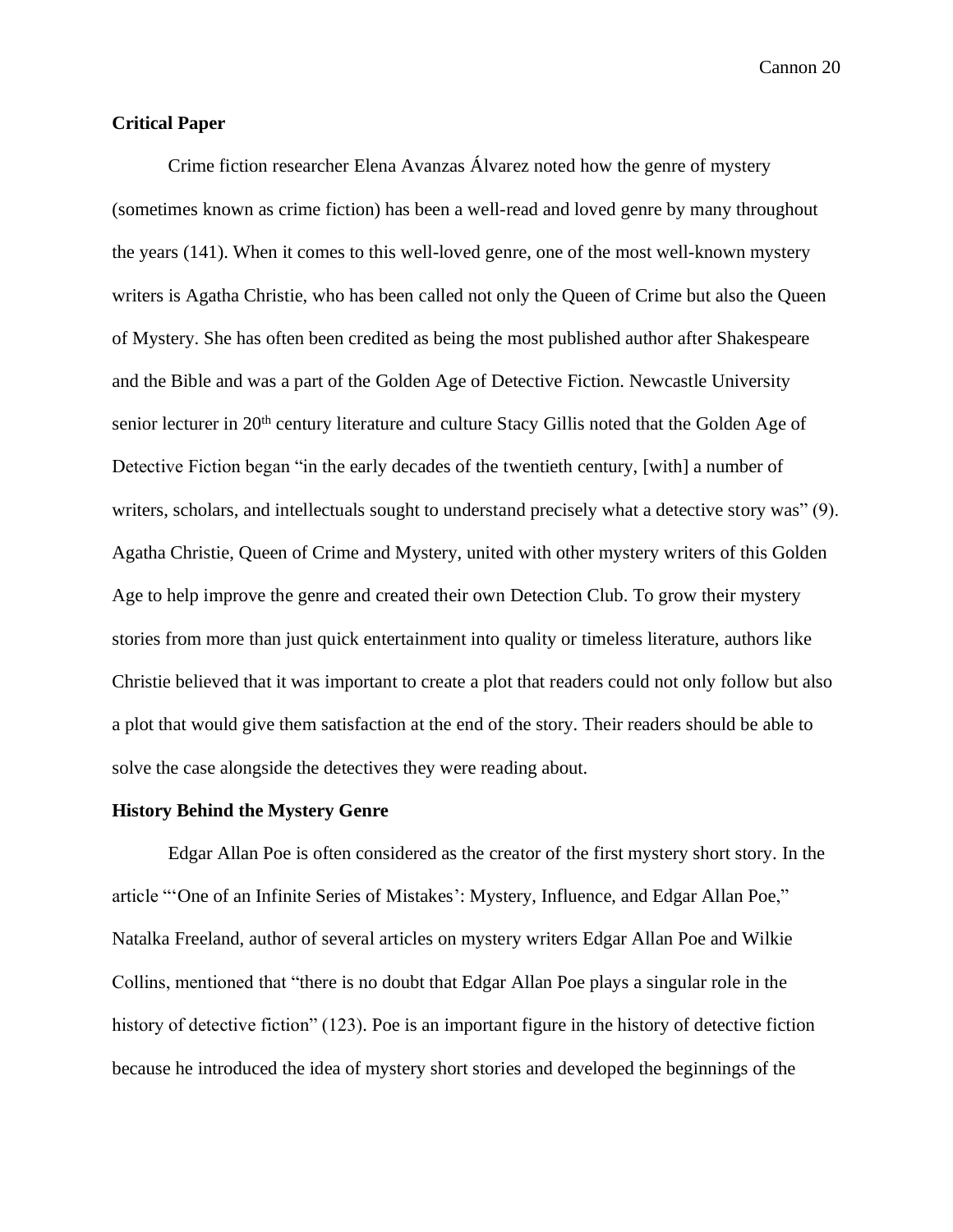mystery story structure that we know and love today. Poe's three short stories introduced the idea of mystery stories, creating a genre that has readers eager to turn the page to discover the solution to the mystery. Poe's short story "The Murders in the Rue Morgue" is considered the very first mystery short story which introduced the concept of "track[ing] down the culprit, and narrat[ing] the story of the criminal's actions and attempts at concealment, without being able to alter the fact that the crime took place, or its more or less irreversible consequences" (Freeland 124). The narration of Poe's short stories has the shape of virtually every subsequent mystery story. He laid the foundation for what the role of a detective character should be. This character should be knowledgeable and aware of his or her surroundings. This knowledge and awareness are key for the character to solve the crime or murder.

In his research on Poe, Richard Kopley noted how Poe's invention of the mystery genre not only "'conquered… the world'" but also "taught the world" (5). Poe's short story mysteries gave birth to a whole new genre that taught authors and readers alike a new way of telling stories. Naeeni and Rami, professors in Foreign Languages and Literature, noted that "Poe's 'empathy' earned him the opportunity to transform the multitude signs that existed in nineteenthcentury American culture in order to create his invented genres including detective tales" (97). Poe was able to use his skill and knowledge of existing literature to create the new genre of mystery that captivated his audiences. The people in his day were fascinated by the mystery of his story and how his detective was able to solve the various cases thrown at him.

Poe's short story character C. Auguste Dupin is one of the first known detective figures in literature. With the rise of Dupin, many authors were inspired to create their own detectives and write mystery novels. This character, the detective, is known in most mystery stories as often having the occupation of detecting. However, not all detective characters work as a detective.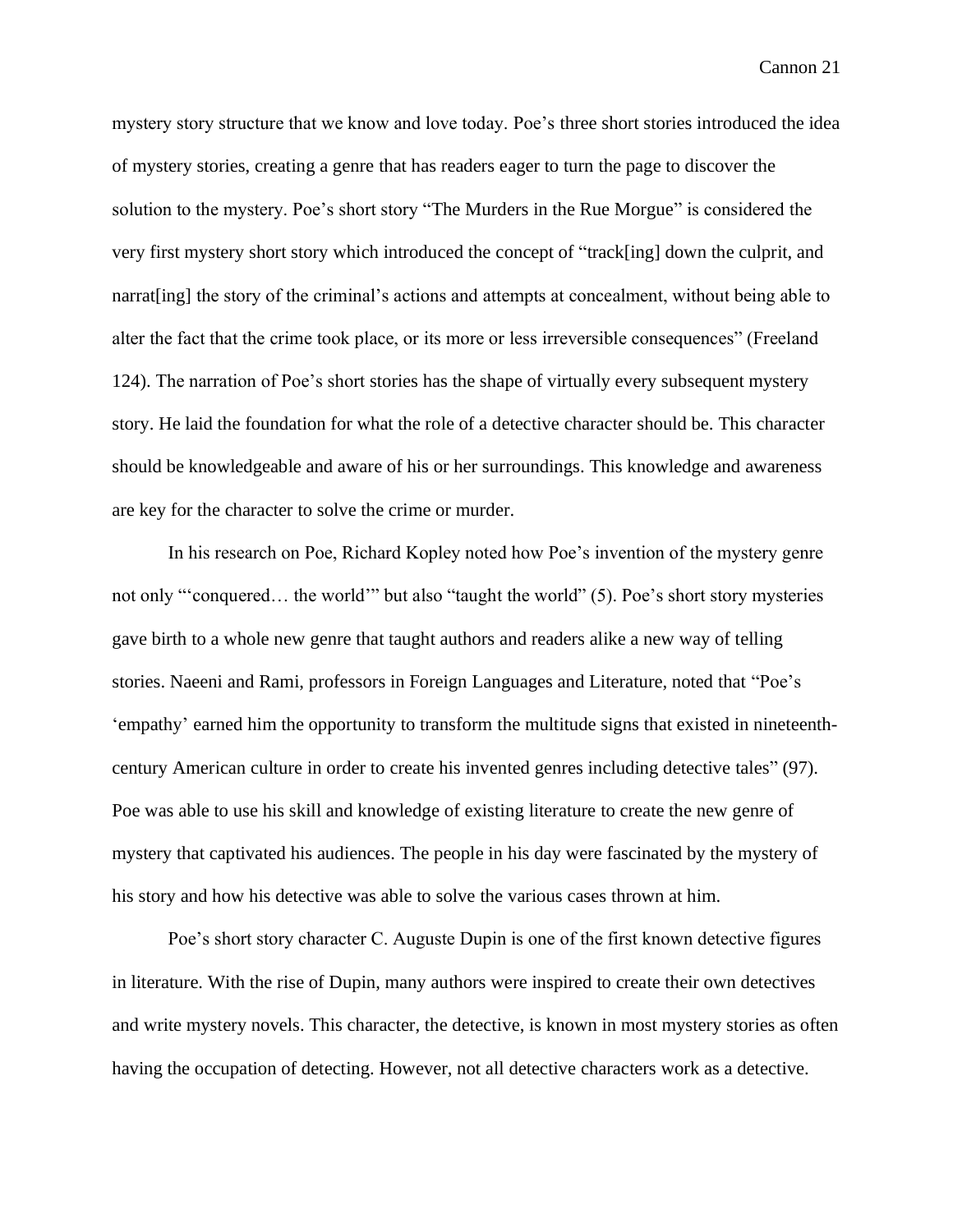Some have other occupations and merely dabble in detection while other characters have somehow been thrown into the role by mere chance. While these characters are not always detectives by trade, the singular role of the detective is always the same: discovering the truth of the crime.

Poe's Dupin was not strictly a detective by trade, but the character of Dupin helped form the idea of the main role of the detective character. Poe's role for Dupin had its flaws. Some researchers have noted that Poe's "act of inviting his readers to unravel his entwined web is only a trap he has outspread for his readers" (Naeeni & Rami 98). Poe seemed to never actually let his readers try to solve the mystery themselves. Ph.D. student at the University of Alabama Nathanael Thomas Booth studied detective stories and mentioned in his article "'Seeking Truth in Detail': 'The Mystery of Marie Rogêt' and Its Structure of Revision" that "all the evidence indicates that Poe either *thought* he had solved the mystery or (which is more certain) wanted *other people* to think he had" (47). It seems as if Poe himself struggled with understanding how he could solve the mystery and help his readers solve that mystery. To solve this problem, Poe chose to create Dupin as a sort of know-it-all type of character. Readers see the crime scene but are not really given clues or hints to solve the crime. Instead, Dupin reveals his solution by retelling the action of the crime, describing key points that the audience was never given. In Poe's short stories, it appears that only his detective Dupin can know the truth before it is revealed to the readers. Kopley pointed out in his book *Edgar Allan Poe and the Dupin Mysteries* how Dupin gives a "recounting [of] the evidence" (9). The readers are not given the chance to follow Dupin as he goes over the facts. The main role of Poe's detective is merely to give a brief overview of the evidence that he references later when he actually solves the crime.

However, authors like Sir Arthur Conan Doyle and Agatha Christie evolved the detective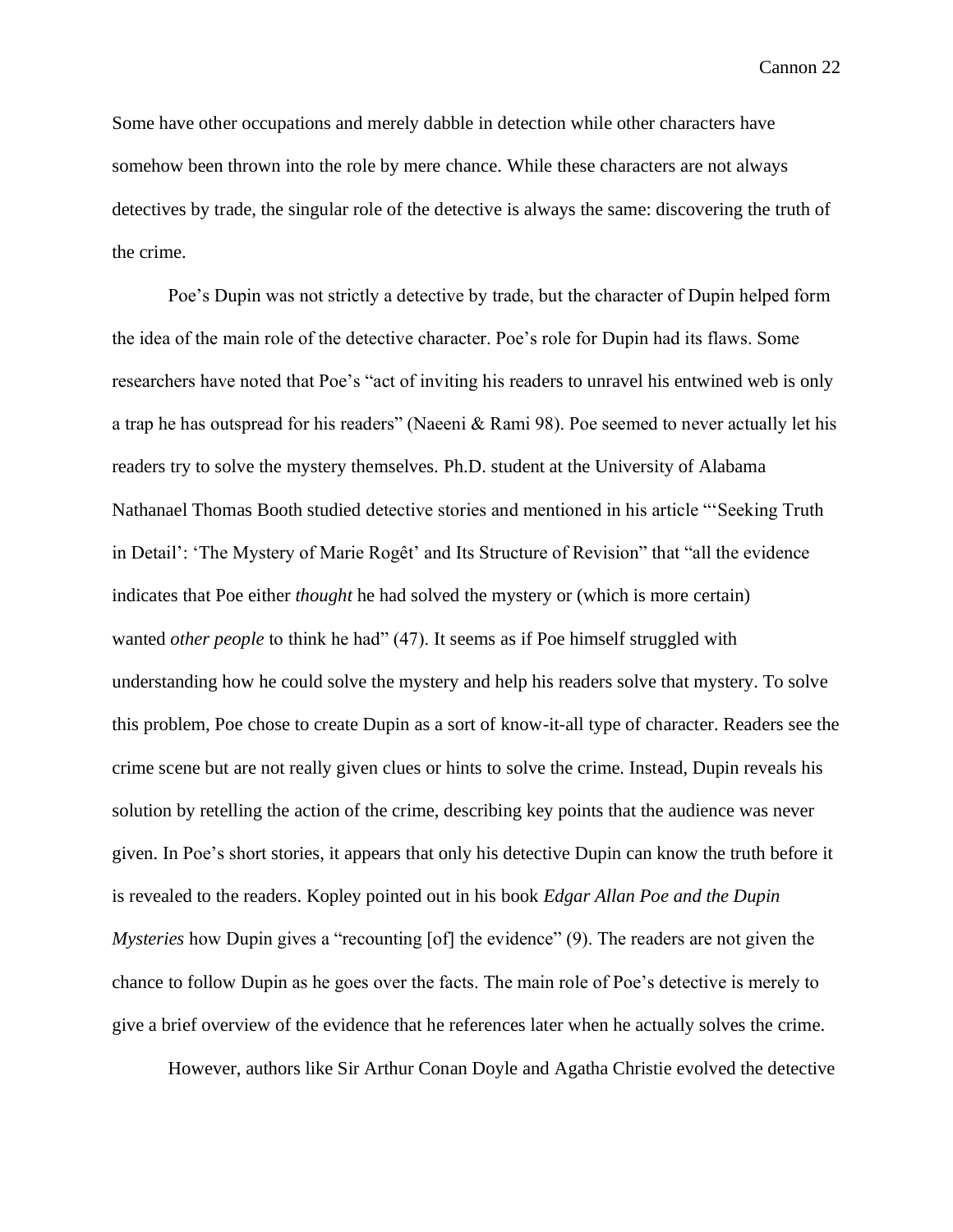character into less of a know-it-all and into a more human sort of character. Dupin reveals the solution without the readers ever seeing the clues, and in some ways, Doyle's Sherlock appears to be cut from the same cloth. Sherlock often goes off screen and then reveals things we do not know about. However, in Sherlock's case, Doyle provided a character (aka. Dr. Watson) who follows Sherlock around providing a more solid narration that allows some hints and clues to be revealed. With Poirot, what he sees and knows is typically already there for readers, but readers do not have the advantage of his little grey cells. Readers still need his reveal to fully solve the mystery; however, unlike Holmes who usually introduces new information, Poirot points out the obvious or removes the little distractions or biases to show the full picture.

Sir Arthur Conan Doyle and Agatha Christie provided more room for the solving the case as a reader by creating characters like Dr. Watson and Captain Hastings. These characters were ones that worked alongside the detective and served as the reader's eyes and guide the reader throughout the story. Both Sir Arthur Conan Doyle and Agatha Christie created new characters to give readers the chance to follow the detective and to solve the mystery with the main characters. Agatha Christie discovered new ways to avoid the flaw without having to create another Hastings-like character for each and every mystery story she wrote. Brown University adjunct lecturer Mary Anne Ackershoek noted in *Theory and Practice of Classic Detective Fiction (Contributions to the Study of Popular Culture)* how Agatha Christie "transformed the genre not only by [her] presence but also by the possibilities for female characters as detectives, victims, and murderers [she] depicted" (120). From new characters to different narration styles, Christie as well as other authors have discovered new ways of solving how to tell a mystery story that readers could try solving as well.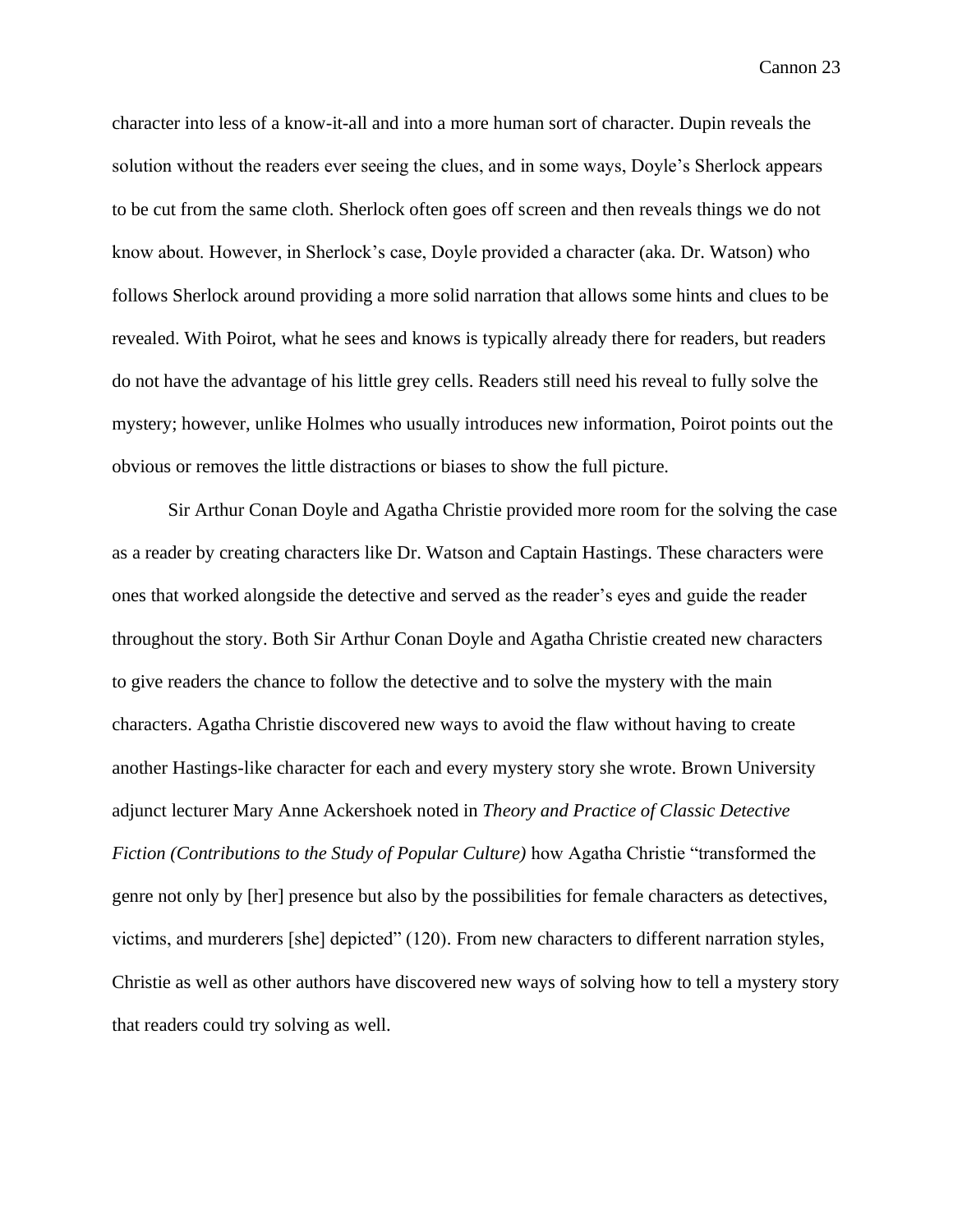Mystery authors throughout the years have developed and improved the mystery genre by developing new plot structures and methods of telling the story. These writers understood the difficulties of writing mystery, figuring out how to solve a case and present that solution clearly to their readers. The most well-known mystery writers come from the age of fiction commonly known as the Golden Age of Detective Fiction. Golden Age detective fiction researcher Andrew Green noted that this age should be "defined as the works of writers of detective fiction who produced their work largely—although not exclusively—in Britain during the period between the two World Wars, represent a substantial endeavor to 'shape the world'" (42). These writers had a strong desire to represent the world they were living in as well as the world they desired to create.

During these golden years, mystery writers like Agatha Christie redefined the role of the detective in mystery. The detective came in new shapes and forms. Sometimes the detective was a man and other times this role was played by a woman. The role of the detective was no longer just some highly educated bachelor with spare time on his hands. Agatha Christie and other mystery writers of the Golden Age discovered new ways to use "playful engagement with the telling of story [which] explains part of the appeal of their work" (Green 45). These writers often worked together to help evolve the genre. In the introduction of *Floating Admiral*, a collaboration among the Detection Club members, Dorothy L. Sayers noted how the book was written with the intent "to approach as closely as possible to a program of real detection" (3). Each writer was to write a chapter of the story, providing his or her solution to the problem. Sayers also noted that "each writer was bound to deal faithfully with *all* difficulties left for his consideration by his predecessors" (3). In this way, the authors were able to keep each other accountable and stay true to their collaboration's plot. Working together and discussing plots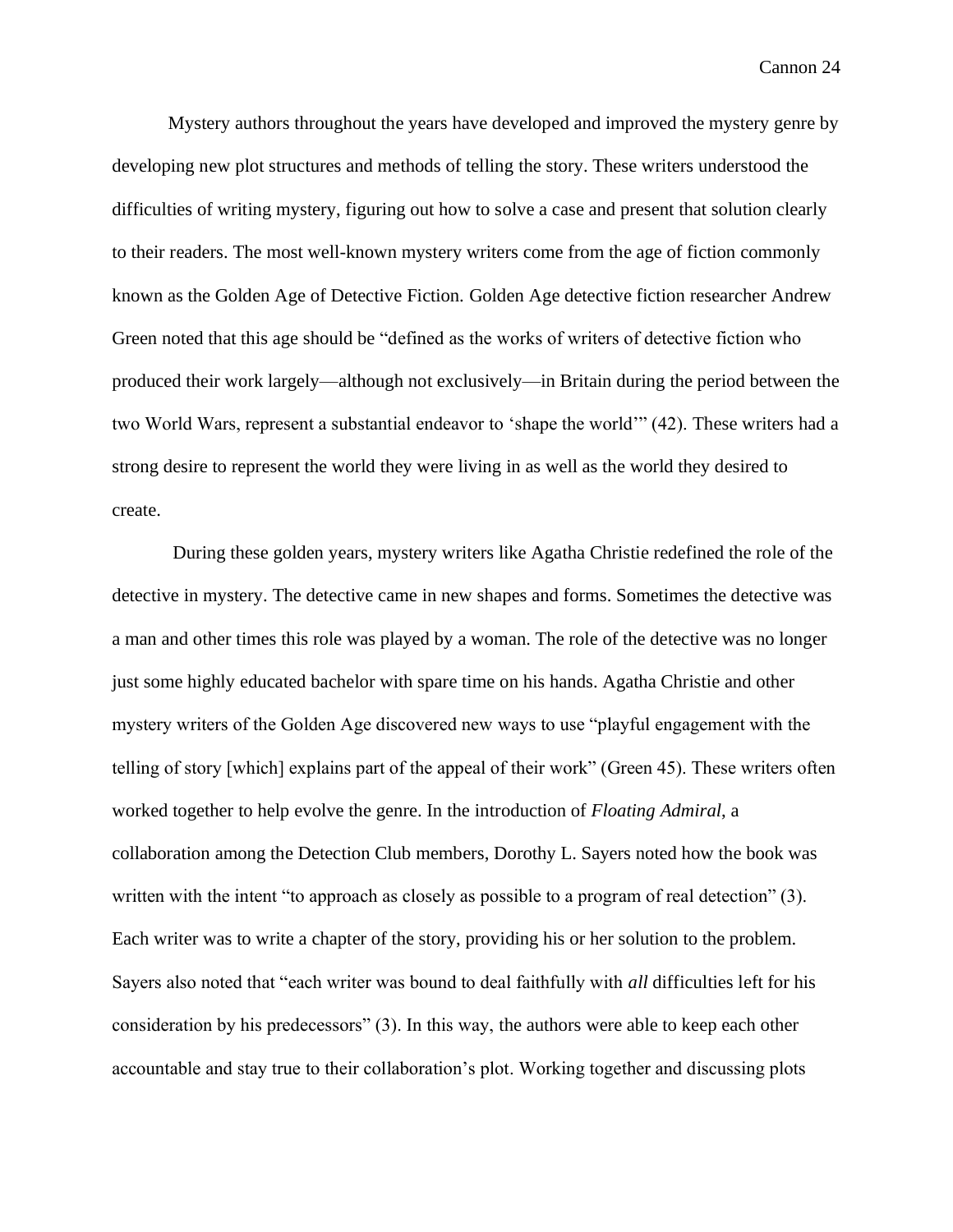helped the mystery writers of the Golden Age flesh out plots and learn the ins-and-outs of their genre.

## **Subgenres of Mystery**

The genre of mystery has often been categorized into a few subgenres based on the plot structure or the intensity of the story. Gary Warren Niebuhr, in his book *Make Mine a Mystery: A Reader's Guide to Mystery and Detective Fiction*, helped organize the mystery genre into several subgenres. Niebuhr, along with Catherine Oliver, a metadata and cataloging services librarian, divided the genre into the subgenres of the detective novel, crime novel, intrigue, thriller, suspense, cozy, and inverted detective (Niebuhr xiii; Oliver 155, 157).

The most well-known of the subgenres is the detective novel. This subgenre of mystery follows a simple plot structure quite familiar to most mystery readers: crime, investigation, and solution. The typical detective novel plot follows the action of a crime in which a detective is called to investigate and solve the case. Most of Agatha Christie's Poirot books would fall under this subgenre. The character of Hercule Poirot acts as the detective not only by role but also by profession. In *Labors of Hercules,* a young man noted how he "read a piece about [Poirot] in the paper" and wondered if it was true that he was "the detective gentleman—you're Mr. Hercules Pwarrit?" (Christie 67). Poirot is known throughout the Poirot books as a detective by profession and skill.

The crime novel is similar to the detective novel; however, it is a story that "observes the undertaking of a criminal act, but does not necessarily have a detective who pursues either the criminal or a sense of justice" (Niebuhr xiii). In other words, this subgenre typically follows the same plot structure as a detective novel. It just lacks a detective character to solve the crime. Instead of a detective figure, the story may be narrated by the victim or a person of interest in the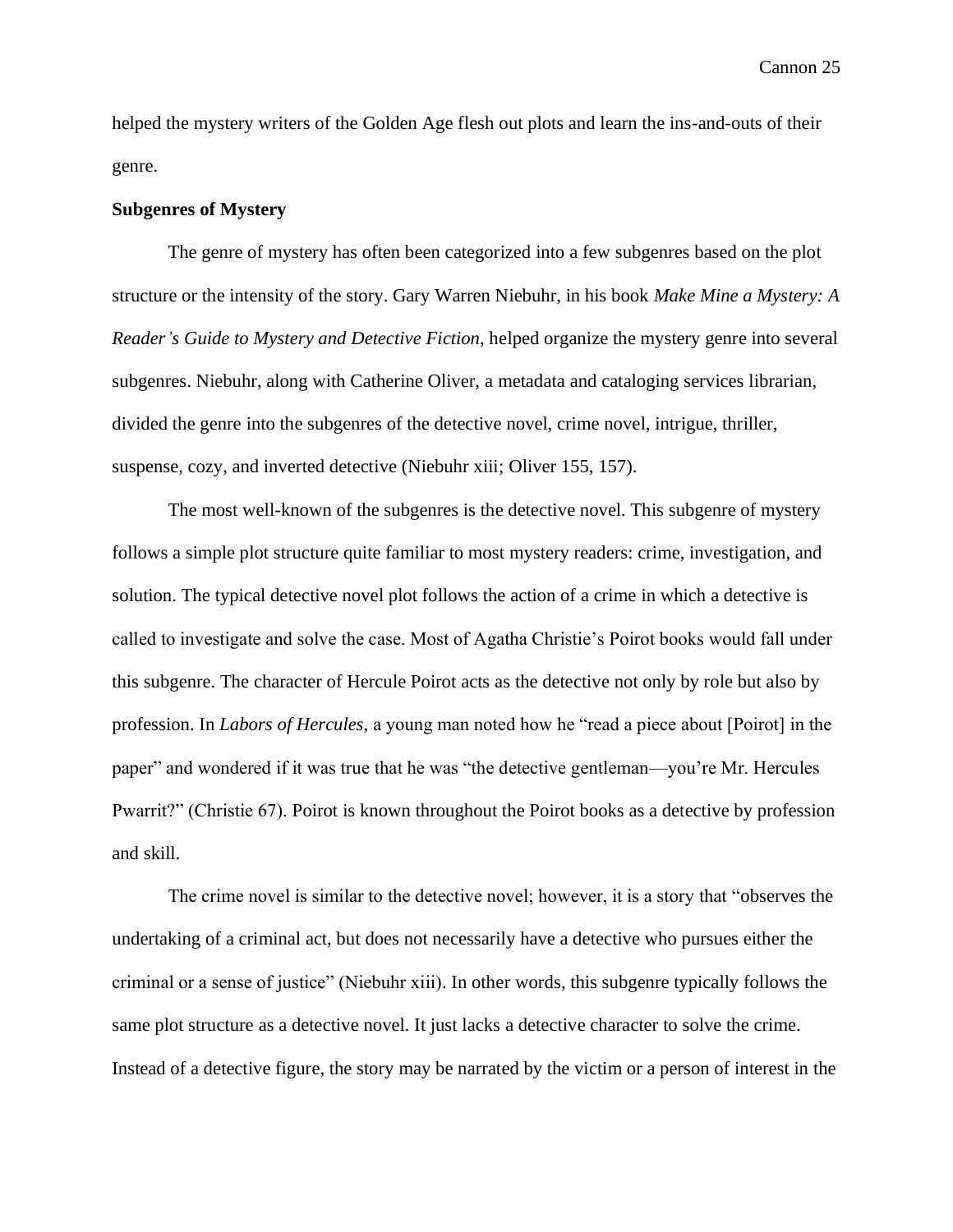crime. There is no detective solving the crime because it is his profession. Rather, the characters following the crime in a crime novel are investigating because they are either personally involved or interested in the case that they have been thrust into.

Retired policeman Luke Fitzwilliam plays the role of observer and assistant detective in in Agatha Christie's crime novel *Murder Is Easy.* This character is thrust into a case after meeting an elderly lady on a train. This lady, Miss Pinkerton, informs him of "a good many [murders], I'm afraid" (Christie 9) that have happened in her village. Fitzwilliam decides to take on Miss Pinkerton's case out of curiosity and a desire to get to the bottom of these strange murder cases.

In *The Pale Horse*, Mark Easterbrook is pulled into a strange case after seeing a girl's hair pulled out from the roots. This singular event leads him down a strange set events to the inn of the Pale Horse. He has no real connections to the murder of a priest, but he develops a strong desire to get to the bottom of why the priest was murdered and how the priest's murder was connected to the Pale Horse.

Both *Murder Is Easy* and *The Pale Horse* are examples of crime novels because the story is focused on a crime (or murder). However, unlike the detective novel, these novels do not feature a detective. Instead, the story is narrated by a person of interest somehow related to the crime.

The intrigue, thriller, and suspense subgenres focus on how they will make the reader *feel*. The intrigue works on attracting the reader's curiosity while the thriller focuses on the reader's emotions (Niebuhr xiii). The suspense subgenre strives to pull the reader along for a ride of constantly wondering what how things will be solved because they are aware of the actions of the criminal. In suspense, the reader should be eager to know how the characters will react to the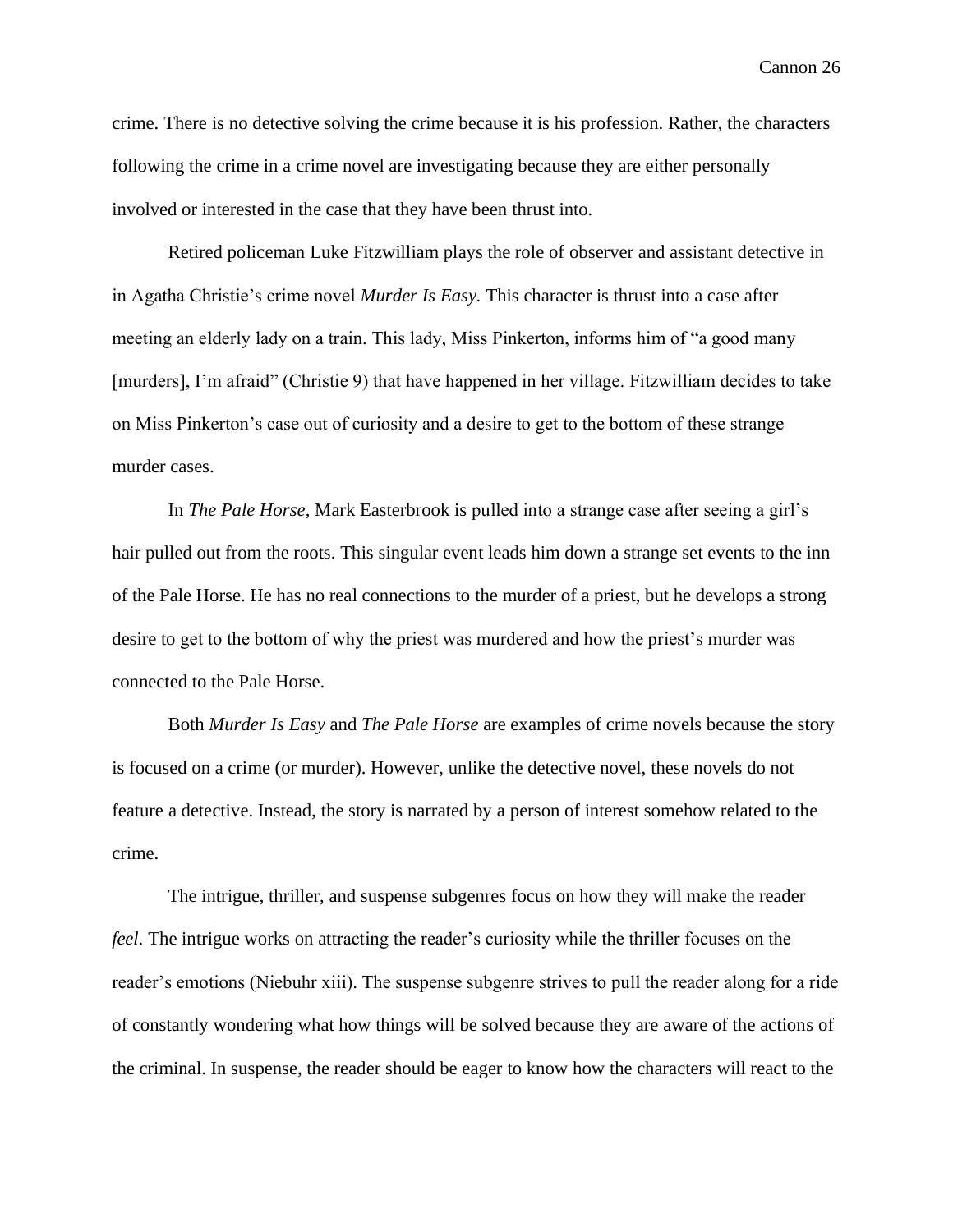danger hovering right behind them. All three of these genres focus on feelings while still following a similar plot structure to the detective novel. What separates these subgenres is the addition of certain scenes or moments.

In the intrigue, the story will have scenes that keep a reader wanting to know more. Each chapter may end in a cliffhanger to keep the reader curious. The purpose is to keep the reader interested in the story by focusing on their curiosity of how the crime was committed or how the detective will solve the case. Agatha Christie's famous *And There Were None* has often been considered an intrigue. At the end of almost every chapter, another person ends up being murdered. Philip Lombard declared that the two sudden deaths at the end "fits too damned well to be a coincidence" (Christie, *And Then There Were None* 103). Early on in the story, Christie introduced the poem "Ten Little Indians" which created a mysterious and ominous tone which leaves the characters and readers wondering how things are connected and how things will be resolved.

The thriller, however, is focused on the thrill of the plot. This subgenre will typically have many action scenes and give their characters harrowing experiences. The case is often solved after many twists and turns that may make the case seem unsolvable. However, at the end, the case will be solved. Agatha Christie's *Death on the Nile* is classified as a thriller due to the excitement and thrill of the story. The author hinted at the harrowing experiences to come, noting "but there [Mrs. Otterbourne] was quite wrong—for a matter of life and death was exactly what it was" (Christie, *Death on the Nile* 221). Throughout the thriller, Christie hints and teases about events just around the corner.

Suspense is a subgenre focused on "keeping[ing] the reader waiting for particular outcomes" (Niebuhr xiii). The story may follow a detective, but what separates this subgenre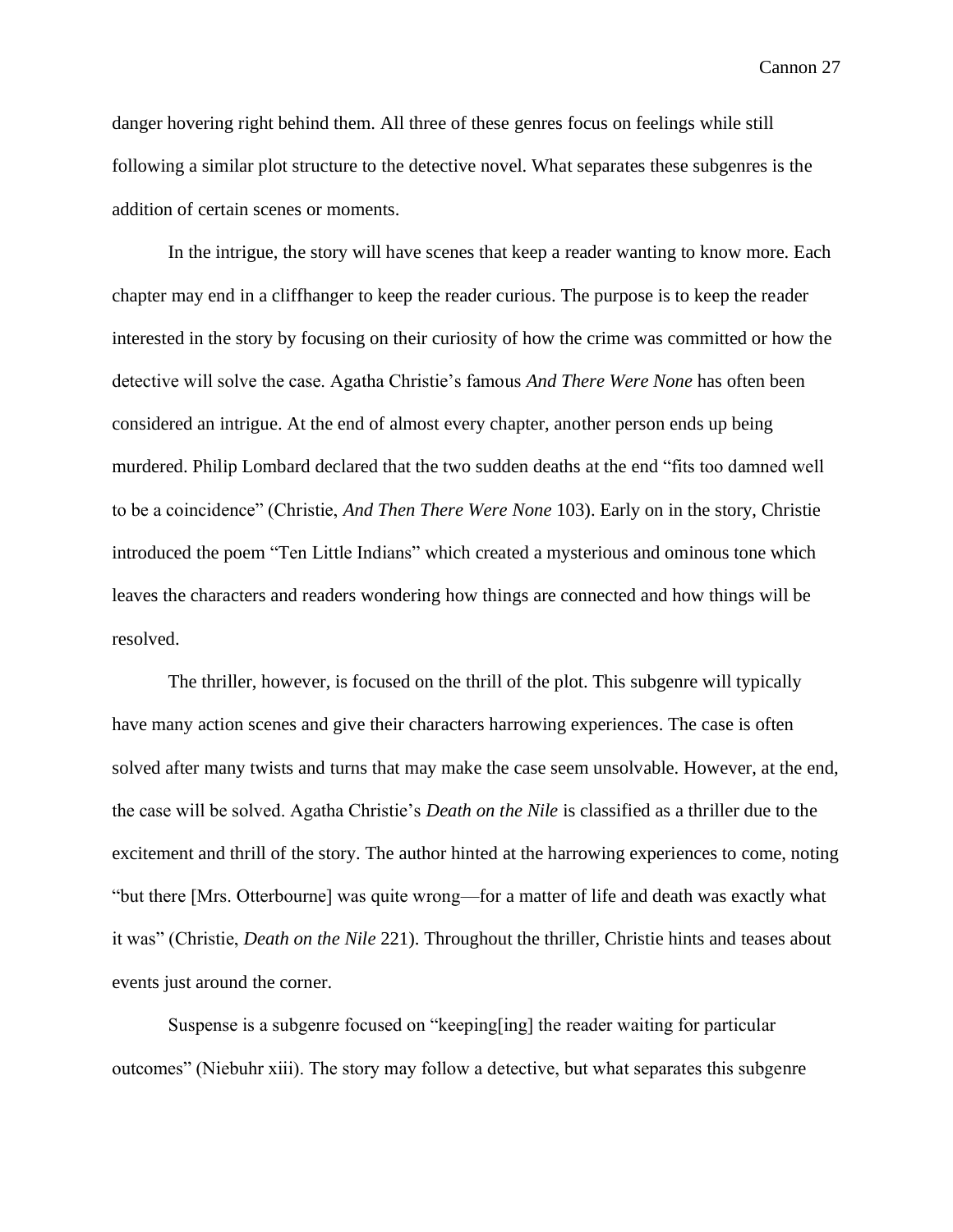from detective fiction is the fact that the main character is in grave danger and the readers are aware of this fact. There is something that might prevent the detective from solving the case, or there might be someone after the main character who is a part of the main case of the story. The key point of the suspense subgenre is to motivate the readers to continue reading because they want to know if the detective character will be able to discover the clues the readers are already quite aware of. The *Third Girl* by Agatha Christie is a suspense that follows Hercule Poirot's journey to find a young woman who "[consulted him] about a murder she might have committed" (3). For this particular book, the main suspense of this book is wondering if the girl was really a murderer or not.

The cozy subgenre is mostly recognized by its content. In her dissertation "The Importance of Being Cosy: Agatha Christie and Golden Age British Detective Fiction," student of philosophy at the Graduate School of the State University of New York Wu Chia-ying noted that the subgenre of cozies is defined by not just "the comfortably recognizable pattern, [but also] murder and death by murder are treated as if they were harmless" (88). A cozy mystery is told more of casual, calm way than the other subgenres, and while the crimes tend to be less violent in most cases, there may be murders and death, just mentioned more calmly or casually than they would be in other stories. Oliver defined cozies as "characterized by traditional structure, lighthearted perspective, and frequently comic or romantic elements" (155). This subgenre of mystery tends to follow the same plot structure as the detective novel except the story is not as dark or scary. Instead, the cozy story will include scenes that may be more romantic or comedic in nature. The crimes found in cozy stories tend to move away from murders and towards crimes that are less bloody and violent. There is often a character that plays a role similar to one of the detective. However, this character is usually not a detective or police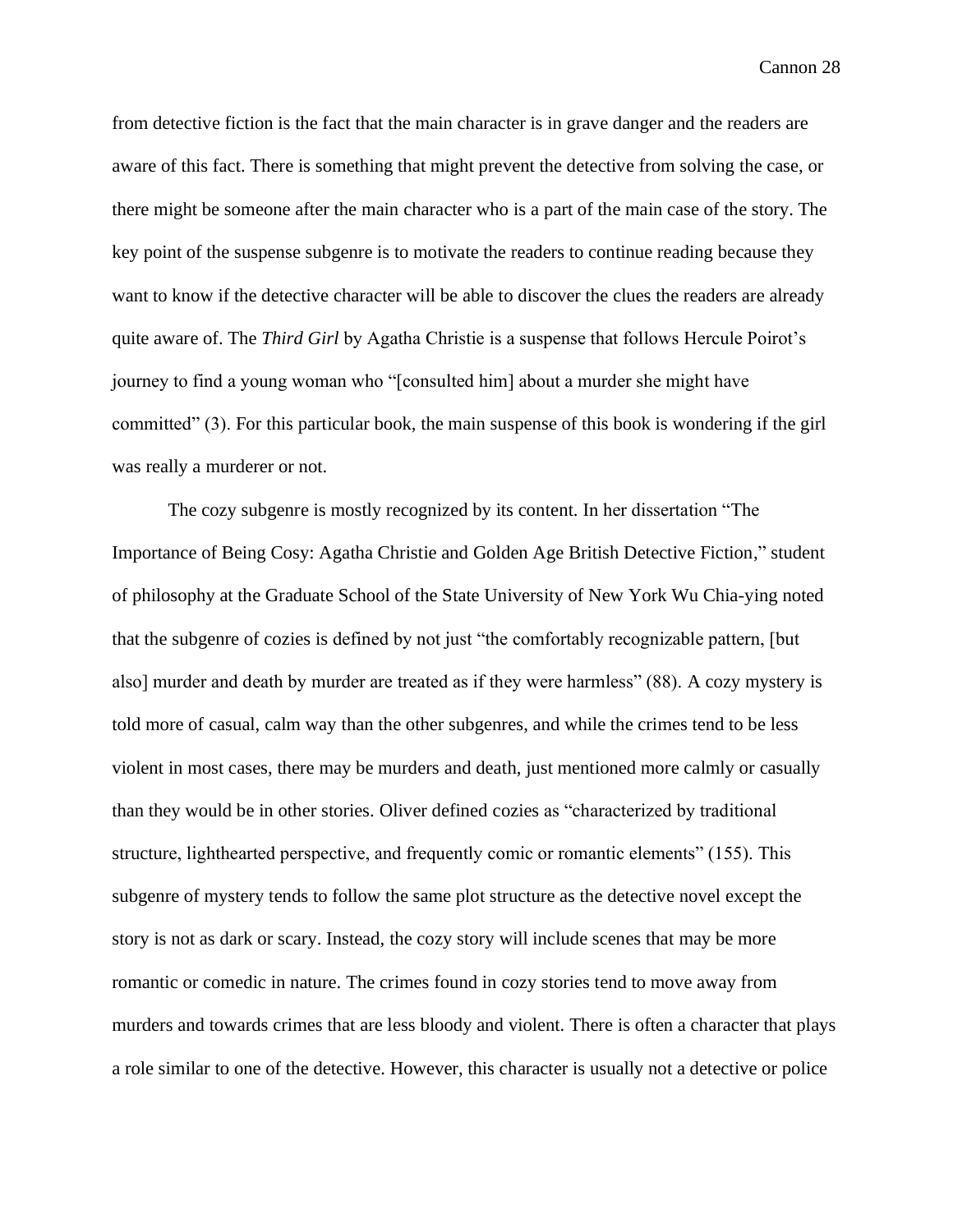by trade. In Agatha Christie's Miss Marple stories, the character of Miss Marple acts as the detective in these more cozy stories. "The Case of the Perfect Maid" in *Miss Marple: The Complete Short Stories* shows how Miss Marple is able reveal the true identities of a pair of thieves from her armchair.

Finally, the inverted detective story or "howcatchem," as defined by English language and literature professors Nozen et al. (1090), is a subgenre of mystery that is classified by its story structure. Unlike classic or typical detective story, this subgenre 'inverts' the standard "whodunit" conclusion by revealing the culprit early in the story. Nozen et al. explained that in inverted detective stories, "The manner of committing the crime is first described and the person who has committed the crime is also introduced" (1090). Thus, the reader is not reading to find out who the culprit is or how the crime was accomplished. Instead, the story's focus is on the successful escape or the eventual capture of the criminal. Agatha Christie never wrote a mystery story in this genre; however, authors Jerry B. Jenkins and Chris Fabry collaborated together to write *Haunted Waters*, the first book in their Red Rock Mysteries series. This book begins with perspective of the culprit who notes "if only those annoying kids hadn't forced this" and describes how "he could see the fright in the kids' eyes when he pulled beside their Land Cruiser… and rammed his vehicle into theirs and sent them swerving" (Jenkins and Fabry 1). From the very beginning of the story, the readers know what is going to happen to the main characters and who the person is who will commit the crime.

These subgenres may be different in the ways they are told and plotted out, but the subgenres all fall under the main genre we know as mystery fiction: there is still a crime committed, a mystery to be solved, and clues to discover. Carl Rollyson, editor of *Critical Survey of Mystery and Detective Fiction*, noted that "in this complex history of continuity and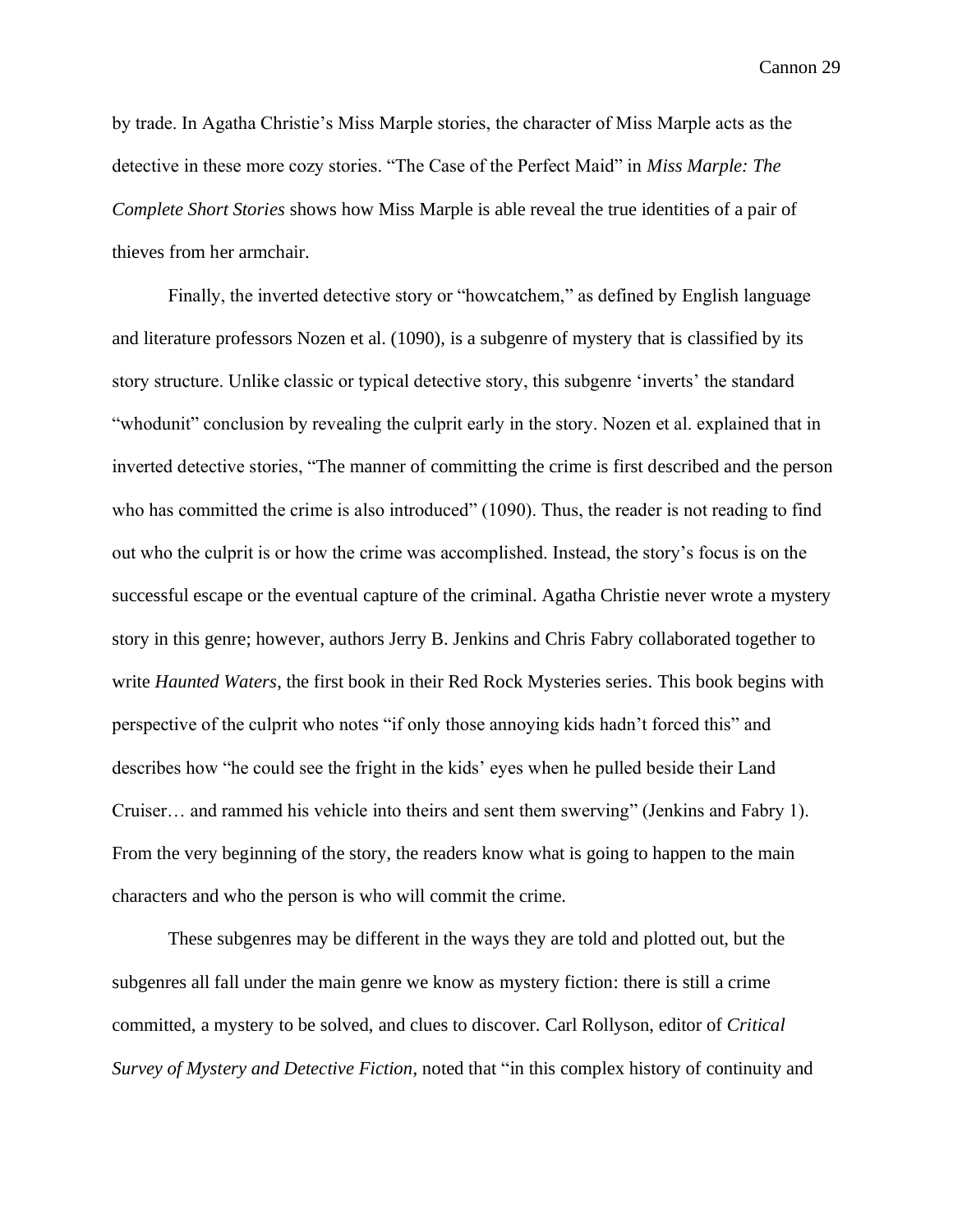change, what never flags—what never can be removed from the genre—is the pursuit of crime." No matter the subgenre, the main focus on the crime and its resolution always remains the same. Thus, whether the mystery is classified as a thriller, suspense, cozy, or howcatchem, the core of the story is the mystery plot.

# **The Mystery of Plot**

A mystery's plot is typically a fairly simple one. Often, the plot will revolve around a crime that is committed and someone trying to solve the crime and arrest the criminal. However, putting the plot together is far from simple.

When creating a plot for mystery, it is important for the writer to have a set structure that will guide the story. James Scot Bell, author of *Plot & Structure* and *Super Structure: The Key to Unleashing the Power of Story,* expanded on the importance of structure in plot, stating that "structure is what assembles the parts of a story in a way that makes them accessible to readers" (22). A good plot will have a solid structure that clearly tells the story and is easy for readers to follow along.

Chris Ewers, a researcher of eighteenth century to contemporary literature, noted how Agatha Christie's "narrative structure teaches the reader the importance of roaming through her texts, rather than obeying the sequential thrust of narrative" (115). In her story, Christie leaves clues for her readers to find as they roam, similar to the structure of an open world game. The structure she uses to guide her readers is known as narration structure. Christie sometimes allowed the reader to slip into her characters' thoughts by using a literary style known as free indirect speech, a style introduced by Jane Austen. In the article "A Scientific Justification for Literature: Jane Austen's Free Indirect Style as Ethical Tool," authors Angus Fletcher and Mike Benveniste noted how it "offers a 'cue to the reader to imagine himself or herself into the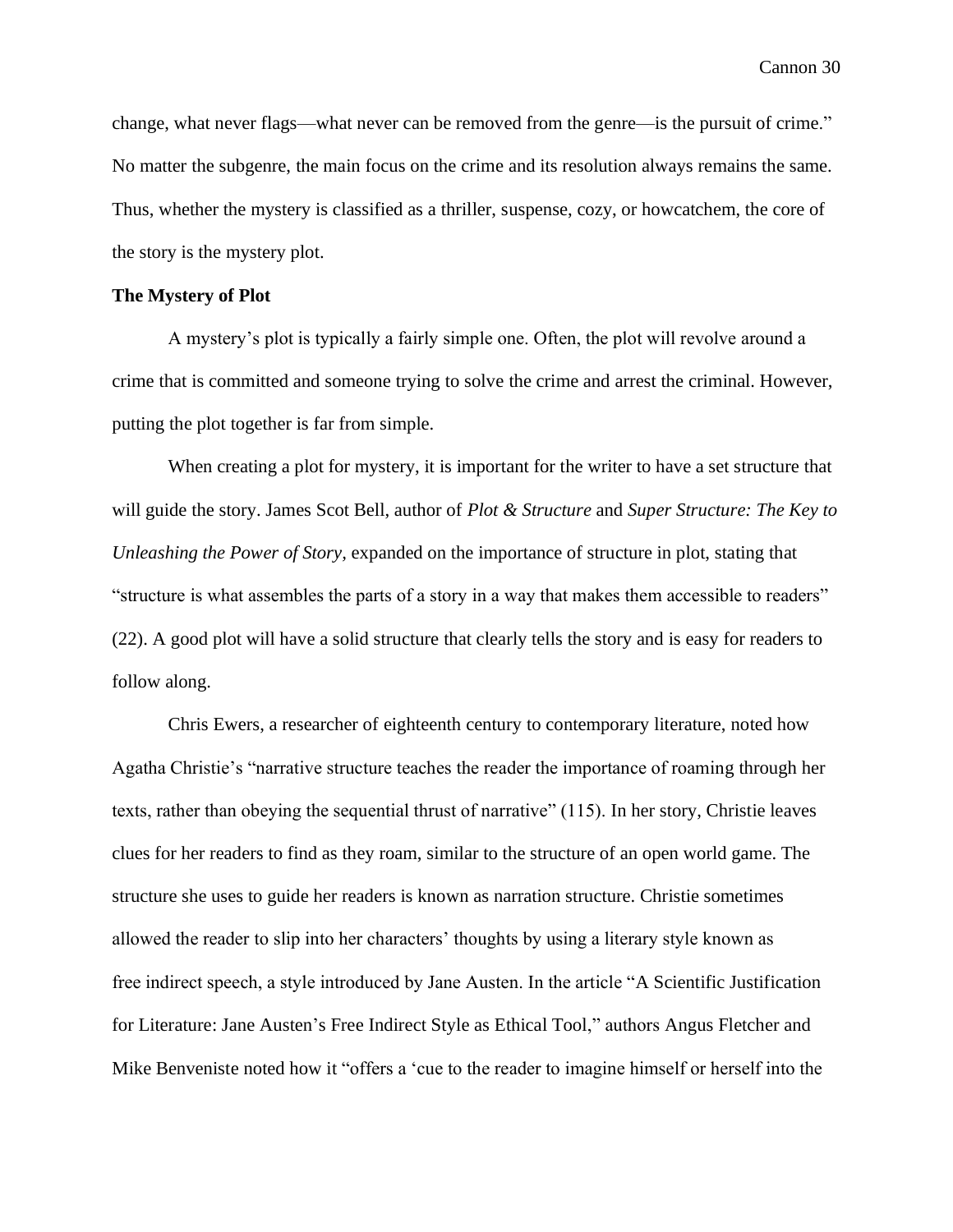minds' of Austen's characters, fostering 'better abilities in empathy and theory of mind' (Oatley 148, 114)" (3). This style allowed Agatha Christie to give her readers a deeper connection with her characters as well as provided structure to her plot even as the readers roam through the characters' thoughts in a seemingly nonchalant way. By connecting readers with characters' inner thoughts Agatha Christie was able to avoid the problem of having to create a Hastings for every mystery. Through this style of narration, the reader does not need a Hastings to ask questions or give voice to inner thoughts. Instead, readers can look into the mind of the character and think and solve alongside them. In her books, Agatha Christie cleverly weaves the free indirect speech style in her narratives, allowing readers to get a glimpse of characters' thoughts without having to use dialogue. In *Pale Horse,* Agatha Christie used this style to show some of Mark Easterbrook's inner thoughts on a young woman's fashion, noting that "she was said, according to my friends, to be very attractive. Not to me! My only reaction was a yearning to throw her into a hot bath" (4). The inner thoughts are shown in normal narration without the use of dialogue to allow readers to see what Easterbrook is thinking.

This style or structure allowed her to avoid some of the mistakes found in Poe's short mystery stories. Instead of having the detective explain everything, Agatha Christie and many other authors had a narrator who would be able to share the details of the crime, allowing the readers to follow along and try to solve the case. However, at the same time, mystery writers like Agatha Christie understood that the narration did more than just fix the issue created by Poe's short stories. The narrative structure also teased and hinted at things, revealing things to the readers if they would just look closely at the hidden text.

#### **Plot As Foundation**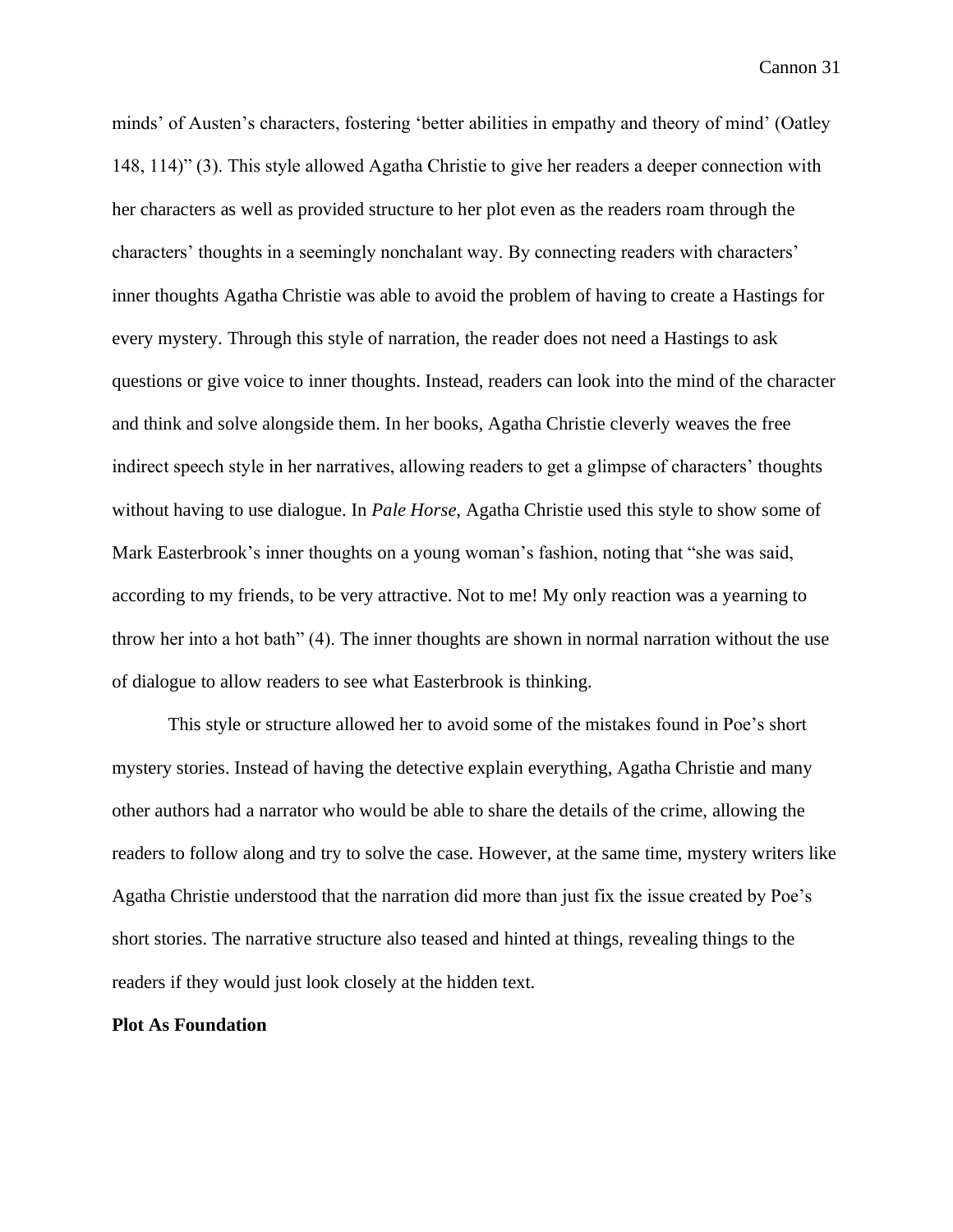Plot is the foundation for all stories. It helps the writer know where the story needs to go and shows the reader what will happen next. In a mystery, the plot typically follows a set structure: a crime is committed, an investigation is started, and a resolution is given.

J. Madison Davis, author of eight mystery works, noted how "the existence of a genre implies a set of expectations in readers" (28). This concept is true of all genres, especially the genre of mystery. Readers will be expecting there to be a crime—whether it be a murder or a robbery—and that crime must be solved by the final page of the book. However, some authors have boldly attempted to write unsolved mysteries, stories where the case is never actually solved. These types of stories are not very popular because they often frustrate readers. The expectation of having questions answered is never met in unsolved mysteries.

This expectation is usually addressed by the plot of the typical mystery story. The story should follow the set expectations by sticking to a clear and detailed plot. In the article "The Mystery of Agatha Christie," Teresa Akersten expanded on the concept of a clear plot, stating:

Marcia Talley, president of the mystery writing organization Sisters in Crime, explains the commandments. She says, "You play fair with the reader. You provide the clues. You might have red herrings in there. ... In the end, you should be slapping your head and saying, 'Oh, I should have seen that.'" (15)

Throughout the mystery, the writer's narration should provide all the information needed for the reader to solve the case alongside the detective or main character of the mystery novel. The information that needs to be provided is part of the plot: the steps that help create the story. First, the crime is discovered. The police or even a detective is often called to the scene of the crime where an investigation will take place. There may be clear suspects to the crime but that is not always the case. The police or detective (or the character acting as a detective) will investigate,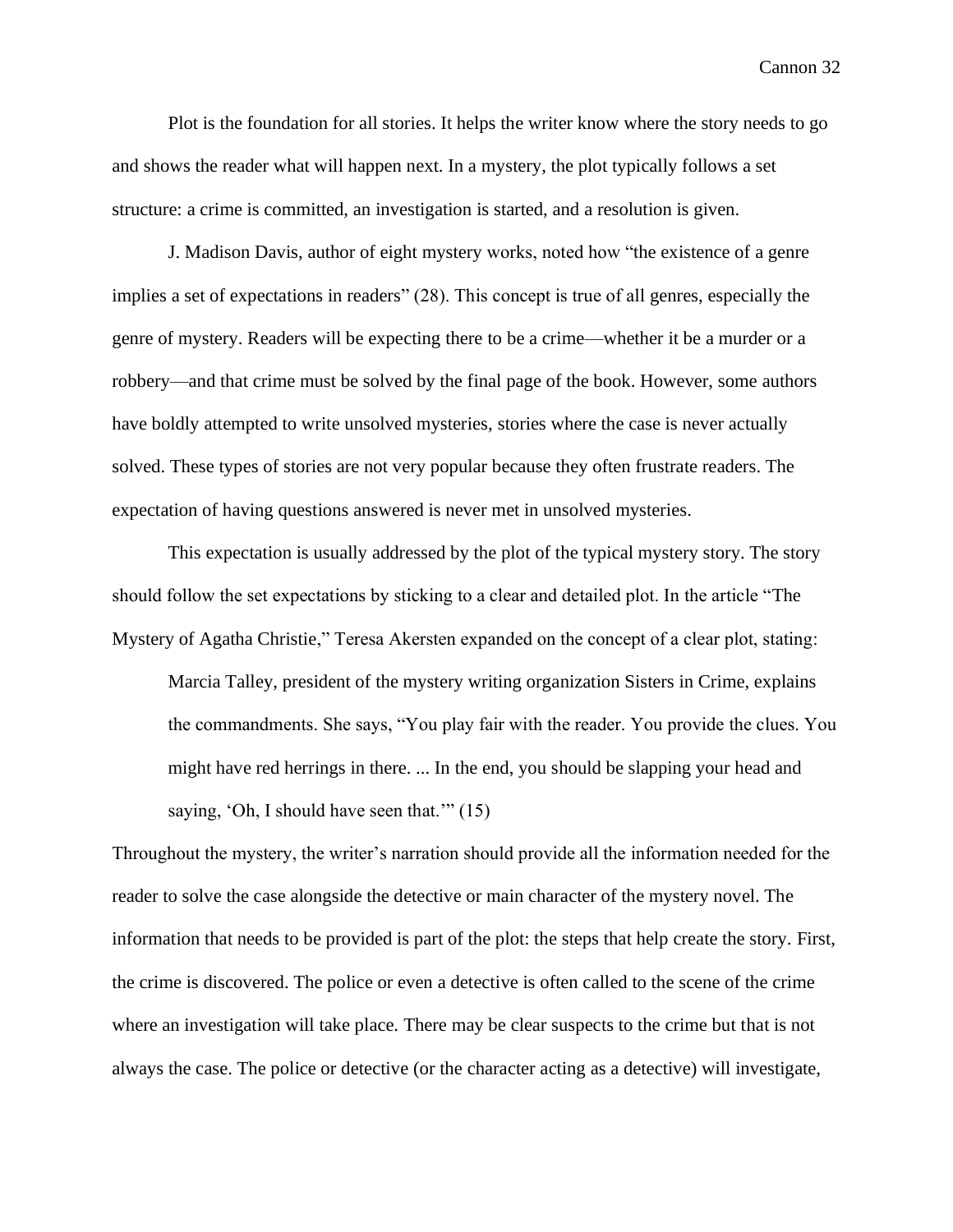searching for the clues and hints that will lead them to the criminal and ultimately the solution. Through these clues and hints, the reader can make guesses and form expectations on how the crime will be solved and who committed the crime. When the final resolution of the mystery is revealed, all those hints and clues should tie together to create a solution that not only makes sense to the reader but also fulfills the expectation of a case well-solved. The writer will be able to set up a wonderful plot when he/she take the time to make sure they meet their readers expectations by carefully weaving important clues and hints that point to the crime's solution.

#### **Solving the Case for Plot**

When creating the resolution of the case, writers must be careful to avoid using poor explanations of why certain details were not addressed. Agatha Christie and other mystery writers firmly believed that as mystery writers, they should never use poor reasoning to explain crimes or explain away inconsistencies. These writers formed the Detection Club to hold themselves accountable in their mystery writing. Dorothy Sayers created their solemn oath that they all held to when creating their mystery plots:

"Do you promise," it asks, "that your detectives shall well and truly detect the crimes presented to them using those wits which it may please you to bestow upon them and not placing reliance on nor making use of Divine Revelation, Feminine Intuition, Mumbo Jumbo, JiggeryPokery, Coincidence, or Act of God?" (Davis 30)

However, it is not always easy to follow such an oath. Sometimes, it can be very tempting to use a simple solution like magic or fancy scientific terms to solve a problem in one's mystery plot. Bell noted how "sometimes even the best laid plans are not enough—we look at the immediate horizon and see just lifeless scene cards lying there" (200). Writers can easily be discouraged when trying to find solutions that follow their set plotline. It takes a great effort to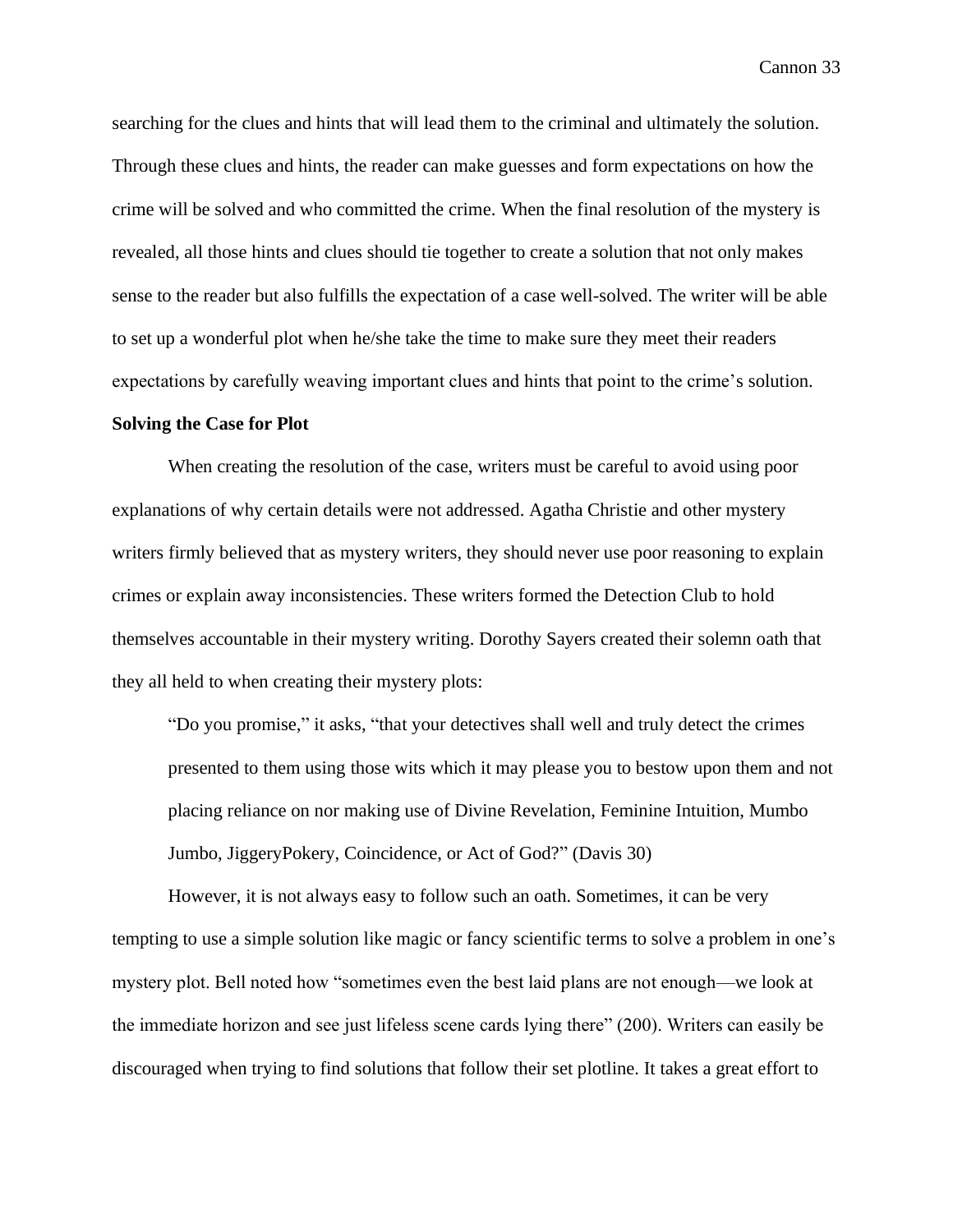ignore the temptations of poor solutions. While the temptation can be great, hopeful mystery writers can look to past mystery writers and learn from their mistakes and successes. The past authors of mystery also struggled as they worked on their mystery stories and did their best to improve on the genre, fixing the mistakes of mystery writers of their past.

Agatha Christie understood that the key to writing a good mystery novel was one that had a solid plot and tidy endings. Her final resolutions concluded with all elements of the case being explained and solved. Agatha Christie herself commented on the importance of organizing plot and having clear endings. The readers should not be left wondering how the crime was solved, and they most certainly should not find the crime implausible. As Christie stated in her autobiography *Agatha Christie: An Autobiography,*

I had written the book [*And Then There Were None*] because it was so difficult to do that the idea had fascinated me. Ten people had to die without it becoming ridiculous or the murderer being obvious. I wrote the book after a tremendous amount of planning, and I was pleased with what I had made of it. It was clear, straightforward, baffling, and yet had a perfectly reasonable explanation." (491)

Looking at Agatha Christie's work, it is easy to see how much planning she did to ensure that her readers were given a reasonable explanation for not only how the crime was committed but also how that crime was solved. Her focus on planning and realism is what helped prevent her from falling into plot holes and using poor solutions to make up for those plot holes.

Agatha Christie could create reasonable explanations that felt realistic because "like many aspiring writers are taught to do, Christie wrote primarily about what she knew" (Akersten 15). Plots can easily turn into a tangle of confusion when the author is unfamiliar with the subjects that they are writing about. In a mystery novel, it is important for writers to write about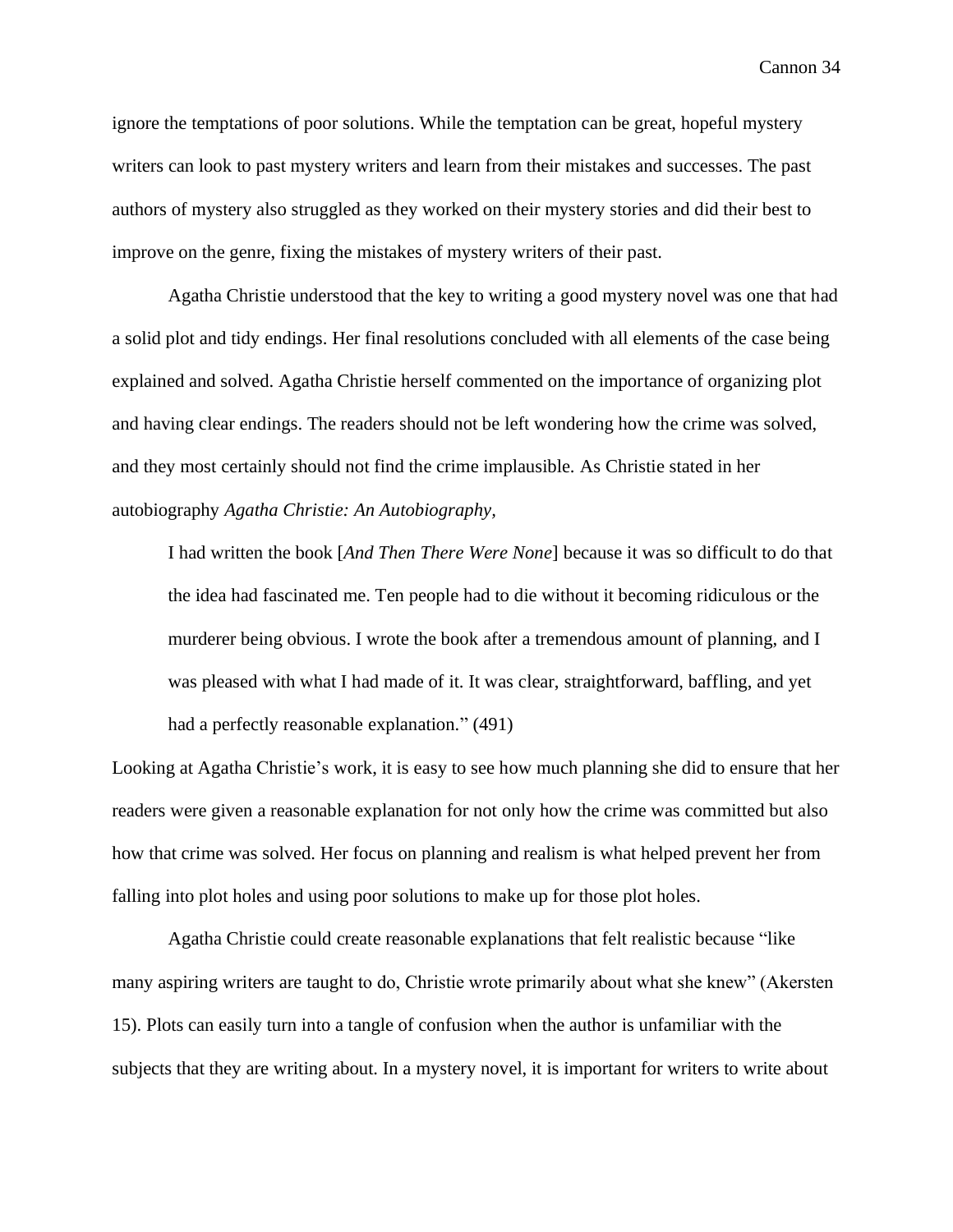what they are familiar with and have knowledge in. Herbet Kinnell, author of "Agatha Christie's Doctors," noted how Agatha Christie used her knowledge in medicine to create characters like Dr. James Sheppard and Dr. Robert Ames who murdered their victims by using medical approaches (1324). Her familiarity with medicine allowed her to create murder plots that the readers could believe. In her article "How Agatha Christie's Wartime Nursing Role Gave Her a Lifelong Taste for Poison," Vanessa Thorpe explained how Agatha Christie was well-versed in the medical field due to her service as a nurse during World War I. Christie's experiences allowed her to make the descriptions of medical crimes sound realistic and plausible.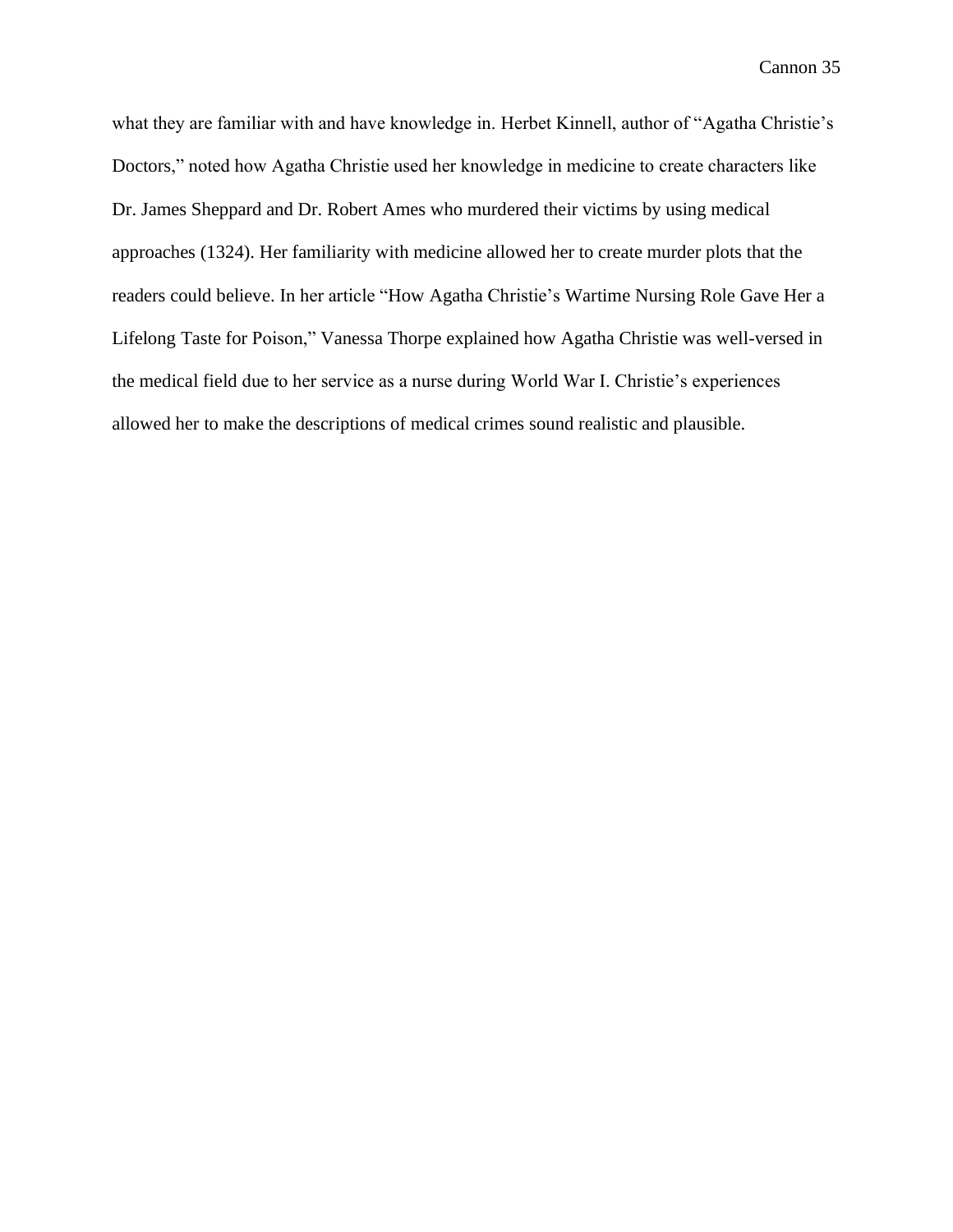**Creative Manuscript**

Let No Dog Bark

Michelle G. Cannon

Adult Young

Mystery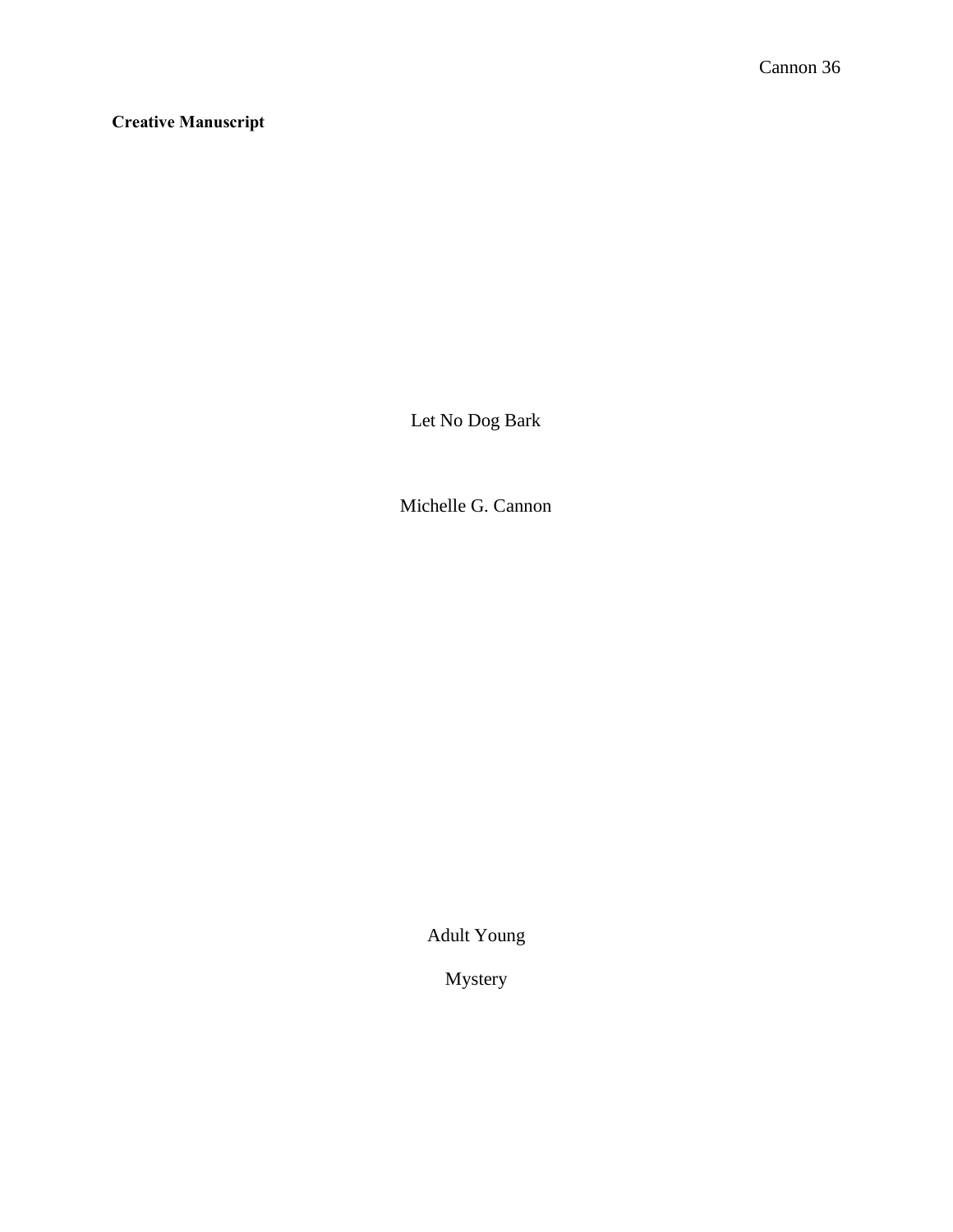### PROLOGUE

Summer in New York City was always a little hot. The sun just blazing and hitting the concrete and spreading the sweltering heat in all directions. She would rather be on an Alaskan cruise where the air was crisp and where she'd be served ice-cold beverages. Instead, she was in the middle of Central Park, questioning life.

She *should* be on that cruise. It had been promised to her, but thanks to a certain blonde, all those plans were turned to dust. All because her little roommate had to tattle. Thanks to her roommate, she was missing out on a cruise and had been basically disgraced. Her own family was ashamed of her. It wasn't her fault that she had gotten expelled. It was that roommate of hers.

She was seething with rage as she sat down on a bench. What was she to do now? Graduation was supposed to take place next year, but she wouldn't be able to graduate since she was no longer in college. And it wasn't like she could simply transfer to another college. They wouldn't accept her once they saw her transcript. A once-beautiful transcript was now marred with an ugly red stamp showing that she had cheated her way to the top. If only her roommate had kept quiet. Things would have been fine. Her family would still be fawning over her, praising her good grades, and planning her graduation. Instead, she was stuck in New York City trying to figure out what she ought to do with her life.

"You seem lost in thought."

The young lady looked over her shoulder in surprise. After all, he was the last person she would have expected to see in such a place.

"Professor—"

"Tsk, tsk. I'm not here as your professor. I'm here as a friend. May I take a seat?"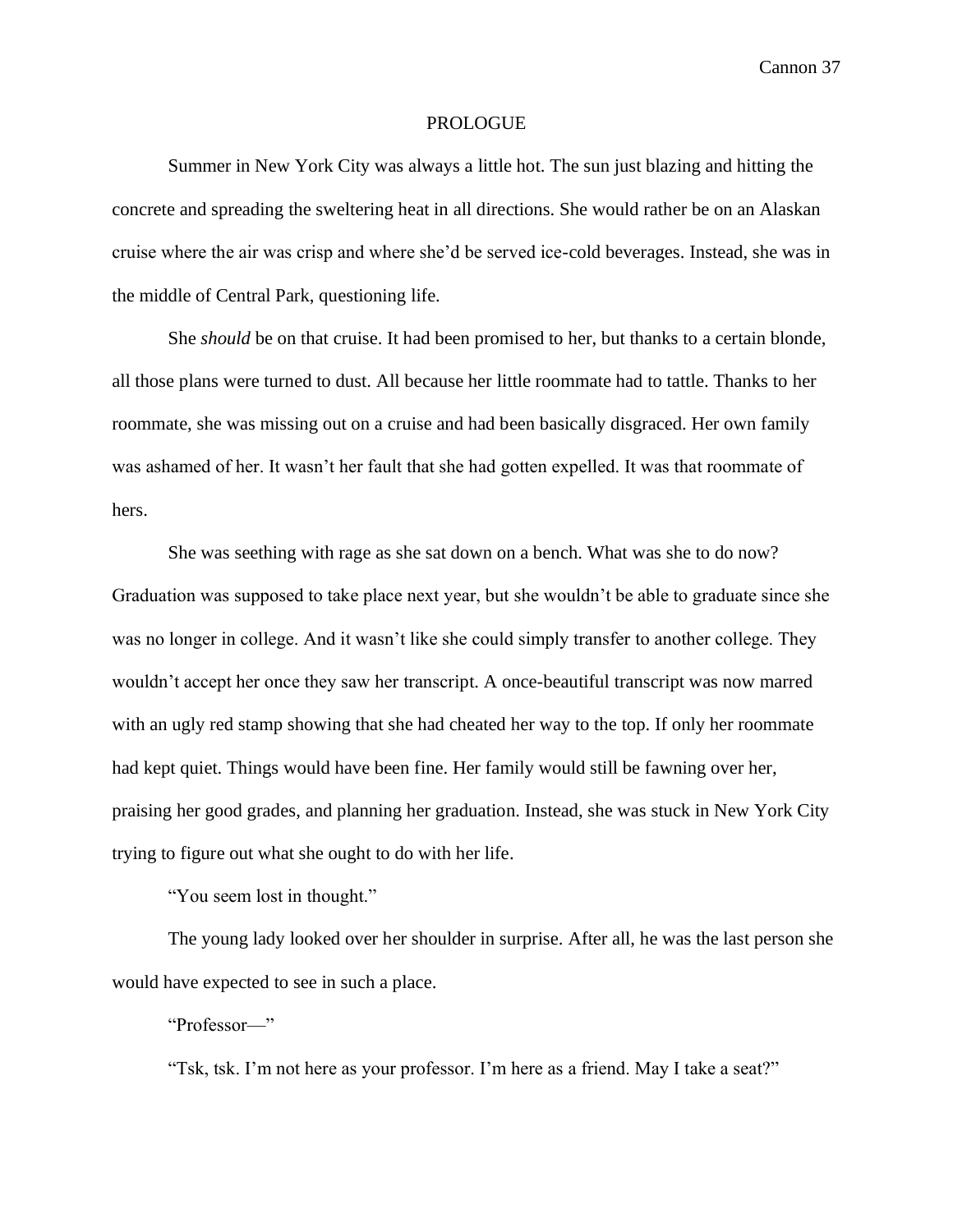She was puzzled by the professor's behavior. He had never really liked her. Even though she only had one course with him, she could sense that he didn't think much of her. In fact, she wouldn't be surprised if he had been one of the professors to have confirmed her plagiarism. She had been stupid to think she could fool such a man. But still, she nodded. It was probably going to be one of those long, tedious lectures about cheating and whatnot.

"I hear you have quite the dilemma."

\*\*\*

It had been a week or two after meeting the professor that she finally decided what she was going to do. Revenge. She hadn't even realized that was a choice until something the professor said gave her the perfect idea. Sure, she was angry with her roommate. The very thought of the ex-roommate gave her a bad taste in her mouth. Yes, she was angry, but she hadn't thought of revenge. At least, not seriously. She had only silently fumed about how she wished the roommate would get her just deserts. But now? Thanks to her professor, she now had the power in her hands to make sure her ex-roommate got what she deserved.

She hadn't been sure how she'd go about it, but by a rather happy coincidence, she saw her old roommate jogging with a dog by her side. That little dog would be the key to her plan. She simply had to learn her roommate's schedule and match it to create the perfect revenge.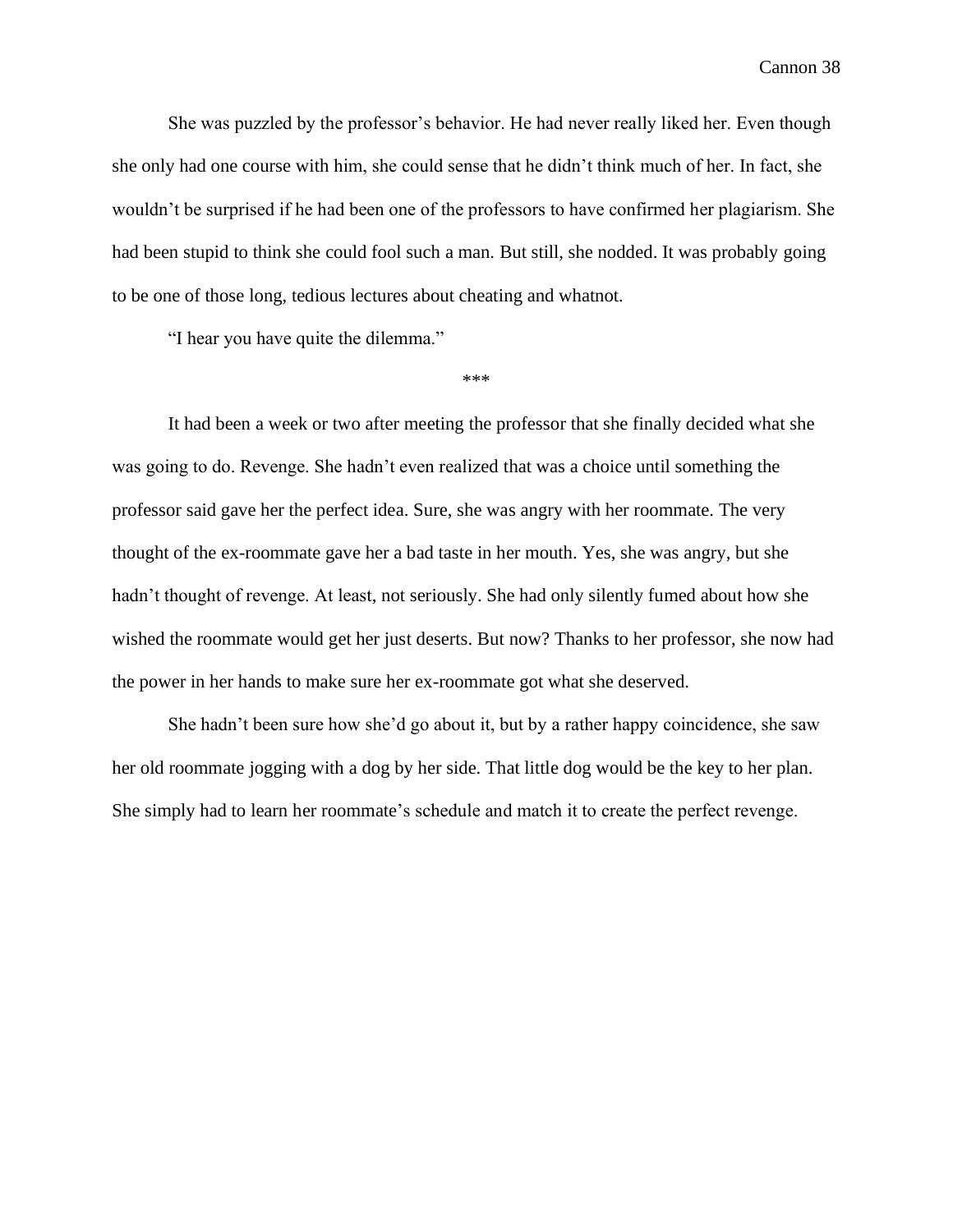## CHAPTER ONE

Kip yawned as he flipped open the sign on the entrance door. He regretted staying up late watching mystery documentaries. The last one that played had been on Sherlock Holmes, so he couldn't go to bed without finishing it. His roommate and co-worker, Min-soo "Min" Carson, had just gone to bed, stating that he preferred Lord Peter Wimsey to Sherlock. Min had made the wiser decision. While he enjoyed the documentary, Kip was extremely sleepy, and it wasn't even quite nine o'clock. He found himself yawning again as he glanced around the shop. Who would come to this little Korean American bookstore café this early in the day? Anyone that came in this early would be over at the café side bothering Min with orders of coffee and pastries.

Where was Min anyways? He normally came over to check on the bookstore, making sure that Kip hadn't accidentally changed up the display of the new Korean book imports. Then, his friend would offer him a cup of coffee or something. Kip squinted over the various bookshelves, seeing if he could spot his friend. Alas, he must be in the kitchen.

Kip stifled another yawn as he fiddled with the new releases' display. The newly published books and mangas were nicely displayed near the front of the store. He just wanted to give it a few tweaks to make the display really pop. Though, maybe he was trying a little too hard. Min often mentioned that he put too much effort into it, saying that sometimes, simpler is better. Still, Kip couldn't resist trying to give the bookstore a little flair. After all, this place didn't belong to them. The little bookstore café was owned by Min's parents. They were just lucky to be in charge of the place for the whole summer. He didn't want to disappoint Mr. and Mrs. Carson, so a little more adjusting to the display couldn't hurt.

"Kip!" a voice called out cheerfully.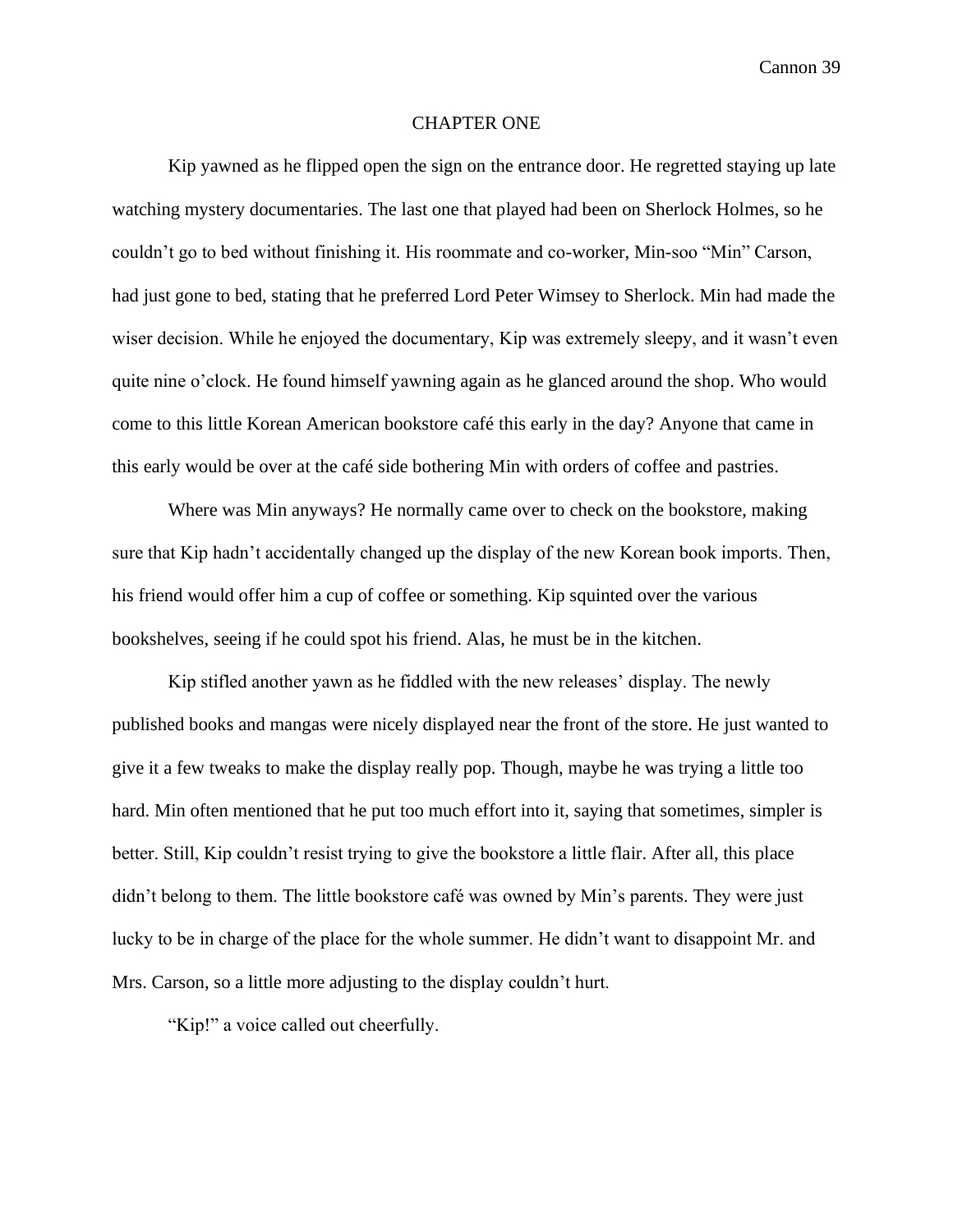Kip glanced up from the display. Oh, it was only Matt. Only Matt. That was how people often referred to the poor bloke. It wasn't a personal jab. It was just that Matt didn't stick out. He was plain through and through and easily passed over despite his towering height. Kip looked up into the bright green eyes curious as to why Matt was even there.

"Hullo, Matt. What's up?"

The taller man brightened at the question and put a newspaper into Kip's face. "This! I wanted you and Min to be the first to see."

Kip squinted. "Uh, what am I supposed to be seeing exactly?" he asked, trying to focus on the tiny letters that were barely an inch away from his face.

"Oh right…" Matt gave his friend a sheepish look as he pulled the newspaper away so he could point to an article on the side. "Look right here. It's for my grand opening."

"Your grand opening?"

Kip glanced over the article. The words grand opening rang a bell, but he couldn't quite recall why.

"For my dog park. I was finally able to get a small section of Central Park blocked off for a little doggie daycare park on the weekends. I know I have my summer walking business and my part-time job at Curly Cuts, but this is something I was really wanting to pull off for the dogs."

"Uh huh…" Kip nodded, not really interested. He had never been much of an animal person. He had never been allowed to have a pet, so he never developed a desire to have one. Yet, he somehow managed to become close friends who were pet people. Min had two cats while Matt had three dogs—four if he counted the puppy Matt was fostering at the moment. "I guess a 'congratulations' is in order."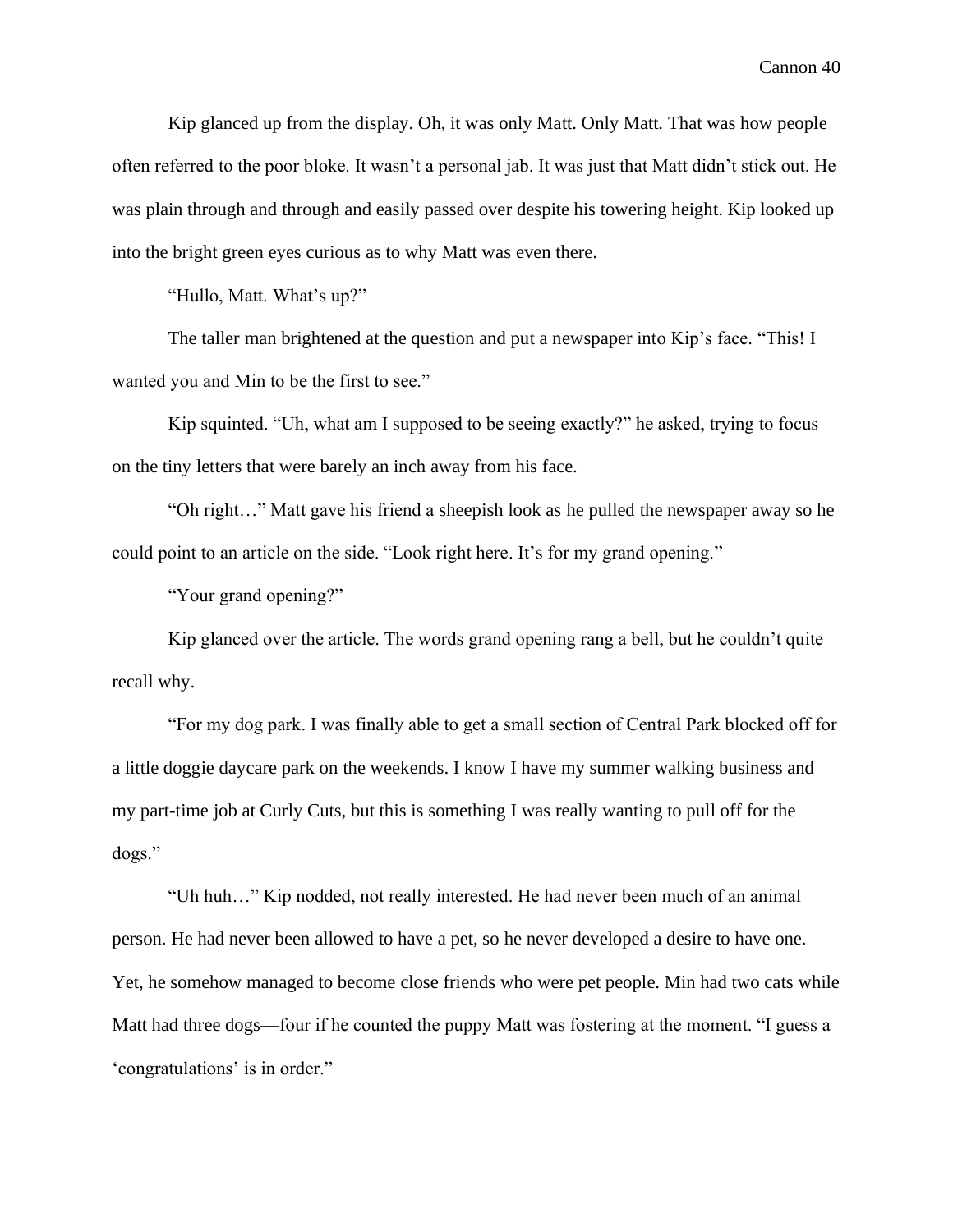Matt beamed. "Thanks! You'll have to stop by and see the grand opening. It's on a Saturday, so you should be able to be there. I was even able to get some dog-safe decorations and snacks for everyone to enjoy for the big grand opening party."

Kip couldn't help making a slight face at the mention of snacks. For everyone? Uh, no thank you. If it was made for dogs, there was no way he was going to put it anywhere near his mouth. Nope, not him.

"Min said he was good with creating new cookies and is going to help make them for me," Matt continued, oblivious to his friend's aversion to the idea. "So, I wanted to stop by and show you two the article and see how the cookies were coming along."

Well, Kip wouldn't want to ruin his friend's excitement over a trivial dislike for dog snacks.

"Glad you stopped by. Min's probably in the kitchen working on making a fresh batch of coffee. Why don't you grab a table for yourself, and I can have Min swing by with a coffee on me."

Kip smiled at Matt and nudged him toward the café. He wouldn't take no for an answer! It wouldn't a problem to let the man have a free coffee. Min wouldn't mind either. After all, his parents thought highly of Matt. He was one of their favorite customers, or something like that.

Once Matt had been seated, Kip made his way to the kitchen. "Oh Miiiiiin!" he called out, finally spotting his friend was working on baking cookies or maybe scones. Kip couldn't really tell. The baking and coffee and all such things were left to Min since he was familiar with his mom's various pastry recipes. Kip couldn't tell the difference between a scone and a cookie…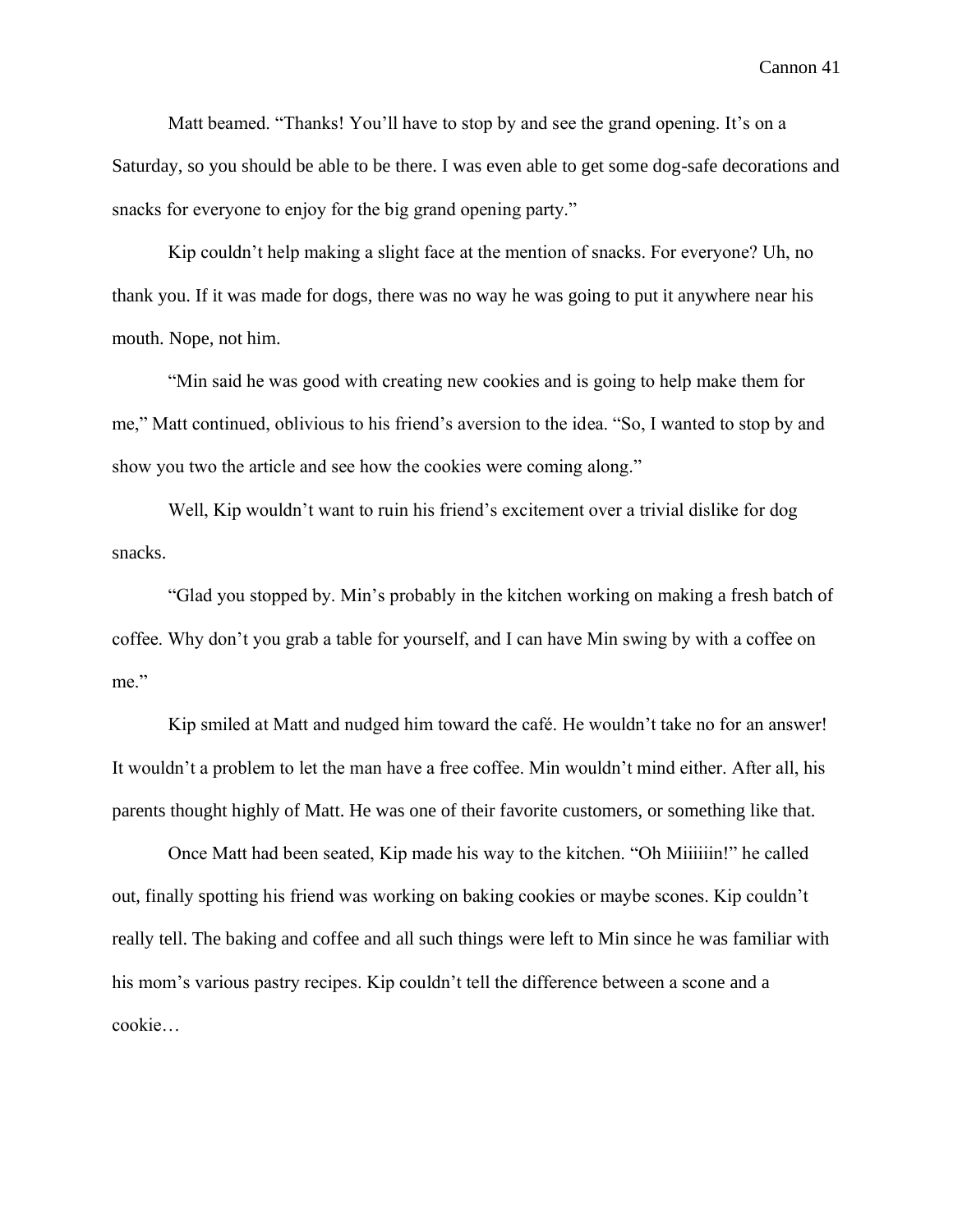"You need something, Kip?"

"Matt's here."

Min brightened, looking up from his work. "Oh, is he? Did he want to taste-test his snacks?"

Kip did his best not to gag at the mention of doggy-safe snacks.

"No, he just wanted to talk. I told him he could have a coffee on me."

Min hummed thoughtfully. "I'll grab some of the snacks just in case."

"You… do that." Kip would just have to be sure not to be around lest *he* be forced to eat one of those snacks. The thought alone was enough to make him sick. "I'll be in the bookstore if you need me!"

"You do that," Min called out cheerfully, placing a few cookies on a plate as he headed out to greet their friend.

"Matt!" he greeted. "Want to try these cookies? They should be dog safe."

His friend looked up from his seat with a smile. "You sure about that?"

Min pouted. "Yes, I remember what you told me. No chocolate. No raisins. No dairy products. No yeast. No caffeine." He waved his friend off with one hand and set out the plate of cookies. "I made sure to make them completely doggy safe."

Matt didn't look quite convinced as he inspected one of the cookies. "No spices?"

"Well, I did use a little nutmeg."

"Min!" Matt gasped. "You didn't! Spices can be dangerous to dogs. Nutmeg can be poisonous while other spices can cause seizures."

And then… Min was given a long lecture on *all* the things dogs cannot eat, and the list was very extensive.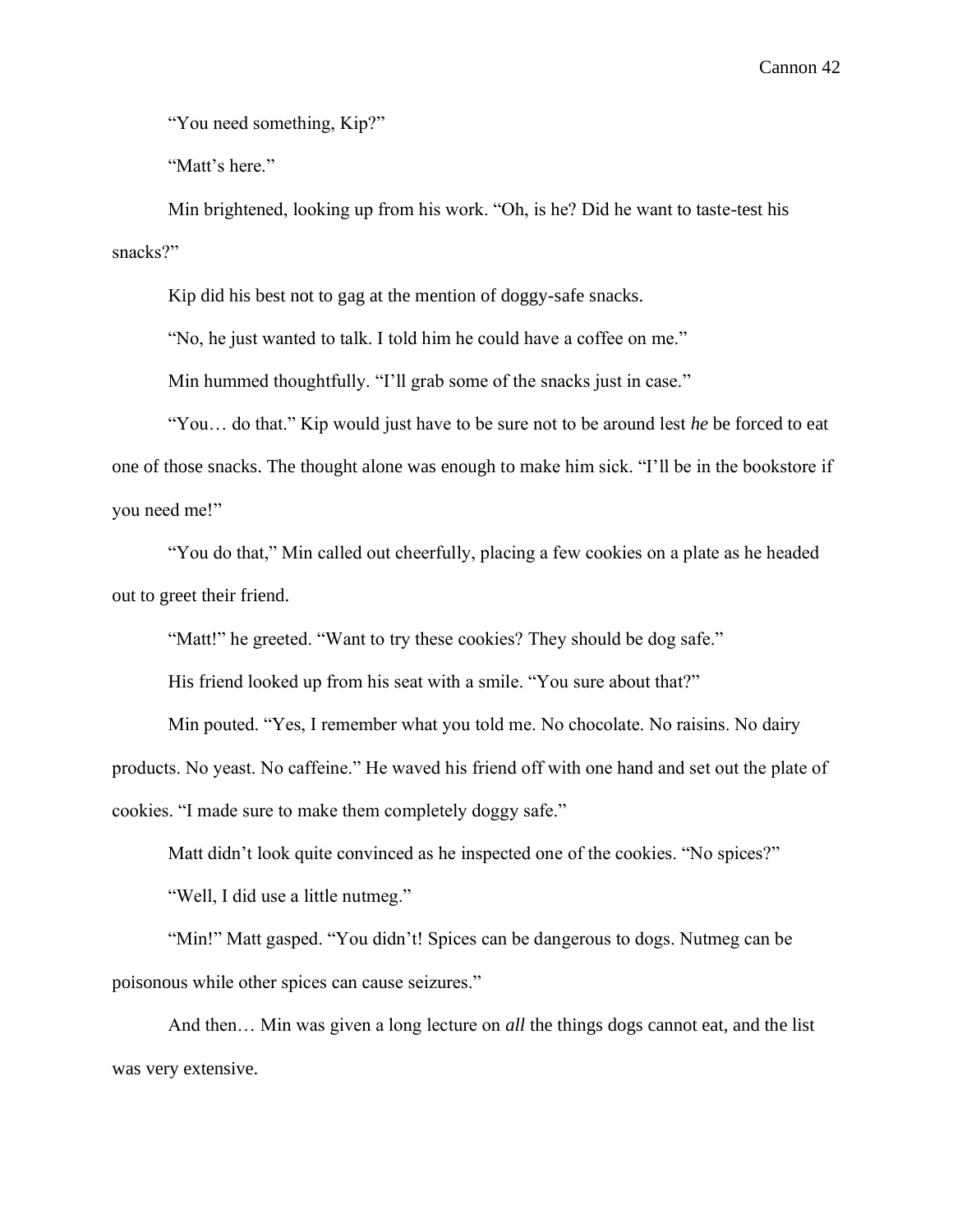Over the next couple of days, Min busied himself in the kitchen. Whether it was at their shared apartment or at the café, Min was in the kitchen baking like crazy. And Kip had never seen Min more irritable. The typically laid-back and cheerful man was like an angry storm cloud on the verge of breaking into a raging storm. And Kip had no idea why Min was so…

# *SMACK SMACK SMACK.*

"Ah… there he goes again," Kip mumbled to himself, peeking into the café's kitchen where Min was angrily hitting some sort of dough with a rolling pin.

*SMACK!*

Well, as long as Min was angry at the dough and not him, all was well. He'd just go back to the bookstore side and—

"KIP!!!"

Or not.

"Y-yes?" Kip hesitantly popped his head back into the kitchen. "Do you need something?"

Min looked up at Kip, revealing the darkest of circles under his eyes. Somehow… Kip had missed that earlier in the day. But then, when do you really look at someone's face? Especially one that is incredibly familiar? It was easy to miss things that were out of place when you just expect to see the familiar.

"Get me… a doggy cookbook."

"A what?"

"You heard me the first time!" Min pounded the dough with his fist this time. "I tried doing it by scratch, but it tastes awful. It needs to taste a little good so people can eat it too."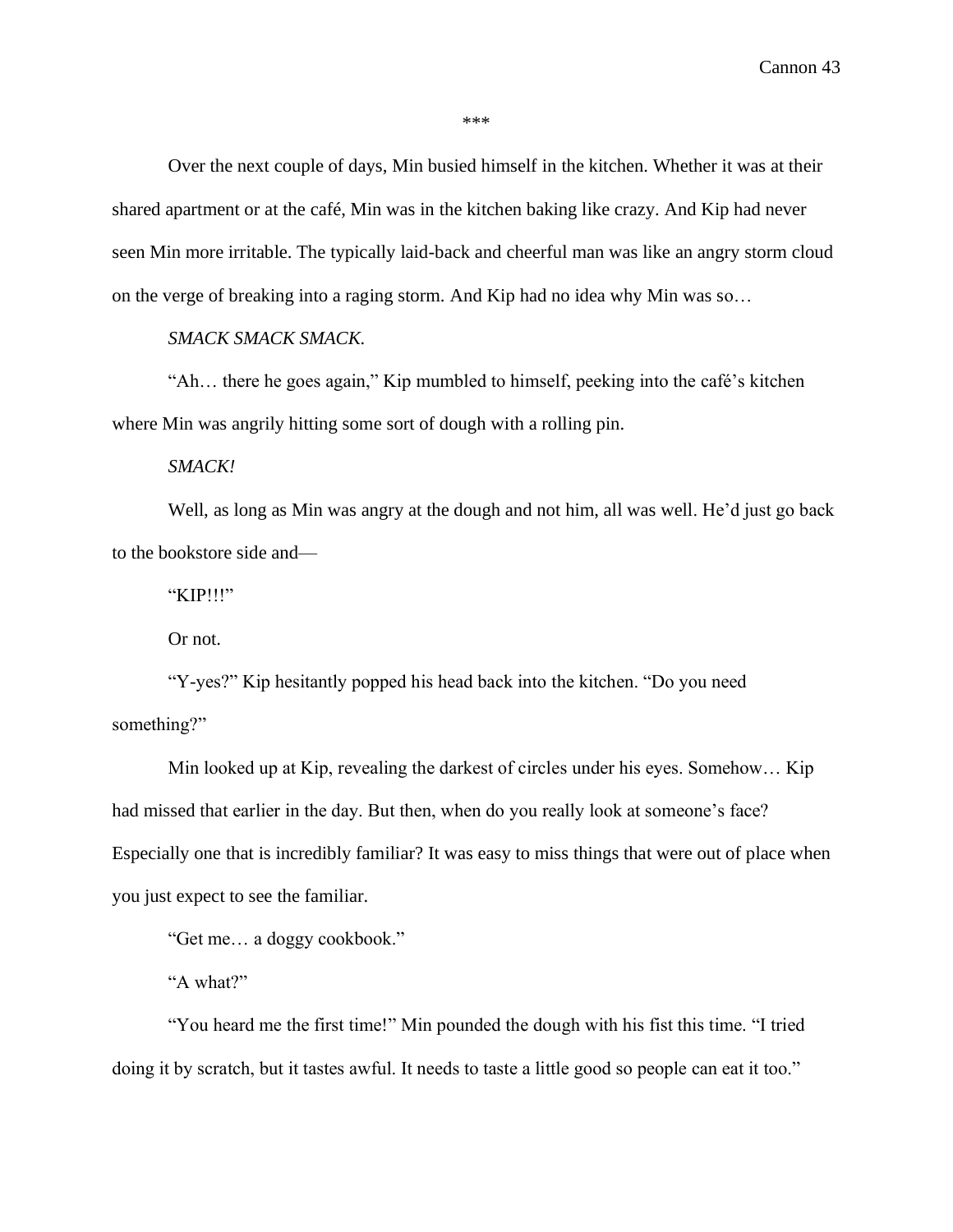"Eat what?"

"The cookies, Kip. The *cookies*," Min groaned. "Matt wants both people and dogs to eat it at his opening… I wanted to try to make them from scratch on my own, but it's not working!"

"And so, you want to borrow a book?"

Min nodded fiercely. "Please Kip. I won't damage it, and if I do, I'll buy it. My parents don't have to know. Just please give me a doggy cookbook."

His friend seemed quite determined. And looking at the deformed lump of dough told Kip that they could sacrifice one book rather than his own head. Min always had a bit of a temper on him, "from the Korean side" was what he'd say. That and something about his blood type and personality making him more vocal about his feelings. Whatever the case, Kip knew better than to anger his friend further.

"I'll get the book…"

Hopefully, the book would help. He was afraid Min might go crazy if it didn't. This was exactly why he had encouraged the crazy friend *not* to help Matt. Sure, they were all close friends, but there were still limitations between what favors could or could not be done. And this? It was looking like it might be one that couldn't be done. Or so Kip thought.

After three days of angry baking, Min finally had gotten the cookies to taste good and be dog-friendly. All at the expense of Kip's stomach… he should have thought twice before accepting cookies from Min. But his friend was a little on the sly side and had been able to trick him eating several batches of cookies every single time. It was a miracle he wasn't sick. Some of those cookies were absolutely *not* meant for human consumption. At all. Kip couldn't be more eager for Matt's grand opening to finally happen.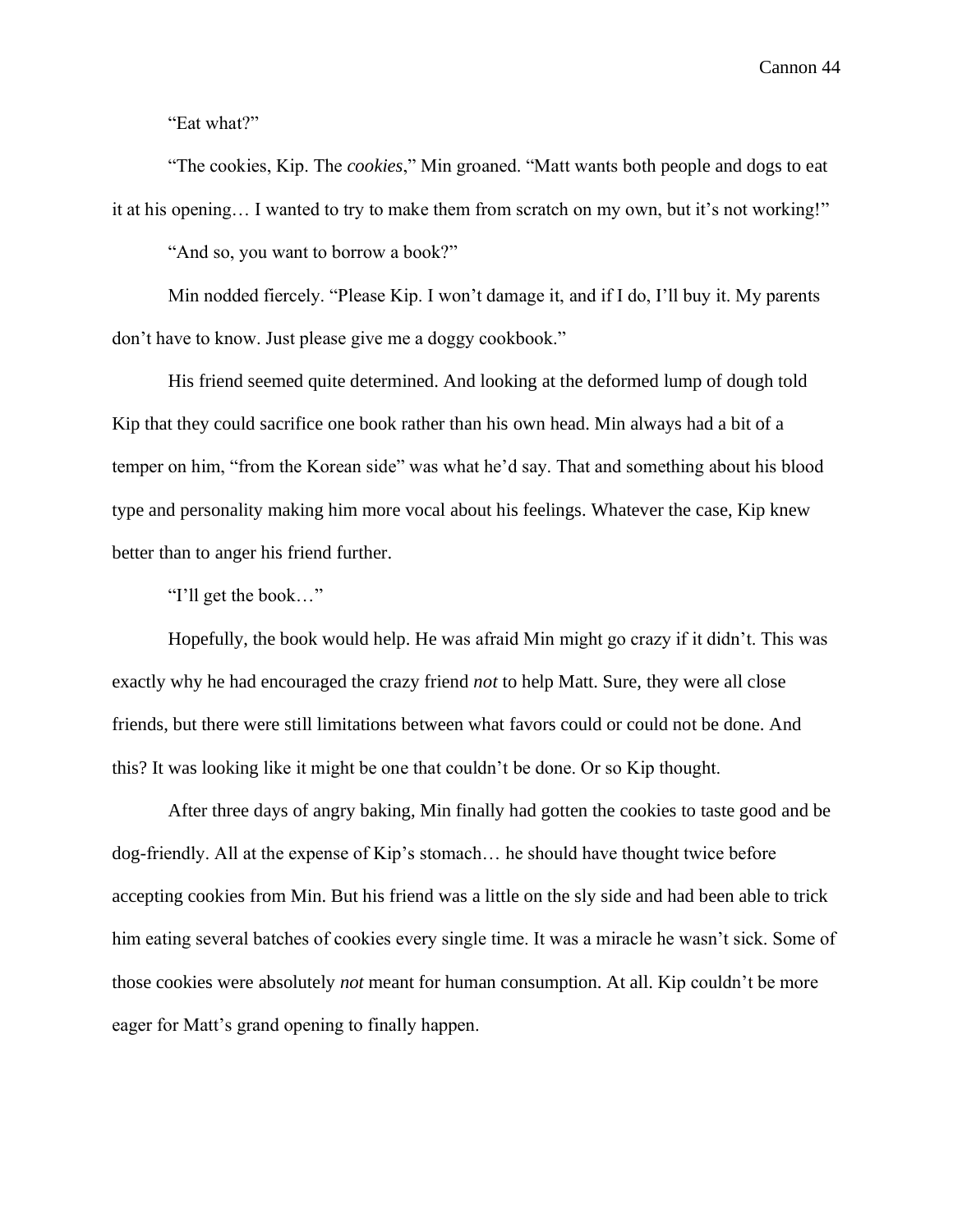For both his friends' sake, he hoped it hit off well. Both of them worked hard, and despite his whole stomach issue, he could wish Min the best of luck with delivering the snacks on the opening day. And after that, he thought that would be the end of the discussions of the dog park. After all, neither he nor Min were dog people.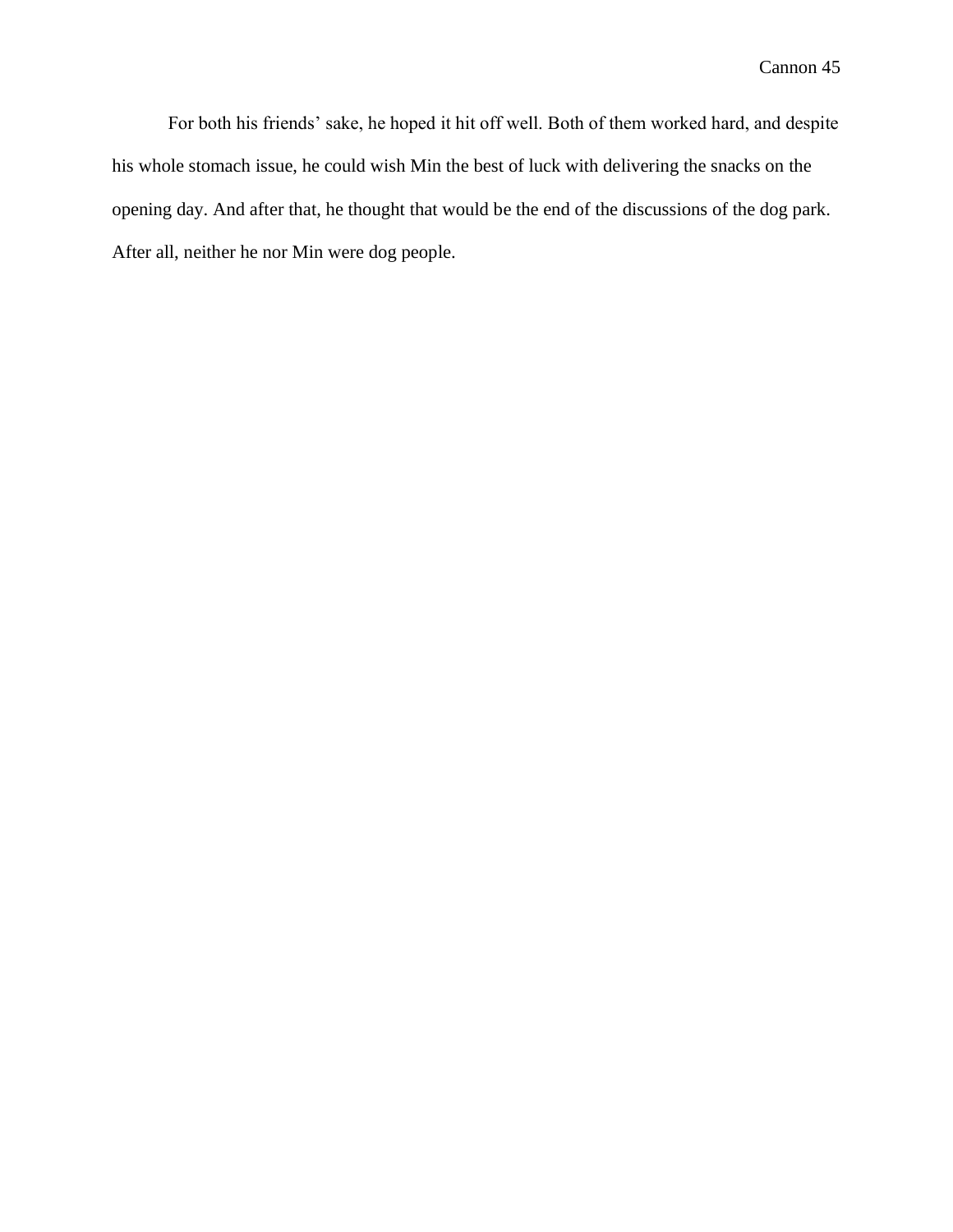## CHAPTER TWO

It was like clockwork. Matt would always come by the café precisely at six o'clock in the evening every Monday. He got off work around five and made his way straight to the café for a cup of tea and a chat with Kip and Min. At the moment, he was happily chattering away with Kip as Min worked on wiping down some of the nearby tables.

"And so you see, my cousin Genevieve moved in next door and has been bringing her dog to my park!" Matt explained. "Maisy. That's her dog's name. Brightest and smartest dog in the whole city, I swear."

Kip tried to look interested, but it was hard. After almost five or six Mondays in a row of this discussion on dogs, he was so done. He had never been an animal person, and by the end of this month, he was certain he never would be. Still, he needed to be polite to his friend and try to listen.

"That's nice."

"You should see Maisy sometime! Genevieve brings her every Saturday in the afternoon. You'd love her," Matt insisted.

"The dog or Genevieve?" Min interrupted, pouring some more tea into the empty mugs.

"Maisy!" Matt corrected and shot Min a warning look. He wasn't offering his cousin for any meetups. Besides, he was pretty sure she preoccupied with her senior project to be even thinking of dating. Though, he was pretty sure her parents would be happy to hear that she was finally doing something more than locking herself up in her apartment slaving away with schoolwork when it was summer break.

"Ah yes. The dog," Min nodded in approval. "I'm sure Kip will love her. I'd offer to come, but since I have cats, it might not be the best idea."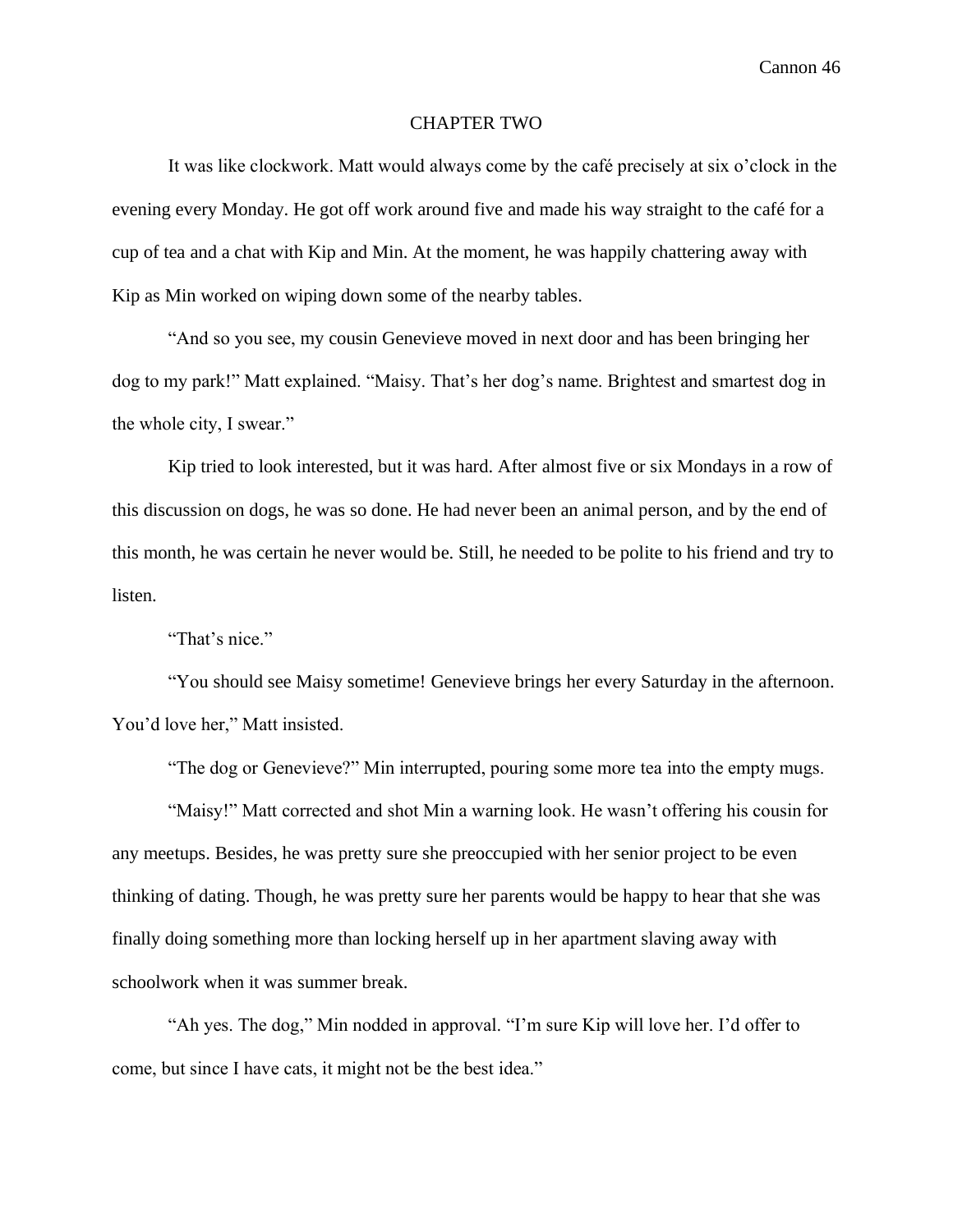Kip coughed a little as he sipped his tea. "Um, aren't you forgetting that I'm your roommate? I'd be around cats too!"

Min waved off his friend. "You don't even touch them. You'll be just fine."

*"Traitor!"* Kip glared at his friend, but Min just smiled as he headed back towards the kitchen.

Apparently, delivering the cookies for the grand opening was the only bit of goodwill Min had in his heart for Matt's dog park. Well, considering that Min *was* a cat person, it made sense. But *still*! Why did he force this visit onto him? He didn't like cat *or* dogs.

\*\*\*

Central Park was always a sort of bustle of energy. Not quite as energetic as New York City, but still a rather busy and active place. The main park in the whole city. Well, probably the *only* park. Kip didn't really visit the park, and neither did Min. Cats didn't need walks after all. They never really had a reason to explore the place, both being busy with college and uninterested in outdoor activities.

Which meant Kip was not entirely familiar with the layout of the park. He thought he had found the right path, but he ended up circling past the William Shakespeare statue *twice*. He had been so certain that Min had said to turn left past the statue. But where was left?! This statue was sitting near a sort of roundabout. Left could be any of the paths sticking out from the circle path. How was he supposed to know where to go?

"And so doth the mighty Caesar fall!"

Kip paused, turning back to face the statue. He recognized that thick Russian accent. But what on earth would *he* be doing here? Kip didn't really want to see him, but his curiosity got the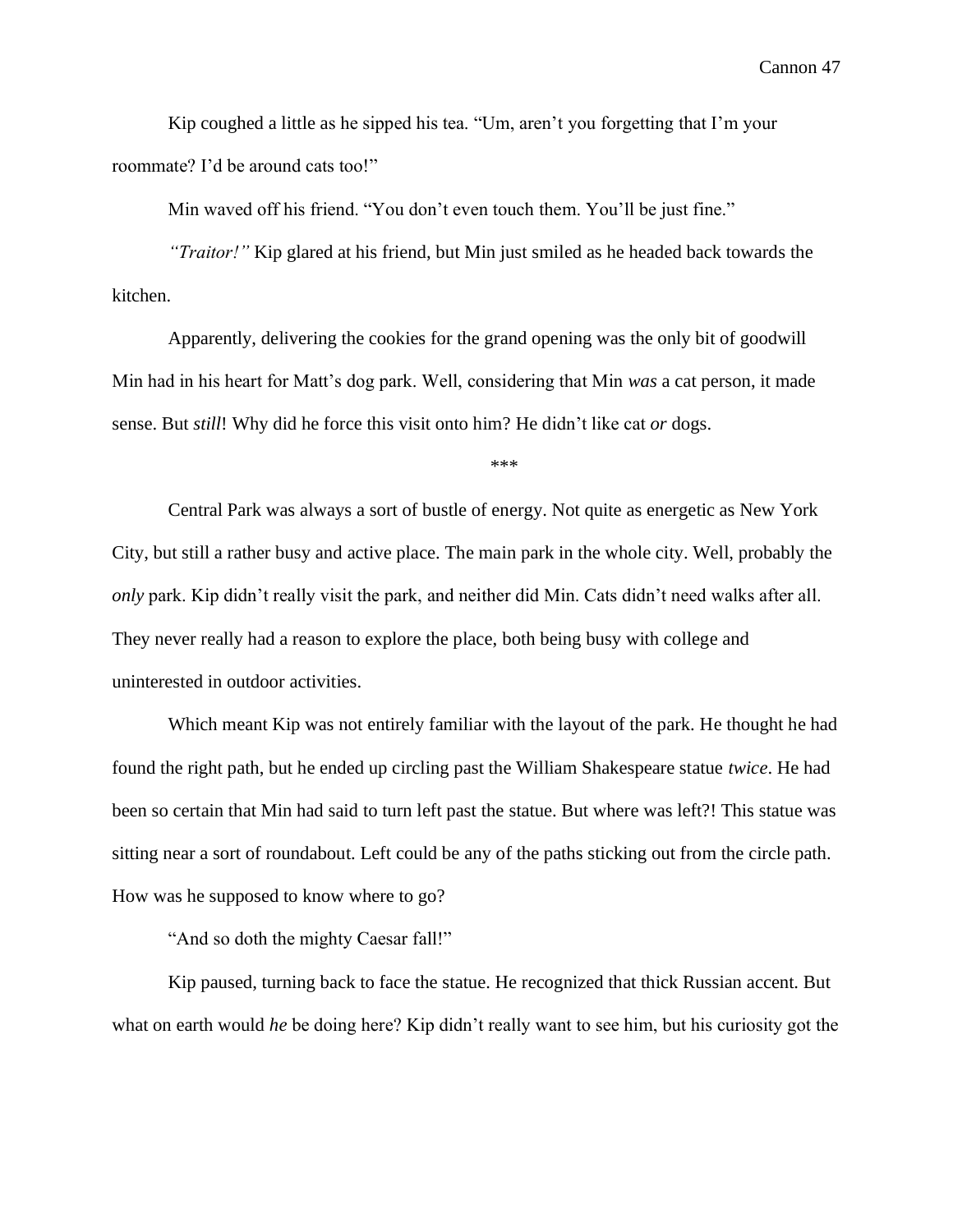best of him. And soon, he was walking back to the Shakespeare statue to locate the owner of the Russian voice.

"You too Brute? Yes, even Brutus shamelessly stabbed the mighty Julius Caesar!"

Kip didn't even know why he was surprised to see the familiar figure standing just in front of Shakespeare, eagerly explaining Shakespeare's *Julius Caesar* to a few passing individuals. The man had been (and probably still was) a professor of world literature at New York University. Professor Lonki. A highly academic figure but very eccentric. Emphasis on *very.*

Kip had no interest in getting involved with his professor. He was… plain weird if Kip was bluntly honest. Since he wasn't in college at the moment, he'd just continue on his way and pretend he hadn't seen Professor Lonki.

"Ho, Kip. Why doth thou leave with such haste?" the professor called out much to his exstudent's dismay.

"Ah… Professor Lonki…" was the reluctant reply.

"You have passed by me twice and would not have given me as much as a greeting if I had not called out to you," the professor scolded.

Kip rubbed the back of his neck sheepishly. "Sorry, Professor. But I'm afraid I'm a bit lost and have somewhere I need to be."

"The dog park."

Kip gave his professor an incredulous look. "How did you know?"

There was a slight twinkle of mischief in Professor Lonki's eye. "Well, young Kip, I know you are close friends with a certain young man who just happens to run a little dog park not too far from here. And," he added, "I heard you mumbling about directions to said park as you passed me."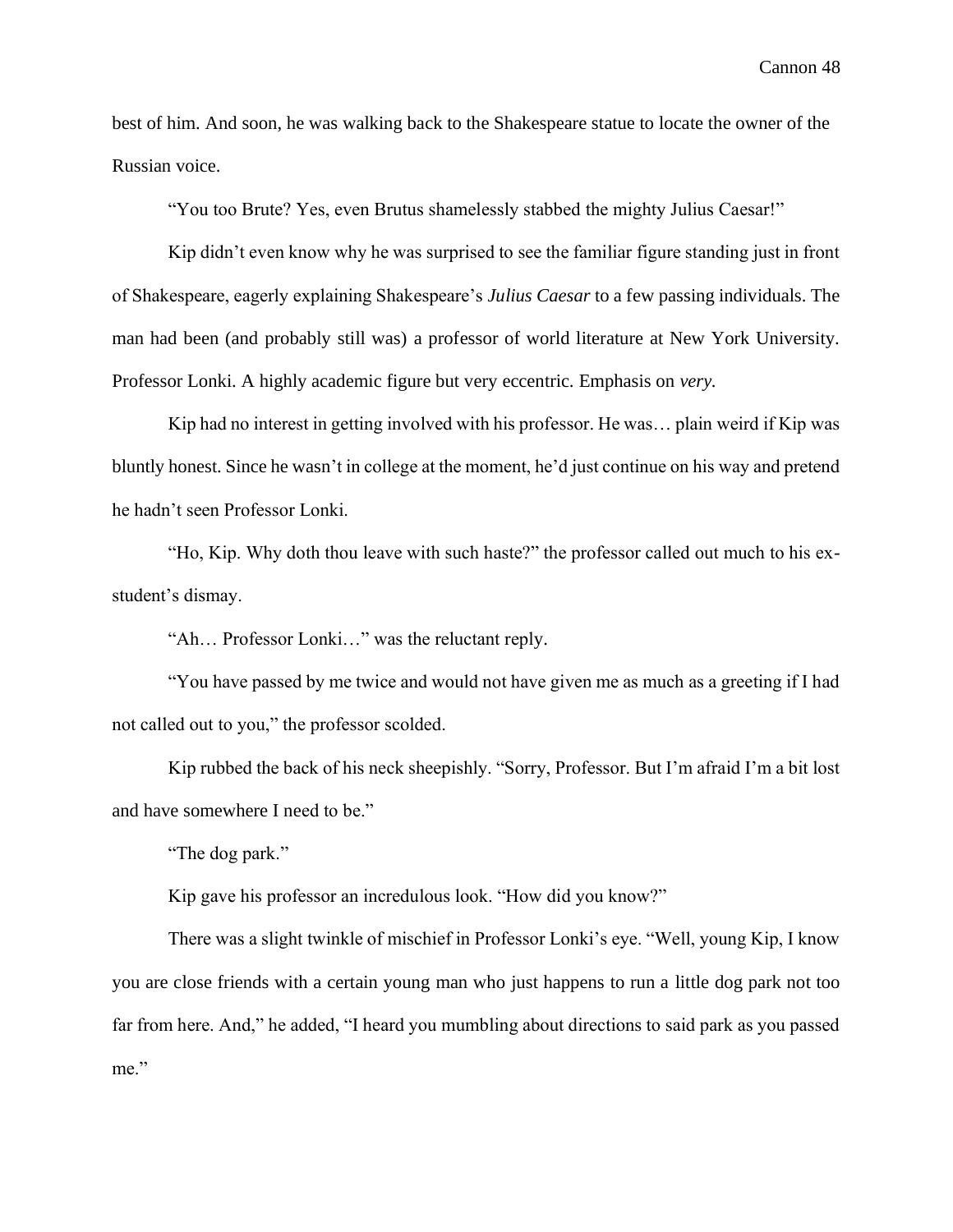For a moment, Kip had almost seen Professor Lonki as a shrewd observer of his comings and goings… in the end, it was a lucky guess and sharp hearing. There was no way his professor could be seen as clever and smart outside the fields of literature.

"Do you by any chance know which path leads to the dog park?"

He might as well ask for directions since it seemed the professor was somewhat familiar with the park.

"Down that way." Professor Lonki pointed to a path that curved away from the statue. "Keep on that path and you will find your signs to your dog park."

"Ah, thank you!" Kip gave his old professor a quick wave of goodbye and hurrying down the path.

Through what did Professor Lonki mean about signs? He was pretty sure that people weren't allowed to put up signs for their businesses. Maybe he was talking about how he was starting to see more and more dogs as he continued on the path? After all, this was Professor *Lonki* he was talking about. The professor had never really given a normal straightforward answer before, so why should he expect one now?

He shook off the strange feeling as he made it to the dog park, brushing past a policeman. No, two policemen.

*"Odd, what would they be doing at this side of the park?"* Kip thought to himself as he finally spotted his friend.

"Hey Ma—" But he stopped short. His friend was talking to *another* policeman? Had something happened to the park? But he was so certain that Matt had gone through every precaution and made sure to follow every rule in the book.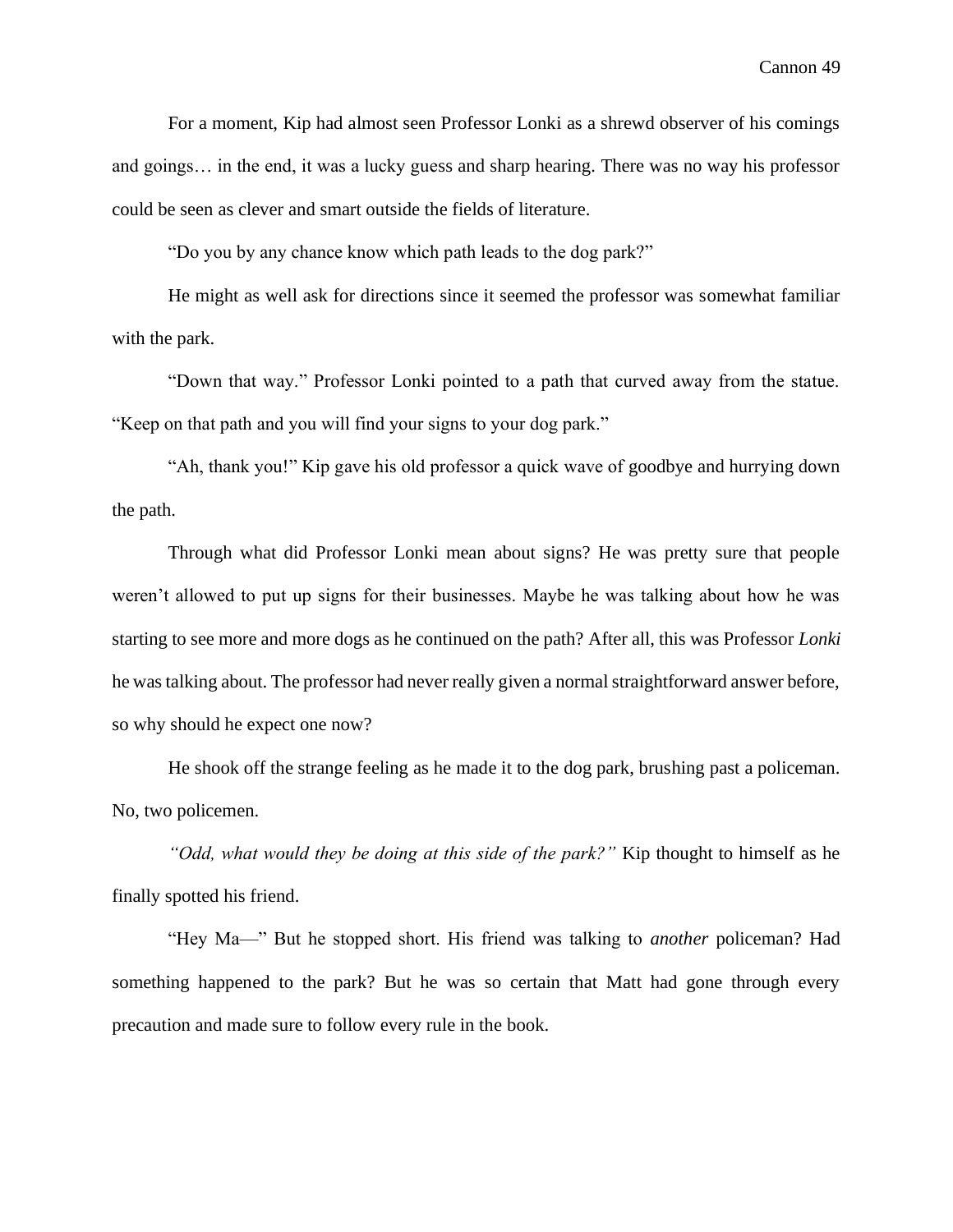He quickened his pace, dodging a few dogs and their owners as he made his way over to Matt.

"Are you sure you can't do anything?" Matt was asking the officer. "It just doesn't make sense!"

The policeman sighed apologetically. "I'm sorry, but there's nothing we can really do. You will just have to wait to get any answers. If you'll excuse me, I must go back to the scene."

Matt looked glumly after the policeman, not noticing that his friend was now beside him.

"Are you okay?"

Matt looked down at his friend surprised but relieved to see him. "Kip! You're exactly who I need to talk to."

Somehow… that phrase made him uncomfortable and rather nervous. "I'm not a lawyer. I just—"

"No, no!" Matt waved him off. "I don't need a lawyer. I need a detective. You and Min are perfect."

"Huh??" Kip certainly wasn't expecting this sort of request. "What do you mean detective?"

"It's about Maisy."

"Maisy?" Oh, *Maisy*. The dog that Matt had been constantly jawing about the past couple of weeks. His cousin's dog. "I don't see how we can help. Min's a cat person and I—"

"What? No, it's *about* her not about her," Matt explained hastily. "I want you and Min to investigate this little problem that involves her. You see…" He lowered his voice. "Maisy suddenly ran off from Elodie, and we found her not to far from here and she was suffering from seizures. We managed to get her to the vet, and they say she's stable... but I just don't understand how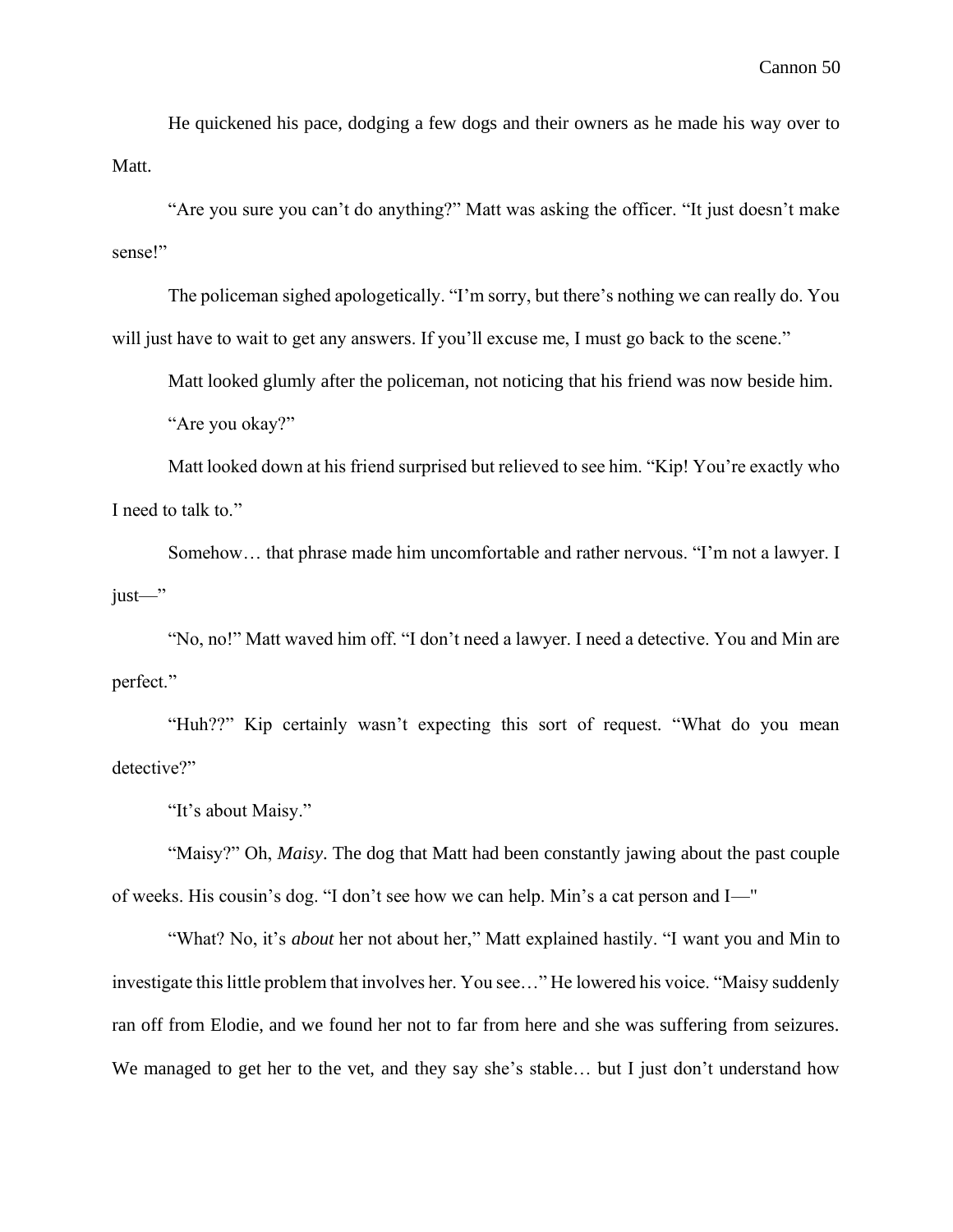Maisy could suddenly just have a seizure. The police won't help since Maisy's accident isn't serious… they just came because people made a fuss."

Matt sighed. "Genevieve isn't here, but I know she'll be upset and want to know what happened with Maisy... I'm worried too because this could be bad for my park. People might not trust my park thanks to this incident."

"I don't see how Min and I can help though," Kip pointed out.

"Please, Kip! You and Min were always interested in mysteries and even have a detective club at college. I need to know why Maisy suddenly got a seizure. The police won't do anything… they say it was just an accident, but I can't accept that! What if someone's purposefully targeting dogs and trying to harm them?"

Kip sighed. "Matt, please. I'm your friend, but I really don't think I can be of any assistance. Same with Min."

Matt gave him the best puppy dog eyes that green eyes can give, but Kip would not be moved. He didn't play detective. Matt would just have to face the fact that his cousin's dog just had a seizure. It wasn't something to investigate. It was just a fact of life. Maybe the dog just ate something it wasn't supposed to.

It wasn't a case to be solved. It was just some sick dog. Okay, Kip could admit that it was a little heartless to say that. This dog was someone's pet. A friend, a companion. But the facts remained the same in his mind. It wasn't something to investigate. The police seemed to think it wasn't worth looking into. It was just a strange incident. And he didn't need to solve it. End of story.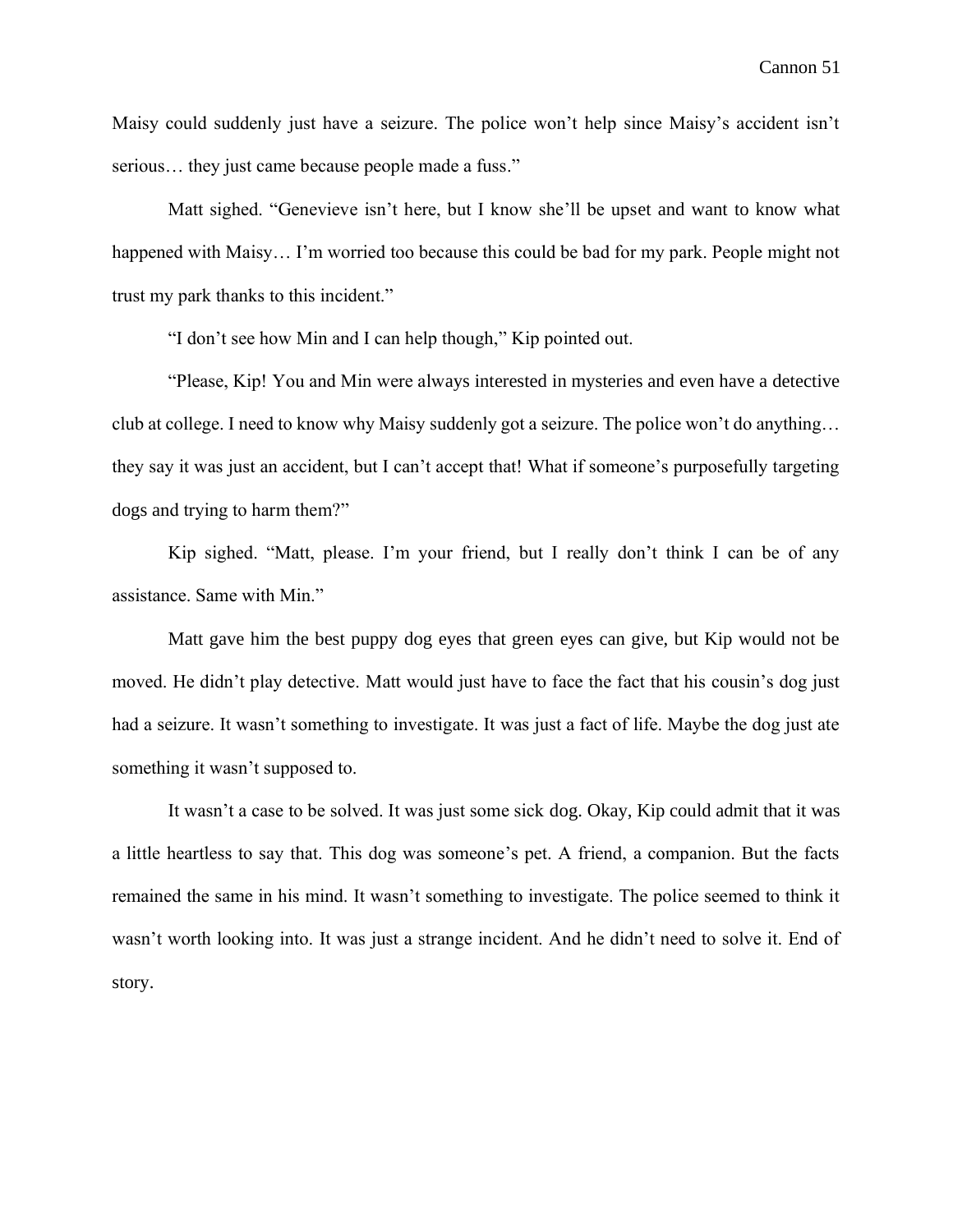But Matt sure was persistent… instead of showing off his park like he had normally done, he had just kept asking Kip to think about taking on the case. To reconsider! Matt had even gone as far as texting Min, asking if he would help.

And knowing Min, he probably said yes. Okay, fine! If Min wanted to play detective, then he could do that. But him? No, Kip was not interested in this problem. Matt and Min could work on it together. They didn't need him to figure out that this was just an accident. If they just looked at things closely, they'd see what he clearly saw.

At least, that's what he thought until he got to the apartment to be greeted by Min who also tried his hardest to recruit Kip to help Matt as a fellow detective. But the answer would be the same: no. He did not want to get involved. He repeated it over and over again, until it had seemed like Min had given in. *Seemed…* Kip couldn't be certain with Min after all.

The only thing that made him wary was that Min suggested they head to the shop.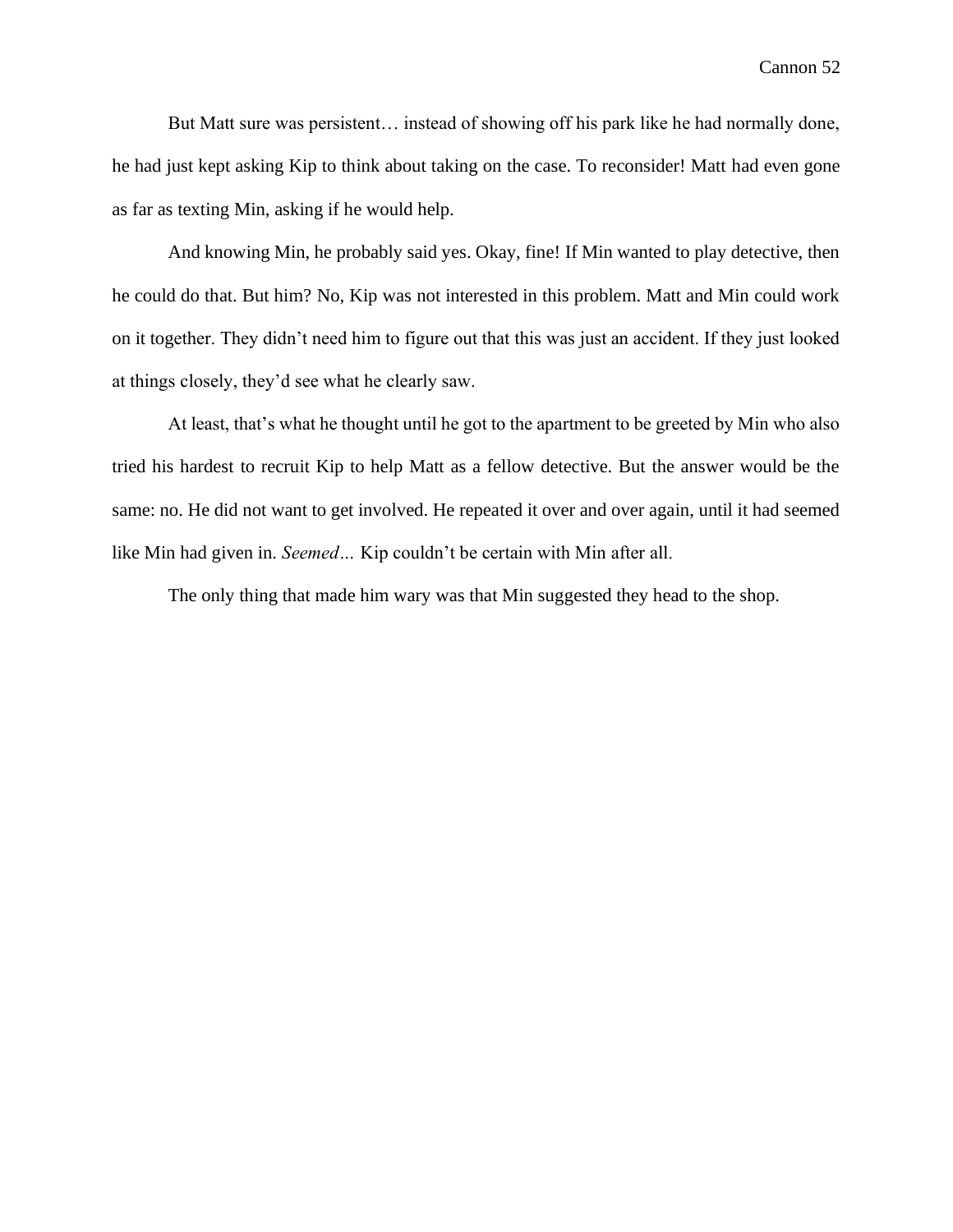# CHAPTER THREE

"Matt is really upset over it."

Kip groaned. "I know that."

"We should look into it."

Kip huffed, shooting his friend an annoyed look. "I told you already. We're not detectives. And besides, Matt already said the police weren't going to look into it. Why should we?"

Min raised an eyebrow. "And as Matt's friends, we should."

"For the love of… Min, we aren't detectives."

"So? Who says we have to be?" Min pointed out. "Matt just wants us to look into it and see if we can find answers. It would mean a lot to him, and you know it."

Kip made a grumbling sound, deciding to ignore his friend's urgings and just focus on stocking books. The shop was typically closed on Saturdays, but sometimes, the two of them would come by to stock up or just tidy things up for Monday. Since they were both there, they decided to let the shop be open for a couple of hours.

His friend gave him a disappointed look before returning to the café side. Seriously, sometimes, he just didn't understand Min. They may have been roommates for years. Back then in college and now as business partners. But there were times when he found his half-Korean friend simply frustrating. It was like Min somehow always knew something. Perhaps that was why he felt a little bit guilty for being so adamant against looking into Maisy's sudden seizures. It was just a dog. Why should they worry about it? The police certainly didn't see a reason to cause a fuss.

*"It would mean a lot to Matt."*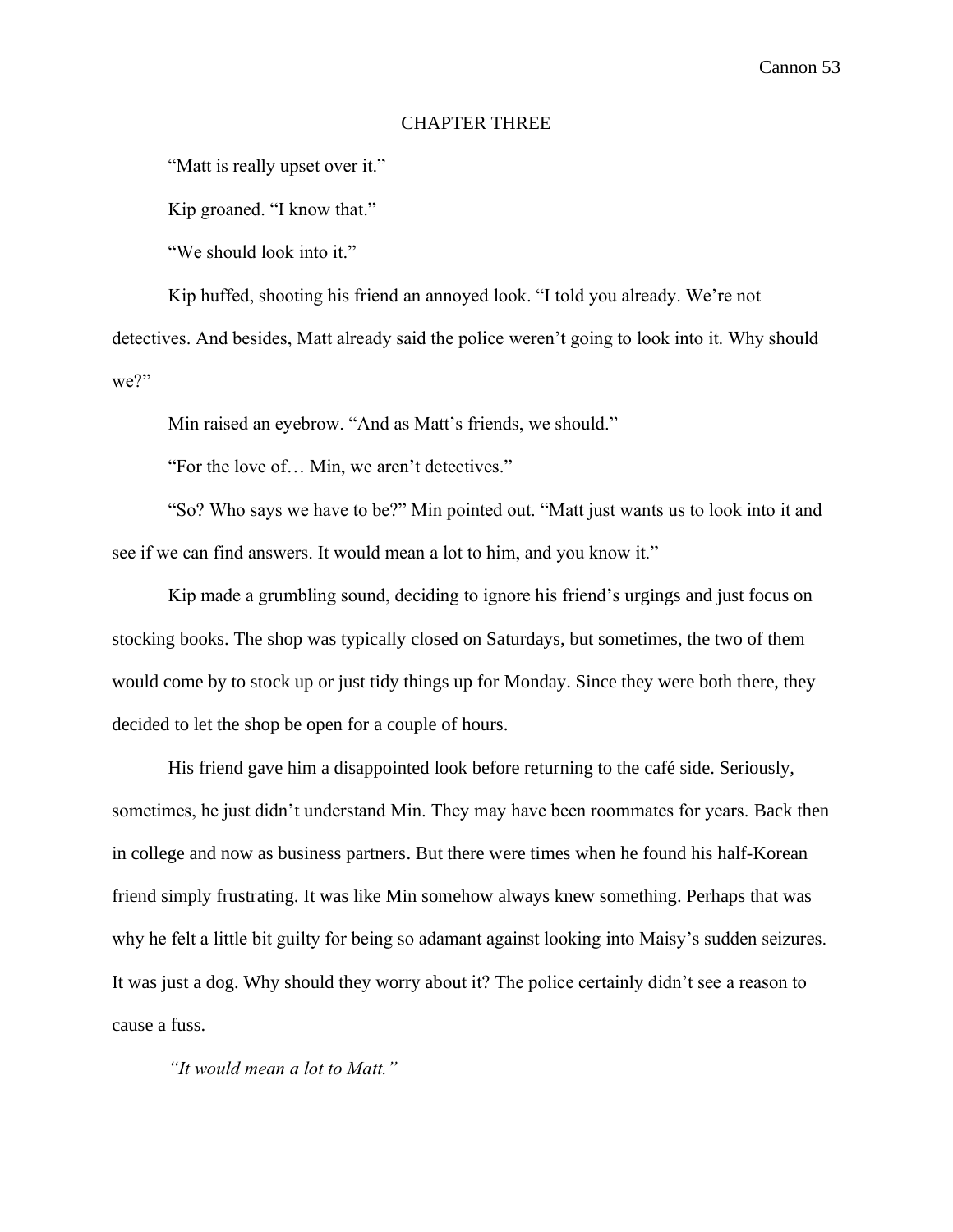Even in his thoughts, Min was invading his headspace! But he knew his friend was right. Matt would really appreciate if they could figure this mess out. And if he was being honest, the dog's seizures did seem out of place. After all, he had actually seen the dog and learned how smart she was through all those stupid videos Matt forced him to watch. Matt had always gushed about her IQ and her cute little habits. There was something there, but why did he and Min have to be the ones to look into it?! Why couldn't Matt just go and *hire* a private detective? It wasn't like he and Min had any experience in solving cases. The silly little cooperative criminal investigation board games they played were just *games.* No way could *that* be counted as experience or interest. Sure, Kip had dabbled in mystery writing and may have even studied the great writers of the Golden Age of Detection, but that didn't mean anything. Really. It meant absolutely nothing. He hadn't even graduated yet.

Kip distracted himself from the mystery of Matt and Maisy by focusing his attention on stocking books. It was amazing how many books needed to be replaced.

The bell to the café rang, signaling the entrance of a potential customer. He could faintly hear Min's cheerful voice calling out a welcome to the guest. Though, the rather boisterous words of the customer threw Kit off.

"Who wrought with them, and all things else that might to half a soul and to a notion craz'd? Say 'This did Banquo!'"<sup>1</sup>

What sort of customer would be quoting *Macbeth* of all things? Kip couldn't help peeking over the shelves to see the strange customer and try to catch what was being said. There was something familiar about that voice now that he thought about it.

"Oh, Professor Lonki!" Min greeted.

<sup>1</sup> Direct quote from *Macbeth*, Act III, Scene I, Lines 81-83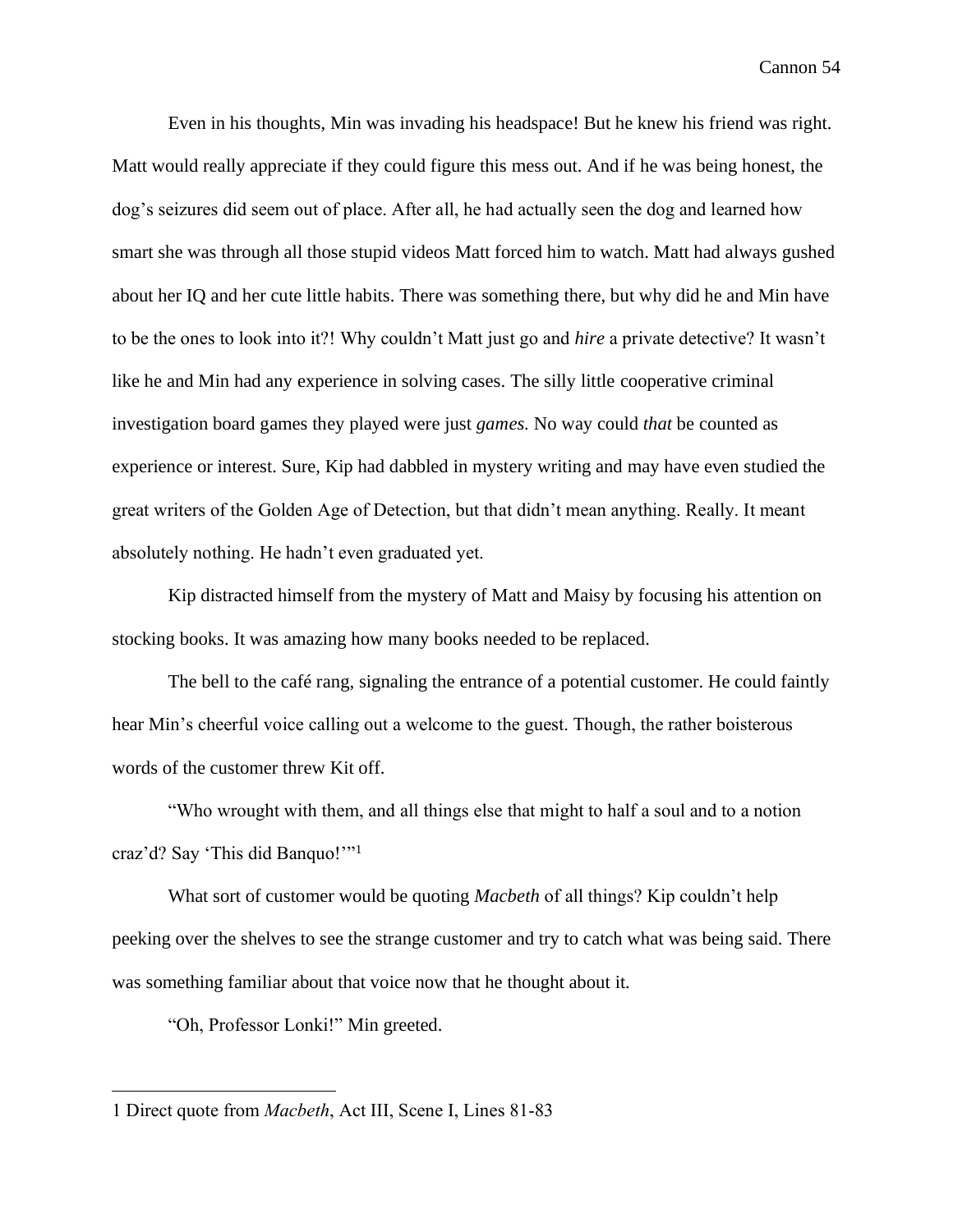Kip almost tripped over the book cart at this declaration. Professor *Lonki*?! What was their professor doing here of all places? First the park, and now here?!

"You made it known to us!" the professor responded, *still* quoting from Macbeth. Kip had forgotten how strange the Russian man was, again. And so full of theatrics.

"Yes, it was rather nice of the college to put an advertisement for the shop in their school paper," Min responded. "My parents will be very grateful."

Did… that even make sense? Kip peered into the café, still hiding behind the bookshelves. Although now, he was much closer to the café and could clearly see the form of his former professor conversing with Min.

"I did so; and went further, which is now our point of second meeting. Do you find your patience so predominant in your nature that you can let this go?" Professor Lonki continued.

It was amazing that Min was keeping a straight face. Kip didn't think he could keep a poker face with the professor babbling about in Shakespeare.

"Well, it was difficult at first, but I think Kip and I didn't mind that it took this long for them to finally make an ad."

Kip didn't understand how to follow this strange conversation. Here, Min was responding as if it were a normal conversation while their professor was just spouting off Shakespeare. Either they had their own secret code, or Min was just playing it off very well. He had just been turning to go back to his books when the professor quoted another line.

"As hounds, and greyhounds, mongrels, spaniels, curs, shoughs, water-rugs, and demiwolves, are 'clept. All by the name of dogs: the valued file. Distinguishes the swift, the slow, the subtle, the housekeeper, the hunter, every one according to the gift which bounteous nature hath in him closed!"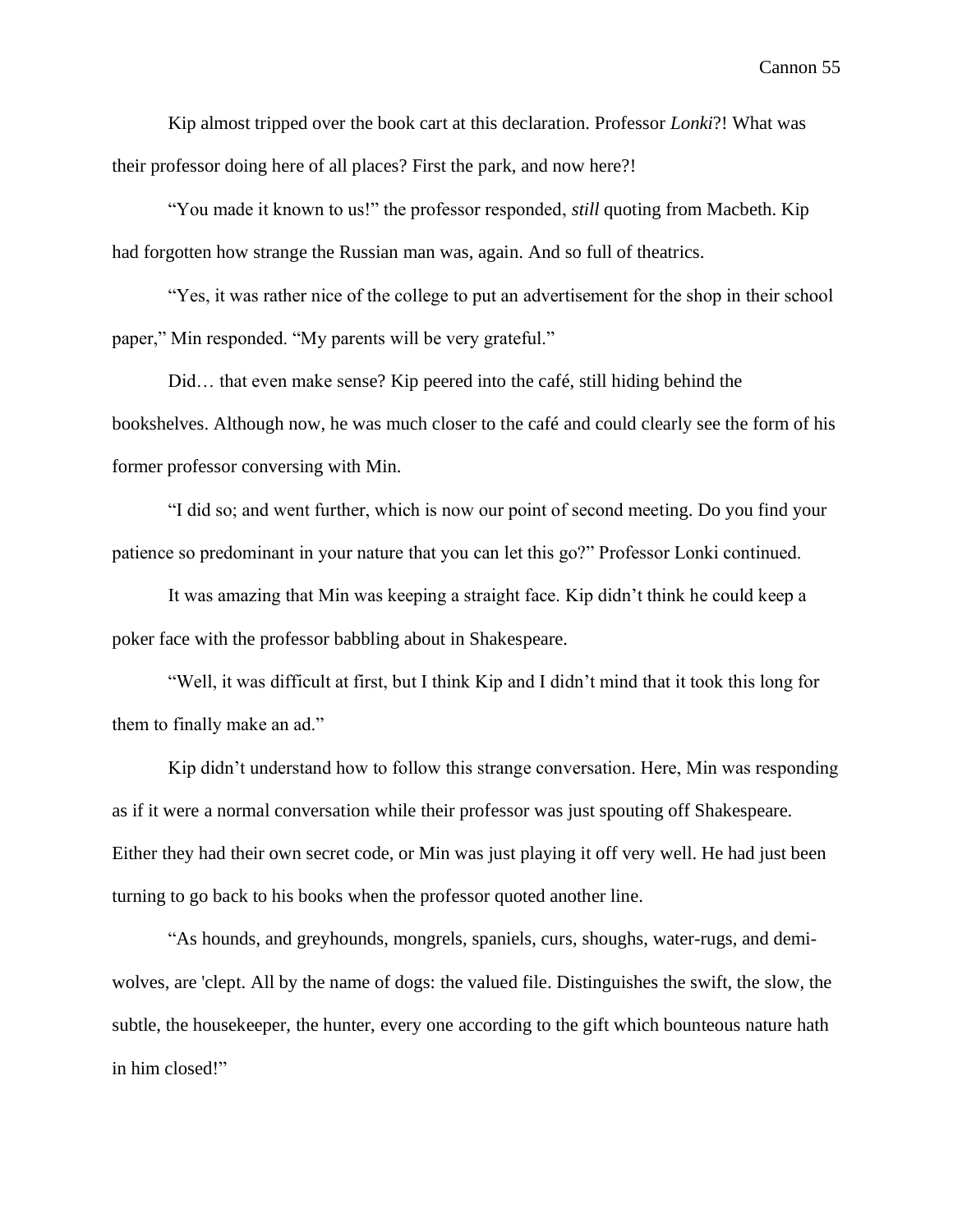With all the talk about dogs with Matt, maybe he was only now more heavily aware of discussion on dogs, and that was why he even noticed the quote mentioning different breeds of dogs. He would never have really thought about dog breeds if it weren't for Matt… maybe this was a sign for him to simply take the case? Not that he *believed* in signs, but he had to admit the coincidences really had him wondering if he'd go crazy if he didn't help Matt out this once.

\*\*\*

"You'll do it? For real?" Matt looked at Kip then at Min with bright eyes. "I can't thank you enough! This means so much… Genevieve will be so upset when she finally comes back, but at least with you two, we'll be able to know why Maisy was targeted.

Kip cleared his throat. "We don't know if Maisy was targeted… it could have just been an accident."

"I'm positive she was a target," Matt insisted. "Maisy is smart dog. She wouldn't just run off like that for no reason and get sick."

"I'm not denying her IQ, just stating facts. You said yourself that the police didn't think it was anything worth investigating," Kip pointed out. "We will look into this… incident, but we can't just say someone's targeting the dog or dogs."

Matt huffed, mumbling, "I still think it's a targeting issue..."

Min gave Kip a light jab in the ribs with his elbow, mouthing, "*Be nice.*" Then, he turned to their friend, "We'll do our best to figure out what really happened to Maisy."

Matt beamed at his two friends. "Thank you it means so much to me. And you'll need this."

The taller man proudly placed a bag on the table.

"What's… this?" Kip eyed the bag suspiciously.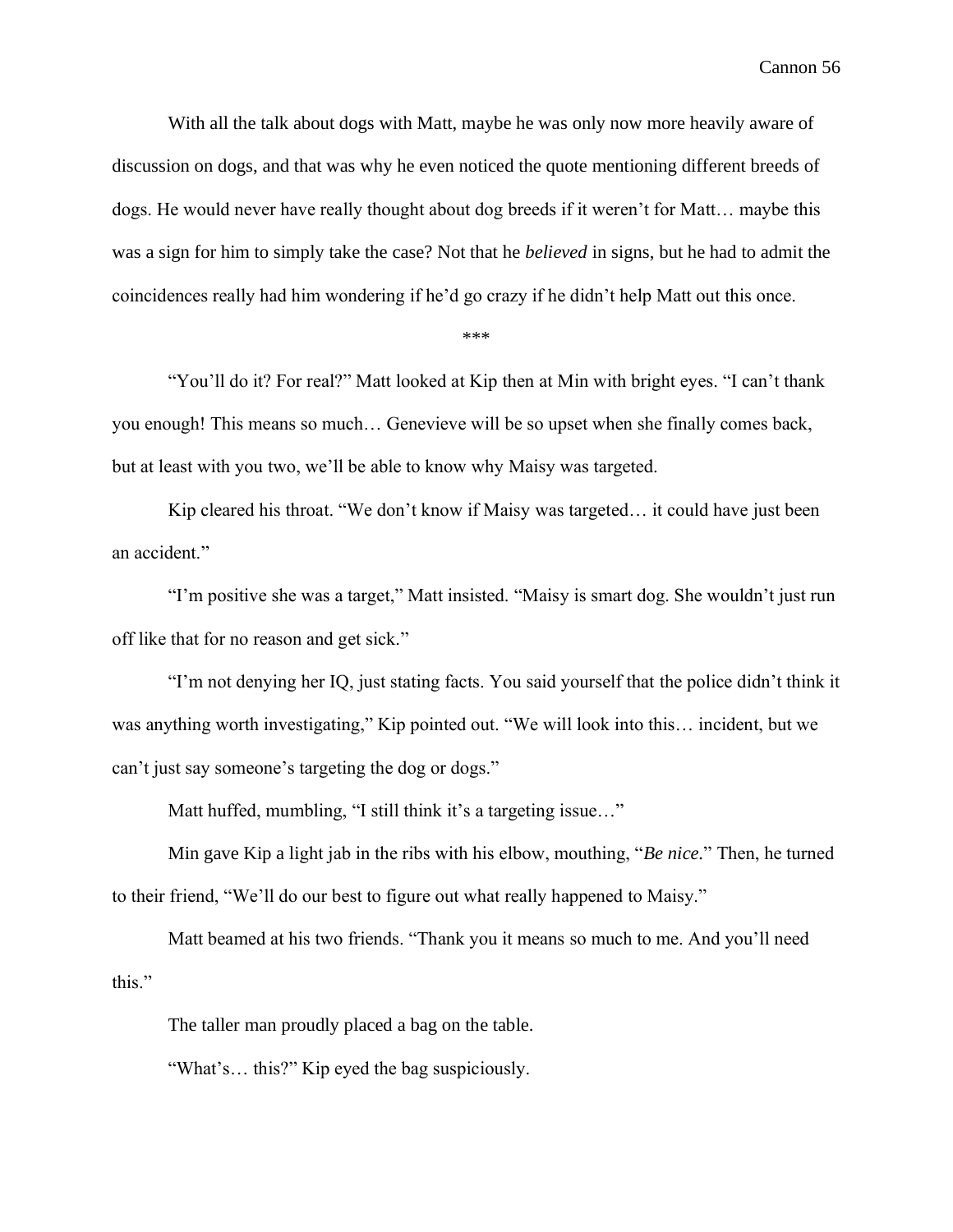"Evidence!" Matt grinned, pulling out a Ziploc bag and a large envelope. "This," he explained, handing the Ziploc bag to Min, "is Genevieve's hat. It was found on a bench where I found Maisy."

"And this?" Kip picked up the envelope, peering into curiously.

"Medical records."

Kip glanced at Min. The half-Korean hadn't batted an eyelash and was investigating the hat through the plastic wrapping.

"Medical records?"

"Probably to determine why Maisy had a seizure," Min answered, setting the hat back down. "Did the vet say something that gave you stronger suspicions?"

Matt nodded seriously. "He believes something triggered her seizure since she's a healthy dog." He clenched his fists. "If Elodie had kept a better eye on her… we might have been able to prevent all this." He sighed softly then looked back at his two friends with a small smile. "I know you can't undo the past, but please, find out why she had to suffer."

"We'll do our best," Min promised, nudging Kip to agree half-heartedly.

This wasn't exactly the sort of weekend Kip had in mind… looking into a dog's possible murder attempt? He still felt that it was highly unlikely that someone would try to kill a dog. It sounded rather silly, but the whole seizure business did feel a little fishy. Only a little. Kip was not convinced that there was actual murder afoot. Min might be looking for a criminal, but Kip certainly wasn't.

\*\*\*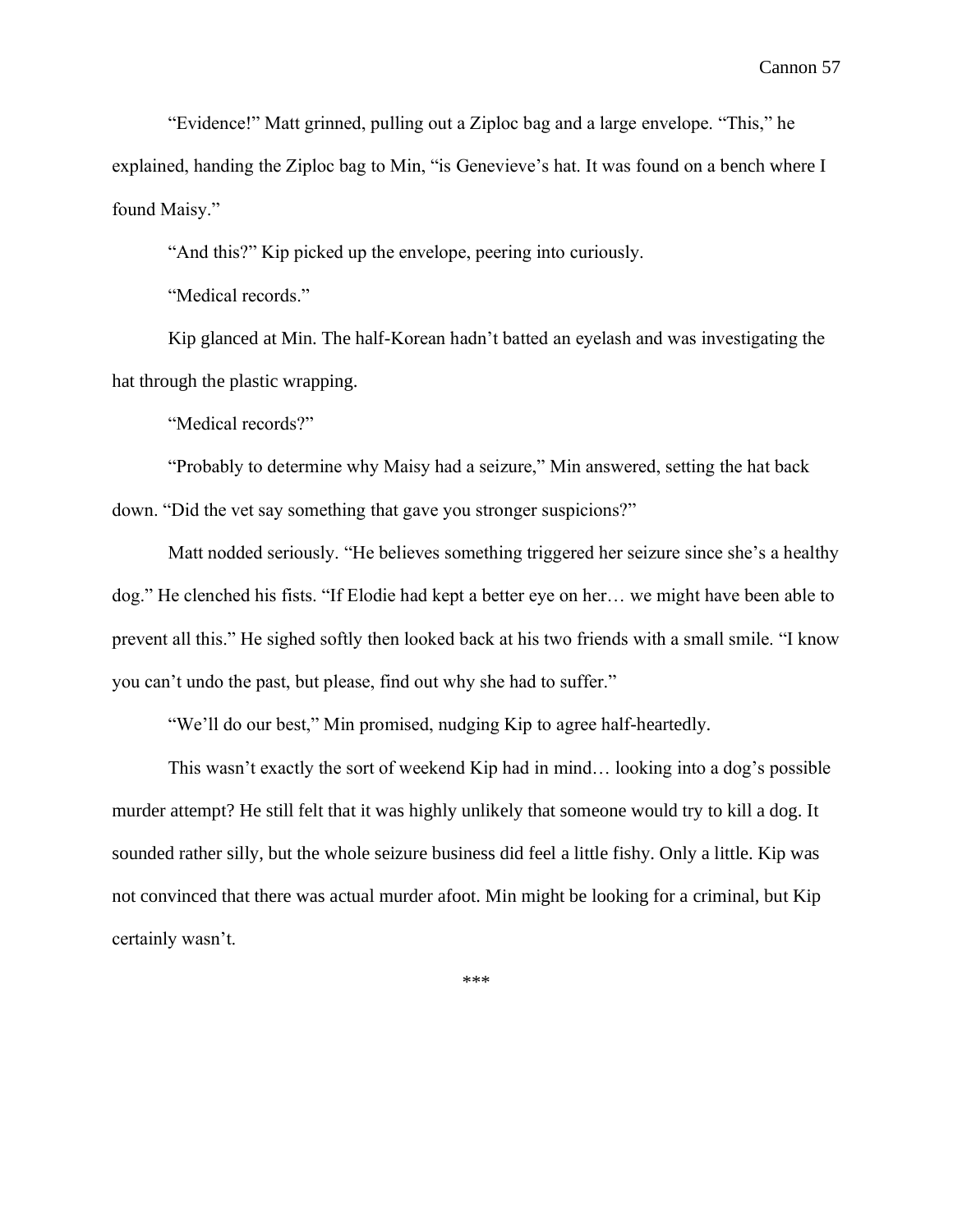That Monday, Min gathered all the books on dogs from the bookstore. He took two copies of each book, one for him and one for Kip. To study. To *study*! Was the man mad? Studying? At this time of life? He had to be joking.

But alas, Min did not joke. He forced the books in Kip's hands, ordering him to study whenever he had breaks and promising to do the same himself. And without giving him a moment to protest, Min had returned to the café, his own books in hand.

"You owe me 100 bucks for those books!" Kip called out, huffing as he took his stack of books to the counter. Technically, Min didn't owe him anything… this was his parents' shop after all, but *he* was in charge of the books. So, Min should compensate.

To think he had to study about dogs! This whole case was getting more annoying the more that he thought about it. Why did *he* have to learn about dogs? Couldn't they just ask Matt and get it over with?

Nope, Min was stubborn. He believed that it was their responsibility to get things done. Something about you can't always depend on others to know everything for you. Right, as detectives they had to dig for knowledge on their own with zero guidance.

"I'm not a detective!" Kip groaned.

But groaning and complaining wasn't going to get him anywhere. He had a shop to run. Studying on dogs would have to wait until after the bookstore was closed. Surely Min could understand that!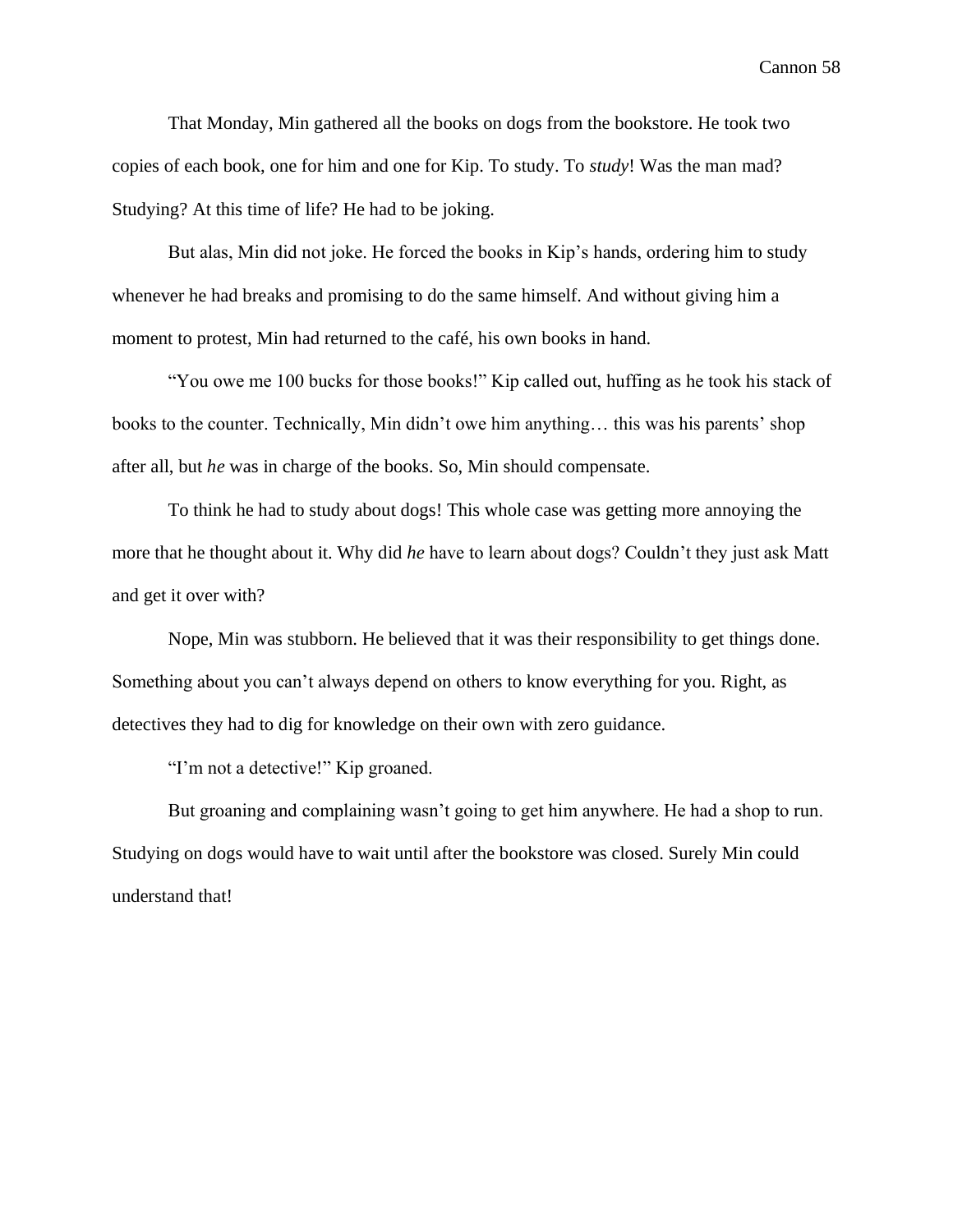## CHAPTER FOUR

After several days of hard studying, Kip had hoped to take a break from the case. He was going to have visions of dogs in his sleep at this rate! However, Min had other plans for their weekend. That Saturday to be precise.

Coming to the park again wasn't exactly in Kip's plans, but Min had insisted. Something about this being the time for jogging? He hadn't quite caught what his friend had said. But here they were in the park at six o'clock on a Saturday morning.

Kip yawned, tugging at his hoody strings. "It's too cold for a jog at this hour! Besides, Matt's doggy park doesn't open until 10!"

"That's not why we're here," Min said as he stretched. "We already got enough information from Matt and the dog park. We're here to meet someone."

"Huh?" Kip gave his friend a confused look. "Meet someone? What do you mean by that? This isn't like those detective games we play where some NPC just appears and gives us a clue."

Min had the audacity to laugh at him. "You'll see. This is no random meeting."

Kip opened his mouth to argue more, but his friend was already going down the path at a light jog. He groaned inwardly then hurried after Min, grumbling under his breath.

"Less grumbling more jogging!" his friend called out cheerfully.

Kip could only groan. He'd really like to be back in bed, sleeping under his cozy blankets. He'd even welcome the sound of Min's cats whining for breakfast if it meant he could be back at the apartment instead of jogging in endless circles around the park. Min seemed to be leading them endlessly throughout the expansive park. Past the Shakespeare statue and then past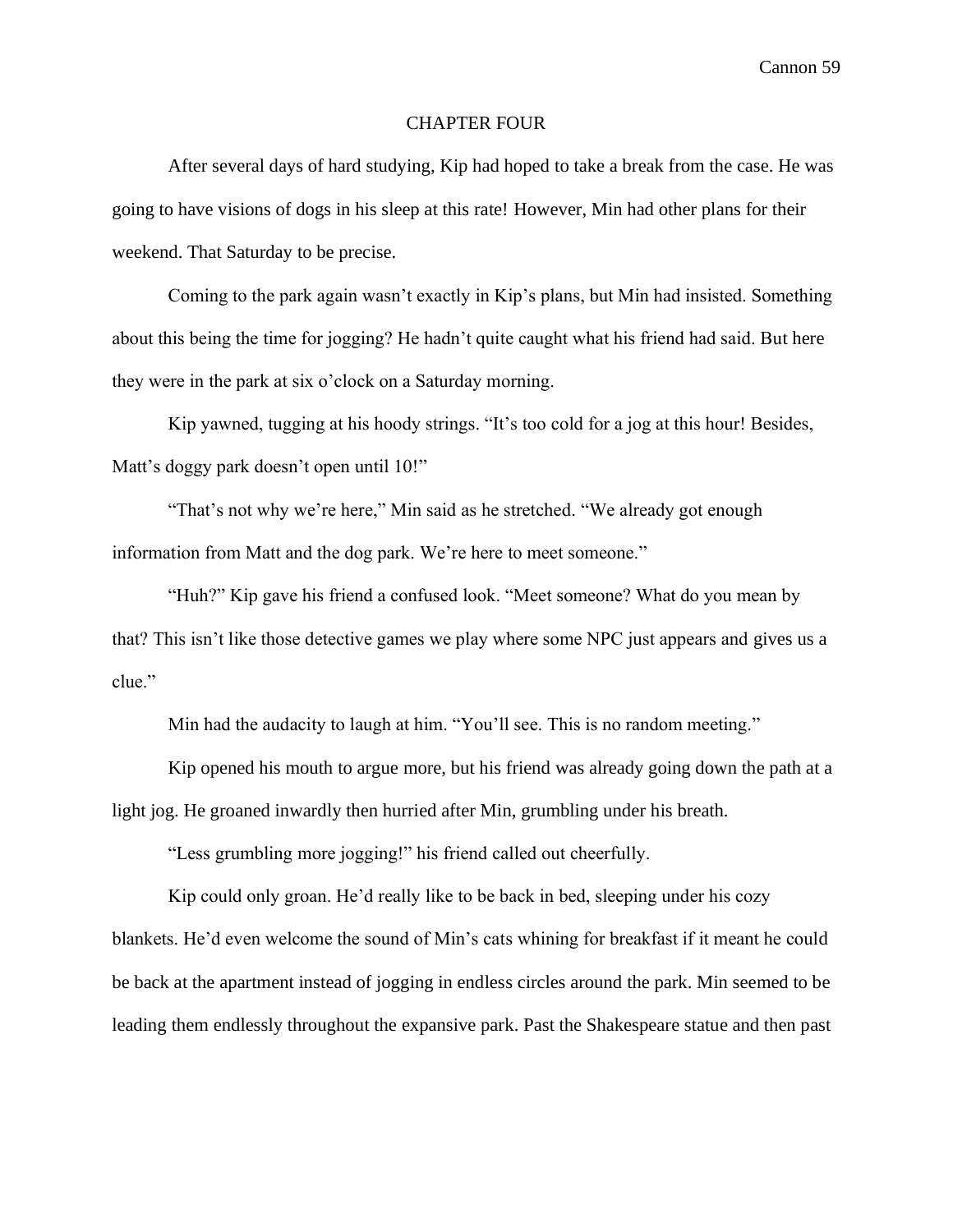the volleyball courts. It felt like they had been jogging for hours… Why were they here again? To meet someone? Who in their right mind would want to be jogging at this hour?

"Hurry! We'll miss her," Min exclaimed, picking up the pace.

"Wait, what?!" Kip called out, panting as he tried to run after his friend. This 'she' must be the person Min wanted to meet.

And looking up ahead, he could spot a blonde jogger with a small black-and-white dog. The only other person who was as crazy as Min to be jogging this early.

"Ah! You must be Genevieve!" Min called out to the female jogger.

The jogger turned, tossing her hair over her shoulder. "And you are?"

Min gave a little bow. "I'm Min, and this," he gestured towards Kip who was lagging behind him. "This slow jogger is Kip. We're friends with your cousin Matt. He told us you enjoyed morning jogs."

Genevieve brightened a little. "Oh yes. Mattie did mention you two. You two work at that little bookshop over in Koreatown?"

Min nodded. "That would be correct! We were hoping to catch you here and ask you a few questions."

"Questions?"

"Yes," Min answered, motioning for Kip to stand beside him. "We were hoping to get an accurate path of where you typically jogged with Maisy."

The dog beside Genevieve let out a happy woof, hearing her name.

"What a smart dog," Kip complimented awkwardly.

Genevieve chuckled as she patted her dog's head. "You wanted to know where I usually go with her?"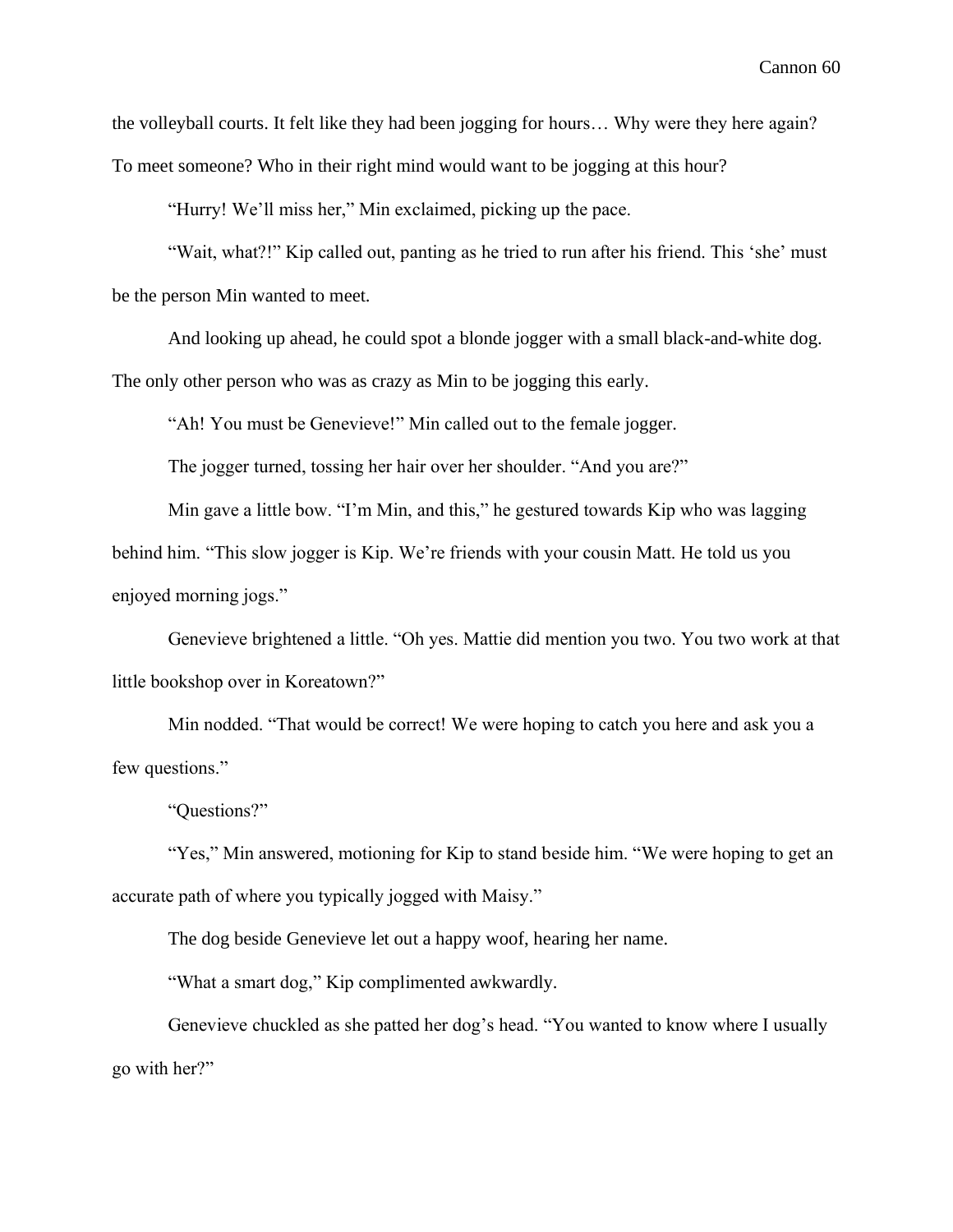"Yes!" Min chimed in before Kip could stop him. "We wanted to help Matt figure out the best walking routes for dogs. He'd have asked you himself, but he was busy this week with Curly Cuts. We're just helping him out since we're not busy."

Kip had to admit even if Min lacked tact… at least he was an excellent liar. Kit wouldn't have been able to fabricate such a believable story. Instead, he was pretty sure that he would have just told Genevieve the truth behind their questions. But Matt had been insistent that the two not mention that they were actually investigating Maisy's incident until a little later. While Matt believed the incident was an attack, he didn't want to worry his cousin about it.

"Please!" Matt had begged. "You'll worry Genevieve if you mention that. She doesn't exactly know everything, so I don't want her to know until we have something solid to give her."

So, that's where Min's lying came in handy. He just hoped that this wouldn't come back to bite them later. Lying wasn't really a good habit to develop.

"Well, I take this path and swing around the Shakespeare statue then stop by the Balto statue," she explained "Maisy likes the statue. It's like she wants to make Balto her hero."

Maisy let out another happy woof, looking rather pleased with herself. Kip wondered if the dog could actually understand what they were saying about her, but dogs weren't that smart. Were they? Maybe he should have studied up on dogs a little harder.

Min nodded, taking out a notebook from his pocket and scribbling down something. Kip couldn't quite make it out, but he was glad Min had the insight to be prepared. Some detective he was being…

"So, do you find that path busy at this hour?" Min asked, glancing up from his notebook. "You think this time would be a good time for more people to try to walk their dogs?"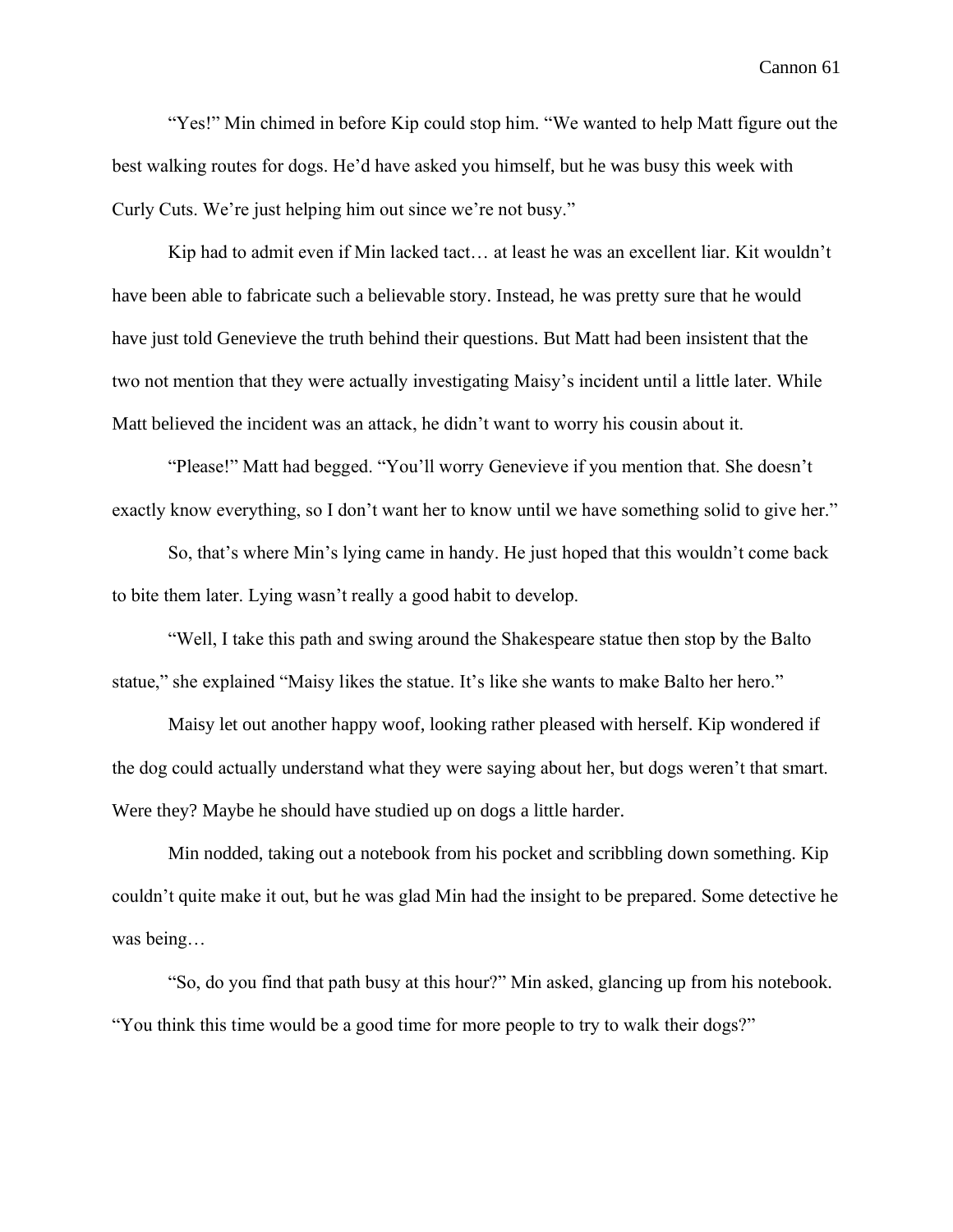Genevieve tilted her head thoughtfully. "Well, it honestly depends on the dogs' personalities and habits with their humans, but I found that morning walks are great since there aren't a lot of people around. I often let Maisy off the leash without worrying about people saying things." She shrugged. "But if more people walked their dogs at that time, I don't know if I will be able to keep that up with Maisy."

Min nodded, still scribbling away. "Ah, I see. Thank you very much for your time! I hope you have a nice rest of your jog!"

Genevieve smiled and gave the two a soft 'goodbye' then continued on her way with Maisy happily trotting at her heels. It seemed lonely, or maybe that was just Kip's imagination thanks to this whole dog business.

\*\*\*

"So… what exactly were those questions for?" Kip asked, taking the notebook away from Min's hands. Now that they were back at the apartment, he could speak a little more freely. Min had been rather tight-lipped after they had left Genevieve… Now, he could get some answers!

"To gain information and avoid suspicion."

"I understand the avoiding suspicion part, but not the gaining information." Kip looked over Min's messy handwriting with disdain. How was he supposed to read this… gibberish?

"Knowing her usual morning jogging route will help us understand Maisy's habits," Min explained as he set up their make-shift evidence board. "By mapping out her path, we can see where Maisy usually goes and what might have caused her to leave Matt. There might be something different in her mind that Matt and Genevieve's friend didn't realize. Maybe her friend took her a different route, and Maisy wanted to do it the right way."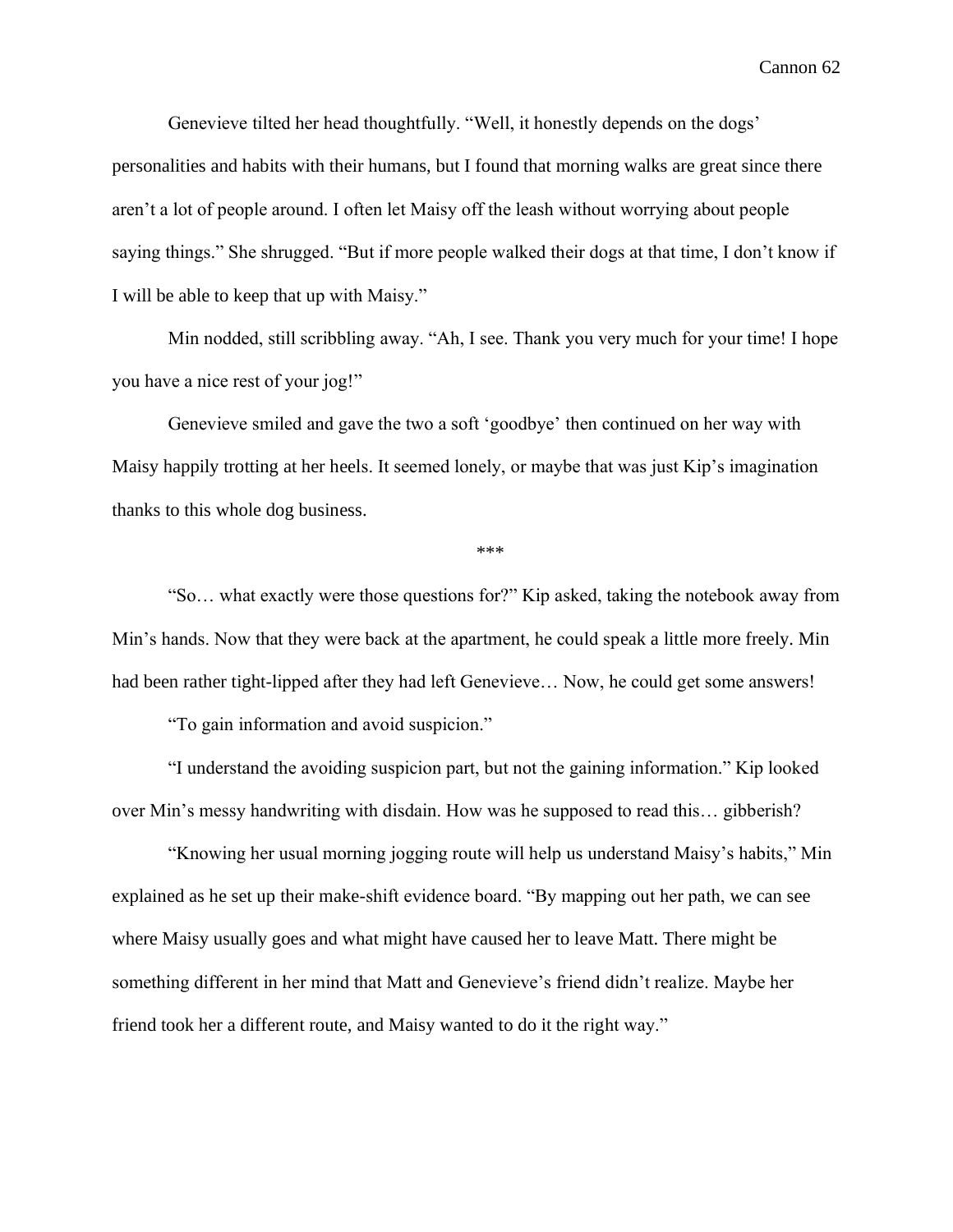Kip sat down and watched as Min pinned a map of Central Park to the board. Well, that made sense. At least, it made sense now… but it might not make so much sense when he really thought this out. Min always sounded smart, but sometimes, he would just be pulling Kit's leg.

"I didn't know you were so well versed on dogs," he commented, draping his arms over the back of his chair.

"I'm not. I just did my research. Can you hand me a couple more pins and that piece of string on the table?"

Kip rolled his chair over and grabbed the items, lazily rolling back to his friend. "You're really going all out on this evidence board."

Once Kip had finally agreed to take on the case, Min had purchased a large corkboard and had it installed on their living room wall, replacing the ugly half-hearted tapestry painting Kip's distant aunt had made as a gift when they had first moved into the apartment. Here, they could always be reminded of the case and see the different clues and facts they had gathered. It made their apartment… more messy than ever.

"It pays to be professional."

"Right… all professional detectives create evidence boards for doggy murders." Kip glanced back down at Min's notebook. "You really think someone was trying to kill Maisy?"

Min looked over his shoulder and shrugged. "The vet confirmed that the seizures weren't normal for her," he reminded. "Matt said that he didn't remember hearing from Genevieve that Maisy was taking medication, so it's possible that something or someone triggered her seizure on purpose."

"But wouldn't all this research and questions be pointless?" He gestured at the notebook. "Those questions didn't really give us anything to go on."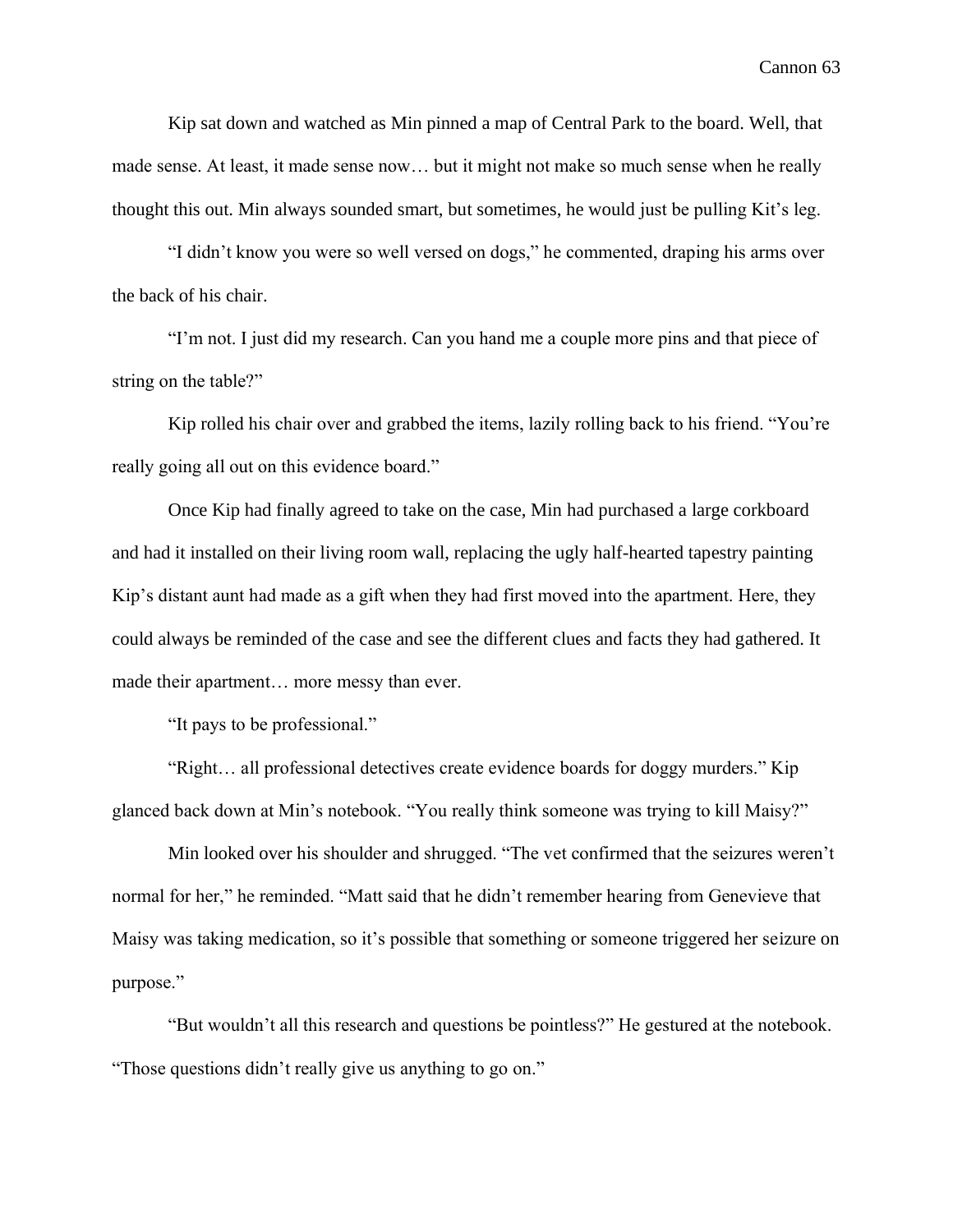Min raised an eyebrow. "We need all the clues we can get. Knowing the route they typically take could lead to us knowing how Maisy ended up where she did. I still think there's a chance that this was deliberate. Think about it… What we need to figure out is *why* someone might dislike Maisy. An annoyed park guest? A disgruntled neighbor? That's what this board is for." He slammed his hand against the evidence board. "So, stop being so reluctant with this case, and lend a hand."

\*\*\*

Getting deeper into this case wasn't exactly what Kip had in mind, but a promise was a promise. That's what he had to keep reminding himself. It still seemed a bit silly to be looking into a dog's death. Only Matt and Min could convince him to do such a thing. And both of them wouldn't let him back out either.

"Don't you think that we've done enough?" Kip pouted.

Min raised an eyebrow. "You call one day of questioning enough?"

Kip yawned. "Well, it's just you keep having me wake up early on Saturdays to do this…"

"It's not like we have time to do this during the week, Kip."

Kip yawned again. "Mmmhmmm, so you said. But I still think there's time after we close shop to investigate instead of waking up to go jogging again."

"This is the only way we can meet Genevieve."

"But doesn't Matt live next door to Genevieve? Couldn't we just ask him to have us meet or something?" asked Kip between yawns.

Min glanced at his friend as he pulled on his jogging shoes. "You know exactly why we can't have Matt set us up. He doesn't want her to know that we're investigating until we have—"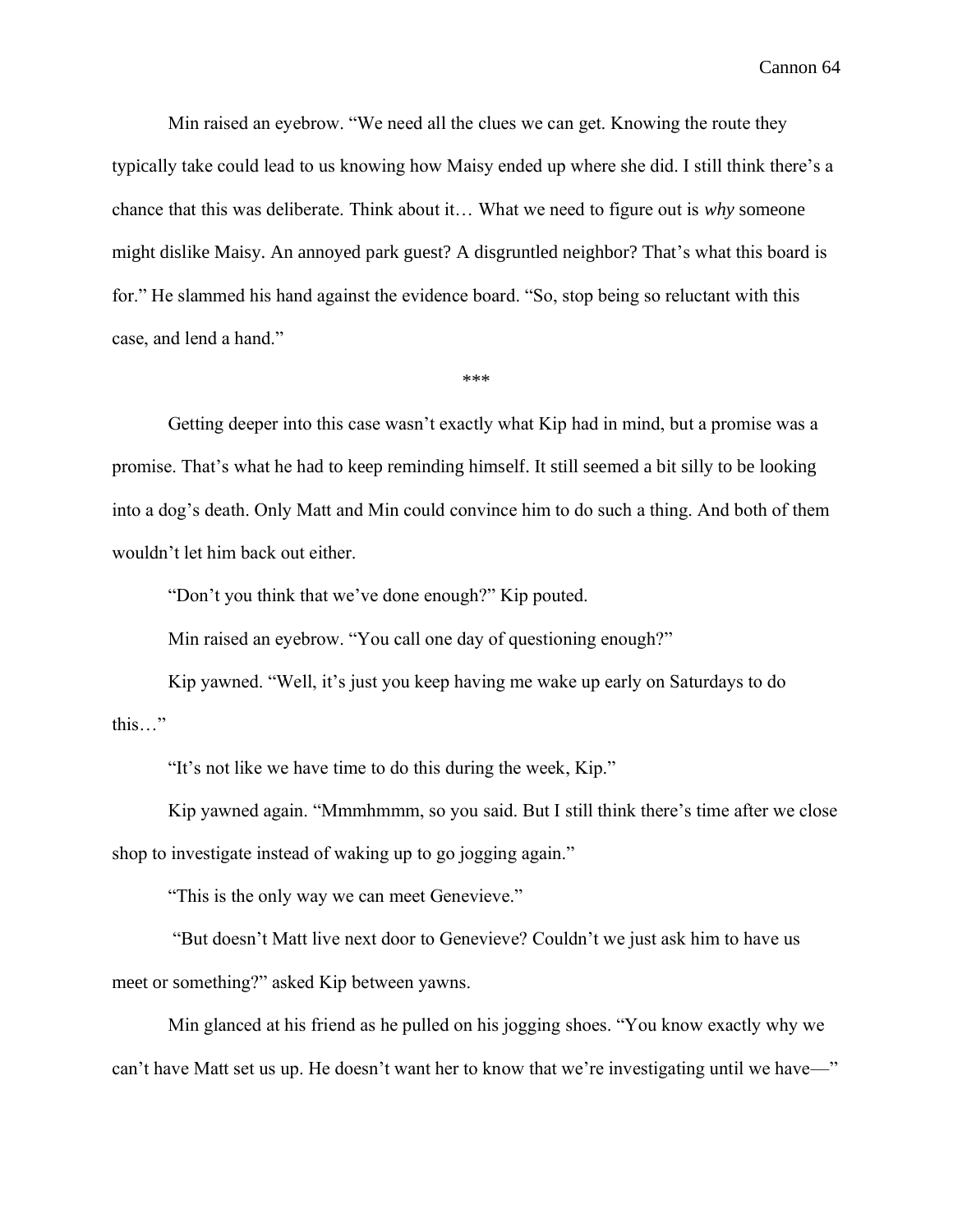"Solid proof. I know. I just think this whole thing is ridiculous."

Min rolled his eyes as the two headed out for the park. While he understood why Kip felt so irritable (he had never been a morning person) and wasn't fond of this case, he wished his shorter friend would at least try to take things a little more seriously. This was for Matt after all.

Besides, life had been rather boring. Min loved their little shop, but sometimes, books and coffee could just get a bit dull. He wanted a little excitement every now and then, and Kip probably did too even if he didn't want to admit it. This was an opportunity to have some adventure spice up their life.

Kip was still yawning his head off as they entered the park. The shorter man simply followed his friend, trusting his guidance. After all, Kip wasn't exactly sure where they were headed. Just that Min wanted to meet up with Genevieve. Which could be anywhere really. Kip hated to admit he hadn't really been paying attention to the map of the park. Even if he knew her usual route as seen on their evidence board, there was no way he could translate that over to the actual park! He just had to trust that Min knew what he was doing.

"Ah! Over there. Miss Genevieve!" Min called out, waving excitedly at the jogger in the distance.

Kip couldn't help smiling a little as he watched the jogger approach them a soft smile. She seemed to be a nice sort of girl.

"Oh, hello again!" Genevieve greeted. "I didn't know you two were still jogging. Did Matt need more help?"

Min shook his head. "No, at least, not with the dog walks! We were hoping you could help us with a little poll Kip and I are doing. You see, I'm a cat person, so I have two of them back at home." He smiled sweetly, not wanting to offend the dog lover. "So I'm biased towards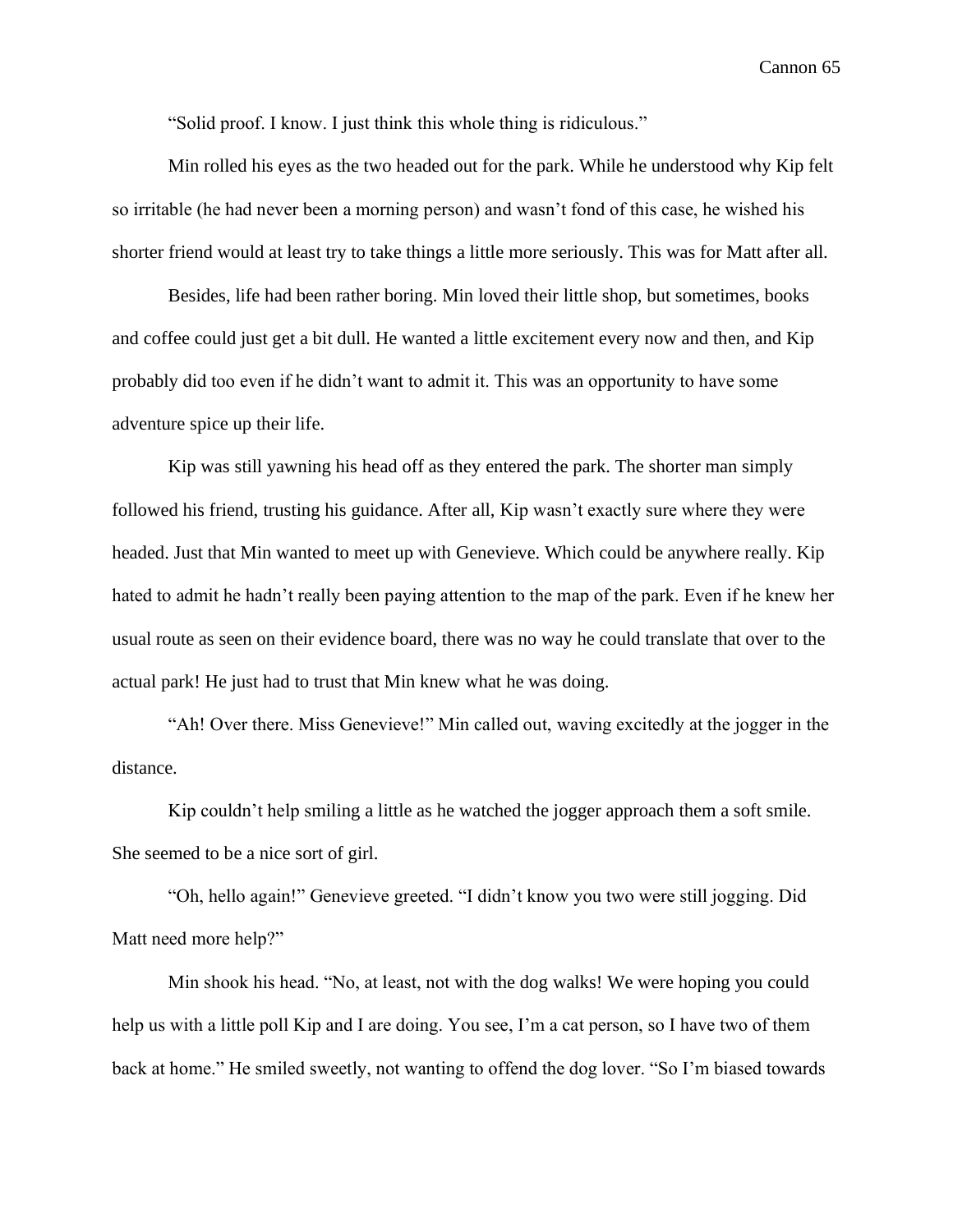cats and feel like they are a better choice in pet since they don't cause a ruckus at the apartment. So, we were trying to see why some people might find dogs impossible to live with while others find it impossible with cats."

Kip had been uncertain where this was leading at first, but as he listened, he realized that Min was a lot more prepared than he thought. His friend wasn't going into this blindly like he was. Min was actually taking the time and effort to research and *find* answers. It made him feel a little guilty for taking this case so flippantly…

Genevieve pursed her lips thoughtfully. "Well, I have heard one of the neighbors complain about Maisy. She had been barking at something, and they didn't like it. So, I suppose some people might find it easier to have cats since they don't really make a lot of noise. I think you have a point there, Min."

Min nodded, notebook out as he scribbled away. "Very good. Is there anything else? Did all your neighbors or maybe anyone at the park feel this way about Maisy?"

The blonde shrugged. "Most of the neighbors were fond of her since she didn't really bark. The only other person who might have been a little annoyed is the landlord," she admitted. "Maisy is a very good dog, but if I forgot to cut her nails, she'd scratch the floors up a bit. But I'm sure the same could be said of cats!"

Min did his best to smile. She wasn't trying to insult cats. And this was just a cover-up to get a list of possible suspects. "Yes, cats can scratch up the floor a bit as well," he agreed, taking some more notes and humming thoughtfully to himself.

Kip was feeling… rather useless. Why was he even here? He stifled a yawn, glancing over and Genevieve. His eyes widened slightly as he noticed a familiar logo peeking out of her bag.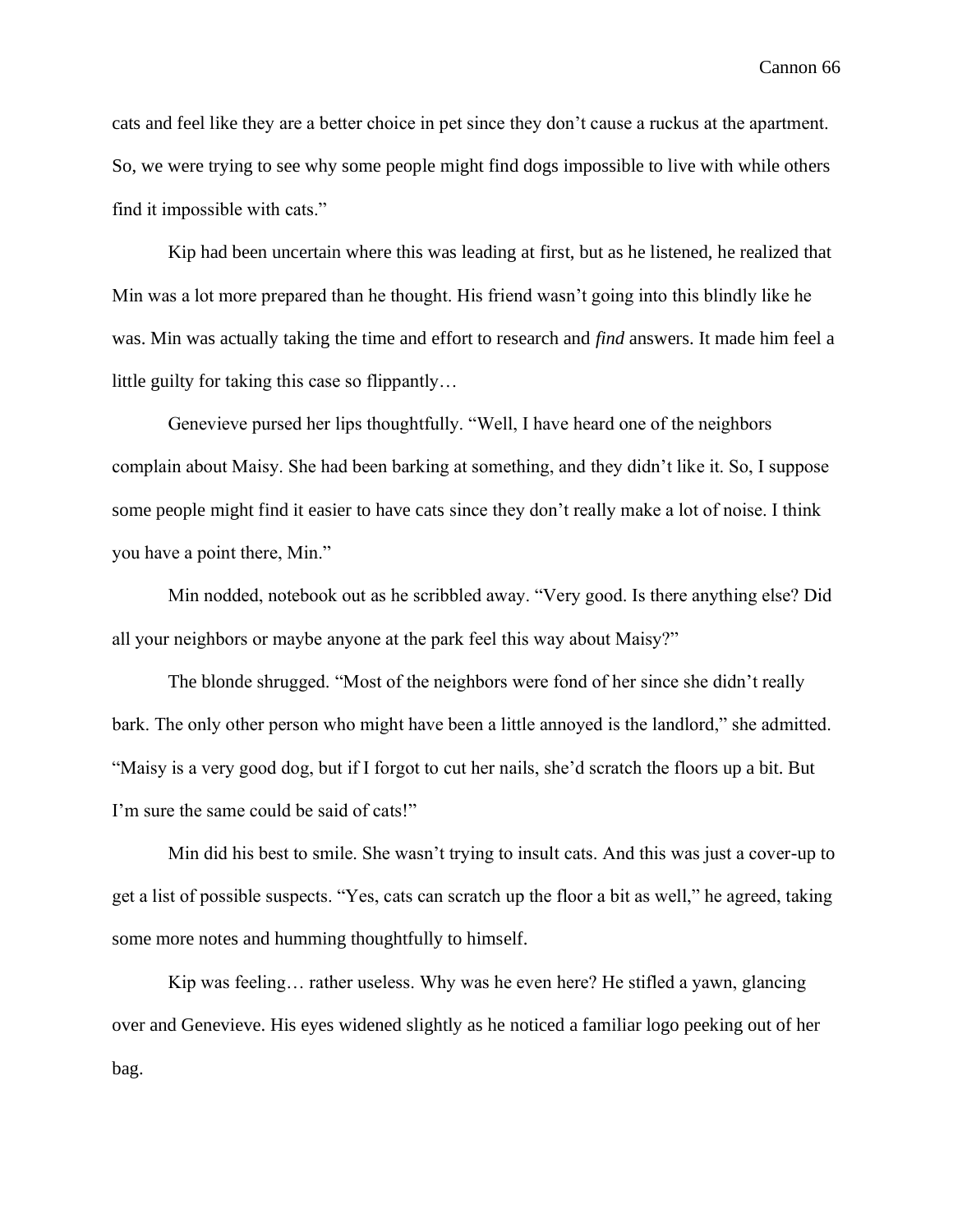"Is that by any chance—?" Kip pointed to the logo.

Genevieve brightened. "Oh this?" She pulled out the flier and pointed proudly at the logo. "You recognize it?"

Kip's face flushed. "Well yes… I was looking at some website designers with Matt and that particular logo was done by—"

"Le Artiste Web," Genevieve finished for him with a laugh.

"You are studying web design?" Kip asked curiously.

Genevieve gave him an amused look. "You could say that. You can't just run a web

design business without studying some web designing."

"Wait…" Kip's ears were burning now. "Does that mean you—?"

Genevieve merely smiled in response. "You can always get my business card from Matt

if you need me. See you around soon!" She gave Kip a friendly wink before jogging off.

"She's really something, isn't she?" Min hummed.

"Huh?"

"Oh, nothing." Min grinned, pocketing his notebook. "You should try talking to her more."

"Huh?"

Min rolled his eyes. "A man of many words. That's what you are." He shook his head. "I think you should focus on Genevieve while I take a different angle."

"Huh???"

Min just shook his head. There was no use in trying to explain anything with Kip in this state. He'd have to wait to make his request about Genevieve. He had a feeling that with Kip's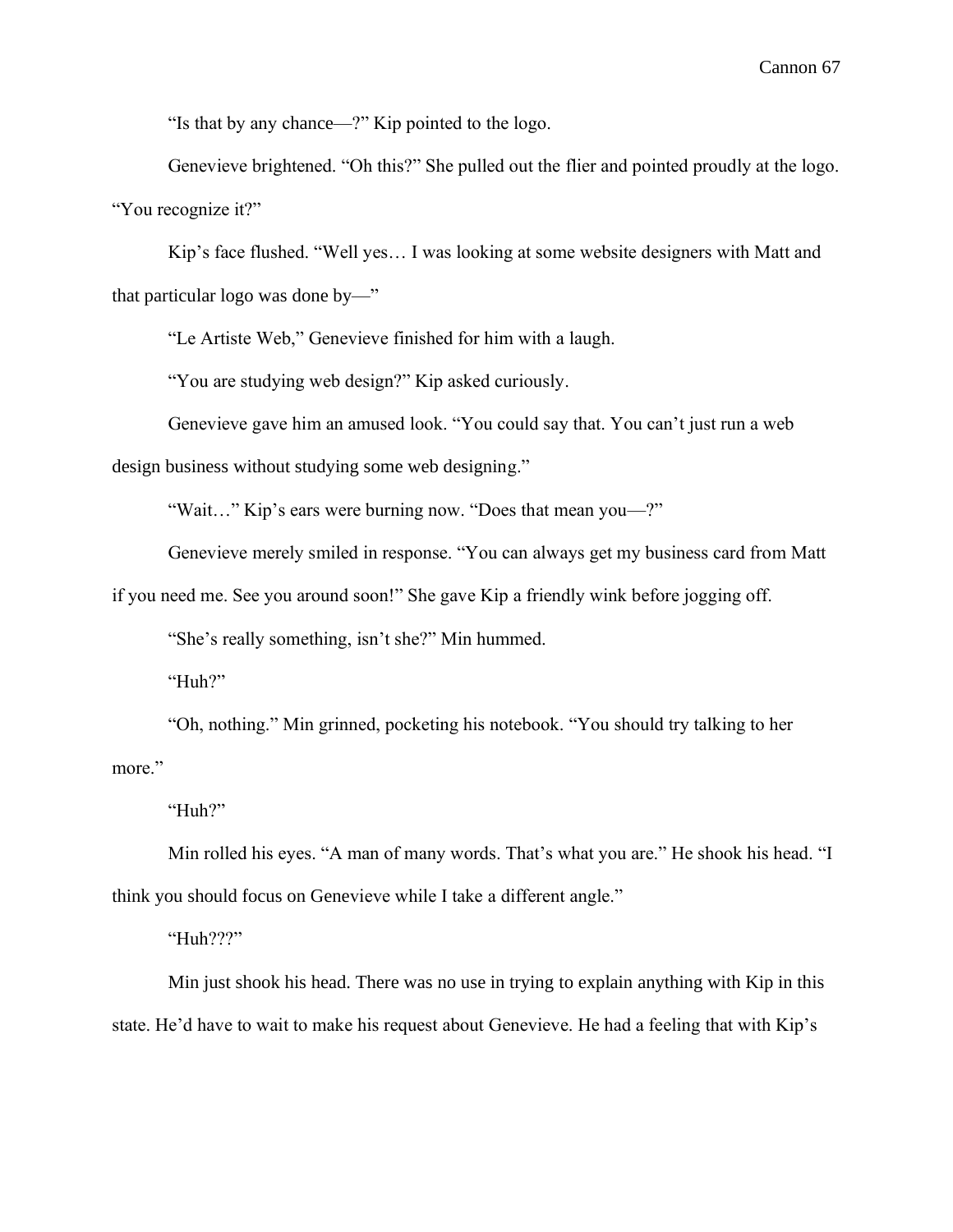interest in her hobbies, he might be able to get closer and find out a few more things about Maisy.

A little sneaky, but a detective had to do what a detective had to do. Once they found the truth, everything would come out and be known to her. Besides, it would be good to split the work evenly between the two.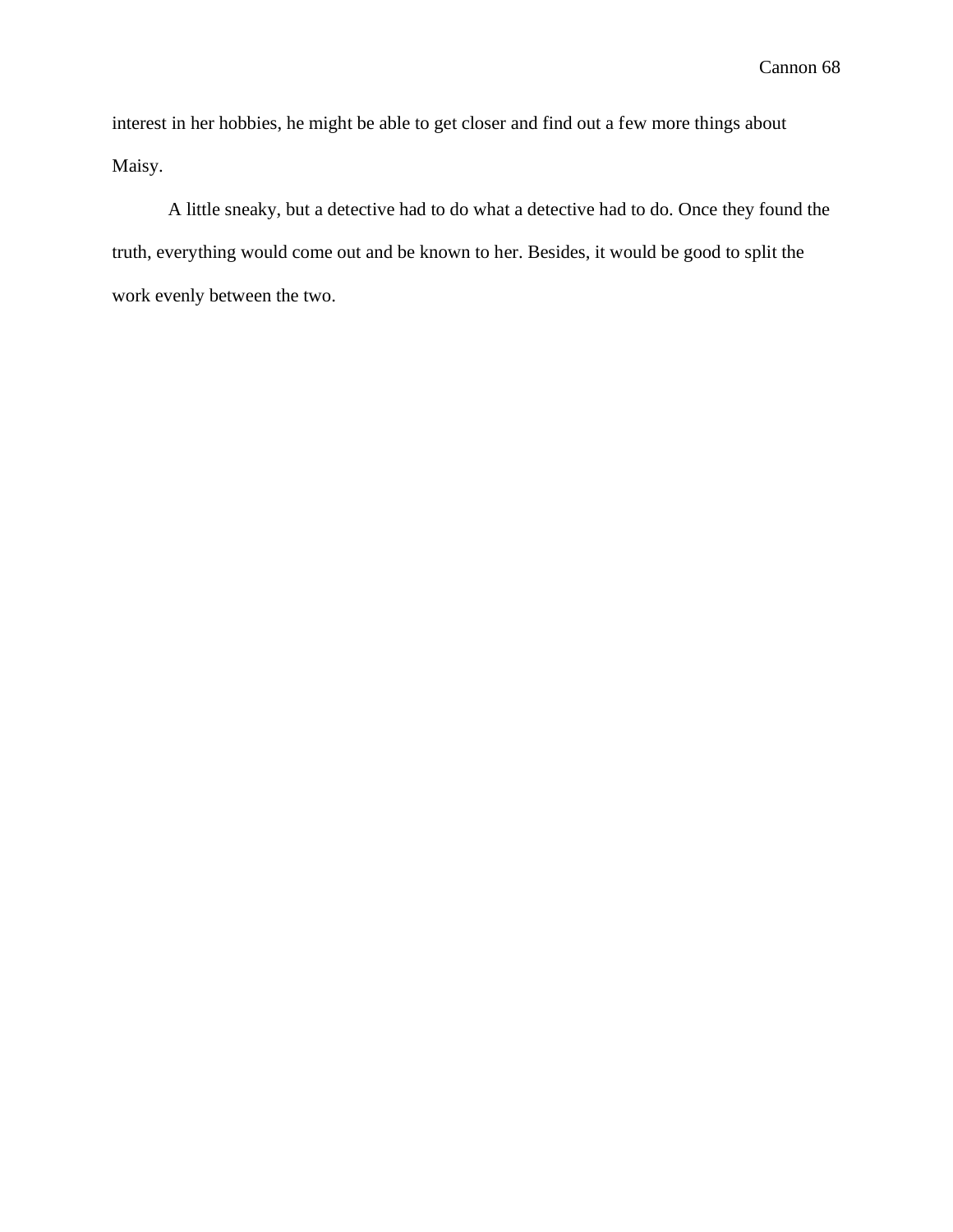## CHAPTER FIVE

It wasn't like Min hadn't expected something like this to happen. The only thing was *why* did it happen now of all times? They were in the middle of a very important investigation, and Kip had to ask Genevieve on a date! Kip had said it was to help with the case… but Min really doubted that his friend would get anything done. Sure, he had been the one to think it was a good idea for Kip to be the one to investigate more into Genevieve, but so far, Kip had only been discussing web designs. Genevieve hadn't been able to give them much help since Kip had been slacking...

Though, in Kip's defense, even if Maisy was her dog, she hadn't been there when the crime happened. So, she was a little limited in information. However, that didn't mean Kip couldn't try to figure *something* out. There were ways to find out facts or gain some sort of information about Maisy. Maybe learn about the girl who had been taking care of Maisy while she was gone? That would be something.

"A date of all things!" Min grumbled to himself. So much for teamwork. It looked like Min would have to do all the sleuthing himself again. He had been trying to urge Kip to do things too. He knew his friend had a brilliant mind that would see things he didn't, but so far, Kip hadn't been able to use that side of himself.

Min huffed as he sat down in front of his computer. Well, at least one of them was going to get something done!

### "Mreow?"

Min's expression softened as his calico cat hopped onto his lap, trilling for attention.

"Going to help me, Cali?" he asked, stroking the cat's head. "I'm afraid you're not going to like the topic very much."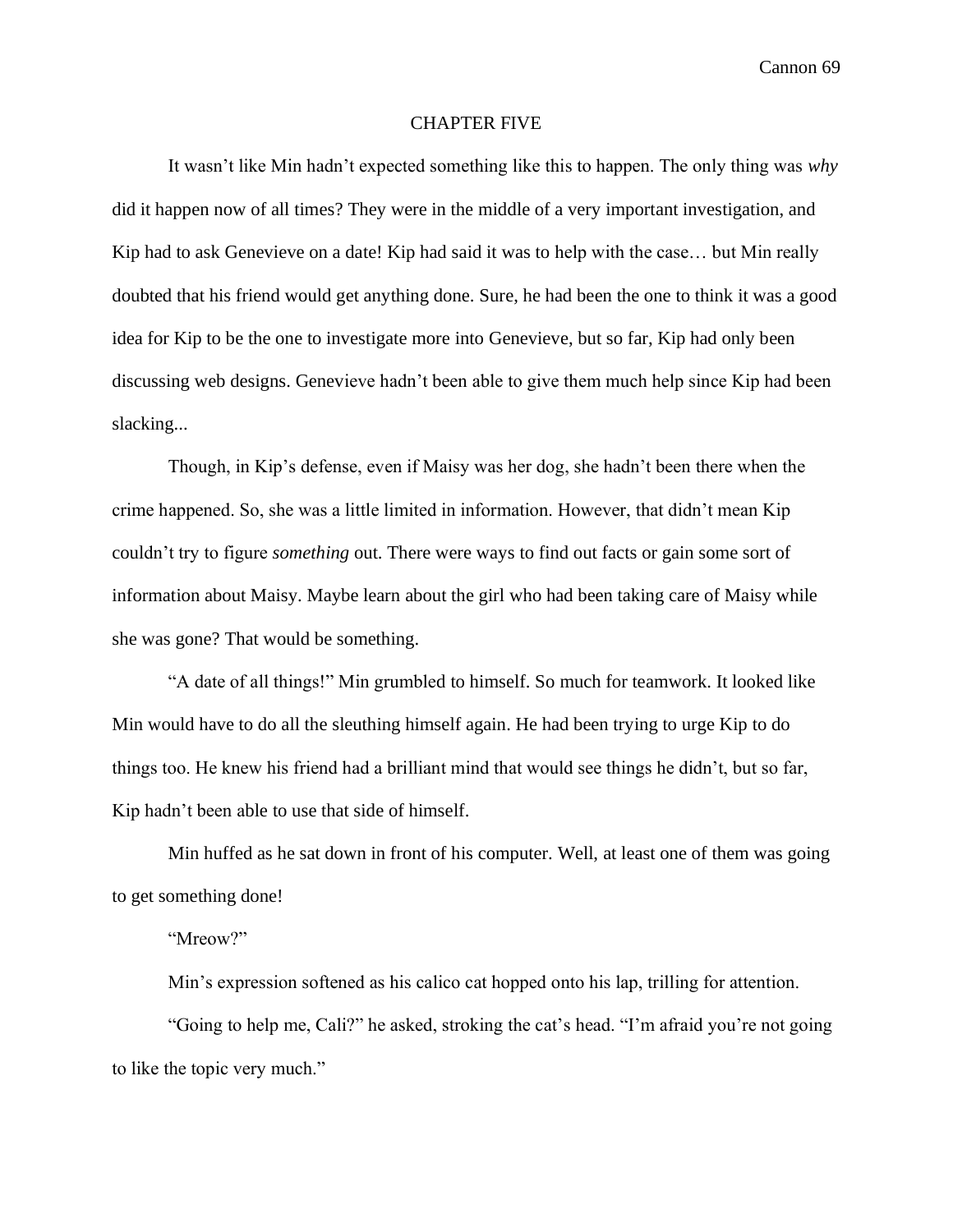"Meow?

"Poor Min has to study dogs," he explained, giving the cat a scratch behind the ears before gently pushing her off his lap. "So be a good kitty and take Stripes with you and shed your fur all over Kip's bed!"

\*\*\*

Min's investigation wasn't exactly going as smoothly as he would like. There wasn't really anything solid to go on. He only had Matt's suspicions, and following suspicions wasn't an easy task. Still, he couldn't sit around and do nothing. He had spent several hours staring at the evidence board he had built, trying to see where he could find something to go off of.

But he felt like he was going in circles. No one had witnessed exactly *when* Maisy had gotten her seizures. If they could know what caused the seizures, he and Kip could really figure out whether this incident was just an accident or not. He didn't really want to go to the park, but staring at his board wasn't going to get him anywhere. So he had given his two cats a farewell pat before heading for Central Park.

Min sighed as he entered the park. He really hadn't planned on coming back after meeting up with Genevieve twice. The park seemed to have been cleared of all its clues, but looking back at his notes, he wondered if maybe they missed something. He and Kip hadn't exactly taken the time to actually interview people around during the incident. They could only trust the information that Matt had been able to provide.

He shook his head. That had been foolish. They should have investigated themselves, but as Kip would probably point out, they weren't professional detectives, so why should they? However, Min was going to try to correct that error. This was the only place that would give them answers or at a clue as to what really happened on that fateful Saturday.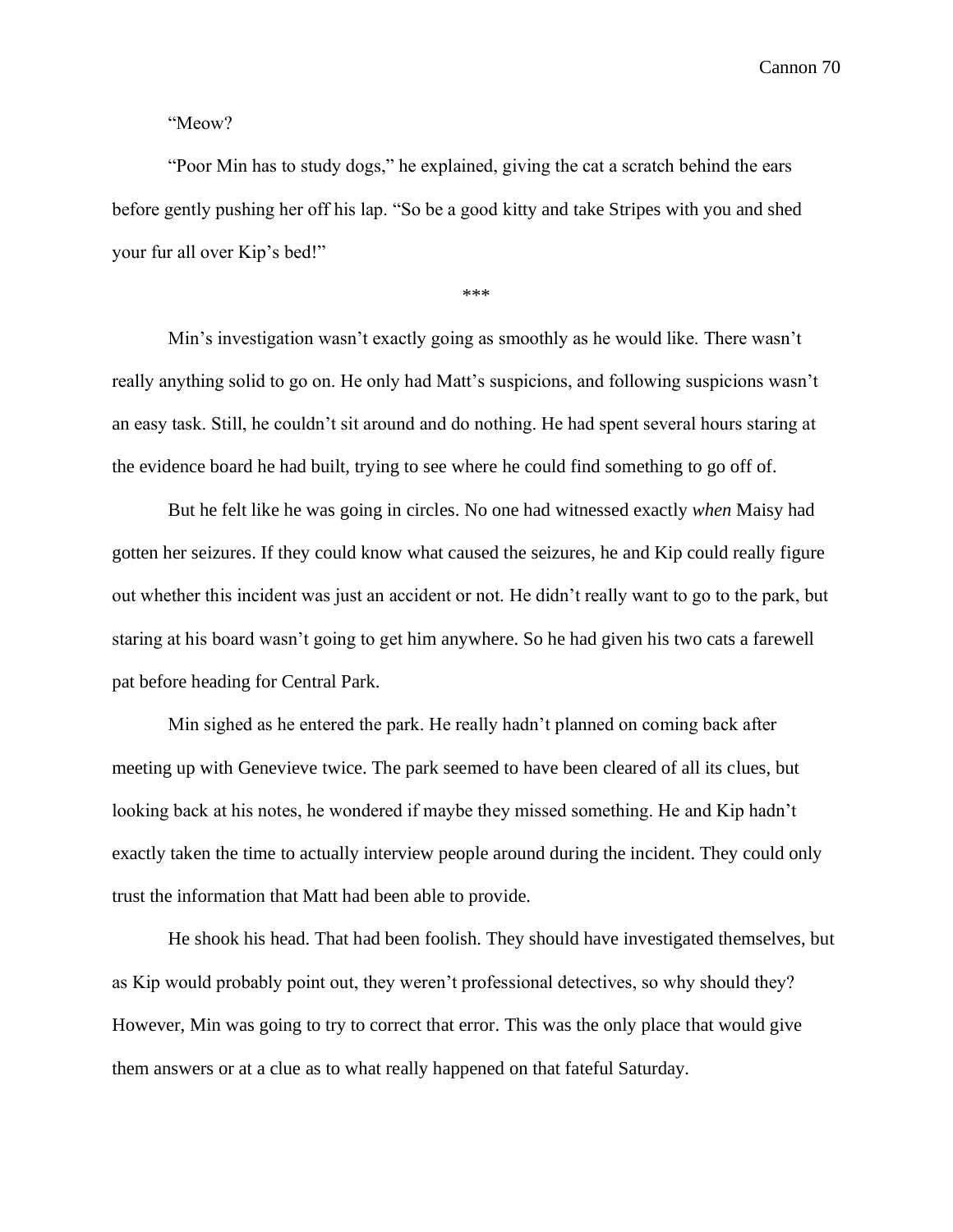Which was why he was staring at this random bench sitting on the edge of the path. It wasn't a completely random bench though. It was one of several benches that was located near where Matt's dog daycare was set up. And it was at such a bench that Genevieve's hat had been found alongside Maisy.

Min crouched beside the bench, inspecting the edges of the seat. Any physical evidence was probably long gone… but it was still worth the effort to check. It was still possible that something might show up.

"Excuse me, young man."

Min immediately got onto his feet, turning to face the stranger. "Oh, pardon me, miss!" He gave the elderly woman a sheepish smile and slight bow. "Did you want to take a seat?"

The woman sniffed a little but accepted Min's outstretched hand to take a seat on the bench. She made herself comfortable, taking her purse and placing it beside her with a soft sigh. "This park used to be so peaceful on the weekends you know."

"Oh?" Min looked at the woman curiously. It didn't seem important, but sometimes, the unimportant could prove useful. He didn't have anything to lose in this moment. "Has something changed?"

The old woman scowled as she pulled out a bag of birdseed from her purse. "I could feed the birds so peacefully on Saturday afternoon. Me and the other ladies like to feed the little birdies." She tsked. "Some of the others would feed the stray kitties, but it's all changed since that little dog daycare business started up."

Min perked up at this information. A possible lead. He might be able to find some suspects this way. "You don't like the dogs?"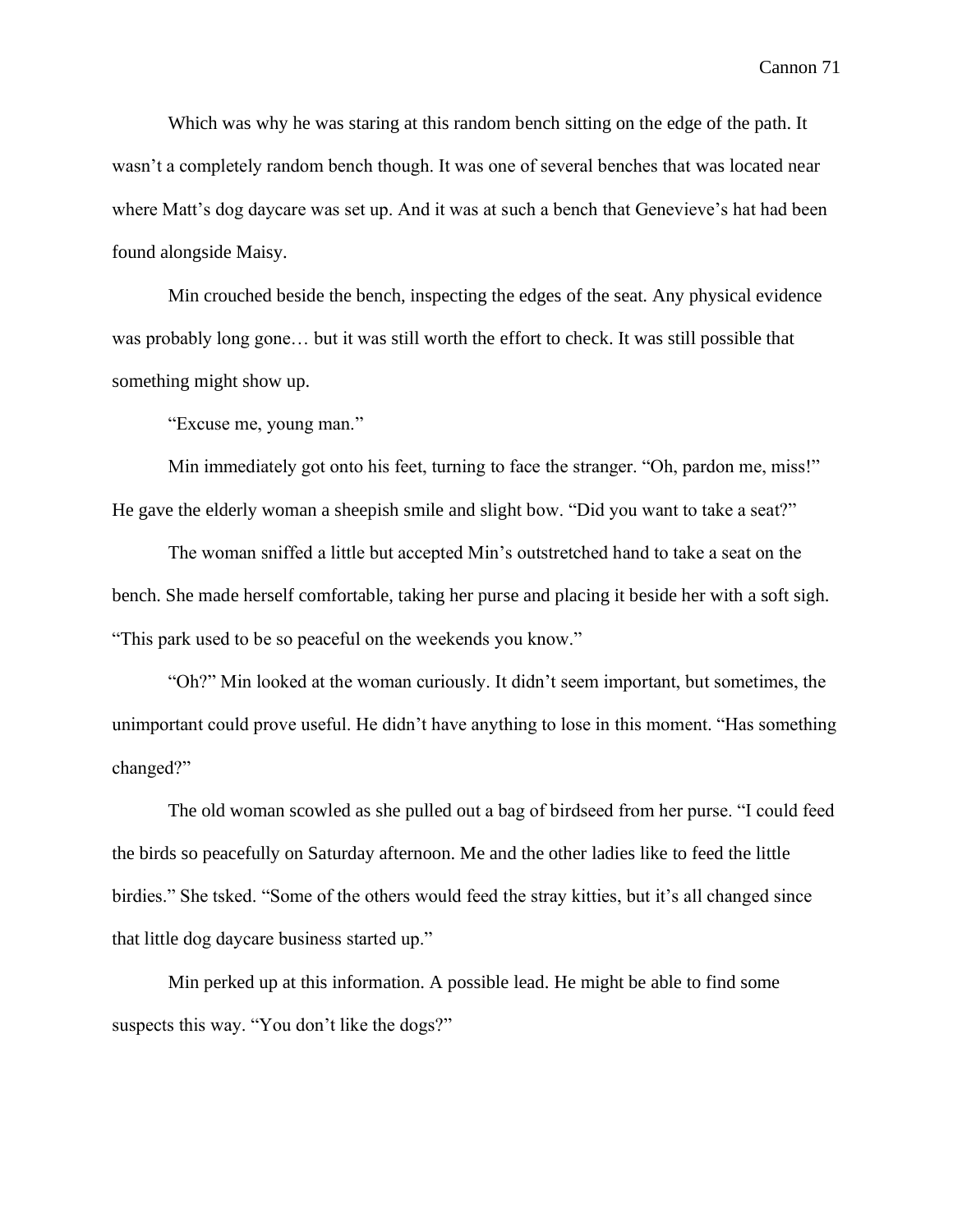"They scare away the birdies," the woman huffed. "And it makes the whole park noisier than it ought. Nature should be peaceful."

Min nodded slowly. The lady had a point. Many people went to the park to enjoy nature in peace and quiet. But dogs weren't exactly quiet creatures… Still, that didn't excuse the possibility of someone trying to harm the dogs just to get rid of them from this part of the park.

"Would you be happy if the daycare were to permanently close?" he asked hesitantly, wondering if this little old lady really would be that set against Matt's business. It was temporarily closed thanks to Maisy's incident. Matt didn't want to risk any other dogs' health if someone really was targeting the dog daycare.

"Many of us would be happy," the old woman said sharply, turning away from Min and cooing at the birds that flew down to get the birdseed at her feet. "The sooner the better."

That wasn't much to go on, but Min did feel like this information confirmed that Matt's worries weren't completely in vain. There were at least a few people who didn't like the daycare and would not be sorry to see it gone. So, he had a suspect list of sorts to set up. Mostly disgruntled old women. Apparently one of them had caused trouble before with another dogrelated park. She had uprooted the signs and caused quite a stir. Her name was Francine Abbott. She was definitely someone to keep an eye on. He just hoped that Kip was also gaining some information that would help them sort out suspects.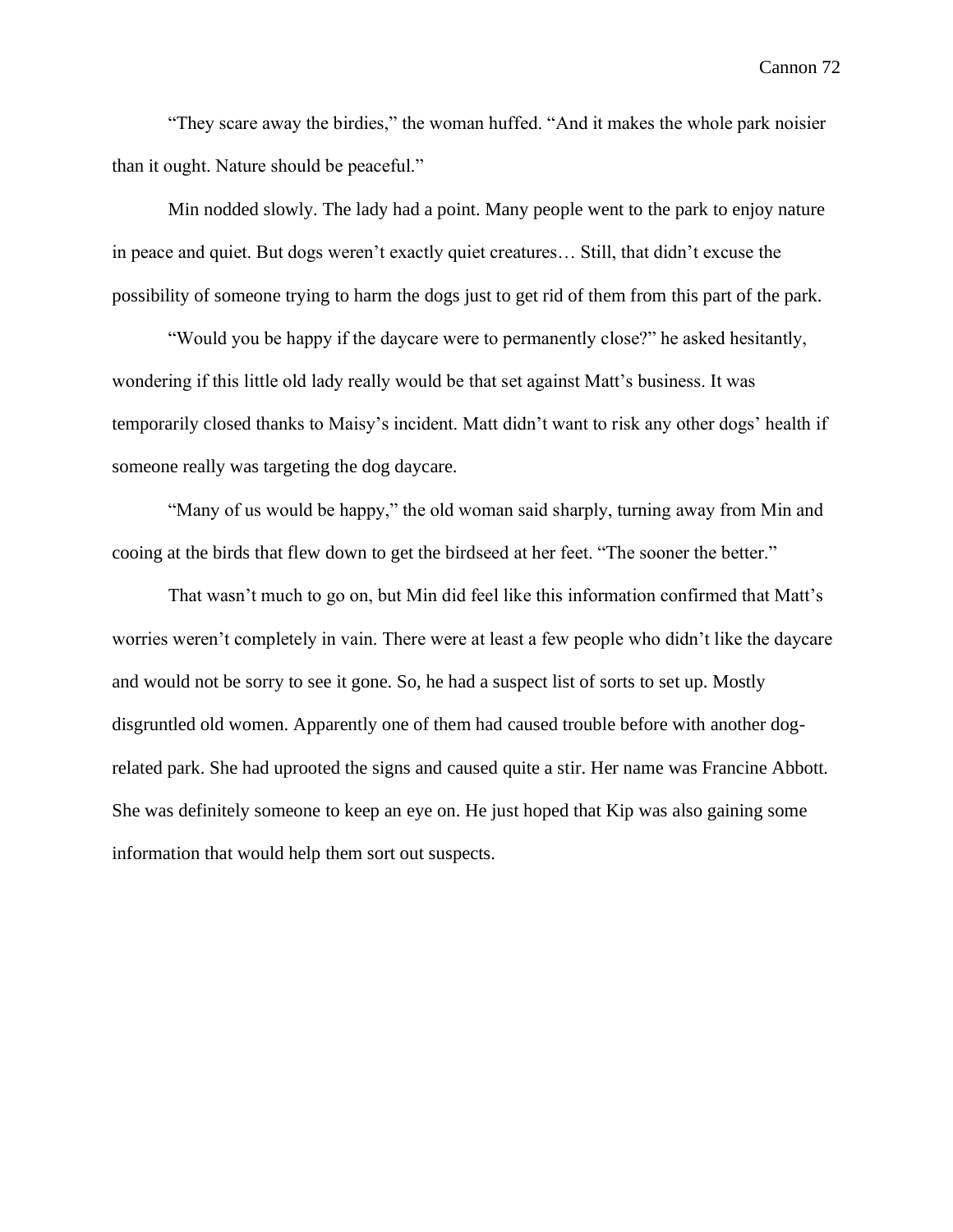## CHAPTER SIX

Kip didn't know why he had done this to himself. He blamed Min! Okay, no, he couldn't blame Min, considering how much he had done to help Matt with this case while he didn't even do the bare minimum! This was his own fault. He was *supposed* to be investigating Maisy's incident, but instead, he was taking Genevieve to a performance of *Macbeth* at the university.

He had been initially planning on just hanging out with Genevieve then casually bringing up the topic of Maisy and such… but he had gotten sidetracked by a flier for the play and ended up asking the blonde for a date instead of asking important information.

"Ah Kip!"

Kip turned to see Genevieve waving him over with a bright smile. "I'm really glad you asked me to the play! I haven't seen a performance of *Macbeth* before, and getting tickets to the university's performance isn't easy.

Kip chuckled awkwardly. He had been lucky that Professor Lonki just happened to have sent him and Min tickets as several weeks ago… and here he thought the Russian professor hadn't liked him that much.

"Well, being a student still has its perks!"

Genevieve laughed softly. "I'm sure it does. I wish Matt would use his perks like you do," she teased as Kip offered his hand to take her to their seats. Professor Lonki spared no expense… VIP tickets. Made him sort of glad that Min wasn't here. Now *that* would be an awkward situation.

Once the audience had settled in, the lights dimmed… and the curtain rose, signaling the start of the performance. Kip couldn't help noticing how excited Genevieve looked. Seemed like Shakespeare (or plays in general) might be something she highly enjoyed. It was something to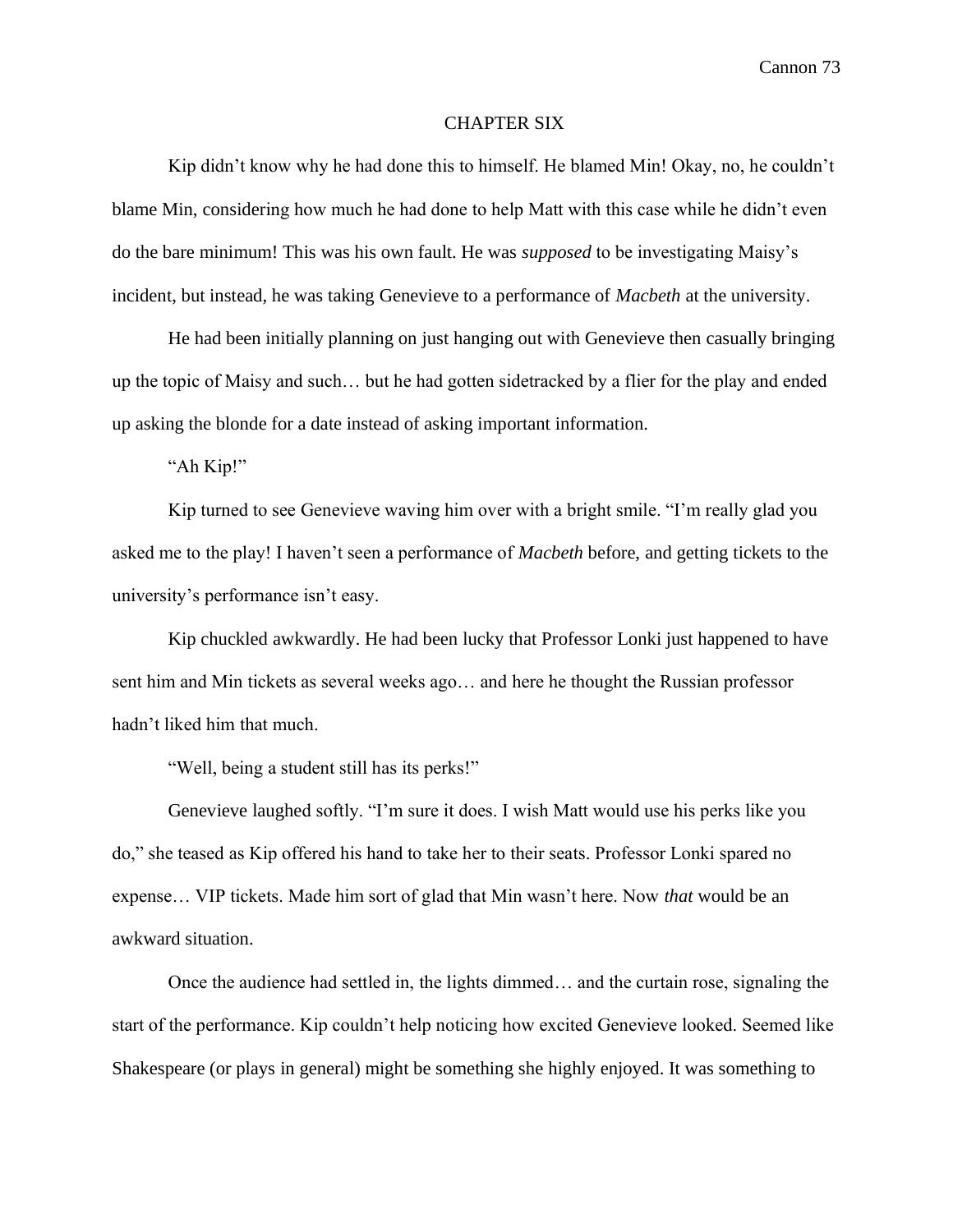tuck away for future thinking. A possible clue to understanding her character and maybe finding out more about Maisy? Okay, it was a little farfetched, but he had to prove to Min that this wasn't just a date!

The play was just as he expected. He wondered how much Professor Lonki invested in this year's performance… but at least Genevieve was enjoying herself. He had never been a huge fan of plays. When it came to world literature, he preferred novels to plays. He just had to endure this… how long was the play again? He snuck a peek at the program, paling slightly as he realized how long this was going to be. Were all plays almost two hours long?!

He felt a gentle nudge to his side.

"You okay?" Genevieve whispered. "There's an intermission in about 30 minutes."

"M'fine…" he murmured. Though, the word intermission was truly a blessing. He didn't think he could sit through two hours of *Macbeth*. He had heard quite enough Shakespeare thanks to his professor. Come to think of it, wasn't Professor Lonki quoting from this play when he was at the bookstore the other day? Some of the lines felt vaguely familiar now that he thought about it. He supposed the professor's head must have been filled with this play and caused him to be quoting it so much. Self-promotion for the performance maybe? He would never understand the world literature professor.

He suffered through several acts of the play until *finally* they broke for intermission. Plays could be very exhausting…

"New York University certainly has a talented drama team," Genevieve commented, glancing at the stage.

"Mmmm, they're pretty good," Kip answered, stifling a yawn. "Though, the actor playing Macbeth didn't recite lines on dogs in Act III as well as Professor Lonki did."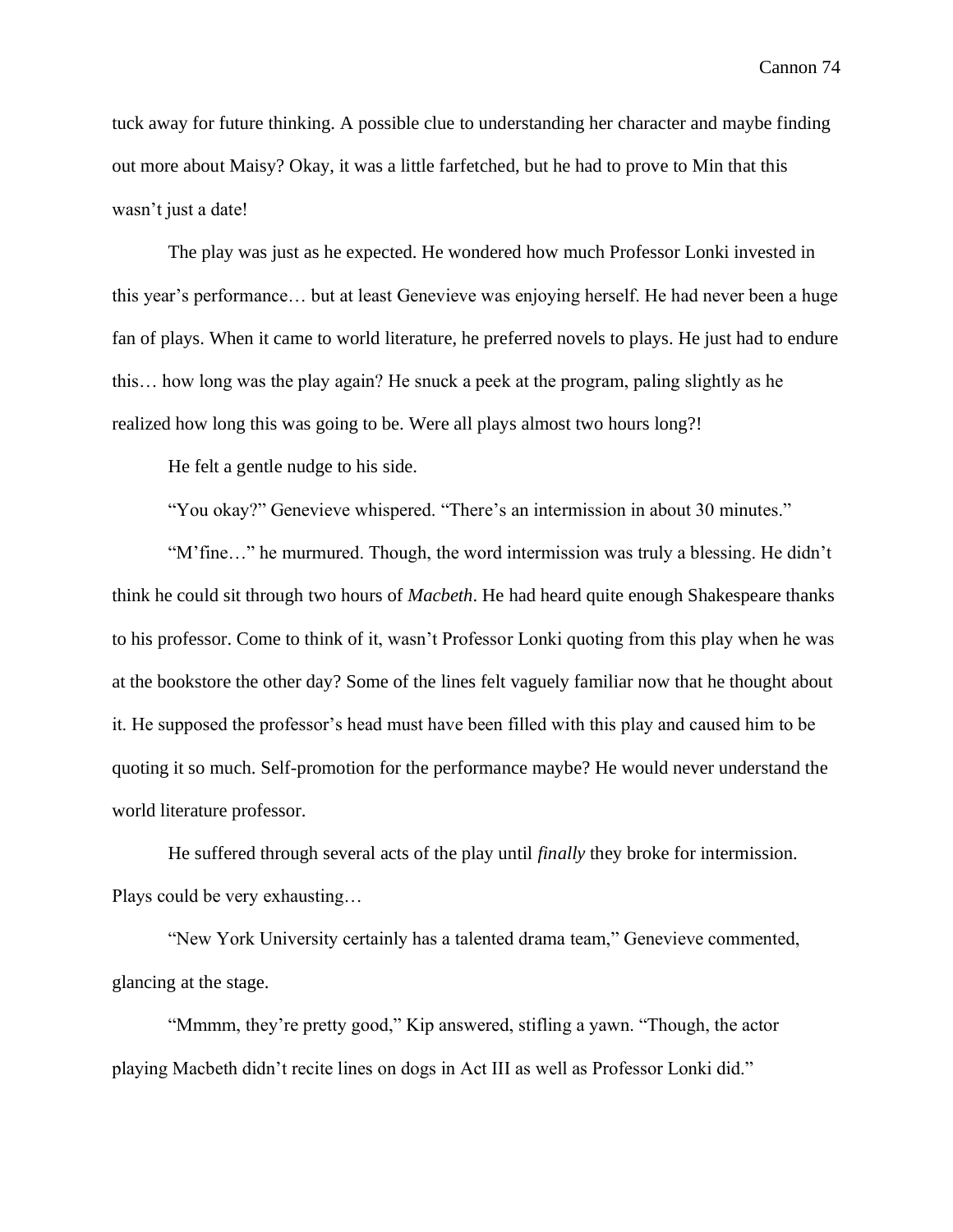Genevieve gave the brunette a curious look. "Professor Lonki?"

Kip nodded. "One of the literature professors here. Takes a strong interest in all things Shakespeare. Helps with the drama team." He gestured at the stage. "He puts a lot of funds into it, so he likes to stop by my shop and promote whatever plays they're doing here. Was quoting that line about dogs the other day."

"How funny," Genevieve laughed. "I guess he really is passionate about Shakespeare."

"You have no idea," Kip chuckled. "And I quote, 'All by the name of dogs: the valued file."

The two laughed then smiled at each other.

"Your professor really must have made an impression to make you remember such an obscure line," Genevieve noted.

Kip shrugged. "I guess so, but lately my mind has been bombarded with dogs." He shook his head with a slight smile. "Ever since Matt opened that dog park, all I hear about is dogs, dogs, dogs."

"Well, Mattie has always been extremely into dogs," she chuckled. "He really dotes on Maisy."

Kip bit his lip. Maybe this was an opportunity to sleuth? But… it felt kind of wrong. She had no idea what he was up to regarding Maisy and Matt, and she was probably still sort of wary of the situation. However, he *promised* Min to do something about it while on this date.

"Was she a sick dog?"

Genevieve shook her head. "No, she is a really healthy dog. I mean… when she was little puppy, I was told she had some seizures, but I never had any health problems with her." She shrugged. "It's just one of those things that happen I guess."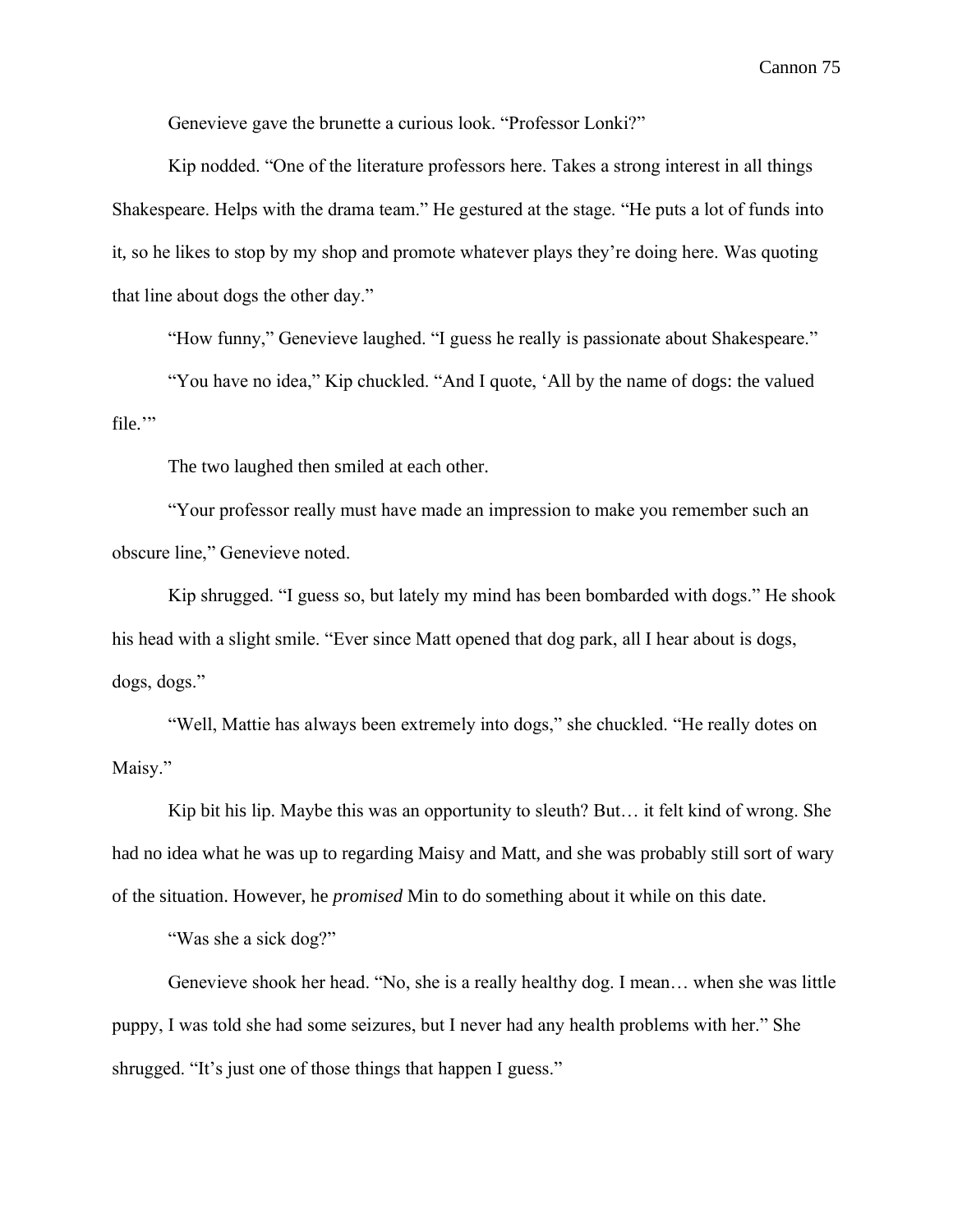"Yeah…"

Kip wanted to console her, but it was hard. He never had a pet, so he couldn't really give her words of comfort. But… on the bright side, he did gain some information for Min regarding Maisy's past health that could prove useful. If she had seizures in the past, this incident really wasn't something to worry about. It was probably some sort of recurring illness. So, maybe they could just wrap up this case as just an accident and move on with their lives?

"The plays about to start back up," Genevieve noted. "I'm going to the restroom real quick, before it starts."

Kip nodded as she hurried out, still pondering on how he should continue things. He didn't want to upset Genevieve by bringing up Maisy again, but Min was depending on him to find more information! He was torn between what he should do and what he believed he should do. After all, he had promised Min that he would investigate and use this play as an opportunity. But… after seeing Genevieve's face when he complained about dogs, he had a guilty conscience.

Like, he understood Matt's position and worry, but hiding it just didn't seem right. Still, he had promised. He would just have to figure out a different way to approach Genevieve.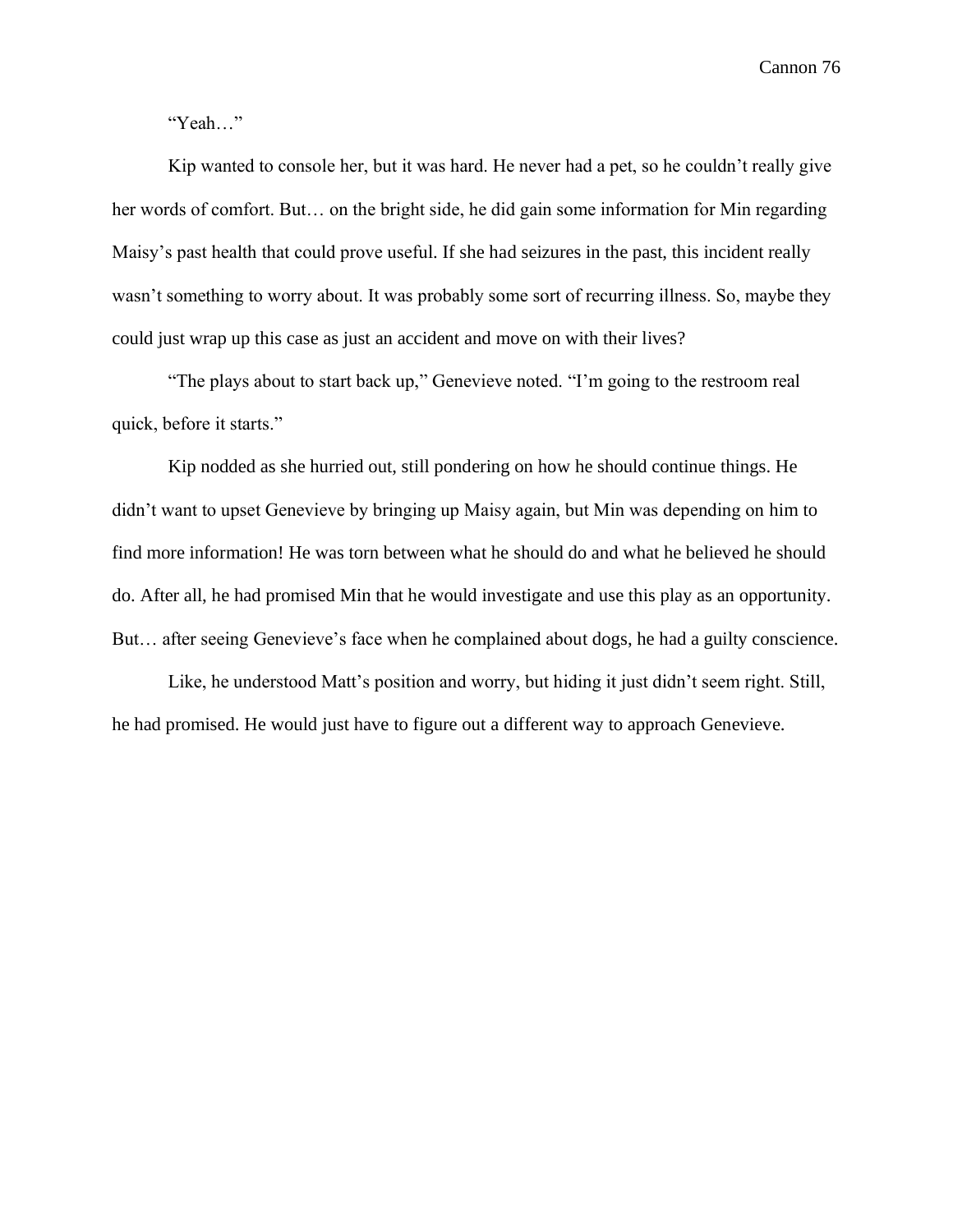### CHAPTER SEVEN

There was a distinct difference between cats and dogs. In Min's opinion, cats were more sweet and pleasant. Take his cats Cali and Stripes. They never bit or scratched him. Matt, however, would disagree and say that dogs are man's best friend. Cats would forever be superior in Min's mind, but sadly, he had to keep his focus on dogs for a little while longer. He had never looked at so many dog articles in all his life. So many dogs… he didn't want to be involved with dogs ever again after this case was closed if he could help it.

Still, there was some useful information he had gathered while Kip was off dating. He just hoped his friend hadn't gone completely off topic. Being friends with Genevieve wasn't a bad thing, but Kip did need to remember why he even met Genevieve to begin with. When he had gotten back from the play the previous week, Kip had forgotten to even try to gain any information. His thoughts had all been Genevieve this and Genevieve that. The poor guy had fallen hard for Matt's cousin, hadn't he? It wasn't wrong to fall in love, but this timing was horrible.

"Meow! Meow!"

Min glanced down at his cats. They looked up at him expectantly, desiring pats or food. He suspected the latter after glancing at the time. Dinner. And Kip was still out.

He sighed as he made his way to the kitchen, Cali and Stripes following him and constantly rubbing against his legs. They mewed in impatience as he seemed to be taking his precious time in pouring out their food.

"So dogs have certain things that can kill them just like cats," he murmured to himself, glancing at the evidence board. He could barely make it out from the kitchen. It was too far to the left…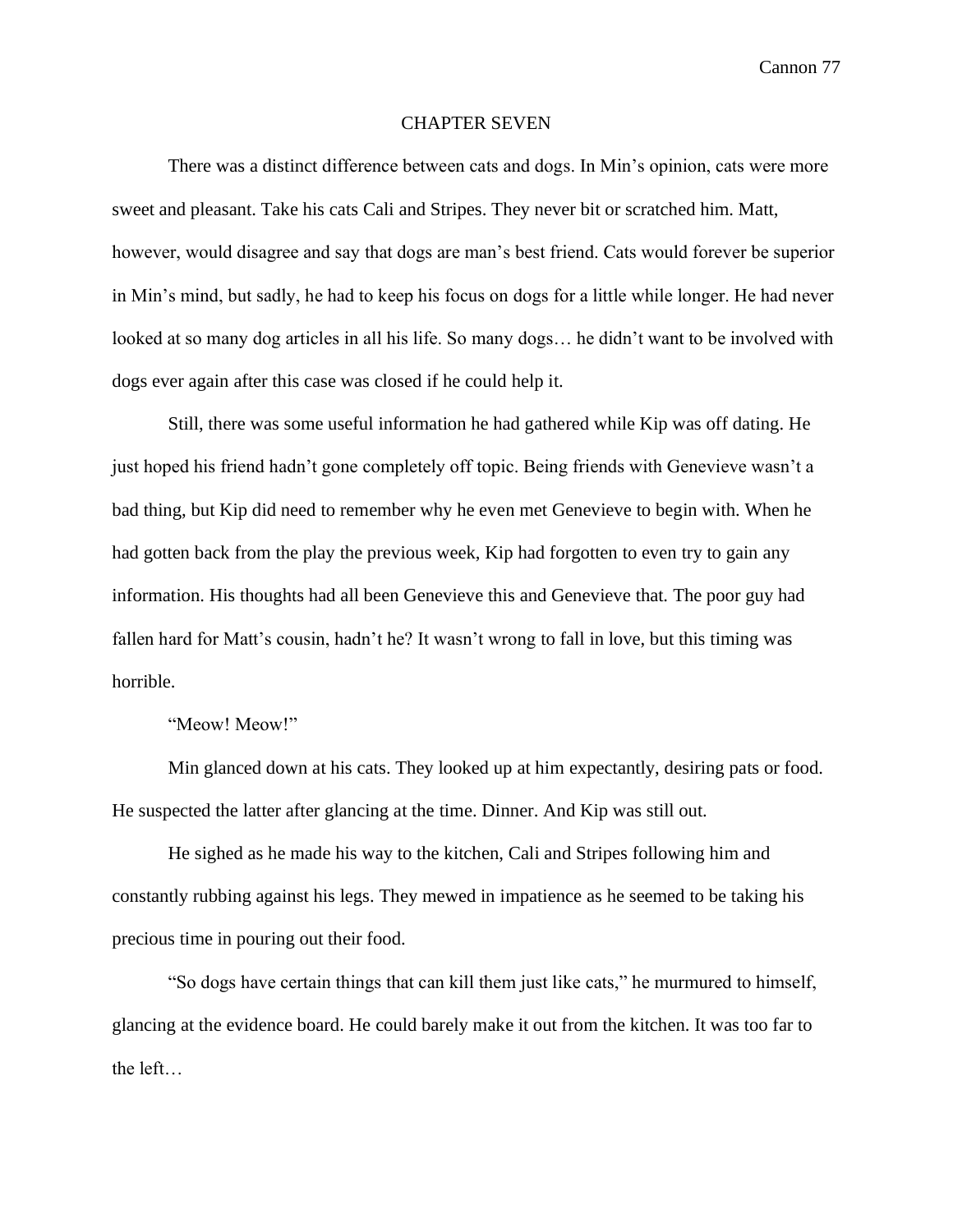He furrowed his brows and walked over to the board. The cats were fed, so he didn't need to worry about them for a while. He could turn his focus back to the case.

There still wasn't much to go on. They didn't even have a strong suspect list. They almost had a decent list… but it had proven a false lead. The neighbor that had complained about Maisy had moved to another state several months ago, and the landlord had changed to a friendlier pet policy since he got some discount on wood polishing? Min couldn't remember the details. The only thing that was clear was that neither the neighbor or landlord could have made an attempt on Maisy.

That led them back to square one more or less. They didn't have a suspect... not even one. So how could they figure out the cause of Maisy's death? It just didn't seem right for the dog to have just suddenly have a seizure for no reason. Especially a dog that did not have a previous history with seizures. There was something there... Min just couldn't find it.

He frowned hard at the evidence board. What was he missing? What angle was he not looking at? This was exactly why he wished Kip was here! He really believed that Kip would be able to find that angle… find the missing piece to their ever-growing puzzle.

But alas, Kip was once again on a date with the lovely Genevieve. If it weren't for the fact that she was Matt's cousin and the owner of Maisy, Min really would have liked to complain about her. She was a nice girl. Funny and polite. But—she was really becoming a distraction for his friend. Kip needed to get his head out of the clouds and remember what he was supposed to be doing for Matt. They needed information.

"Just because a girl smiles at you and has similar tastes and interests doesn't mean you need to ask them out *twice*!" Min complained, flopping onto the couch. "I just hope that *this* time you can get us some solid information. Please, Kip. We really need that missing piece."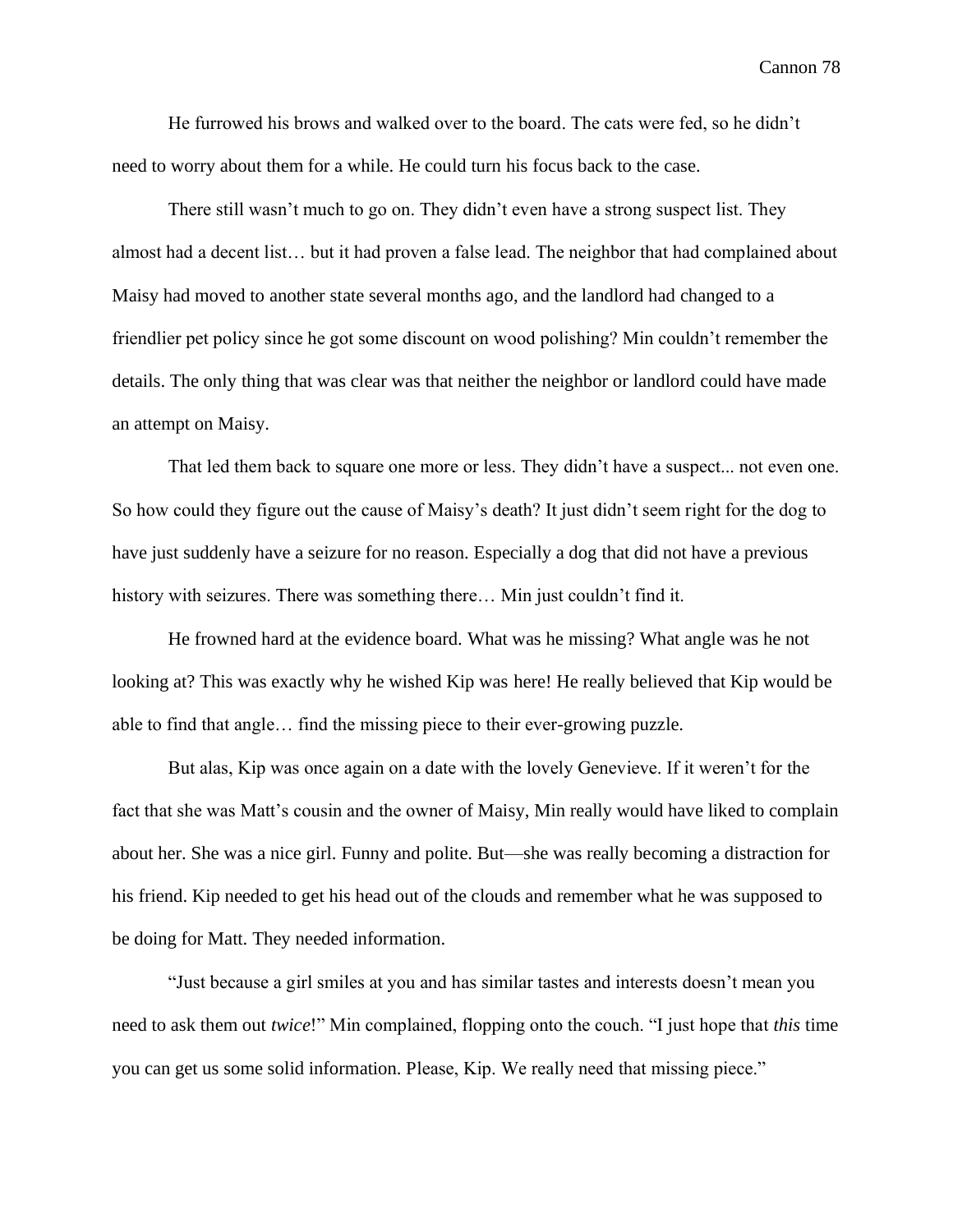\*\*\*

Genevieve had to admit she had been a little wary of the two men on their initial meeting. They knew her by name and had asked… a few sorts of strange questions. At least, they had been a little strange at first, but the pink-haired man (Min? she couldn't remember the Asianlooking man's name) had explained that they were friends with her cousin and were working on helping him out. That had put her mind somewhat at ease. The second time they met at the park, she was not as wary, but still a little concerned. They were asking questions about pets. It made her wonder... but Mattie wouldn't do that, would he? And again, Min had explained himself so well.

Then there was Kip. She blushed a little as she thought of the brown-haired man. He was a nice but awkward young man. He hadn't really asked any questions about dogs or pets. He was almost just a bystander now that Genevieve thought about it. But he had recognized her logo, and *that* had completely flattered her. He understood design. At least, to a certain extent, he understood. He had a good eye and an interest in understanding. That was more than enough for her to become interested. And then, he invited her to a play… and today, he was taking her to this new café he had heard about.

A second date. She could call it that, couldn't she? She had always wanted to go on a date. And lucky her, she was already getting a second dreamy date. A play, a café. This was all rather exciting, and Kip was quite the gentleman. She felt rather safe and comfortable around him which was strange considering Mattie was the only male she let close to her. Maybe she was finally opening up to new people? It had been a while since she had last been this open with strangers (even if they *did* know her Mattie).

"I hope I didn't keep you waiting?"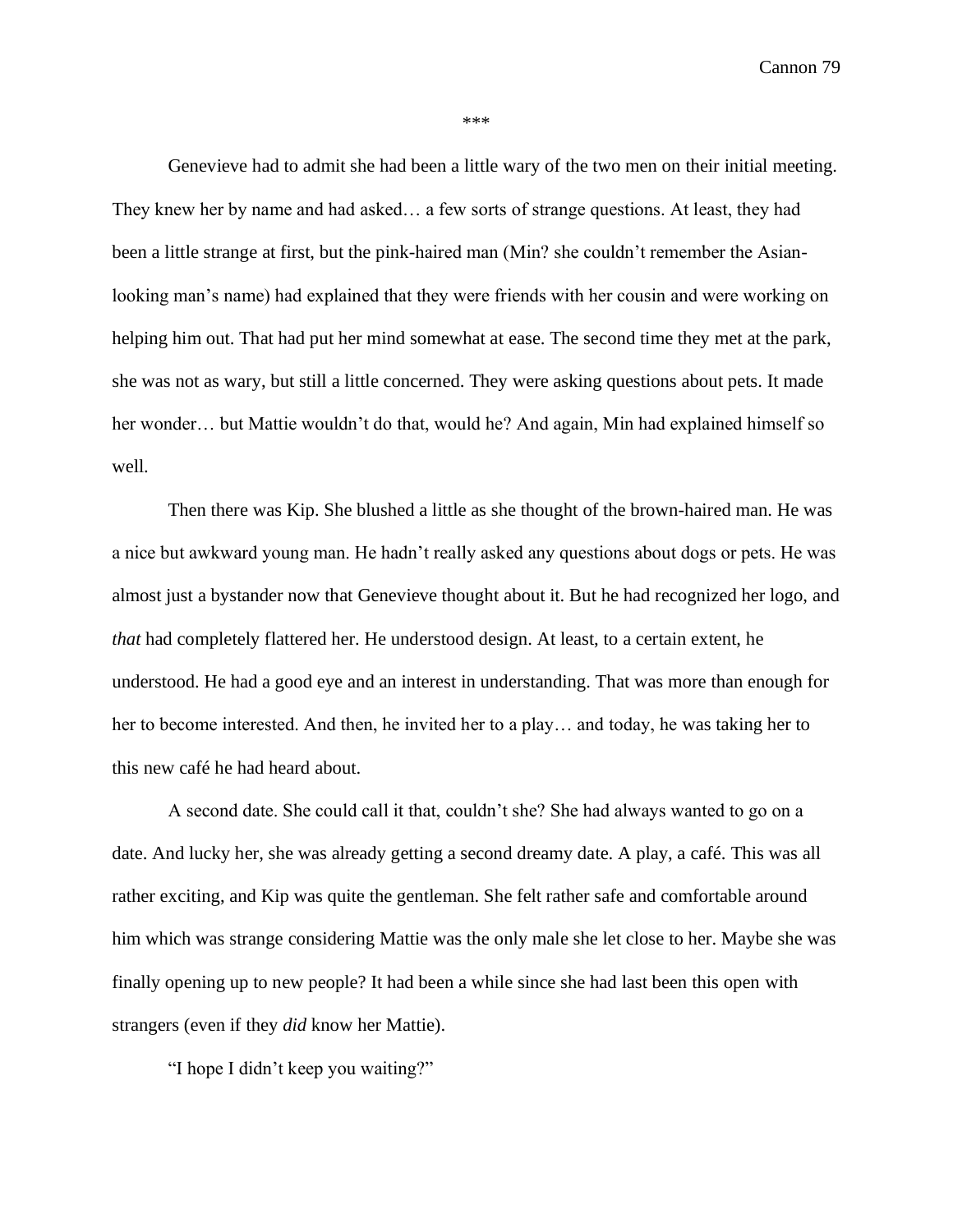Genevieve let out a soft gasp of surprise. She had been lost in thought. "Not at all," she assured, smiling at Kip. "I'm glad you didn't get lost," she teased.

Kip gave her a sheepish look. "I just took one wrong turn at the theatre. One!"

The blonde playfully jabbed him with her elbow. "And here I thought an alumni of the university would know the theatre's layout like the back of his hand."

Kip let out a tiny huff. "I'm bad at directions, what can I say in my defense?" He shrugged lightly. "My GPS is my saving grace."

Genevieve laughed. "Okay, so your GPS kept you from getting lost and meeting me at the promised meeting place. Now, shall we head to that café?"

Kip held out his hand with a smile. "But of course! It's not a far walk, and I won't get lost."

The blonde grinned. "Not with me beside you!"

Both flushed a little, feeling slightly embarrassed yet pleased by the words.

Kip cleared his throat as they entered the cafe. "This café has some great rosemary lemonade. You should give it a try," he suggested as they stood in line.

"Oh, I can't. I'm allergic."

Kip looked at Genevieve in surprise. "To lemonade?"

The young lady laughed. "No, no." She shook her head with a smile. "To the rosemary."

That… was a strange allergy to have. Most of the allergies Kip had heard of were dairy or nut related. Rosemary was different. A very striking allergy to have.

\*\*\*

"Soooooo, how'd it go? Spill the tea!" a happy voice chirped.

Genevieve shook her head as she smiled into her phone. "It went well. He's very nice."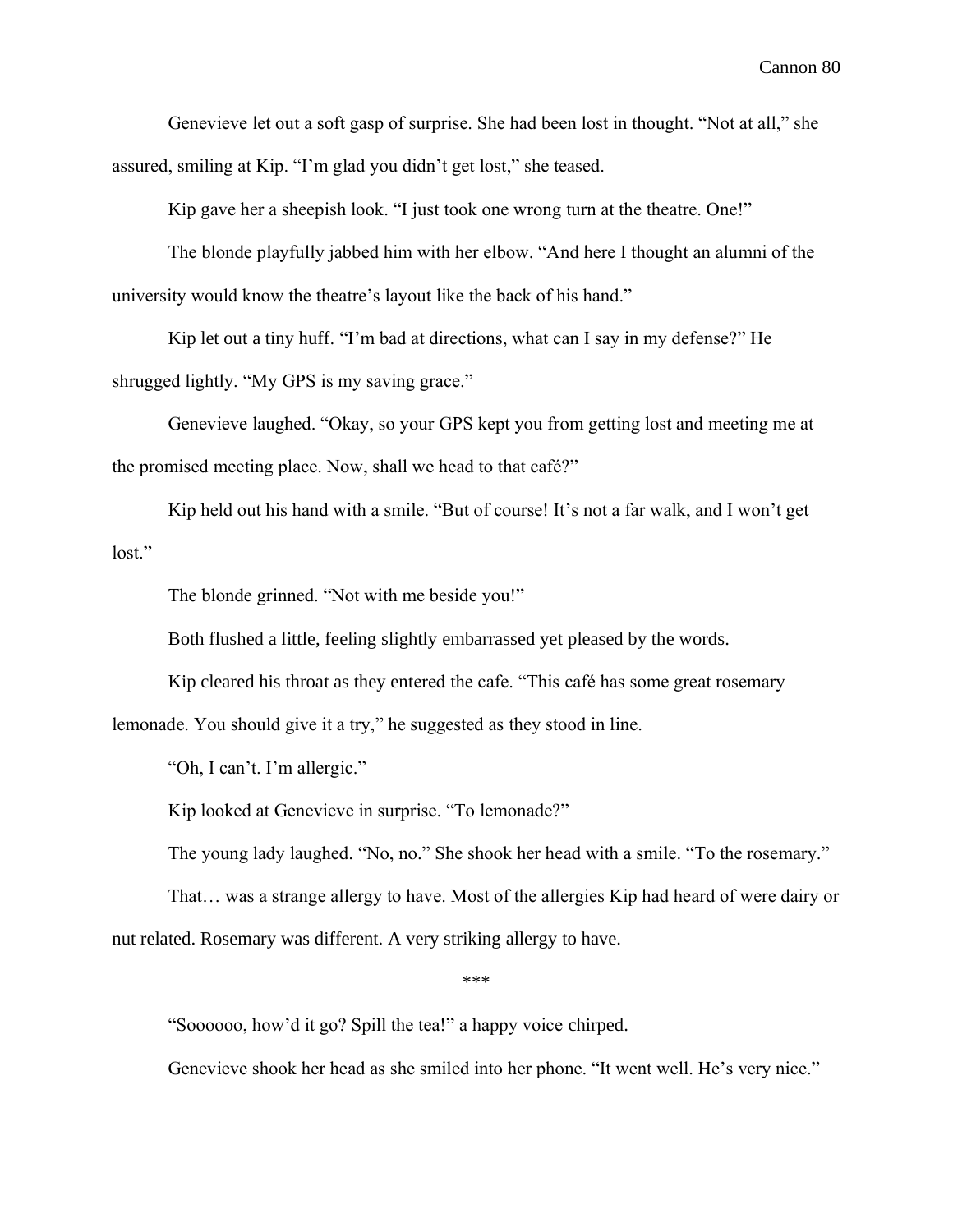"You've already said that!"

"Did I?" Genevieve teased. "I can't remember what I have told you, Elodie."

"That's he's cute. He's nice. He's clueless about directions. He had brown hair while his close friend has pink hair. And that's about it," Elodie complained. "You should text me a picture!"

"I can't do that!" Genevieve gasped.

"Why not? Just sneak one when he's not looking the next time you meet. Or better yet, get a picture from Mattie. I bet your cousin has several pictures of him."

"You're not wrong…" Genevieve murmured.

"So text me one!" her friend demanded. "I want to know what this guy looks like, so I can see if he's worthy of you."

"We're just friends!" Genevieve protested.

Elodie scoffed. "Sure, and you only had two dates with a guy. So *just f*riends."

Genevieve could feel her cheeks burning. "Elodie! I'm being serious. Just because I went on two dates doesn't mean he's my boyfriend or anything."

"Uh huh… still think he's pretty close to being your boyfriend. Speaking of close, you remember that dog park you took Maisy to?"

Genevieve furrowed her brows. "Yeah? The one that's open only on Saturdays?"

"Mhmmm," Elodie hummed. "Yeah, I heard from Lucy. You remember Lucy? From high school? She hated your guts? Anyways, she has a feisty lab mix that she takes over to the park. And she told me that the owner of the place hired two amateur detectives to investigate Maisy's accident. Can you believe that? It wasn't like you were that close to the place."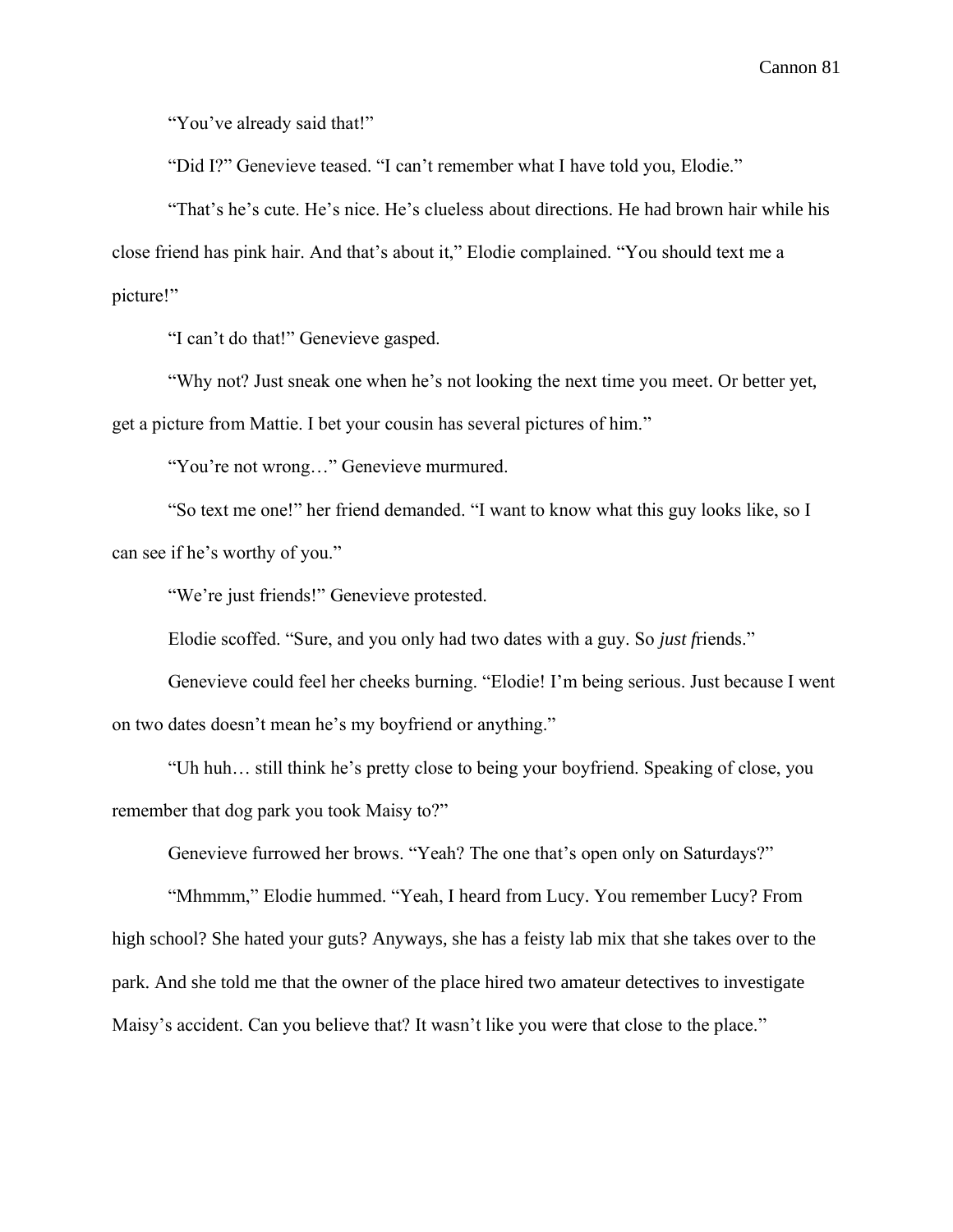Genevieve pursed her lips. "Detectives, you say?"

"Yeah, weird, huh? But listen, Lucy was also telling me that…"

\*\*\*

As soon as Kip arrived back from his little date, Min had pulled him to his room for an interrogation session. His friend was ready to drill him with a list full of questions.

"What did you learn? You still didn't me really update me from when you went to the theatre."

Kip chuckled awkwardly. "I came home late. I was too tired to update you then."

"So update me now!" Min insisted.

Kip huffed, rolling his eyes some as he sat down on his friend's bed. "Well, I honestly wasn't able to gather much information," he admitted reluctantly. "She didn't seem to want to talk about Maisy's incident. Her dog's still recovering you know."

"But you did find at least something out?"

Kip gave Min an annoyed look. "Well, Maisy had seizures when she was a puppy, so I think that cancels out the idea that someone purposefully tried to out her." He crossed his arms in slight triumph. "Case closed."

"Not necessarily," Min pointed out. "There's still a chance that someone knew about Maisy's previous condition and tried to trigger it. Dog has seizure maybe dies, that could cause a stir and close up Matt's business."

Kip sighed. Again, Min had a point. There was still that possibility. He just didn't want to admit it.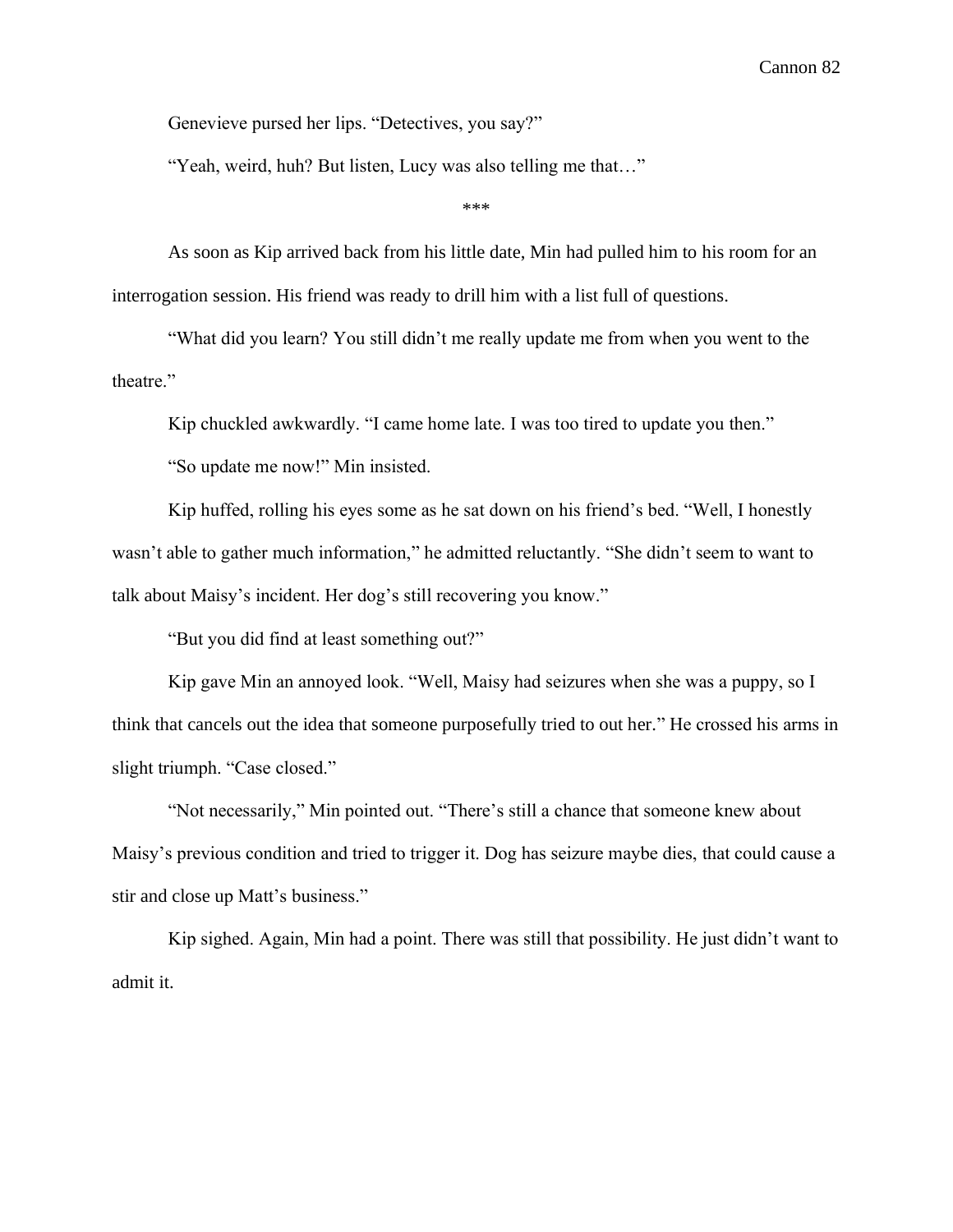"It's not like you can pinpoint what causes a seizure though," Kip argued. "It's not like an allergy where you have a reaction. Like today, the café's special rosemary drinks are something Genevieve is allergic to. So if she drank it, she'd have a reaction and—"

"Wait, you said Genevieve is allergic to rosemary?"

Kip nodded. "Yeah, that's what she was telling me. I was just saying how the café had this rosemary lemonade and—"

"That's it!" Min interrupted triumphantly, getting onto his feet.

"What's it?"

Min tugged the other over to his room and sat down at his computer. "I've been researching on dogs and found this article on dogs that suffer epilepsy."

"I don't see how this has anything to do with Genevieve. I mean, she did say that Maisy had seizures when she was a puppy, but that doesn't have anything to do with Genevieve and rosemary."

Min rolled his eyes. "Look at this article. It says here that certain spices and herbs can cause dogs that suffer epilepsy to have seizures!"

"I still don't get this…"

"Don't you see?! Maisy had a seizure in the park, and you just said she had a history with seizures in the past. Meaning she could have suffered from epilepsy," Min rolled his chair over to their small safe. He pulled out the bit of evidence (the only evidence) that they had: a baseball cap carefully sealed in a Ziploc bag. "Remember this hat? This is what convinced Matt that someone was trying to get rid of Maisy."

Kip took the evidence from Min, frowning. "Continue?"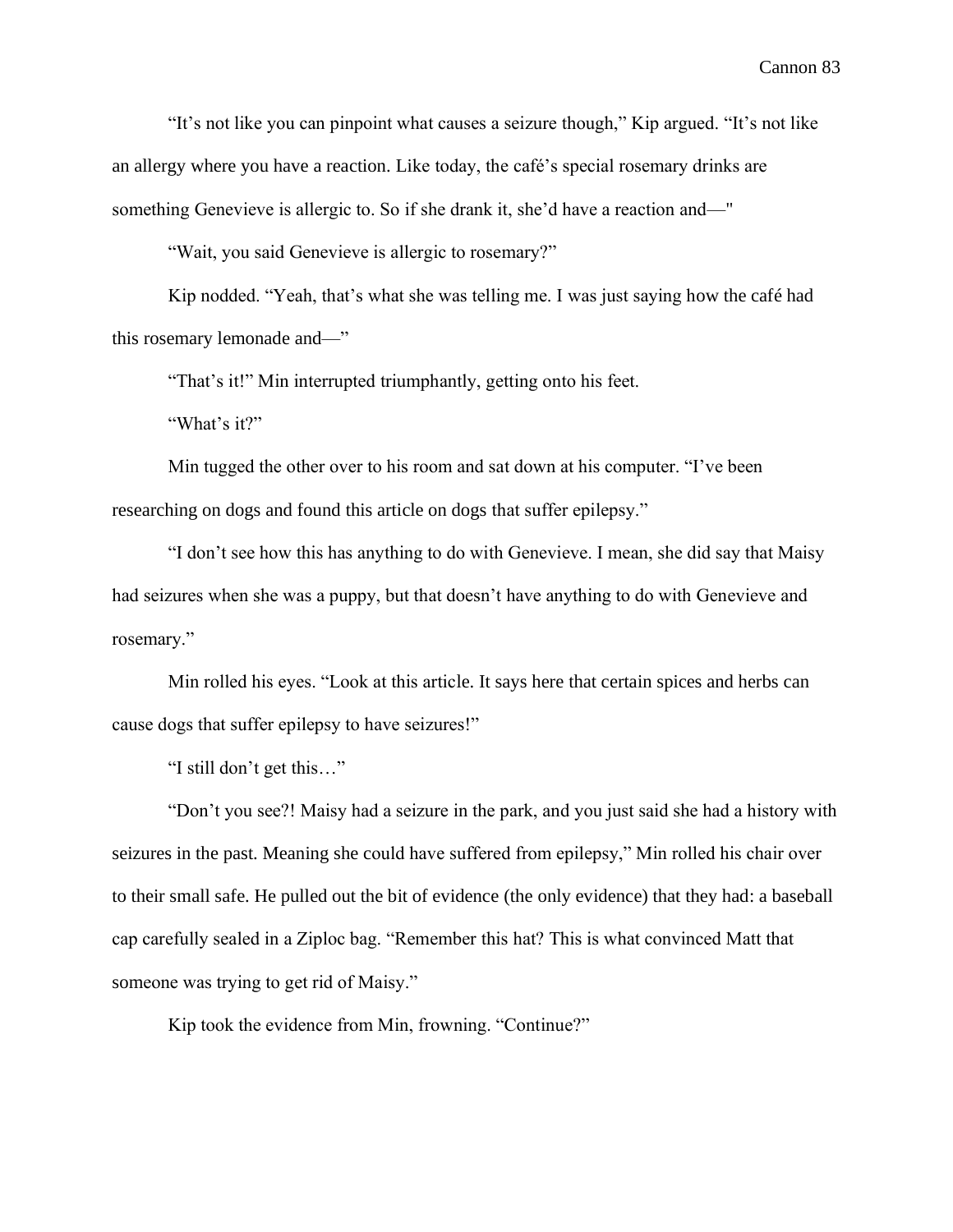Min sighed in exasperation. "Don't you remember anything? First, this hat is

Genevieve's. Second, this hat's brim was *soaked* in some sort of rosemary perfume or scented oil. Understand?"

His friend's eyes widened. "Wait… you don't mean?"

"Yes, I do mean." Min set his lips in a thin line. "I think Genevieve was the intended target not Maisy."

\*\*\*

Matt stared at his two friends in shock. He had come over to their apartment as soon as he got their text. It had said that the finally had a solid lead on Maisy's incident. However, this wasn't exactly the sort of news he had been expecting to hear.

"You… can you repeat that? Please?"

Kip glanced at Min, pursing his lips. "Well, we think. We *think* that Maisy was accidentally targeted."

"Meaning…?"

Min pursed his lips. "Meaning… they weren't trying to hurt Maisy." He let out a shaky sigh. "What we're trying to say is that we think whoever did this to Maisy was actually trying to get Genevieve."

"But how? Why?"

Kip took the initiative. "Do you know what Genevieve's allergies are?"

"Allergies?" Matt furrowed his brow. "I know she had an odd one… but it wasn't something common or anything she would really come to contact with."

"Rosemary."

Matt looked at Kip in surprise. "Yes, I think that was it, but how—"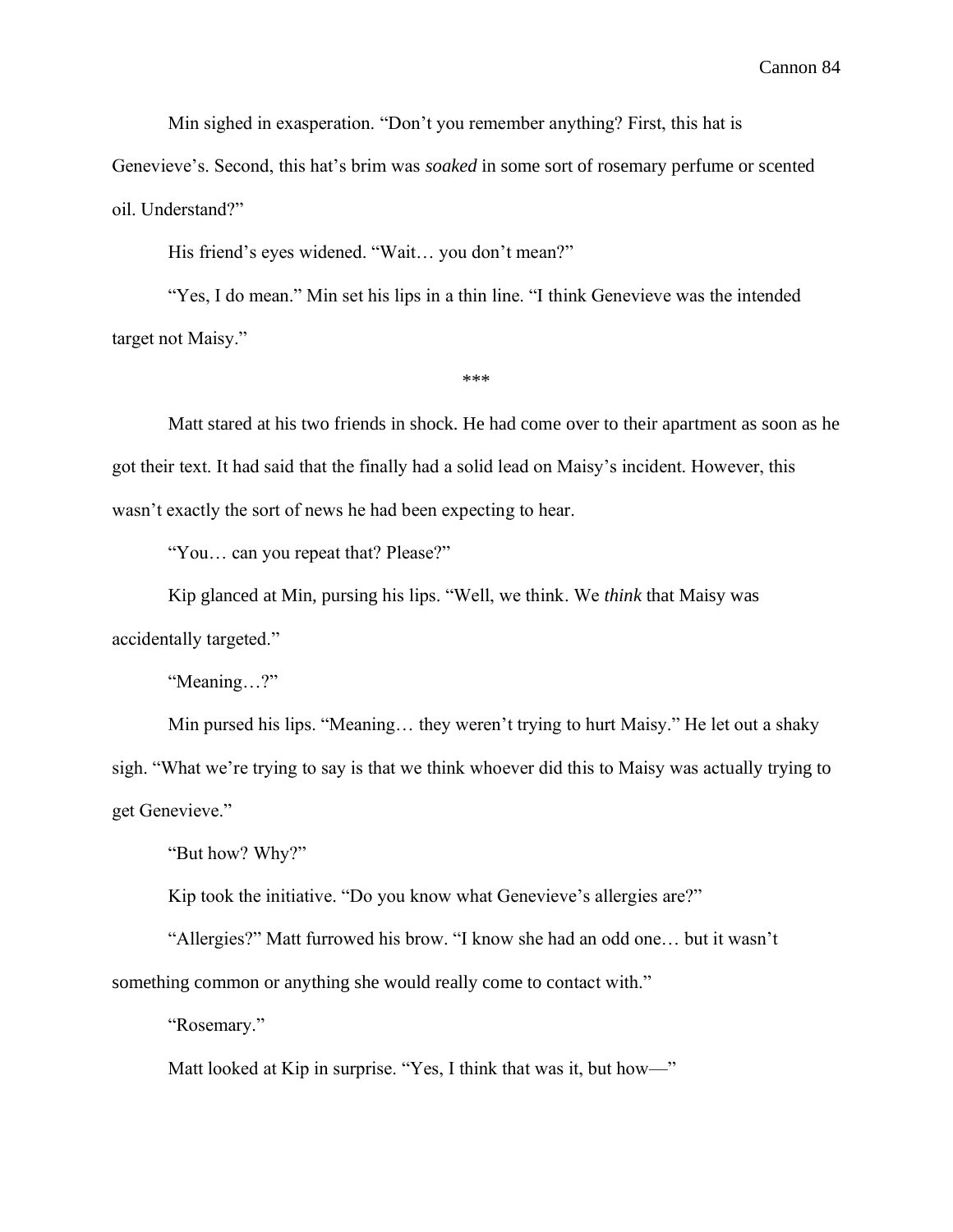Min interrupted, "If you remember, when you found Maisy, you also found Genevieve's hat."

Matt nodded slowly. He had a confused look on his face, but he trusted that his friends knew what they were doing. They were the detectives, not him.

"There was a strange residue on the brim. It had been soaked with rosemary oil," Min continued. "And that is something that could fatally injure Genevieve but also trigger a seizure in a dog."

Matt paled a little at this news. He had heard of such things, being a dog owner himself. To think that someone had purposefully planted something that would cause Maisy to get a seizure that could have possibly killed her… While he was sad that Maisy had to suffer, he was grateful that it had been Maisy and not Genevieve that had been the target. But… what could they do now? Whoever that was, would they try to murder Genevieve again?

He looked at his two friends for answers. "What do we do now?"

Kip bit his lip and glanced at Min. "Well, now that we know the cause, we have to find a motive. Who would want to get Genevieve out of the way?"

Min set his lips in a thin line. "So… what we are doing now is trying to answer that question. I think you might be able to help us gather a new suspect list of someone who might have been interested in harming your cousin. A grudge. A fight. Anything you can think of would help immensely."

Matt nodded again. "I'm not sure if I can be of much help… but I think, I think I might know of a few people that she had issues within the past. From high school and college."

Min and Kip glanced at each then nodded. "Anything you can provide would help."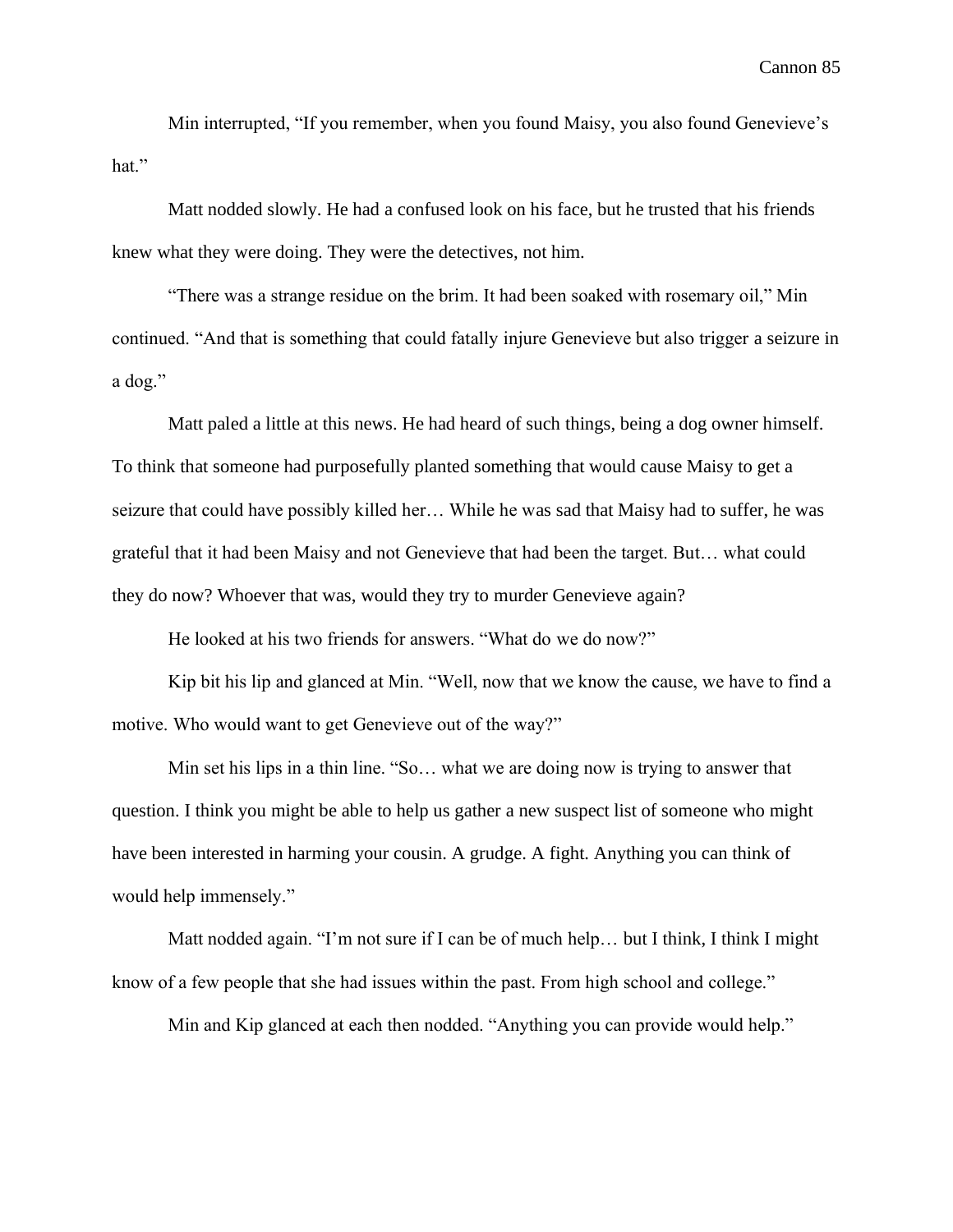"Well…" Matt started slowly. "There was an incident of some sort a back in the fall semester. I don't remember all the details."

Min gave an encouraging nod. "Just tell us what you remember."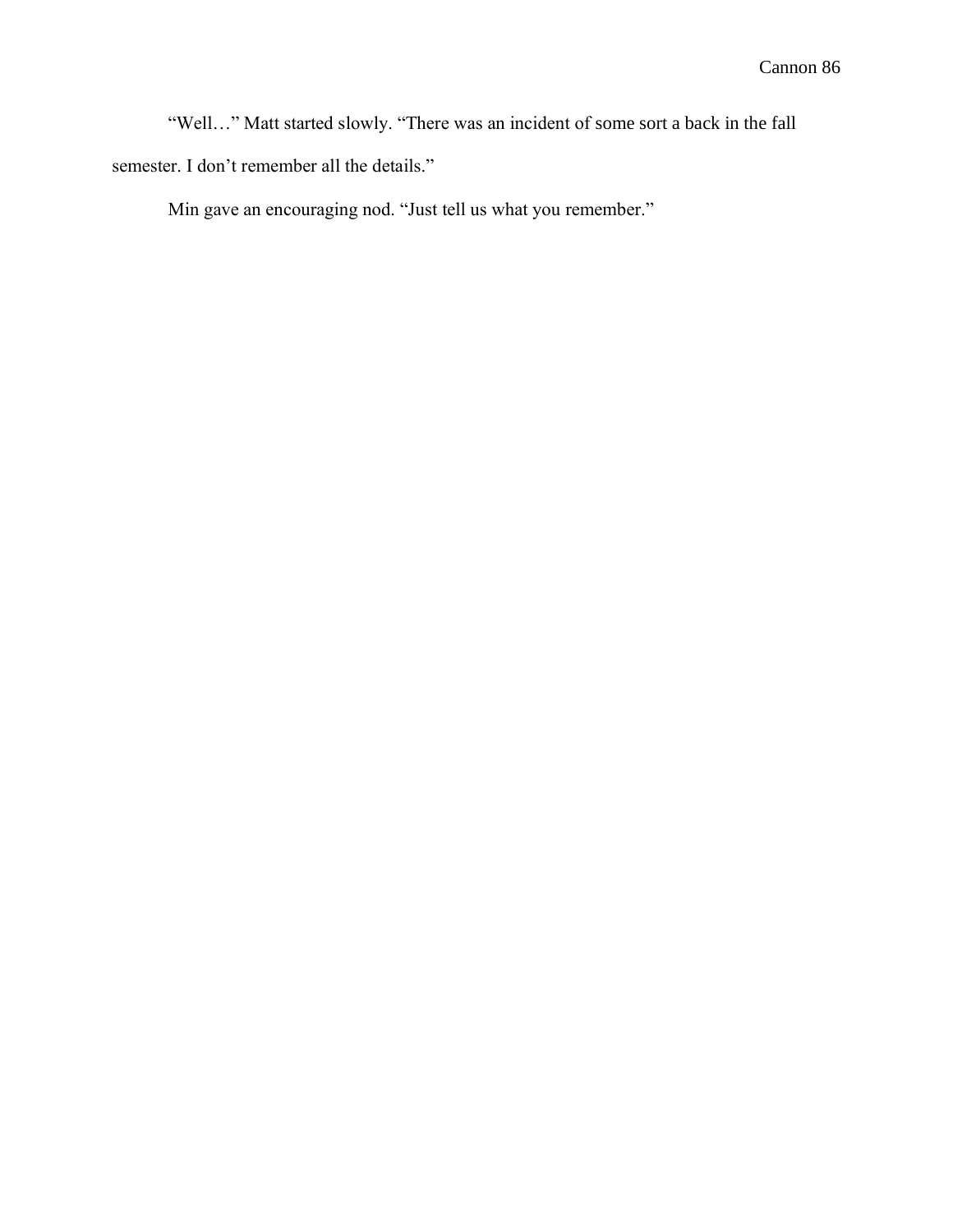## CHAPTER EIGHT

"So… we have a suspect list again."

Min and Kip frowned at the list before them. It had a few names scribbled down rather carelessly. But it was a start considering they never had such a solid list of suspects until now.

"We'll need Matt for more help," Min commented.

"No! We can handle this on our own."

While he was thrilled to see Kip finally being more proactive about the case, Min disagreed. They weren't familiar with these suspects. Sure, they all attended the same college, but the university was not a small campus. Not to mention they were different majors that would have little chance of interaction! They needed someone who knew of or might at least recognize the people on the list. Thus, Matt was needed! But for some reason, Kip didn't want their friend's help. Min suspected that a certain young woman was behind his rather sudden change in attitude towards the case along with Matt's help… Oh well, he couldn't be certain it was that. Though, he would have that suspicion until proven otherwise.

"I still think we should ask Matt for some details. He would at least know something of the people on our list," Min pointed out firmly. "If we can at least get his knowledge, we would be able to see what sort of people they are without things getting too messy."

Kip huffed. "But if we ask him, we'll get a biased view!" he insisted. "It would be better for us to investigate on our own like I just said."

"Meaning, we should just walk up to these people and ask if they attempted to murder a dog in Central Park?" Min countered, eyes narrowed at his friend.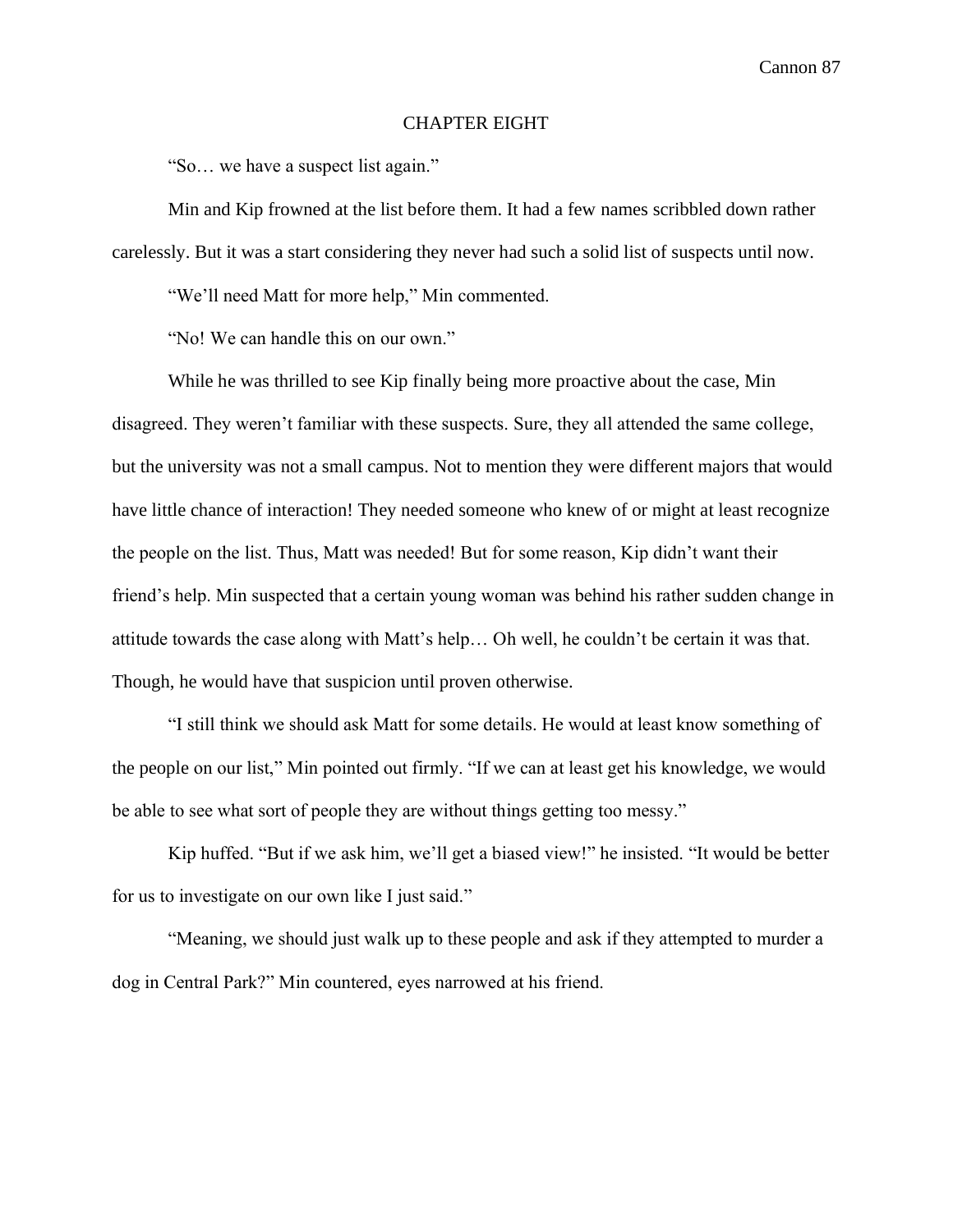"Oh come *on*, Min! That isn't at all what I mean."

"Then what is it?" Min crossed his arms. "How are we supposed to get any information and make any progress if we don't ask help from an insider to these people?"

"We ask Genevieve."

Ah… Min should have known. It looked like his suspicions were right after all. Kip had it bad for Matt's cousin. This could be a bad thing, considering what they now knew about Maisy's death. They needed to tread carefully. After all, Genevieve was completely unaware that they had been investigating the case this whole time.

"But you know her view would be considered biased."

\*\*\*

Despite Min's continual warnings, Kip went on with his idea to ask Genevieve. He had insisted that Genevieve's biasedness would actually be irrelevant. She probably had no suspicions of her friends and acquaintances. This would be in their favor. They would be able to clearly see her views and then pick out the truth for themselves.

"Matt is a protective older cousin," Kip had argued. "He'd make weird comments and just say that one person didn't like dogs and obviously has to be the culprit. No, we need to see things from Genevieve's point of view."

And that was Kip's final decision. There was no swaying the man, so Min left him to his own devices. If he wanted to dig a hole for himself, so be it, But Min? He was going to ask Matt's opinion regardless. One of the two detectives needed to have their head on straight.

He took his phone and dialed Matt's number, waiting until he heard the familiar *click* that signaled an answer. "Hey Matt?"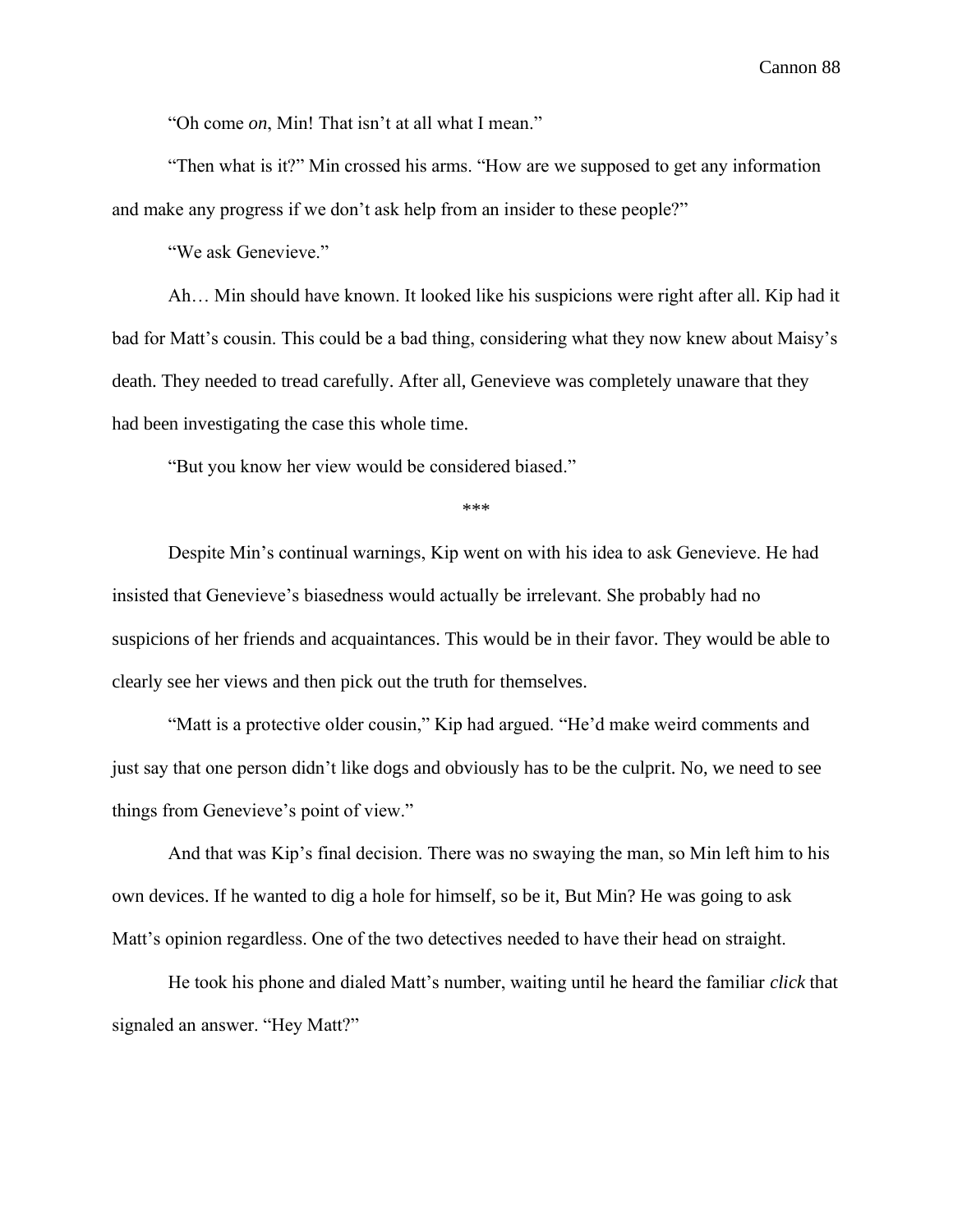"Oh Min! How's it going? I'm a little tied up at the moment—Sit!—but if you wait a moment."

"I can wait," Min assured, wincing as he heard some yips followed by a loud crashing sound at the other end of the phone. He must have caught Matt when he was feeding his dogs.

"I told you to *sit*, girl. I'm getting your food. Just wait!"

Min couldn't help chuckling a little. Feeding time was never easy, even with cats. "You got it?"

"Huh? Oh right, yeah. I got it. What was it that you wanted to talk about?"

Min glanced over at the evidence board. "I was hoping to ask you about that list we made the other day."

"The suspect list? Why? I already told you all that I know…"

"Descriptions. I need to know what they look like," Min explained. "So I can see if they are around here or not. It is summer break after all. Some people may not be in town. It'll help narrow things down if I can see them."

There was a short pause with only an occasional scuffling sound of the dogs eating.

"I think I might have a couple of pictures that Genevieve sent me. If you swing by, I can show them."

Min smiled. "Thanks! I'll be there in five."

\*\*\*

Kip's plan was to reveal everything to Genevieve. She deserved to know the truth after all. It wasn't right to sneak around like this and keep her in the dark, especially since they knew the case was more serious. This wasn't a little game anymore. It was serious business that Genevieve *needed* to know.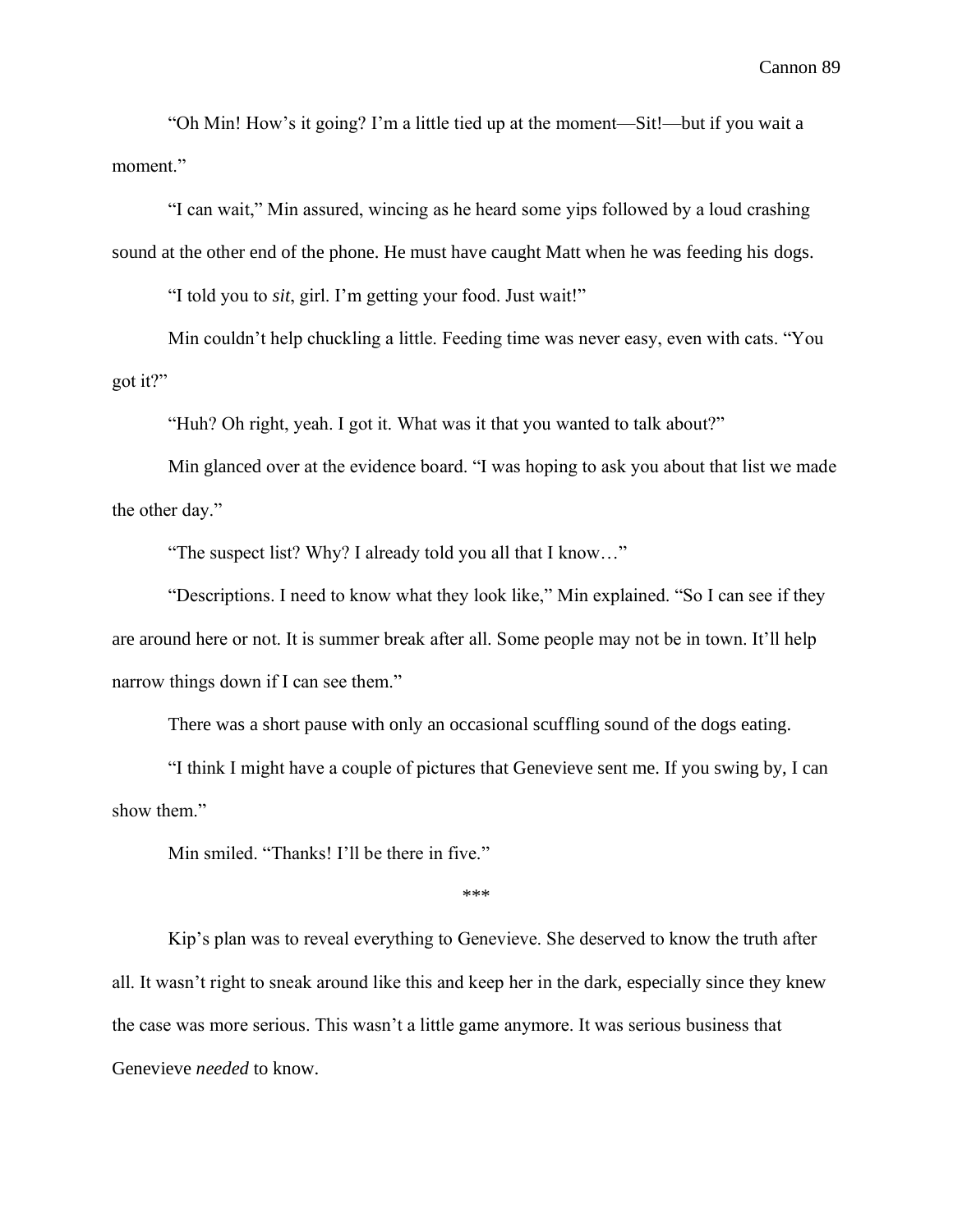Kip just wasn't sure how he ought to confront her. He couldn't just come out and say "Hey, I've been investigating your dog's sudden seizure for your cousin and instead discovered you're the target for murder!" No, that would be ridiculous and completely unbelievable. He needed to find a way to gently break the news to her. And in a convincing manner. He almost wished Min was with him. His friend was good at coming up with things on the spot that just made sense. Kip wasn't so good… but he was on his own which left him no choice.

There wasn't much time now that he was at Genevieve's flat. They were meeting to discuss some web designs. It was Genevieve's greatest passion after all. She was good at it too. She kind of had to be good since graphic design was her major and she ranked highest in her class. It made Kip feel a little inadequate, but at least she never gave off that vibe when they were together. She was sweet. But he really needed to stop getting distracted with her looks and personality. As Min often reminded him, he needed to focus on what was important. And that was revealing the truth and warning her.

He knocked lightly on the apartment door. "Genevieve? It's me, Kip."

The door opened a few minutes to reveal Genevieve. She smiled at him, motioning for him to enter. "Glad you could make it! I just finished updating my site, so your timing is perfect."

Kip pursed his lips. If only he could be sure that the rest of his timing would be perfect…

\*\*\*

Min pulled his feet onto the couch, trying to shoo the dogs away with a pillow. He had been too eager to visit Matt for information that he had momentarily forgotten it meant that he would actually have to be *with* Matt's rambunctious dogs.

"Shoo, shoo! I don't want you sniffing me like that."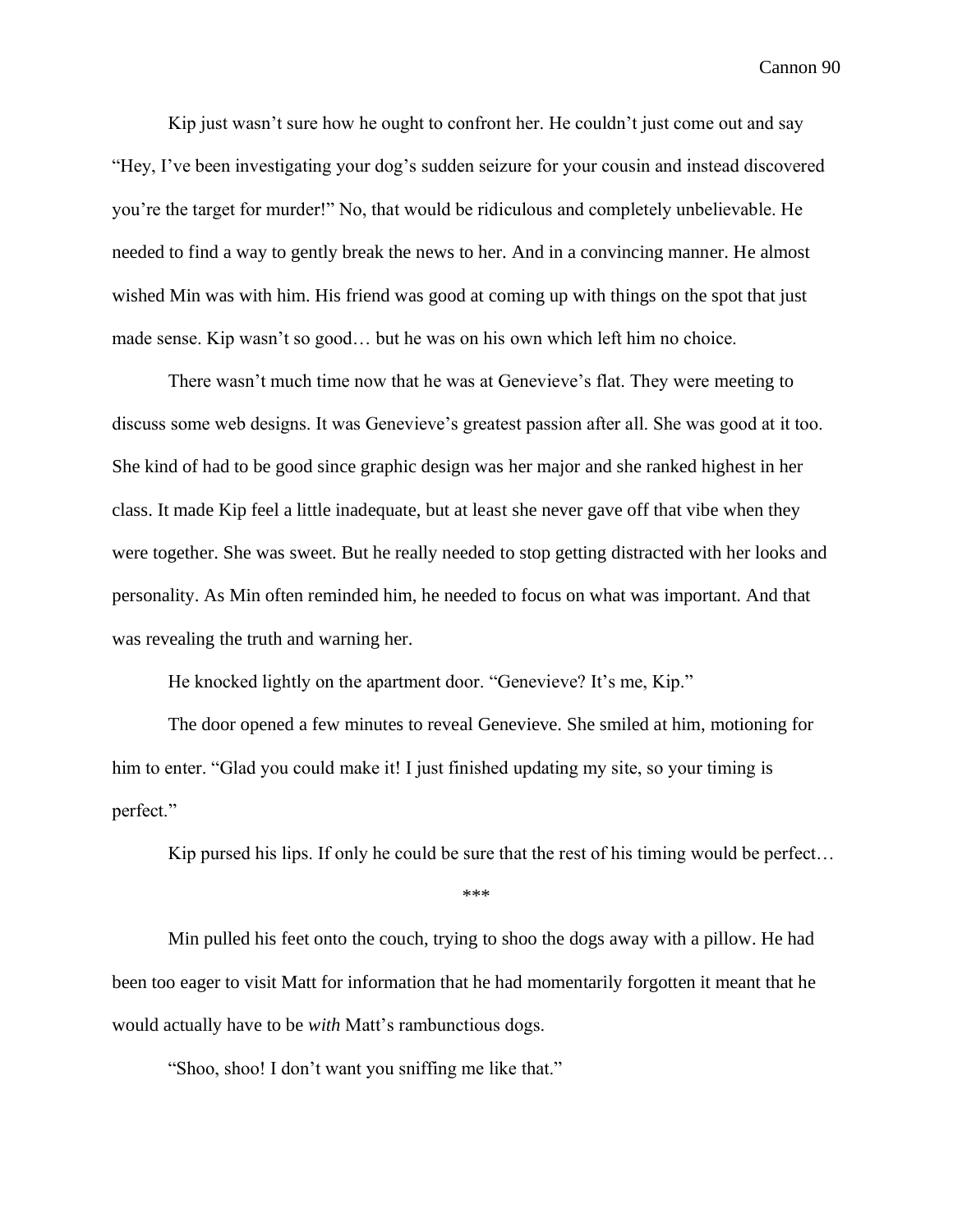The three dogs whined and pawed at the couch, interested in sniffing their pet's guest. He smelled of cats.

"Ah, I found it!" Matt called from his bedroom.

"Good! Now bring it here, please. Before your dogs attack me!"

Matt finally appeared with an album in hand, laughing as he nudged his dogs with his feet. "Come on, guys and gal. Leave poor Min alone. Go play elsewhere."

The dogs were reluctant to leave their pet, but soon, they were distracted by a sound outside and had rushed off to discover what it could be.

Matt shook his head and sat down beside Min with a smile as he opened the photobook. "Okay, this album should have everyone in it. She and her roommates made this during their sophomore year."

Min glanced over at the thick pages. It was more of a scrapbook than a photo album… but still, it was going to be important information.

"Okay okay…" Matt murmured as he flipped through the pages. "Aha! Here. This is Sandra." He pointed to a group photo.

Min recognized Genevieve, but the rest of the young ladies? He had never seen them before. Not surprising since these girls were probably the same major as Genevieve. As a writing major, he wouldn't have really seen art majors. The one Matt said was Sandra didn't look familiar at all. However, clues were clues. He might have run into her before and had just not known.

"May I take a picture of it?"

Matt blinked. "Uh sure?"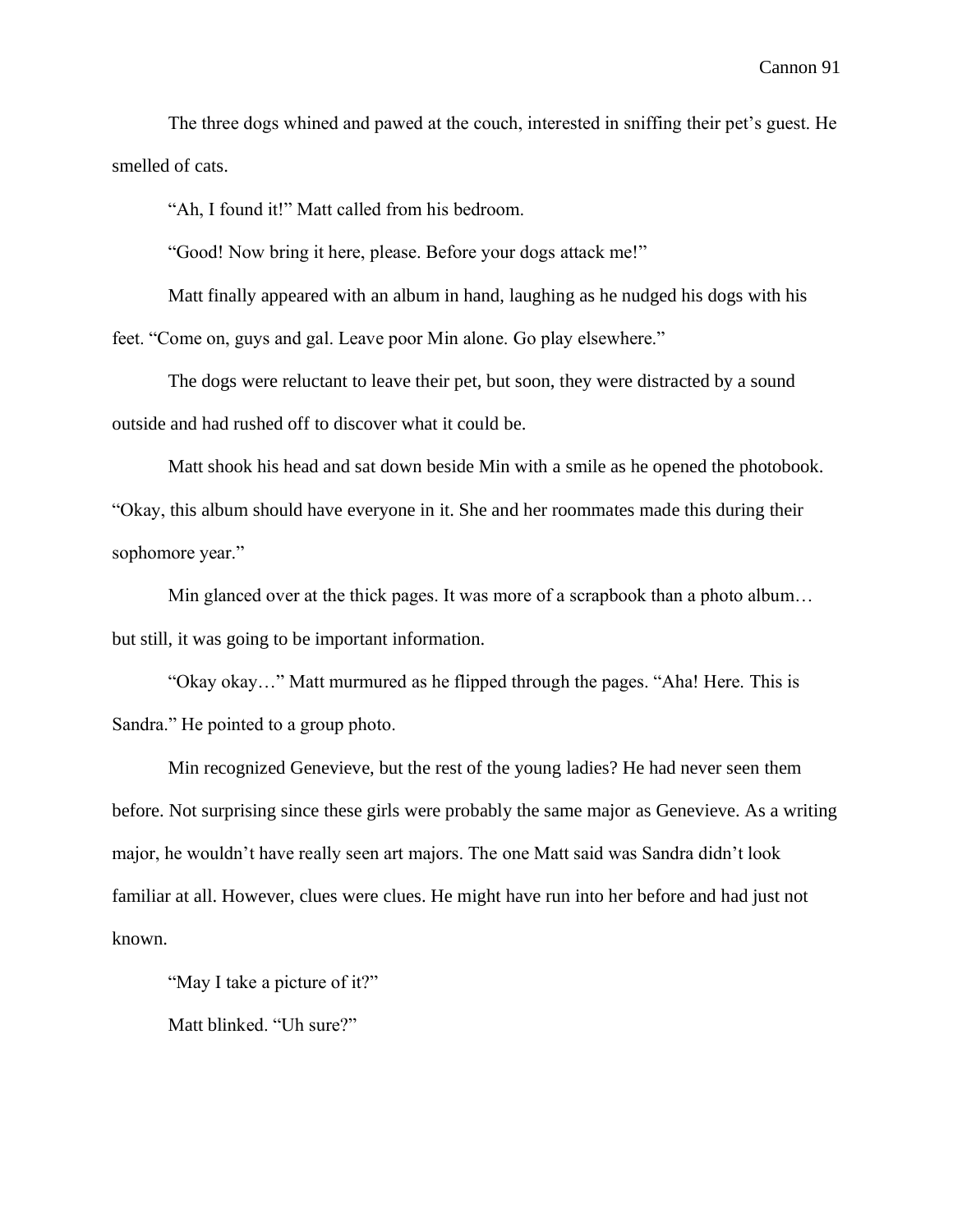Min pulled out his phone to snap a quick photo. "So I can print it for the evidence board and remember what she looks like," he explained, making a quick note that the first photo was Sandra.

"Right…" Matt flipped a couple more pages. "Over here is Lucy and right next to her is Chloe."

Very convenient to have two on the same page. Min took a few more pictures on his phone, taking care to make sure he noted who was who. "Lucy has black hair… and Chloe has blonde."

Matt flipped through a few more pages, allowing his friend to snap pictures and take notes on each of their suspects. This might not be a solid lead, but at least now Min and Kip would have faces to match with their suspects. And, if they really needed to, they could head to the campus for better pictures and possibly gain more clues about the girls' characters.

\*\*\*

"So, with this new program, I was able to make some adjustments to improve my overall website aesthetic. I wasn't quite happy with the colors and the guidelines for making it userfriendly made it difficult," Genevieve explained as she pulled up her website. "But now, it looks much better as you can see!"

Kip smiled as Genevieve showed her website.

"I finally got this new website working, and it's really been able to help me promote my place. If you look at this layout, I think you can see how it could help Min's parents' bookshop." She glanced over her shoulder with a smile. "I really don't see why they don't have a website. Online orders would really help out, you know."

Kip chuckled a little and shrugged. "I suppose it would, but there's just something about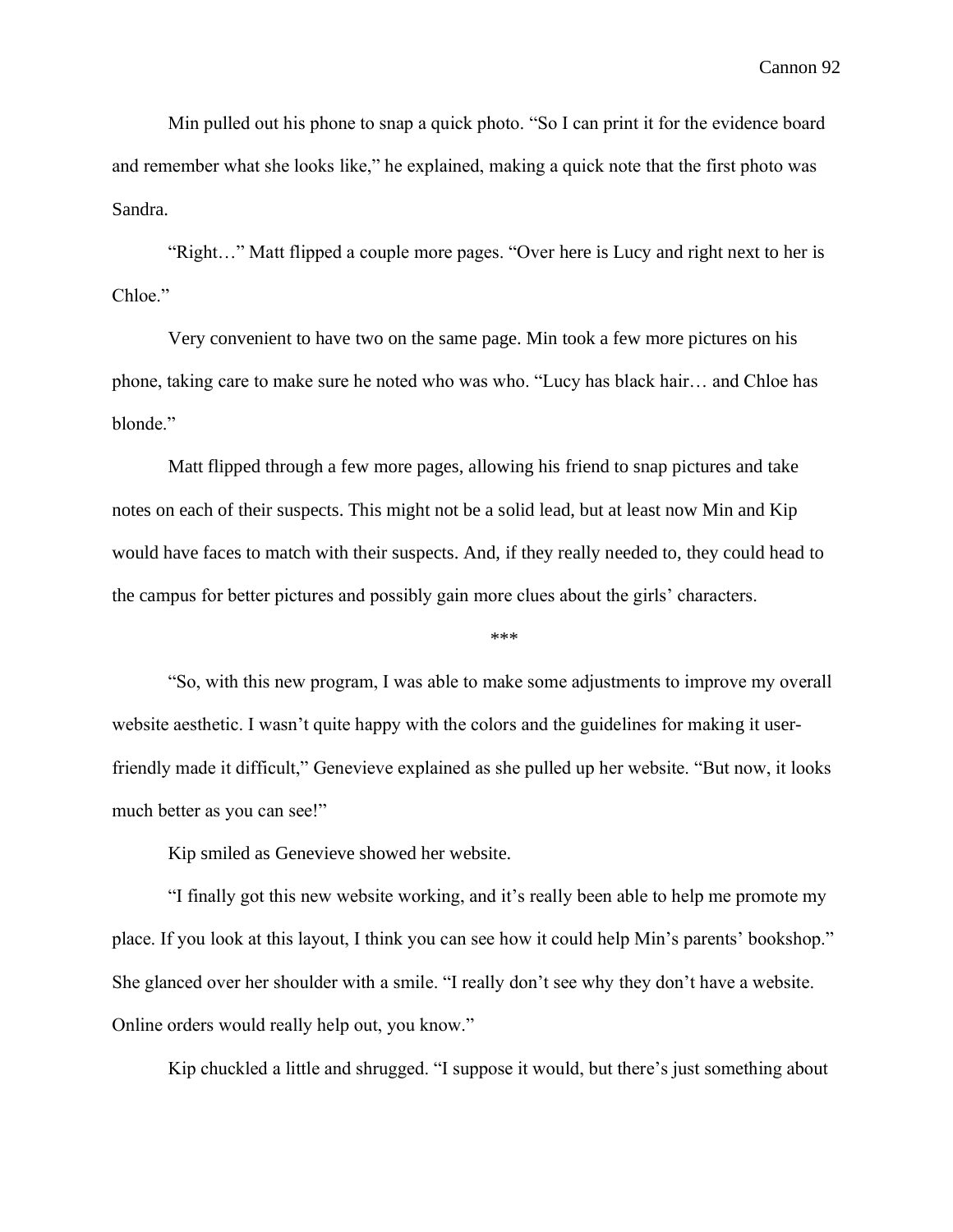the simplicity of just walking into a bookstore and ordering a cup of tea and coffee. I think there's that nostalgia of going back in time when you walk into the shop. No fancy website can recreate that."

Genevieve nodded thoughtfully. "I suppose not, but it still might not be a bad idea to consider for the future."

Kip bit his lip. Well, this was an opportunity to come straight to the point with her. "Ah Genevieve? Speaking of future… there's something I've been wanting to tell you."

Genevieve raised an eyebrow, scooting her chair back so she could get a better look at him. "Oh?"

She gnawed a little nervously at her lip, blushing ever so slightly. He mentioned the future… could it possibly mean that he might be a little more serious about their friendship? She did find herself thinking of Kip more often these days. Maybe he felt the same and was now going to officially ask her out?

"The truth is, we've been investigating the sudden seizure attack your dog had."

Genevieve blinked in surprise. So, this wasn't the future dealing with their friendship... She couldn't help being a little disappointed, but it made sense. Kip and Min had always been a little odd. To be honest, she had been suspecting this more recently. After all, their initial meeting at the park started with a question about Maisy. She had momentarily thought maybe they wanted a nice jogging route and brought up her Maisy because of Mattie. But, the more she got to know Kip and Min, her suspicions grew. Then, she heard from Elodie that Mattie had mentioned something about hiring private detectives. So, putting two and two together, she had come to the conclusion that the detectives Mattie had hired were Kip and his friend. Really…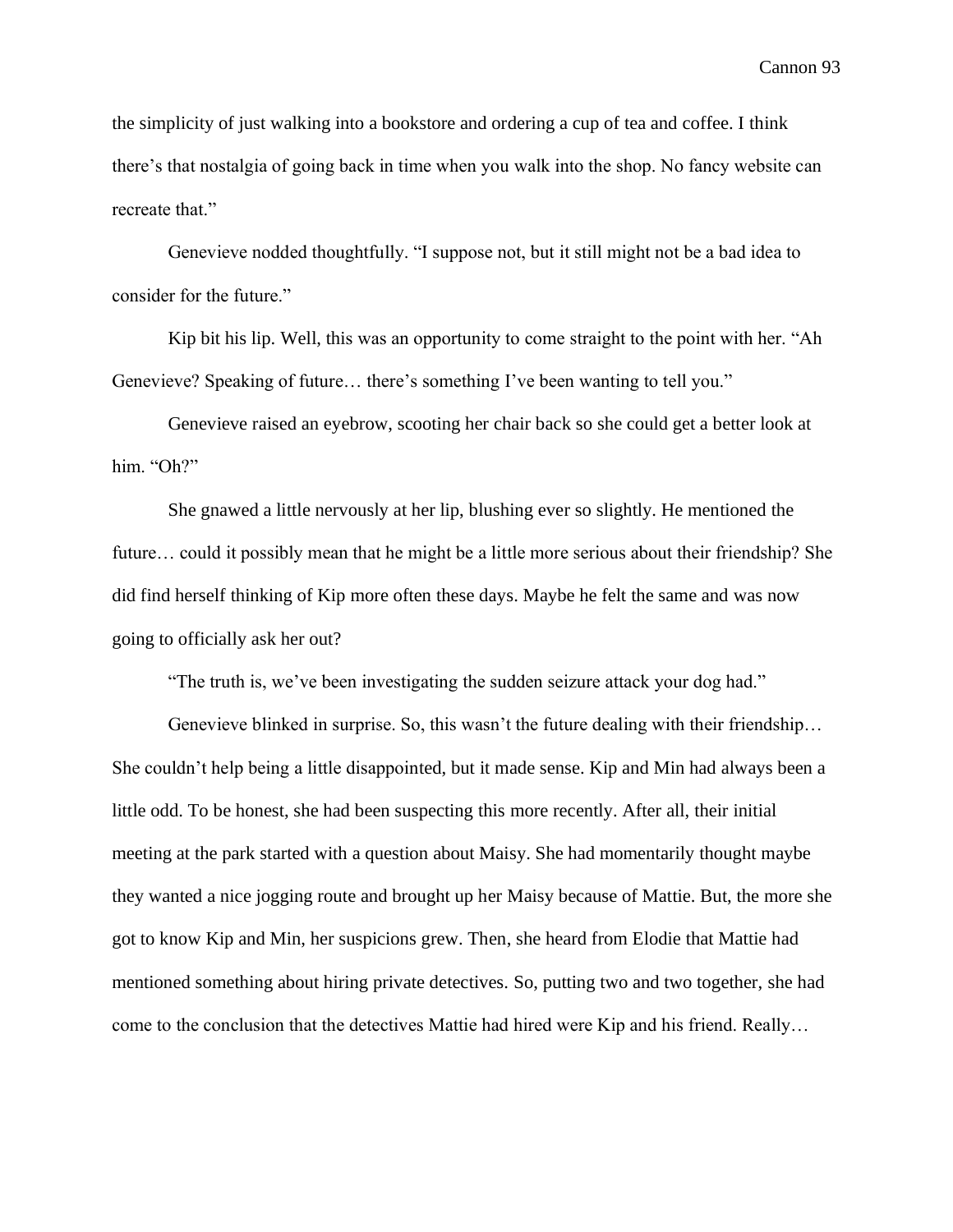She understood her cousin's concern and guilt over Maisy's health, but there really was no need to hire detectives! Maisy was doing just fine now. It had just been an accident.

"I know."

Kip's eyes widened in surprise. Sure, he was new to the whole detective business, but he had thought that he and Min had done a decent job of acting inconspicuous.

"I think it's sweet that your helping Mattie out, but you really should stop."

" $But$ "

Genevieve gave him a determined look. "No, I insist. I was upset that Maisy had to suffer, but I know that accidents happen. People don't just go hurting dogs. The police didn't think it was deliberate anyways. So, you and Min should really drop it."

"That's not why I was trying to tell you about this," Kip explained. "It's not what the police thought. I'm not, I mean *we're* not investigating your dog's incident anymore."

"That's good! I—"

"We're trying to prevent your murder."

Genevieve opened her mouth then quickly shut it. After all, what was the correct response in this situation? It was absolutely bizarre. Trying to prevent *her* murder? Why would anyone be trying to murder her. She had thought rather fondly of Kip… he had been a sweet guy and a close friend of her cousin, but this was taking it too far. He needed to stop playing silly detective games and get a hold of reality.

"Just because my dog unexpectantly get a seizure does not mean someone is trying to murder me," she said sharply.

"Of course not… but the evidence points to—"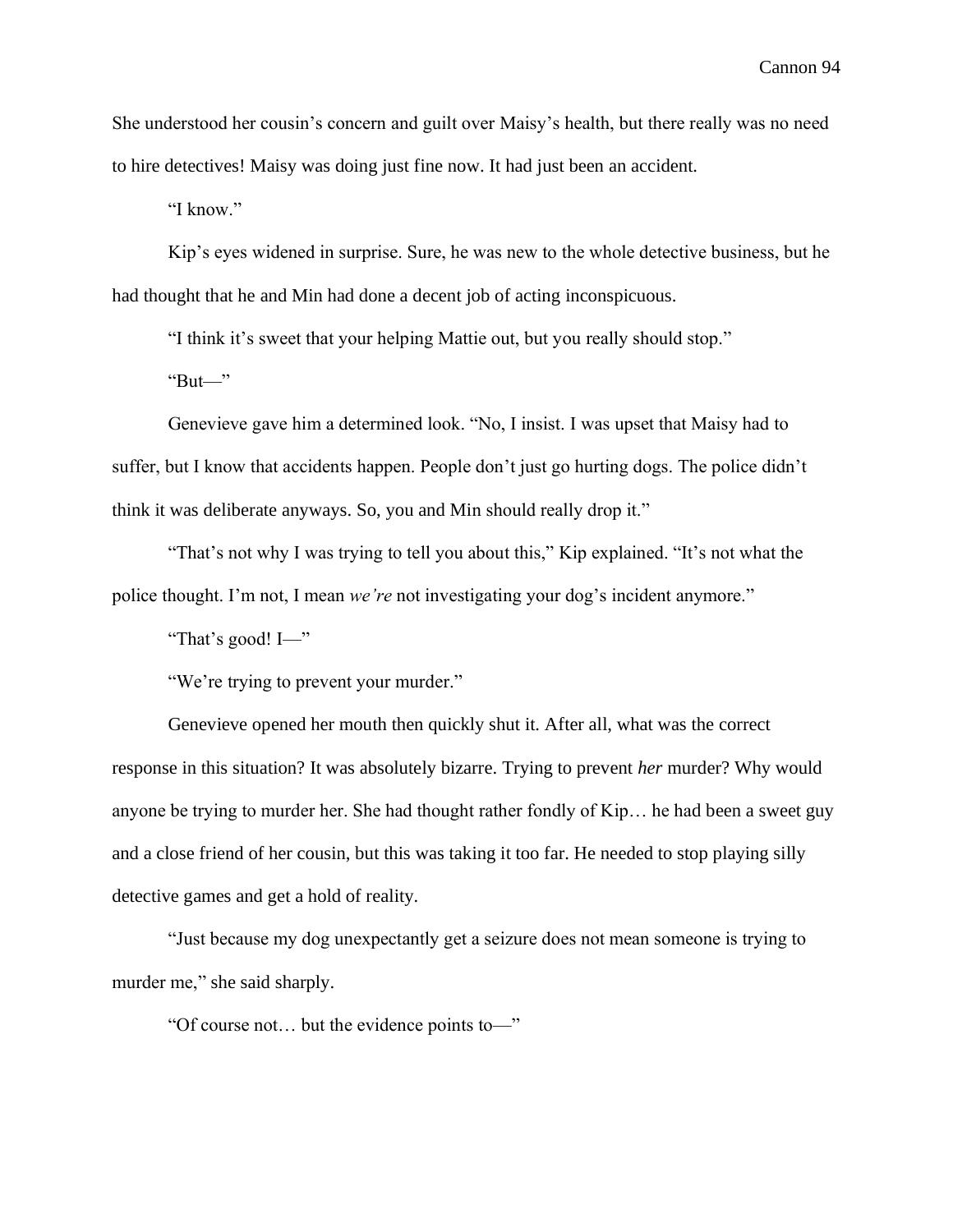"Kip," Genevieve interrupted. "I appreciate that you wanted to ease Mattie's mind about Maisy and his daycare, but enough is enough. Stop trying to play detective. Maisy's seizure was just an accident and nothing more."

"But Genevieve!" he protested.

The blonde glanced at her watch. "I have an appointment with a friend in half an hour and have to pick up Maisy from the vet. You should probably go."

"Genevieve…"

"Please go," she repeated, lips in a thin and disappointed line as she watched Kip reluctantly leave. While she did appreciate Kip finally admitting the truth about his and Min's intentions… she couldn't help feeling upset about the whole situation. She thought that Kip might have liked her. This whole business with Maisy was ridiculous. She'd have to give Mattie a piece of her mind. What was he thinking? Murder? And boys complained about girls having excessive imaginations. They should speak for themselves.

Genevieve sighed as she pulled out her phone.

"Hey Elodie? Can we move our meet-up to sooner?"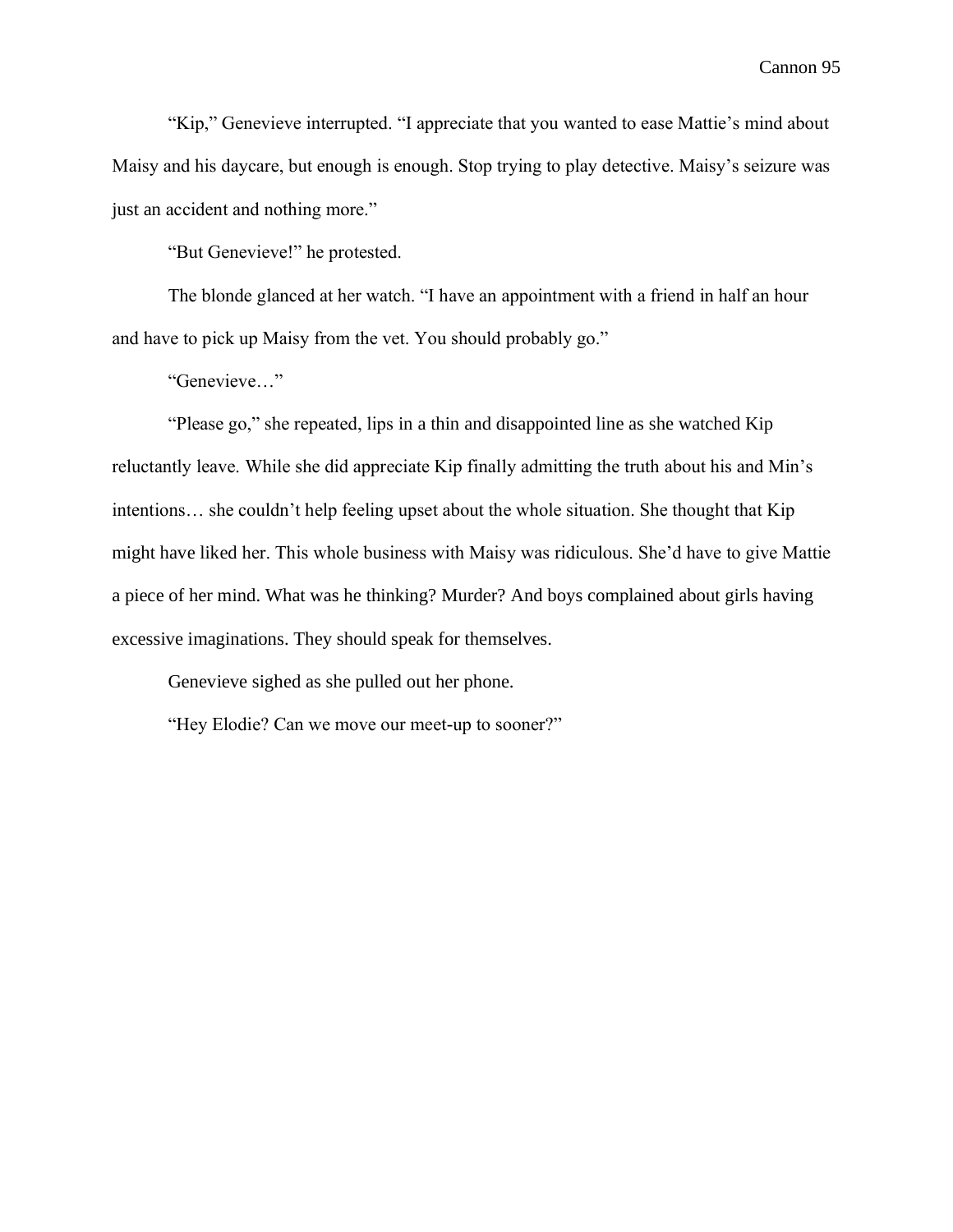# CHAPTER NINE

Min was surprised when he arrived back at the apartment. He had thought Kip would still be with Genevieve. But instead of being greeted by his two cats, he was greeted by a rather glum Kip sitting on the couch. Even more odd, his friend was holding Stripes in lap, stroking her absentmindedly.

"Hullo Kip," he greeted, tilting his head to the side curiously. "Finished with Genevieve already?"

Kip grumbled as he shoved Stripes off his lap. The cat yowled and stalked off, glancing back at the human with a disdainful look. Min sighed, shaking his head. Kip shouldn't have done that… Stripes held grudges while Cali was more sweet-tempered. Oh, well, that was something Kip would just have to put up with. Something was upsetting him, so that had a stronger priority than his cat's grudge list.

"Something happen?" he asked, following his friend into the kitchen.

Kip was pouring himself a glass of water then glugged it down with an irritable look. "She got mad," he explained, "and kicked me out."

Min blinked slowly. "Uh, that escalated quickly? Doesn't sound like the Genevieve that Matt described." He took a seat at the kitchen bar, giving Kip an expectant look. "What happened?"

Kip made a face. "I did what you told me not to do…" he admitted, sulkily. "I told her that we were investigating her dog's death."

Min shook his head, tsking softly. "So she kicked you out?"

"No… It wasn't until after I told her that *she* was the intended victim not Maisy that she kicked me out."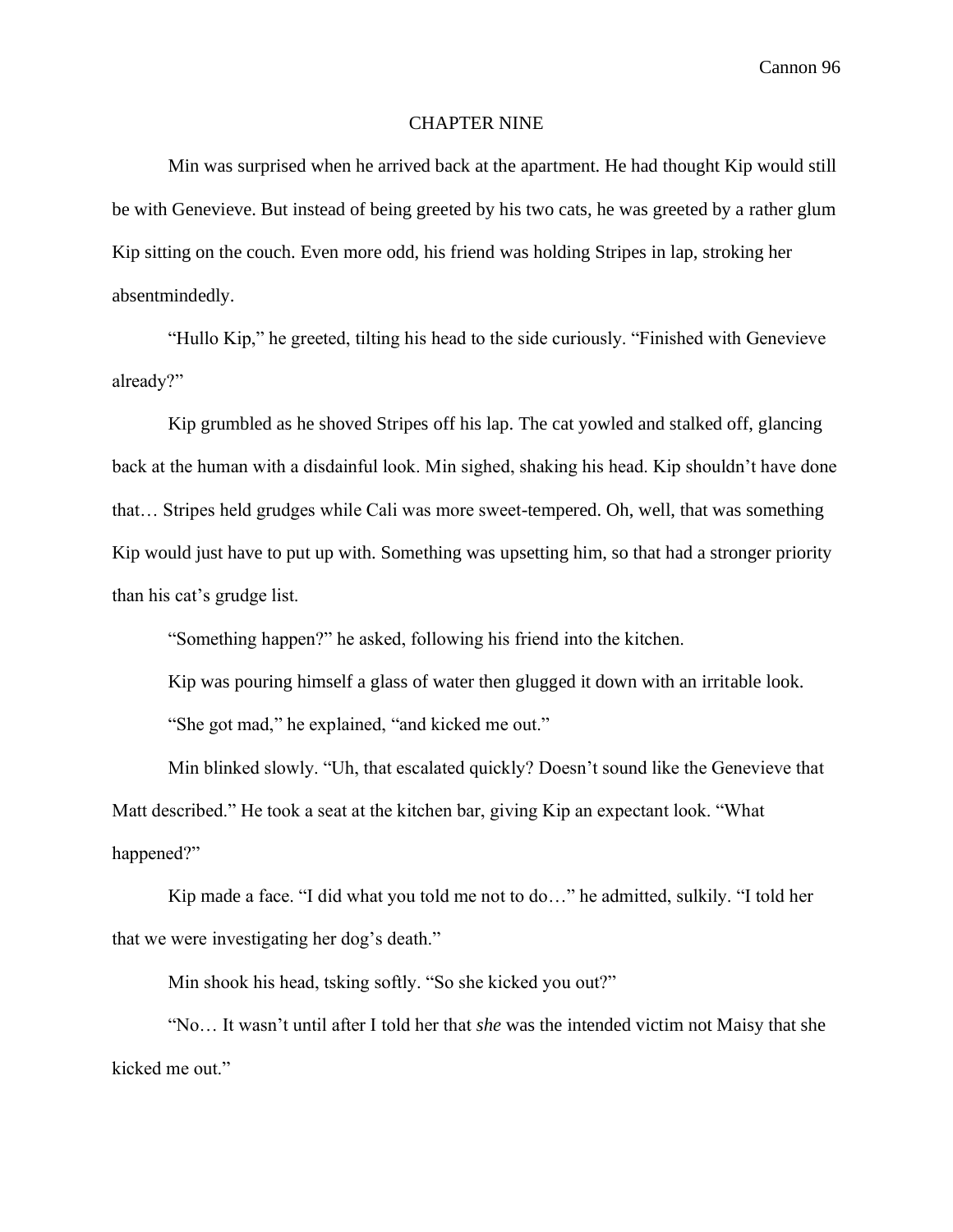Min forced back a laugh. Now wasn't the time to be laughing at his friend's misfortune. But really, Kip should realize that telling Genevieve something like that would not go well. She had every right to be upset. This whole thing had been a secret from her and to spill it out to her like that? Kip was not really good with the ladies, now was he?

"She… say anything else?" he asked curiously.

"She did thank us for helping Mattie… I mean Matt." He blushed at his slip up. He had been spending too much time with Genevieve. "And then, she just told me to stop playing detective!" Kip fumed.

Min really struggled not to smile. "Well, she was upset, and you gave her some ah unwelcomed news."

"But she didn't have to say we were playing detectives!" his friend pouted.

Min shrugged lightly. "Give her some time. Maybe you two can work it out?" he offered.

Kip was still looking a bit sulky, but he nodded. Maybe she'd forget all about it

tomorrow? And then, he could take a second chance at helping her stay safe.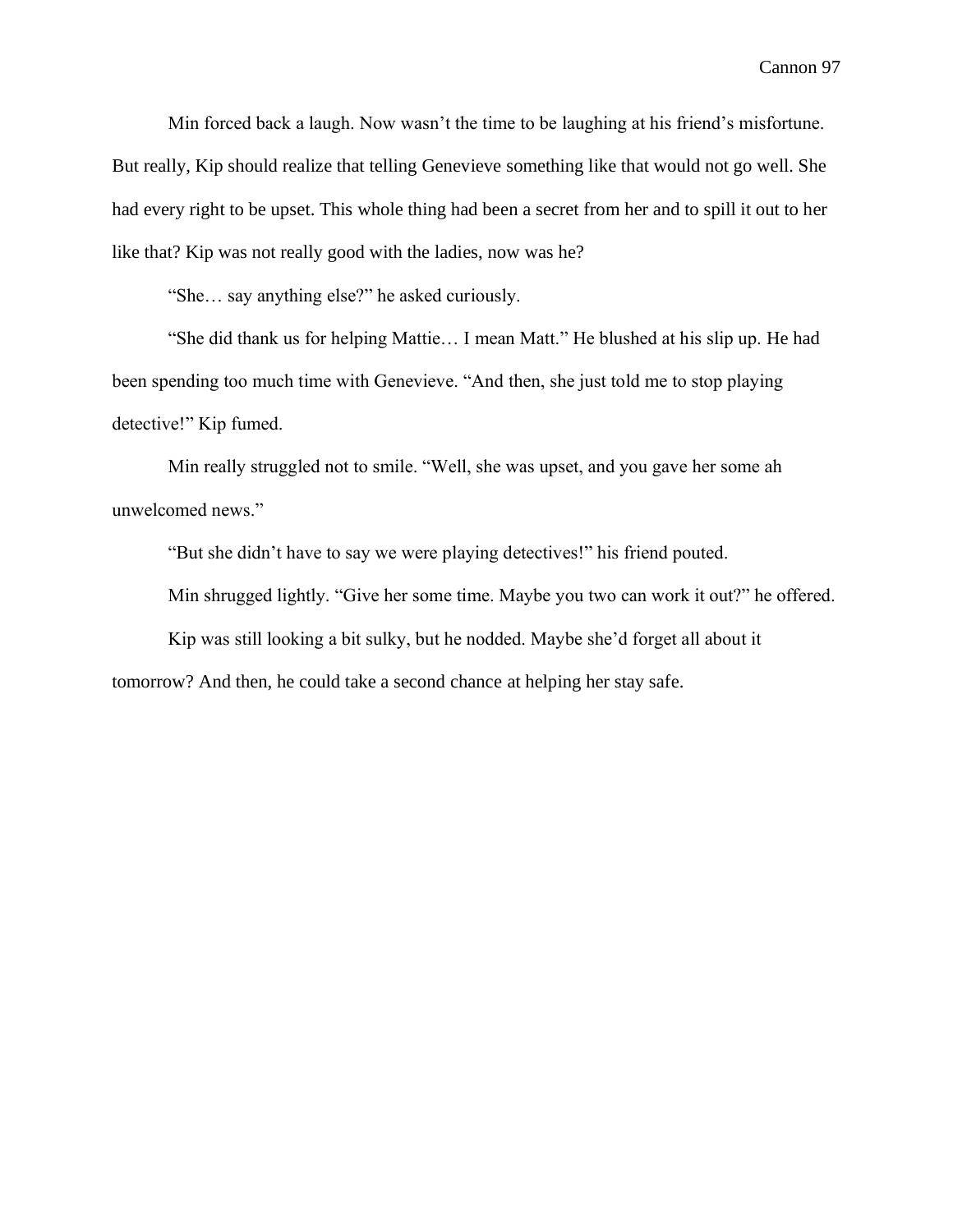## CHAPTER TEN

It had been several days since Kip had last seen Genevieve. He had tried to talk with her. Reason with her. But she wouldn't hear any of it. She was now completely ignoring him. She didn't respond to his texts or calls. All contact with her had to be done through Matt now, and even that was sketchy. She was, after all, a little miffed with her cousin for starting this investigation behind her back. If he had been honest with her in the beginning, maybe she wouldn't be so upset with the three of them. Alas, hindsight was not a helpful thing.

This was her *life* in danger, and she was ignoring him. He was trying to save her life, and she just wasn't having it. Which made him wonder… were they really sure that Genevieve had been the intended target? They had no solid evidence after all. Maybe this whole thing really was just an accident? It wasn't like they could actually prove that the rosemary had been planted there on purpose. The police hadn't thought it strange, so why should they?

"The floor's been polished enough, Kip."

Kip blinked in surprise, staring at the mop in his hands. Oh right, he had been polishing the café floor. He had been so lost in thought about Genevieve and the whole case that he hadn't really paid attention to the fact that he had finished a bit ago. If he kept mopping at this rate, their customers would be slipping and sliding all across the café if they weren't blinded by the shine first.

"I think…" he started slowly. "Maybe we should drop the case."

Min frowned at his friend. "What makes you say that all the sudden?"

"Well, we don't really have any proof that this really was a murder attempt," Kip pointed out, gesturing with his mop. "This whole thing could just be an accident. Just like I said when we first took on this case."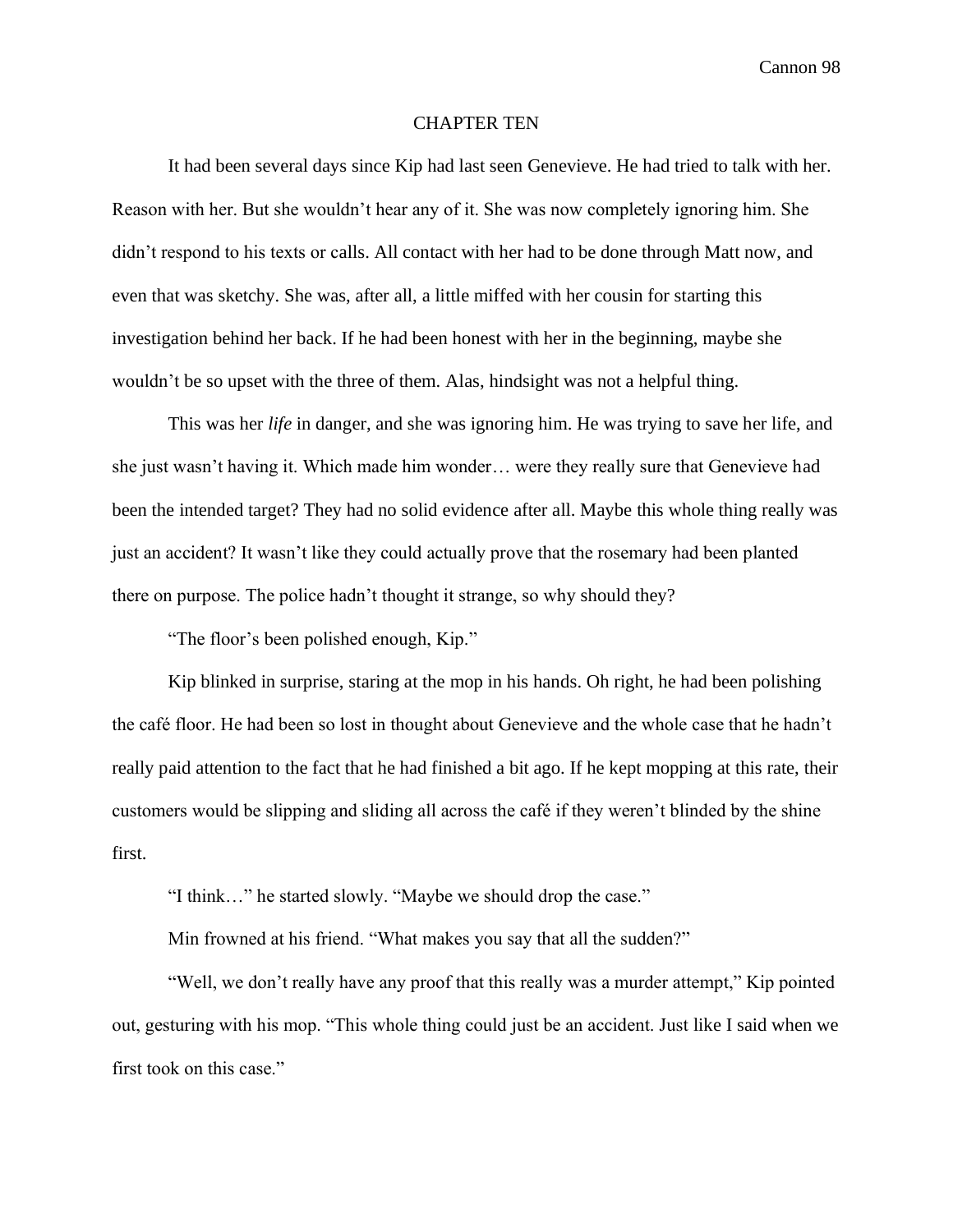"I still think we should keep on investigating. You say what if it isn't but think about the opposite possibility. What if it *is* really a murder attempt?" Min countered. "I think that—"

Their conversation was interrupted by the merry little bell ringing as a customer entered the café.

"I would have the friends we miss were safe arriv'd!"<sup>2</sup>

Kip inwardly groaned, recognizing the voice of the one and only Professor Lonki. Why was he always quoting Shakespeare whenever he came?

"Good morning, Professor Lonki!" Min greeted, cheerful as ever. Obviously, he was not bothered by the professor's strange habits.

"Some must go off, and yet, by these I see, so great a day as this is cheaply bought," the professor quipped in return.

Min chuckled softly. "Yes, we are having a special on your favorite! So, it is rather cheap."

Kip decided it was best to zone out of the rest of the conversation lest he go crazy. The banter or whatever it was between Min and Professor Lonki seriously made no sense to him. He never bothered to ask either if it was some code… It was a weird thing to ask despite the whole event being weird in and of itself. So, he had never bothered to ask or try to figure out the mystery that was his literature professor.

But as soon as their professor received his coffee, he bid them farewell, ending with one last quote from Macbeth. "We will perform in measure, time, and place. So thanks to all at once and to each one whom we invite to see us crown'd at Scone!"

Kip shook his head, leaning on his mop as he watched the professor stroll off.

<sup>2</sup> Direct quote from *Macbeth,* Act V, Scene IX, Line 1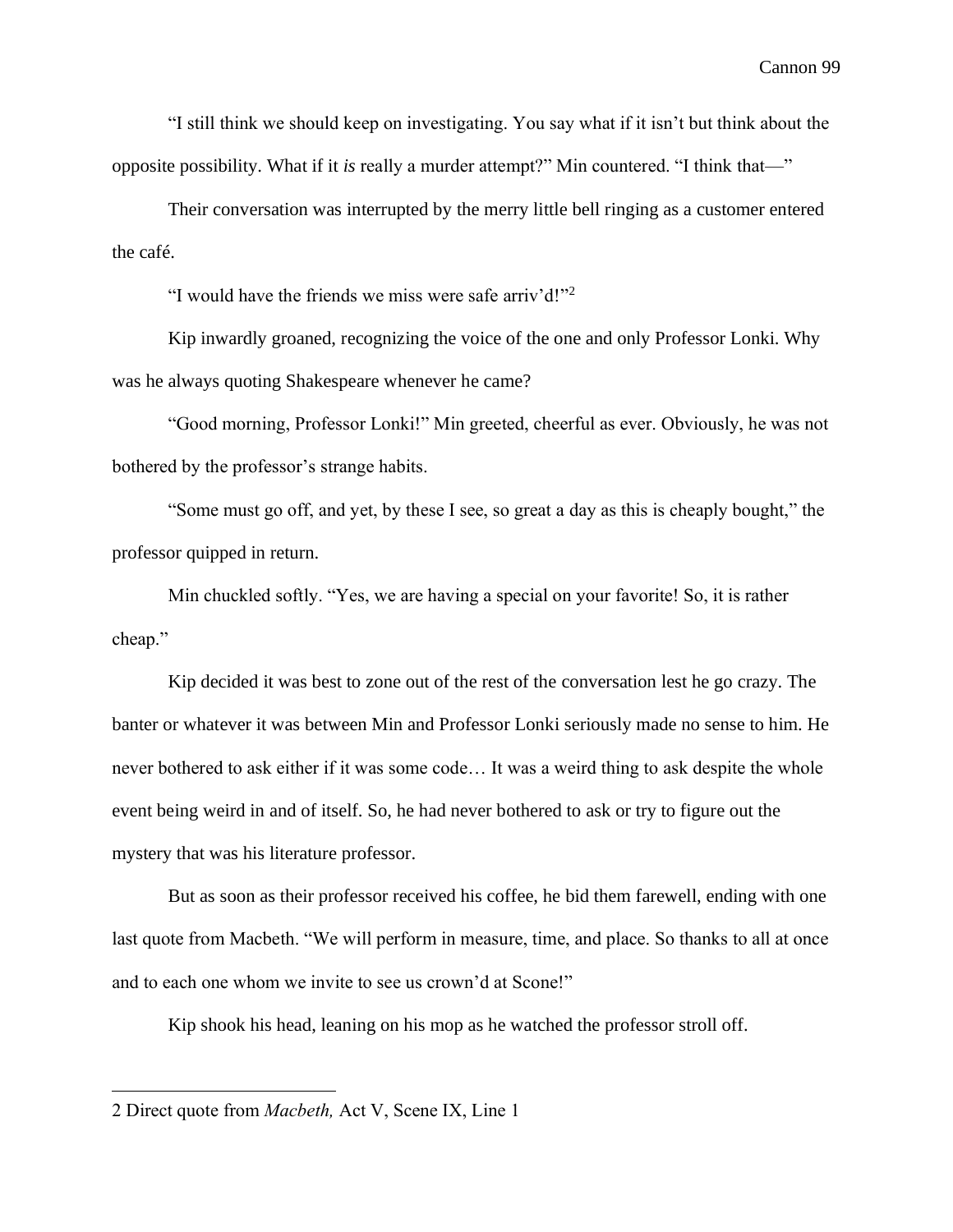"Bravo to Shakespeare," he mocked as he finally put away his mop.

"It's funny that you should mention Shakespeare. Didn't Professor Lonki quote from *Macbeth* the last time he was here?" Min asked thoughtfully. "He was quoting from it again today."

His friend only shrugged. "How am I supposed to know? I just know it's Shakespeare."

"'All by the name of dogs: the valued file.' I'm sure it's *Macbeth*."

Kip rolled his eyes. "So what? The professor has a thing for the play apparently. He quoted it last time he was here and then he did the play at the university."

Min tapped his chin thoughtfully. "Maybe Professor Lonki knows something we don't."

Kip gave the other an annoyed look. "Sure, and pigs fly. There's no way that Professor Lonki would know anything unless it's anything between Shakespeare and Tolstoy."

"Be nice, Kip. You really need to get over that poor grade because of your poorly done monologue from *Much Ado About Nothing*."

"I am over that! Professor Lonki is just weird, and I don't like Shakespeare."

Min raised an eyebrow. He wasn't convinced… but there was something about those quotes that bothered him.

"Didn't you say that you saw the professor at the park when you went that one time?"

Kip shrugged. "Yeah, I think so. I heard from Matt that he likes to go there every Saturday to lecture by the Shakespeare statue."

Min nodded slowly. The park… maybe they needed to take another look at Central Park to figure things out.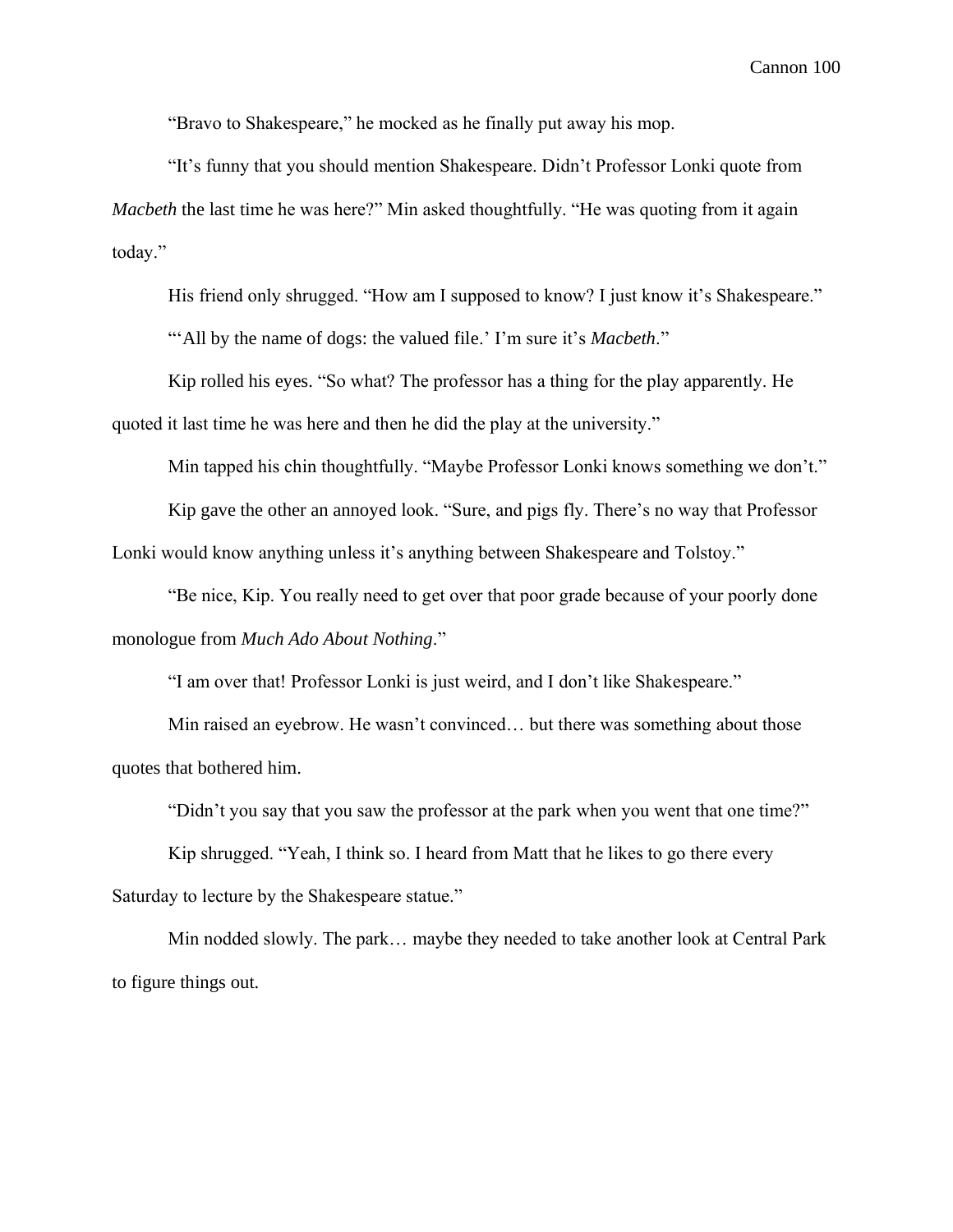## CHAPTER ELEVEN

If anything, Min was persistent. Kip could respect that. The guy did not know when to quit. And that, was exactly why he was where he was, standing in the middle of Central Park with a hand full of leashes attached to four rambunctious dogs.

"So… why am I doing this again?" Kip asked with gritted teeth, trying to keep the animals in line.

"Because Matt needed the help, and *you* can't see Genevieve."

Kip sighed, knowing all too well that Min was right. Matt's cousin was still very determined to ignore him. Even though Min was technically his detective partner, she hadn't really met him often enough and would probably be a little more open to talking to him (but only a little). Min was not fully labeled as a crazy detective fanatic like him. It was the pits.

"I still think there would be a better way to keep me occupied!" Kip grumbled but grateful that Min wasn't forcing him to do any detective work. He understood that they really couldn't just drop the case now. It was the fact that he and Genevieve had a sort of falling out that upset him. He just lacked a little motivation to pursue this case.

Min gave his friend a sympathetic pat on the shoulder. "I'm sure you'll have a lovely time. Bond with the dogs and try not to get lost."

"You jerk!" Kip called out as his friend trotted off. "Next time, I'm making sure Matt recruits you to walk his dogs!"

Min only waved as he continued on his way. Kip wondered if he even heard him… oh well, he had these dogs to watch.

"Sit? Stay?" He tried getting them to stay still as he worked on untangling the leashes as they walked through the park.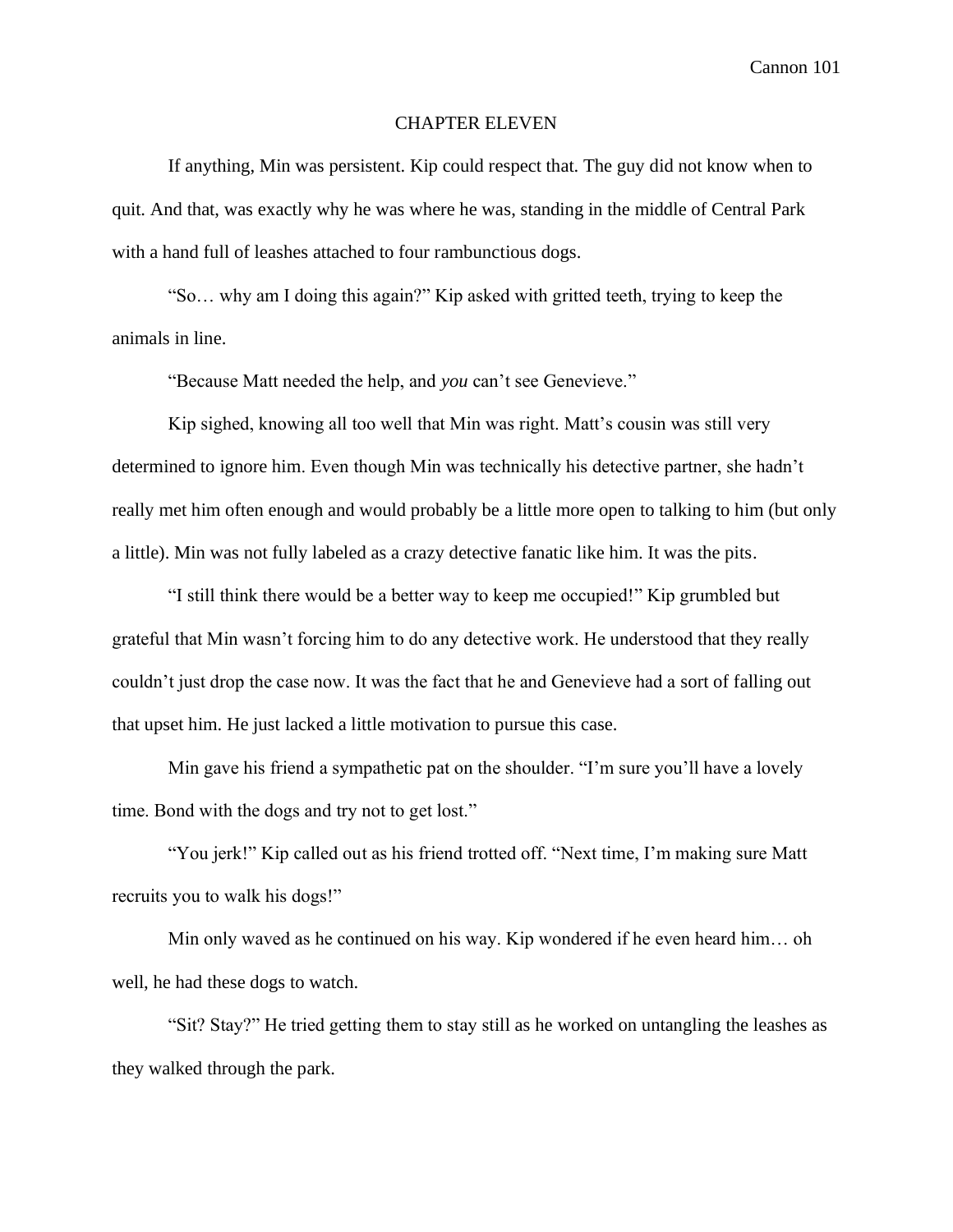All four dogs were rather eager to get going, tugging Kip along. Who was walking who now? Kip wasn't sure but since the dogs seemed to know what they were doing better than he did, he let them take the lead. He was supposed to walk them for an hour anyways… so he didn't really have anywhere specific he needed or wanted to be. Let the dogs take control. He was pretty sure they had a better sense of direction than he did.

\*\*\*

Elodie sipped her coffee with a happy sigh. It was nice to be able to kick back and relax. This was her last week in New York after all. She needed to enjoy herself during these last few days before she headed home to enjoy the rest of her summer break with her family.

"Hello? Are you Elodie by any chance?"

She looked up to see a red-headed lady, roughly her age, smiling down at her. "Yes? Um, do I know you?"

"Not directly. May I?" The redhead gestured to the empty seat.

Elodie nodded. "Of course."

"I'm Mattie, Genevieve's cousin?"

Elodie immediately brightened. "Oh! Yes, Genevieve told me about you. I'm so very pleased to finally meet you."

"The pleasure is all mine," Mattie assured. "I'm lucky I bumped into you when I did!" "Oh?" Elodie blinked. "Why's that?"

"You see Genevieve lost the keys to her apartment… and she remembered that she gave you the spare one?"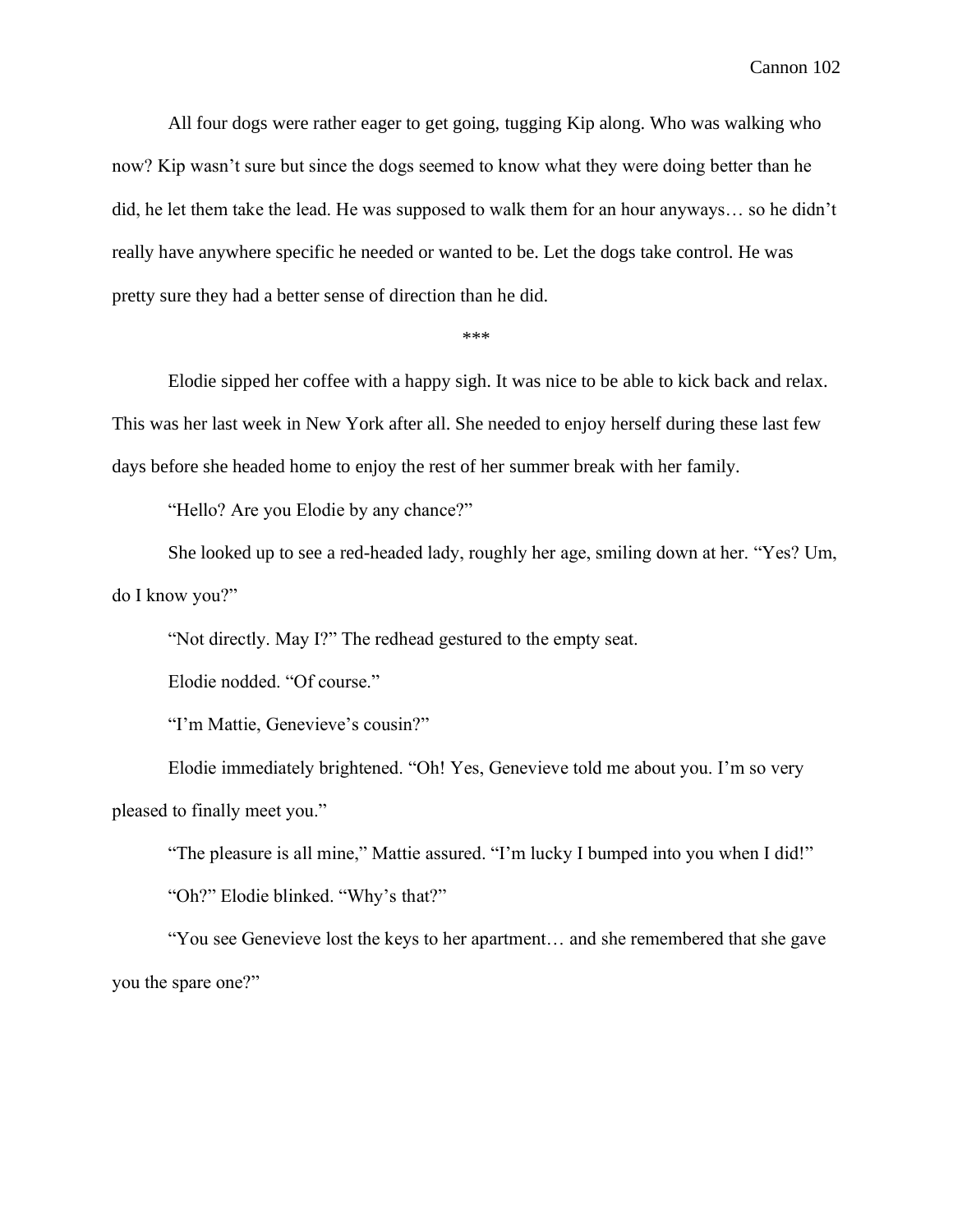"Ah!" Elodie gasped, pulling her purse onto her lap and digging around inside. "I had forgotten to return them! It is really lucky you found me. I might not have returned them, and poor Genevieve would have to buy a new set."

She triumphantly pulled out the keys and placed them in Mattie's hand. "You're really a sweet cousin to be doing that for her! No wonder she speaks so highly of you."

Mattie smiled sweetly. "That's so nice of you to say. I'm sure Genevieve exaggerates. She's prone to do so."

Elodie shook her head. "Oh no, not Genevieve!"

There was a strange look on Mattie's face but soon smoothed away as if it was never

there. "Ah well, we all have our little faults. Thanks again for the key!"

"No problem!"

Mattie gave her a wink as she got onto her feet. "I gotta rush. Need to give this key to Genevieve. Hope you enjoy the rest of your drink!"

Elodie waved as the red-head left. When she glanced down at her drink, she was surprised to find the receipt to her light lunch sitting there… paid by Mattie. She smiled to herself. Genevieve's cousin was so sweet.

\*\*\*

Kip was certain he had gone at least two laps around Central Park. Okay, maybe not two *full* laps around the entire park, but it certainly felt like it. And just how were these dogs not exhausted? It wasn't like he was out of shape.

Kip dragged himself over to a nearby bench, tugging the dogs to stay with him. He hoped he was at the right spot to meet Matt and Min. He really did *not* want to be stuck with these dogs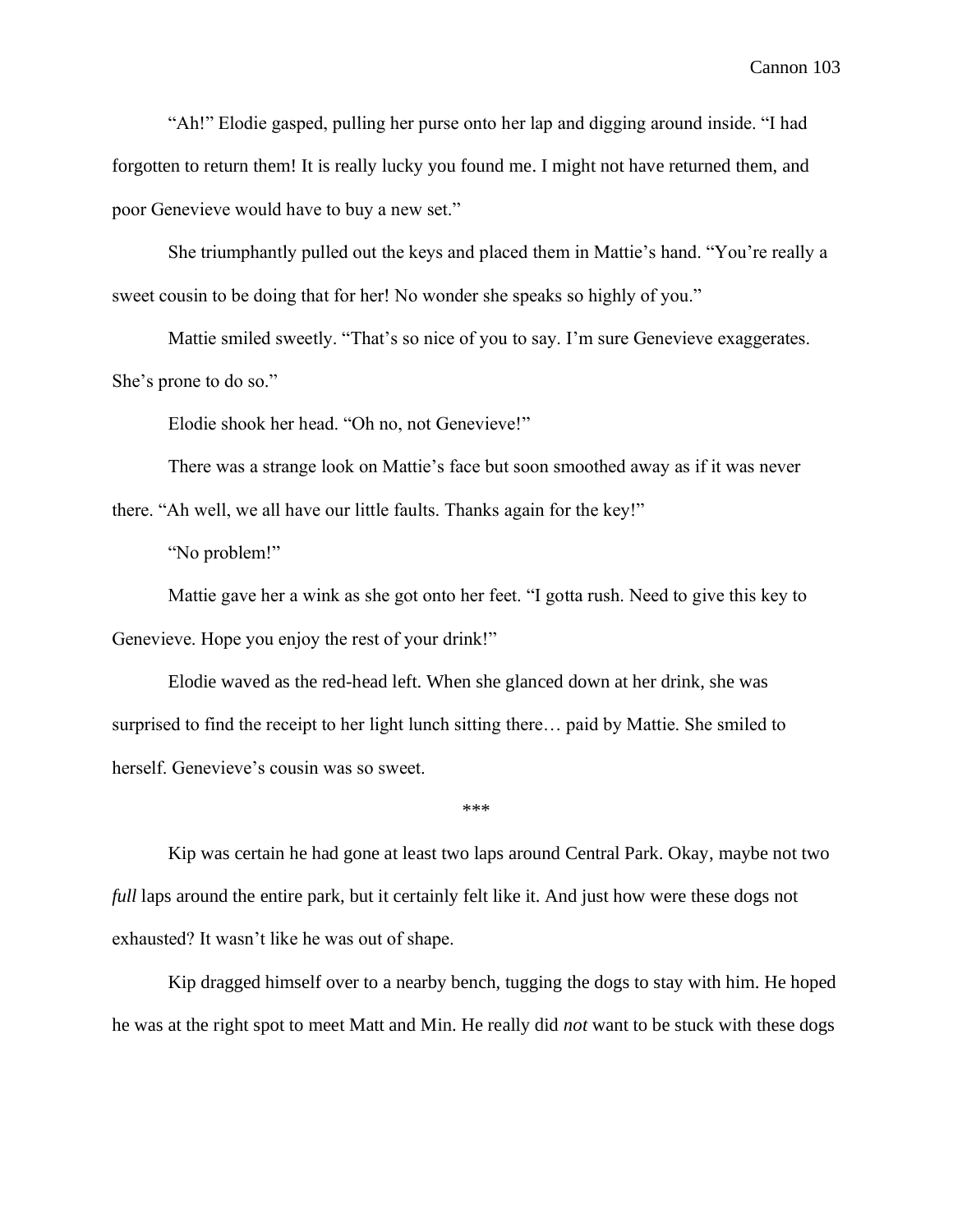for any longer. How did Matt keep up with having these dogs and three jobs? He would never make fun of Matt again…

"Ah Kip!" a cheerful voice called out, one that only served to annoy his already irritable state.

"Min." Kip gave his friend a tight smile. "Glad to finally see you again."

Min shrugged as Matt joined them a few moments later. Kip was more than ready to hand over the leashes to him.

"So? How'd it go? Min got to see Genevieve?"

Both his friends shook their heads.

"Sorry, she wasn't home," Matt explained. "I texted her and found out that she was seeing her friend Elodie off at the airport."

Kip sighed. "So this whole walking the dogs was all for naught."

Min gave his friend an apologetic look. Good. At least he knew what he did wrong, but Kip wasn't 100% ready to forgive him. His arms ached from the dogs' tugging, and his leg muscles were *screaming* from all the running he had done.

"We do have a plan for tomorrow though," Matt explained.

The plan was for Min to head to the flat and meet with Genevieve while Matt and Kip watched over the café. Not the best idea considering neither of them really knew how to run the espresso machine, but there was no choice in the matter. From more texts, they found that Genevieve was still miffed with Kip. And Matt was out of the question too. She was being rather sharp with him. So in the end, Min was their only hope to get the information they needed. Meaning, Kip would have to suffer once more.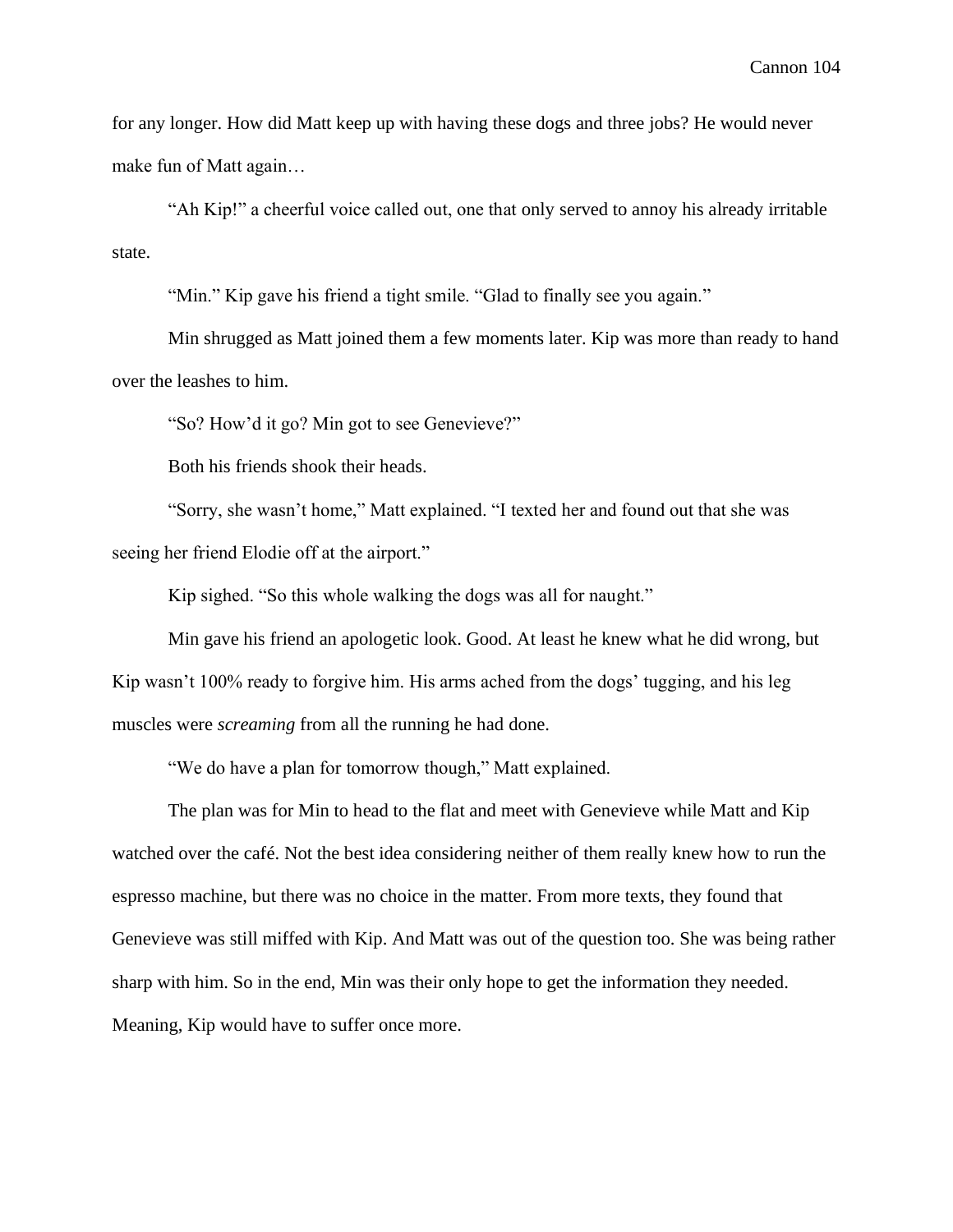### CHAPTER TWELVE

"You sure you can run the café while I'm gone?" Min asked, lingering in the doorway.

Honestly? Neither Matt or Kip were sure that they could… but for Genevieve's safety, they had to buck up and just pretend they were capable.

"We're positive! Just go, Min," Kip insisted, forcing a bright smile. He jabbed Matt in the ribs to get him to do the same.

Min friend gave them both a doubtful look but finally relented. The café was now completely in their care.

"You do know how to run a register, right?"

Matt glared at Kip. "Yes, I do. I'm not someone who just works with animals you know! I've run a cash register before. I worked at Seven Eleven in high school."

"My bad…" He grinned sheepishly. "Just don't touch the coffee machine. I marked all the drinks except regular coffee as out of order, so just focus on coffee and the pastries. If you need me, just holler or text me."

Matt sighed as Kip headed back to the bookstore to leave him to man the café. It wasn't something he really knew how to do, but this was all for Genevieve. He had to just do his best and hope that customers didn't ask him something that Min hadn't told him about.

\*\*\*

It was a rather long walk to Genevieve's flat. Min probably could have borrowed Kip's car or grabbed a taxi, but he felt like walking. It helped him think and plan out what he would say when he met Genevieve.

"Hi, Genevieve, it's Min. Matt's friend?" he tried then shook his head.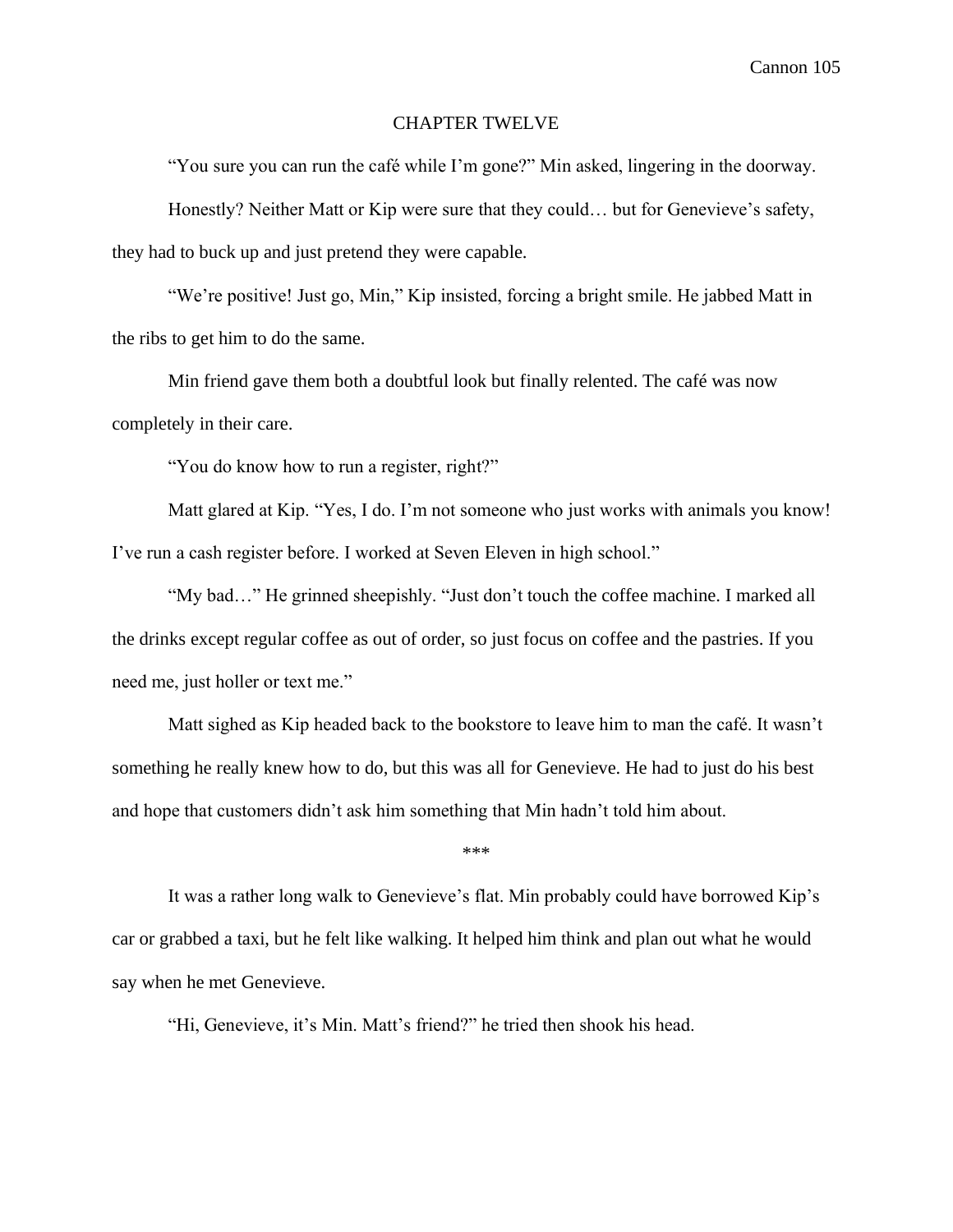That didn't sound like it'd go off well. He'd have to just say hello and hope that she would let the conversation flow. It wasn't likely, but he could hope. Though, he should probably still rehearse a little. Think about what might be said and how he should respond. It was always a good idea to try to be one step ahead with these sorts of things.

When he finally made it to the apartment, Min was surprised to see a red-headed female at Genevieve's apartment. She was fiddling with the lock. It looked like the key might be stuck, something that happened to him and Kip on occasions. The apartment locks could be so stubborn at times.

"Do you need help?" Min offered.

The young lady started, obviously not expecting to have help offered. "Oh no, I can handle it. The key is just stuck."

"You're flatmates with Genevieve?" he asked curiously. She did look awfully familiar, but Min couldn't quite place a name with her face. Kip never mentioned Genevieve having a flatmate… oh well.

The lady gave him a rather shrewd look. "How did you know?"

Min brightened. "Well, I'm a sort of friend of hers. I was passing by and wanted to see if she'd like to hang out for a cup of coffee."

"That's too bad. Genevieve is out at the moment. I'm Nicole."

"A pleasure to meet you, Nicole! It's a pity that I'm missing Genevieve though," Min sighed sadly.

"A real pity indeed! Where you hoping to look at designs?"

Min shook his head. "No, that's what my friend is interested in. I actually was hoping to talk to her about her dog."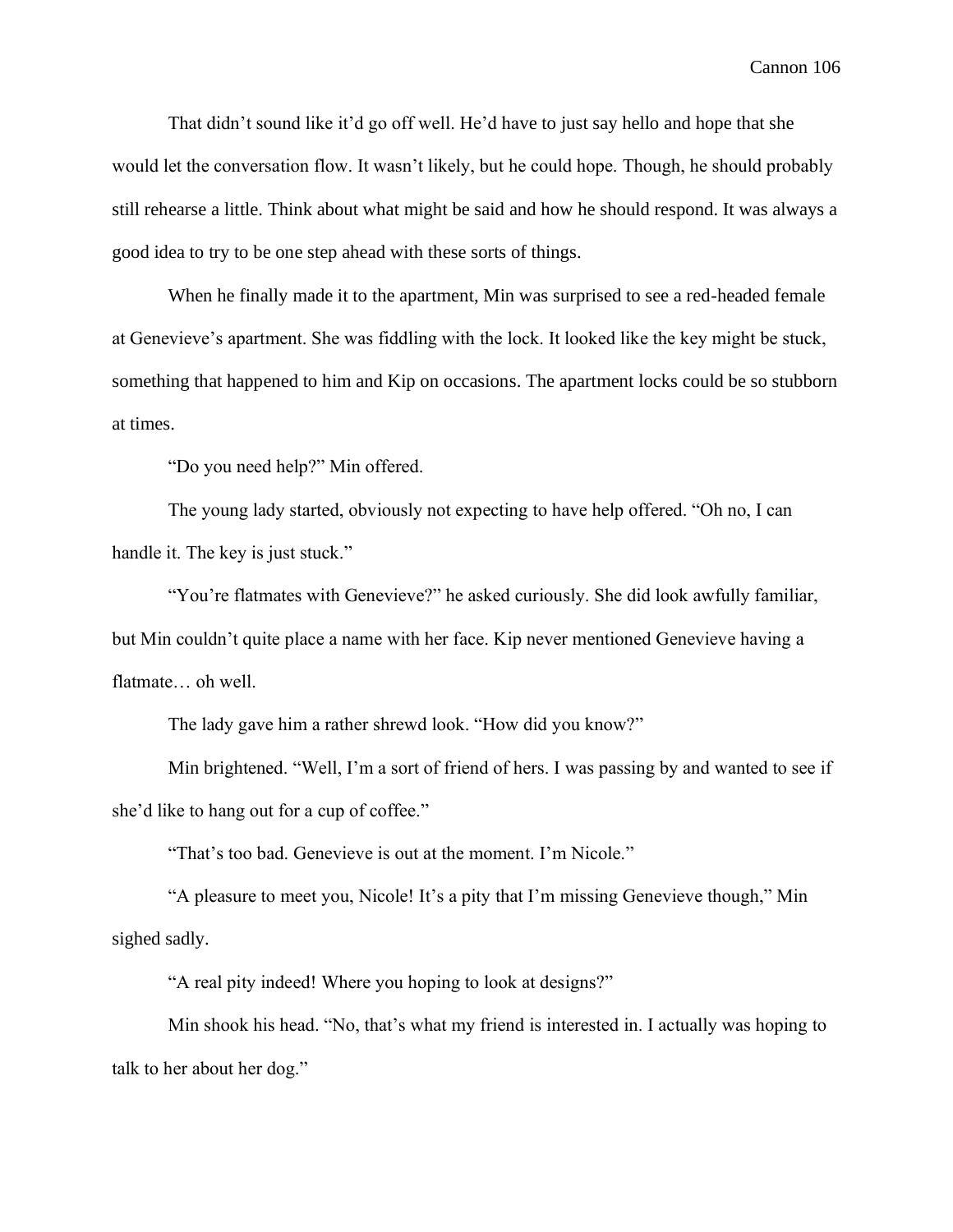The girl gave him a sharp look. Oh right, he should be a little more tactful. Maisy had only just fully recovered after all.

"You see I'm thinking about getting a border collie myself," Min explained hastily. "I was hoping to get her opinion."

Nicole raised an eyebrow but nodded. "Oh, Genevieve would definitely suggest getting a border collie. She adores Maisy. That dog is spoiled rotten!" she laughed.

Min smiled, relieved that his lie worked. He didn't know how much the flat mate knew about the things surrounding Maisy's seizures. Also… the name Nicole didn't ring a bell. She wasn't on the suspect list that was for sure, but he still should be careful. Flatmates could share all sorts of things… Ack, Genevieve would suspect him now. He had already told her that he was a *cat* person, but if Nicole mentioned this conversation… he was totally screwed.

But he still had a role to play, so he'd worry about Genevieve a little later.

"What is Maisy like? Is she jumpy? Matt's dogs like to jump, and I'm a little scared of them," Min admitted.

Nicole shrugged lightly. "Oh, I couldn't say. Maisy and I rarely interact. She is welltrained though, so I don't think she'd be seen as jumpy. She's really smart too."

Min nodded, laughing some. "That's what Matt was always saying. He insisted that she was the smartest dog in the world."

"Ah well, not the smartest anymore. Poor dog." She shook her head. "Genevieve was so upset when she came back. Maisy won't be quite the same now."

Min nodded slowly this time. That had to be rough, coming home to a sick and possibly dying pet. He would be so upset himself if he came home to find Cali or Stripes sick.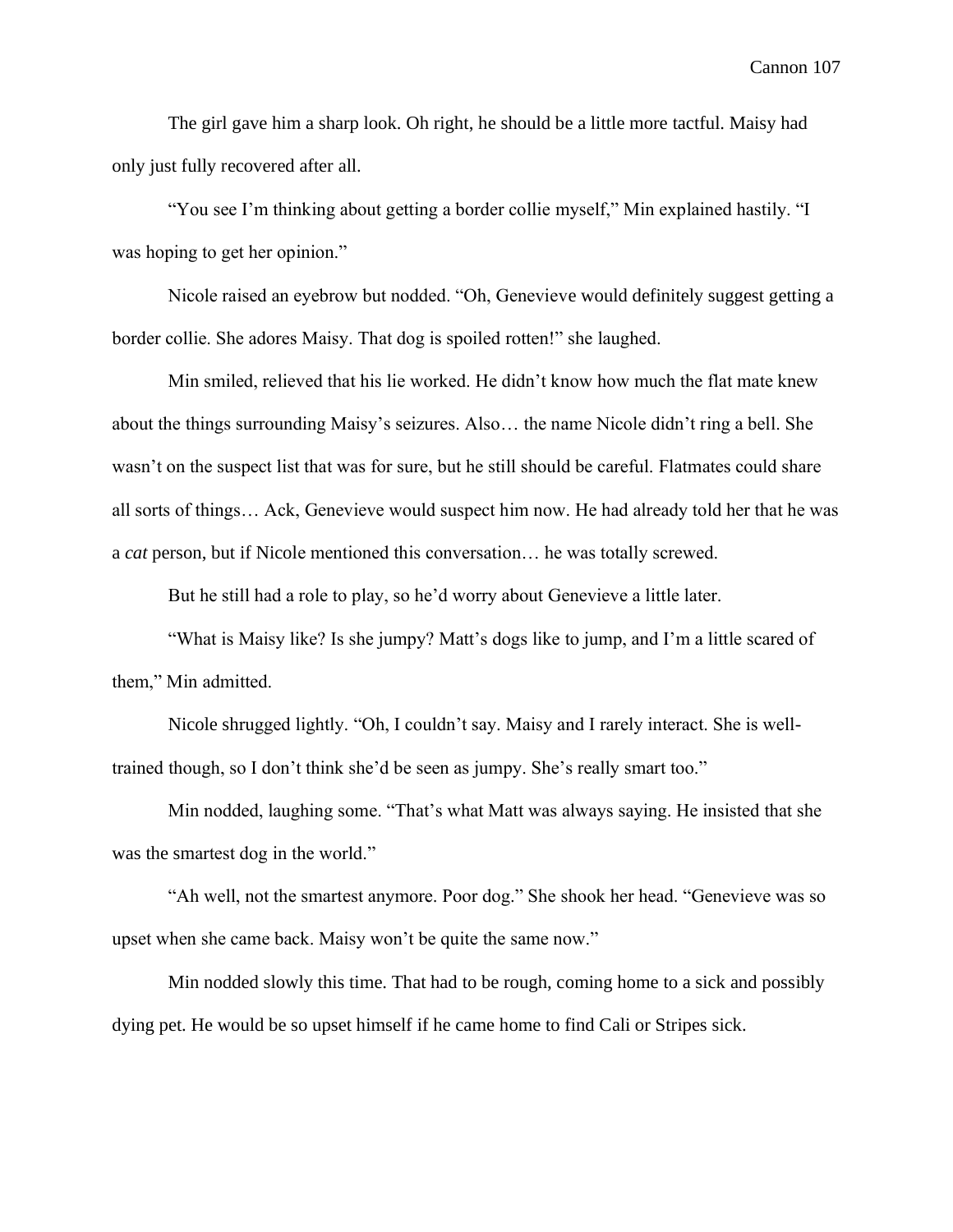"Ah, do you know when Genevieve will be back?" he asked, not wanting to waste Nicole's time.

The redhead looked like she was in a hurry. "She had to run some sort of errand, so she'll probably be back soon."

Min nodded. "Thank you. I'll just wait for her then."

Nicole gave him a small smile. "I hope you won't have to wait around long! I gotta run.

But please give her this key. I was using the spare instead of mine," she explained. "I

accidentally left mine at work, silly me!"

Min nodded. "Of course. I hope to see you again soon!"

Nicole gave him an odd look but smiled. "Goodbye, Min."

That was odd. Min watched as the redhead left. He didn't remember giving her his name… Maybe Genevieve had told her about him? Odd, he would have thought she wouldn't have remembered him. Guess the upcoming conversation with her would be... more awkward than he had anticipated.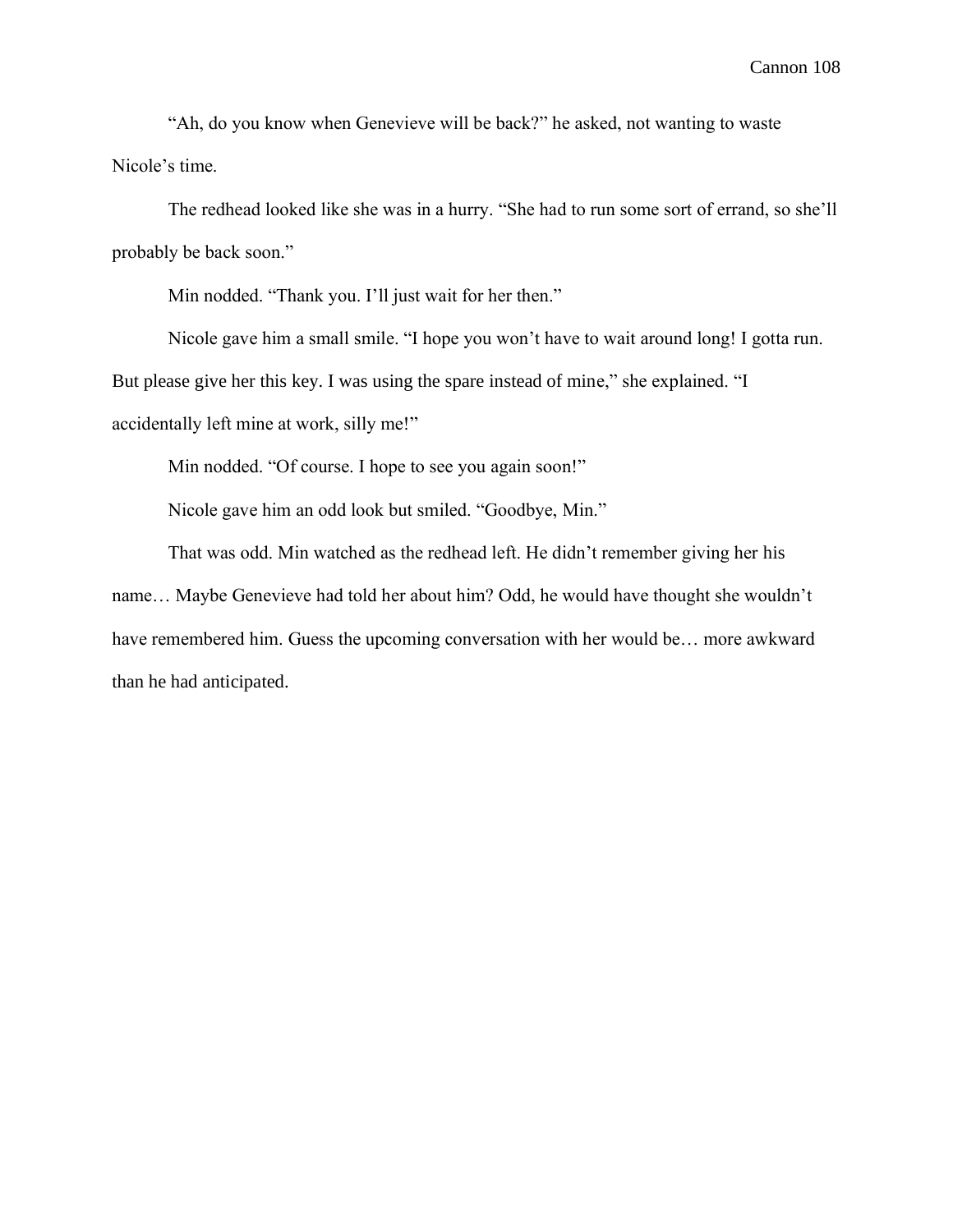# CHAPTER THIRTEEN

Things had been quiet around the shop. Business was still pretty much the same, yet, it still felt too quiet. All the initial excitement of the case seemed to have faded. Seemed. Min was still determined to finish it out.

Min sighed. Kip still was taking the rejection from Genevieve hard. But it wasn't like she was rejecting *him*. She was just not thrilled with this whole murder business, and who could blame her? They just had to keep a watchful eye on her and make sure they kept her safe. He and Kip couldn't do much since Genevieve didn't want them around detecting… so the two had thrust the responsibility on Matt. They, on the other hand, were supposed to be doing more investigating, sleuthing. But Kip…

"He's so stubborn!" Min grumbled, tapping his fingers against the counter. "If he really loves her, then—"

Wait. Min blinked a few times. Did Kip love Genevieve? Now there was something he hadn't really thought too deeply on. Kip had been sort of dating Matt's cousin. At first, it had been more to learn about her dog, but now… Min wondered. Two dates now and Kip was moping. It looked like he needed to really take over the case and let his friend sort his feelings out. Not like he hadn't done this alone before. This time, he wasn't going to be so sulky over it. Kip needed some time to recover or whatever it was. He'd take over the case for now, but he really needed his friend's help. While he had done several things on his own, he really couldn't do everything on his own.

Kip had made some important contributions after all. He had been the one who discovered Genevieve's allergy which had been a key point in cracking the case. They had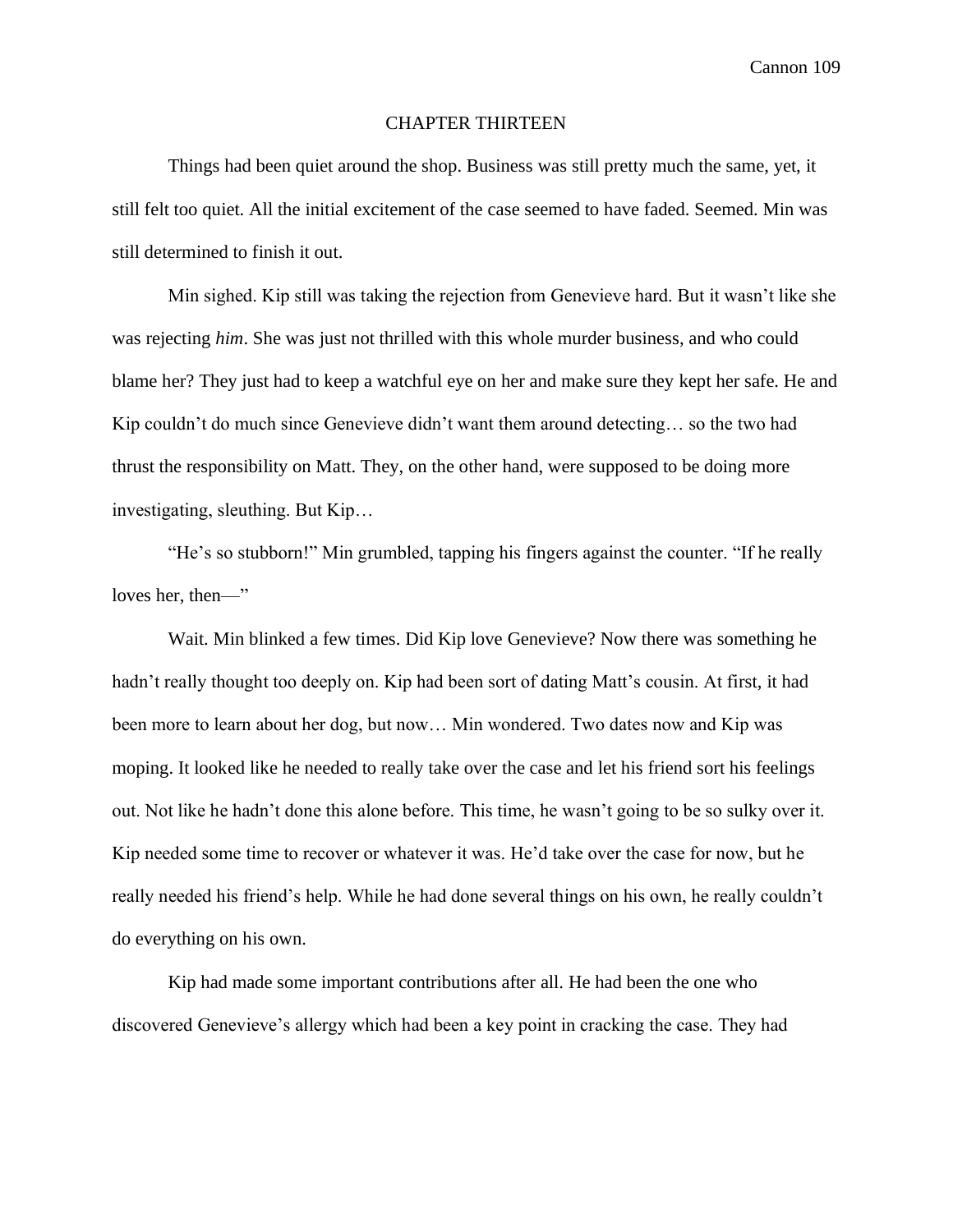finally been able to come up with a motive. Sort of. They were able to realize that Maisy's seizures were no longer just an incident but an attempted murder.

Without Kip's help, they wouldn't have been able to get this far. His assistance had been crucial, and it still was. He just needed some time to sort out his feelings… but time was running out. They needed to find out who was trying to kill Genevieve before it was too late.

\*\*\*

She needed to get a breath of fresh air, and not at Central Park. She wanted to avoid that place of all places. If she went there, it was highly likely she'd bump into Mattie. She really didn't want to see him. There was still that grudge she had. Technically, she had already forgiven him. He was her favorite cousin, even if he was only Matt. No one of extreme importance in the family and often overlooked… but he was sweet and always meant well.

Genevieve just wished he didn't look at her like a child. That was the real reason why she was so miffed at him for hiring detectives. Of course, Maisy's seizures had been upsetting… but she was an adult and could handle the changes the seizures might bring. There was no reason to drag his friends into a fruitless chase, even if one of his friends was rather good looking. It was just an accident. It didn't make sense that someone would be targeting one dog to get rid of his daycare much less try to murder her.

Ugh. This was exactly why she needed to get away from New York for a couple of days.

"Genevieeeeeeeeve!" A blur attacked her with a happy squeal. "I can't believe you're here!"

She gently pushed her friend off. "Good to see you too, Elodie. Long time no see."

Elodie grinned at her friend. "I was really surprised at your call. I thought you'd be too busy to stop by Jersey to see me."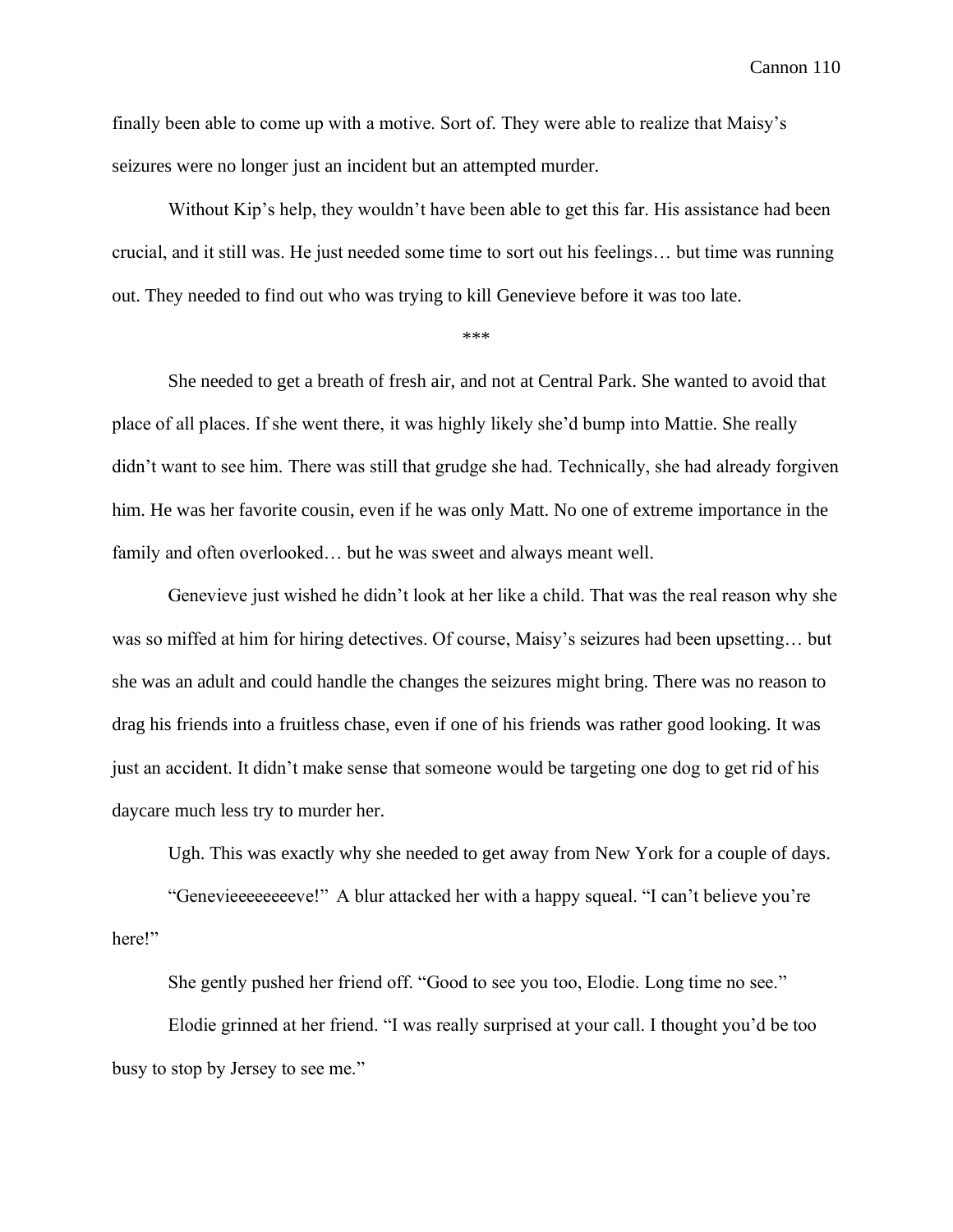"Never too busy for a friend!" Genevieve insisted.

Elodie rolled her eyes. "You really are too sweet. Reminds me of your cousin Mattie! She was a totally sweetheart like you said."

Genevieve gave her friend a confused look. "She?"

"Yeah! Mattie, you cousin who lives next door? I met her at a café before I left," Elodie explained with a slight frown. "I thought I mentioned it to you. Anyway, she's really a sweet thing. I can't wait to have a girls' night with her sometime."

Genevieve nodded a little as Elodie continued to ramble on. Who was this 'Mattie' that her friend had met? It wasn't *her* Mattie because her cousin was a boy not a girl… it made her wonder if maybe, just maybe, Kip had been right about what he said.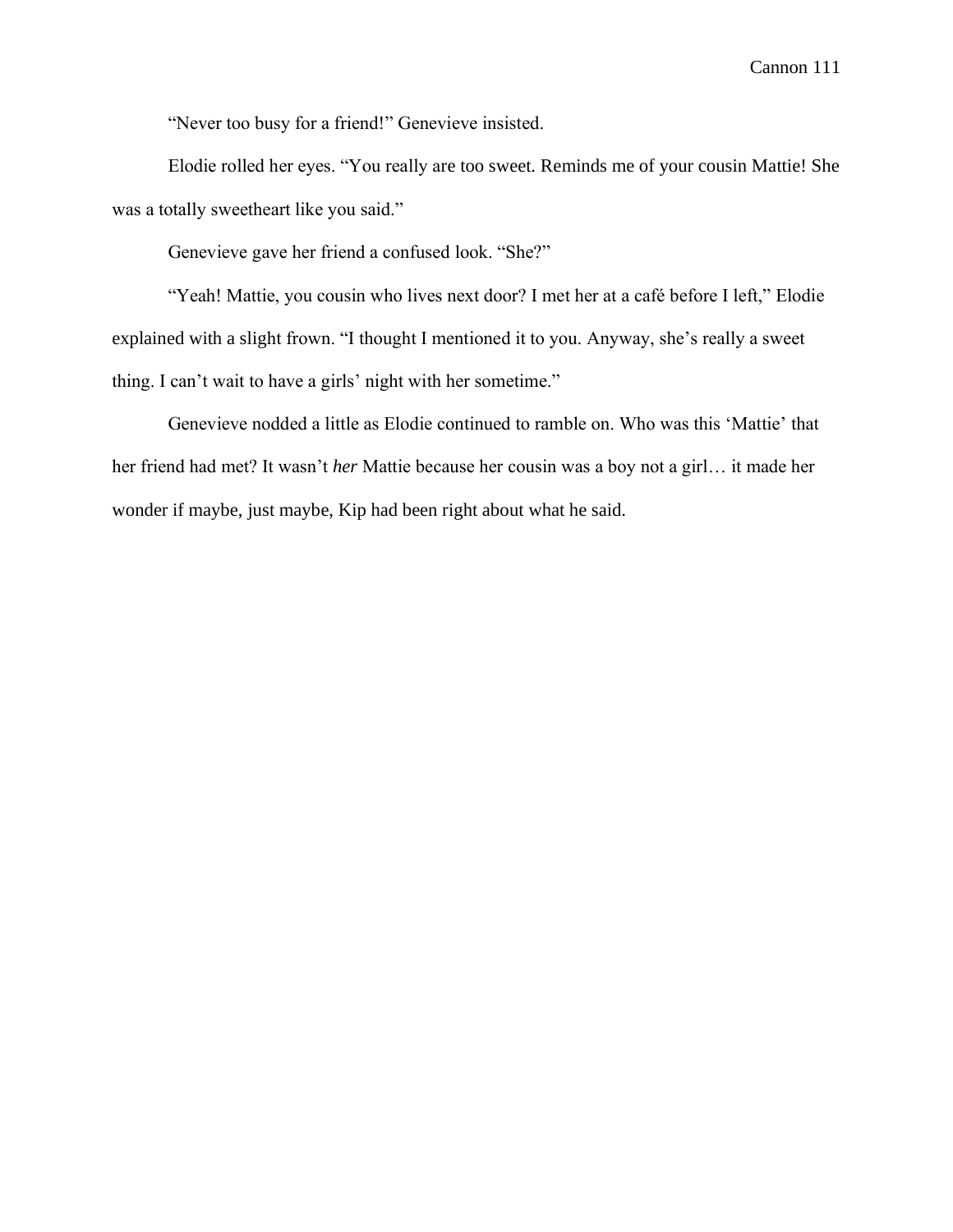#### CHAPTER FOURTEEN

While Kip tired from all the past events, he couldn't really refuse Min's request to head to Central Park for a walk. Since there were no dogs involved, he didn't mind. They were just going for a walk by themselves. To clear their minds, or at least, that was what Min said. Kip wasn't sure if Min might have something else up his sleeve.

But a walk was nice. The weather was cooler in the evening, and the park looked rather nice too. He could appreciate the scenery since he wasn't yawning his head off. He could see the Shakespeare statue in the distance, and he was pretty sure he saw their eccentric professor standing nearby.

"Let's take a different path," Kip urged, leading Min away from the statue.

Thankfully, his friend didn't object, and they were able to avoid Professor Lonki and his endless quotes of Shakespeare. Kip was able to shift his attention back to the scenery as Min started up a conversation with a fellow jogger. A red-headed young woman. He didn't give her much attention since he was admiring the trees and foliage.

It wasn't until Min said 'goodbye,' that he realized the girl had left. Kip glanced at the retreating jogger. "Who was that?"

"Genevieve's flatmate."

Kip squinted at his friend. "Genevieve's… flatmate?"

Min nodded. "I told you, I bumped into her when I was trying to meet with Genevieve the other day, remember?"

"I could have sworn you just said friend!" Kip protested. "Because Genevieve doesn't have a flatmate!"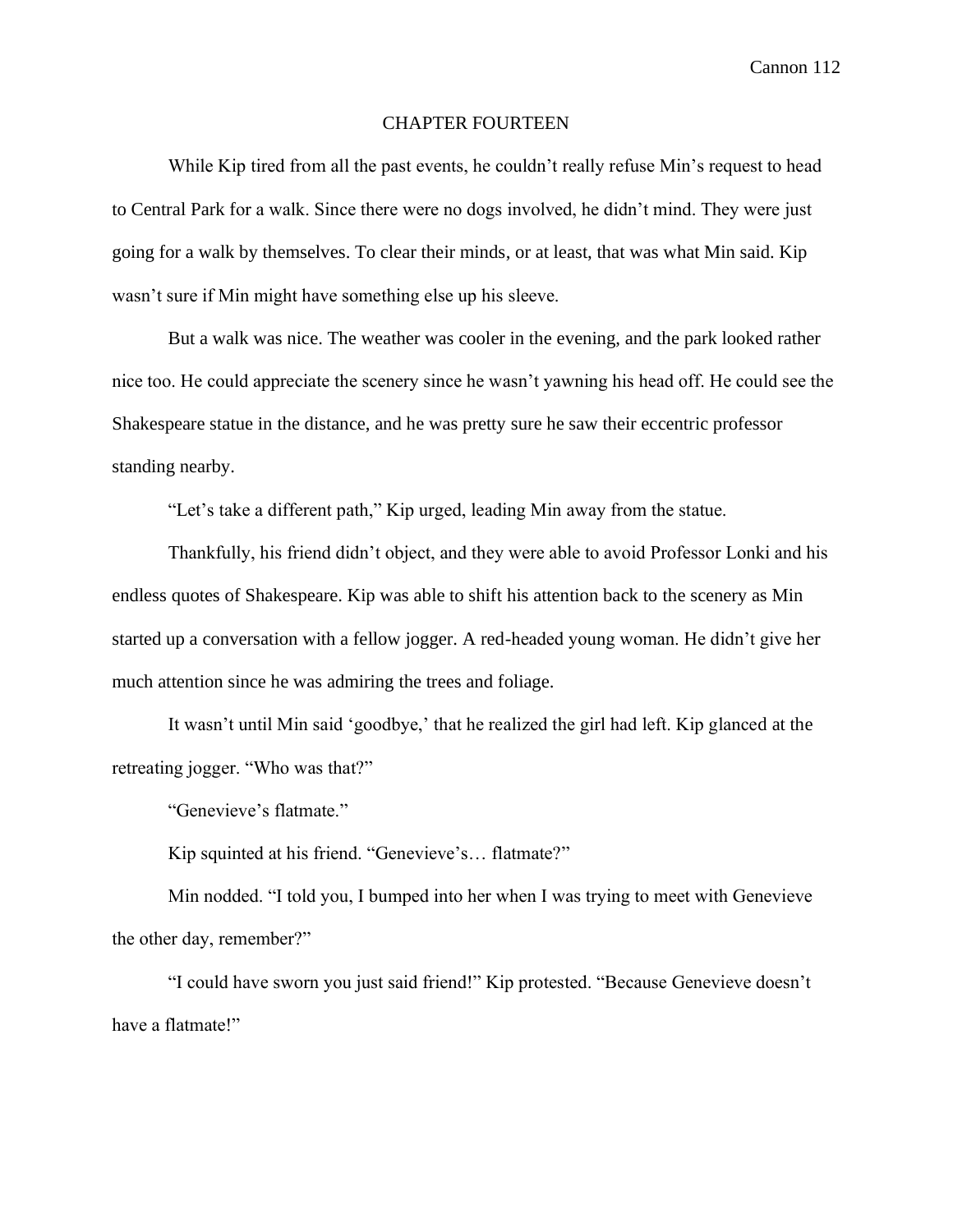"What?" Min paled. "What do you mean she doesn't have a flatmate? But I *saw* her unlocking the apartment door!"

"You must have seen wrong."

"I did not! She had the key inside the lock. Apartment number 546! There is no mistake."

Kip frowned. There was something off about this. He *knew* that Genevieve didn't have a

flat mate, but Min sounded positive that he had seen someone at the apartment.

"Let's ask Matt. He'd know for sure."

Min just shrugged. "All right, we'll ask Matt, but I'm sure he'll tell you what I just told you. There's no way he wouldn't know about her having a flatmate."

There was something strange about the flatmate… why would Genevieve suddenly have a flatmate? Min had to be mistaken. Maybe it was just a friend? Watching the house? Checking in on Maisy?

Kip frowned as he dialed their friend's number on his phone.

"Matt?"

"Yeah?" he yawned.

Their friend sounded a little groggy… perhaps they should have waited until they got back to the apartment to give him a call. It sounded like Matt had just woken up from a nap.

"We got a question for you. Can you tell us if Genevieve has a red-haired flat mate?" "Huh? Flatmate? No, Genevieve lives alone."

Kip gave Min a 'I told you so!' look. "Min was just telling me that she had a red-haired flatmate named Nicole?"

Matt was yawning again. "Mmm… no. Genevieve doesn't know a Nicole. At least not to my knowledge."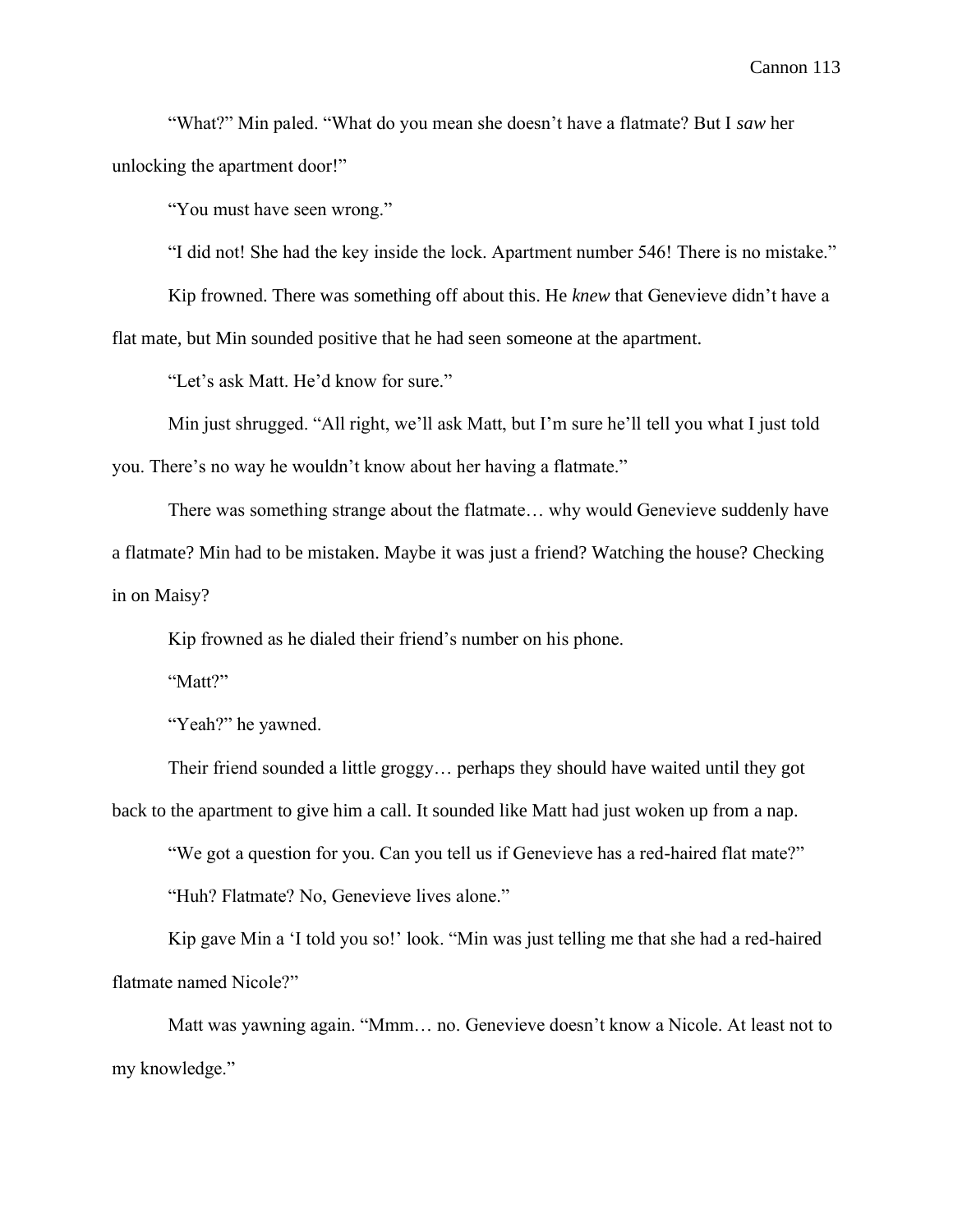"Ah, I see. Okay, thanks."

And before Matt could respond, Kip had hung up and was giving Min a pointed look. "Nicole doesn't exist."

"But then who was it that I saw?? She had a key to Genevieve's flat, honest!" Min insisted. "She gave the key to me, and I returned it to Genevieve!"

Kip raised an eyebrow. "You heard Matt. There is no such person. You must be mistaken."

"I *saw* her at Genevieve's flat. She was locking the door. I saw the key and everything! And then I saw her again today!"

Kip sighed. Perhaps he should humor Min a little. The poor guy had put up with a lot because of him. It was the least he could do.

"Okay, describe what she looked like. Maybe we can figure out who she is."

Unlikely in Kip's mind, but he didn't think Min would let this go if he didn't at least *try* to find something out. It was time he started pulling his weight in this case.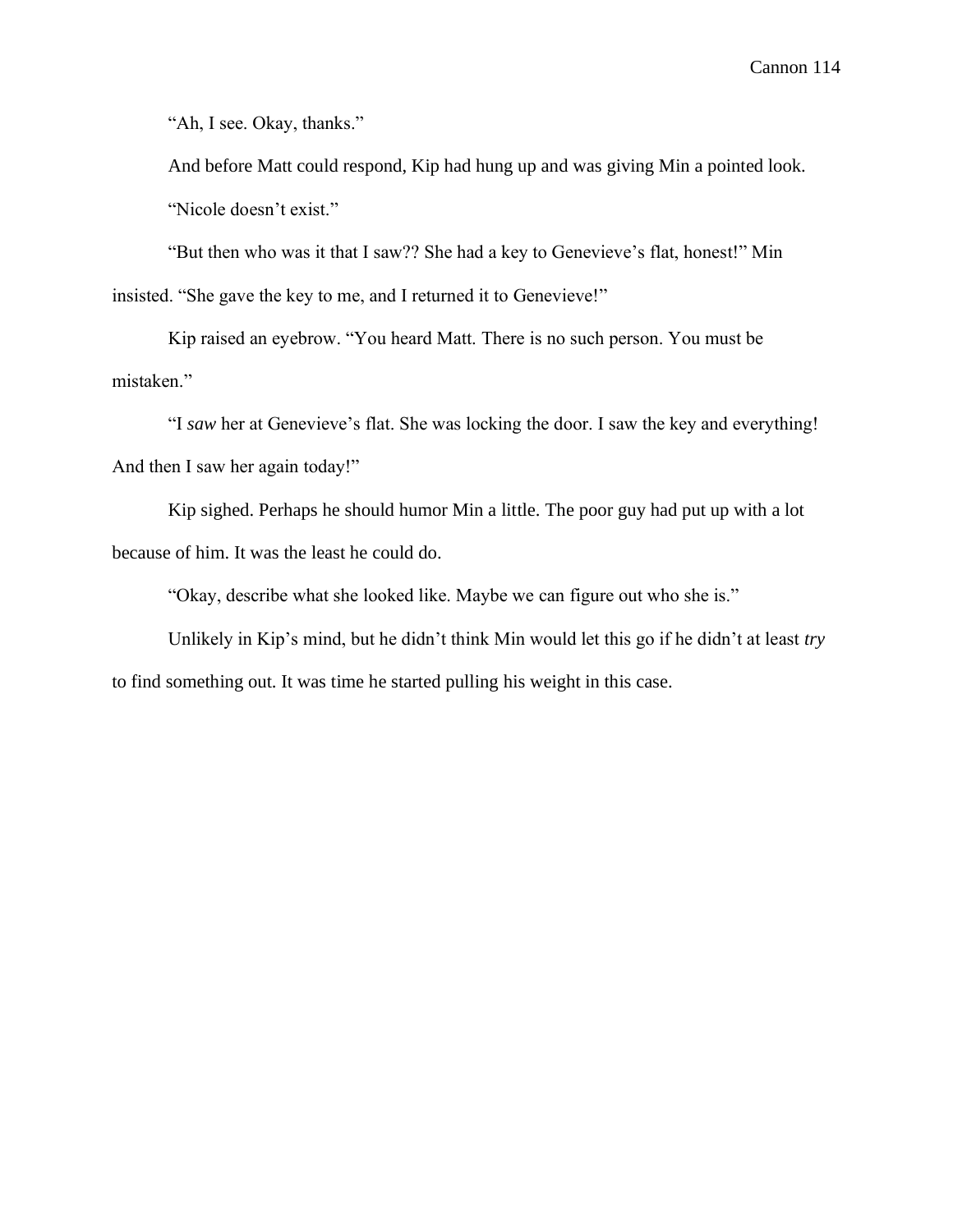#### CHAPTER FIFTEEN

"Well…" Min began slowly. "She was around Genevieve's height and had red hair."

Kip huffed as they entered their apartment and took their shoes off. "That doesn't exactly give us a lot to go on. Think harder! Did she have freckles? What color were her eyes?"

There had to be something striking about her beside her height and hair. Because… how many redheads were there in New York City anyways? Dozens? Maybe even hundreds? They needed something more than what Min was giving him.

"Mreow?"

Cali hopped onto the couch, digging her claws into Kip's lap just as he sat down.

"Ow! Cali, get off," Kip complained, shoving the cat back onto the floor with a soft *thwump.* Cali made a soft hissing sound then hopped back onto the couch. She didn't appreciate being removed from her rightful seat.

Min chuckled and picked her up, pressing a kiss to her head. "Silly Cali. You know Kip doesn't like your claws."

"Mrew!" the cat whined, wriggling in his arms then slipping out. She rubbed against the wall below their evidence board. A bit of string was dangling from it and attracted her attention. She batted at it then took a bite and *tugged* on it hard.

"Ah! Cali, no!" Min cried out, but it was too late.

The tug had loosened the string entirely and had let it unravel the careful loops and twists Min had done to connect all their evidence together. All that remained were the pins and images in a rather messy setup.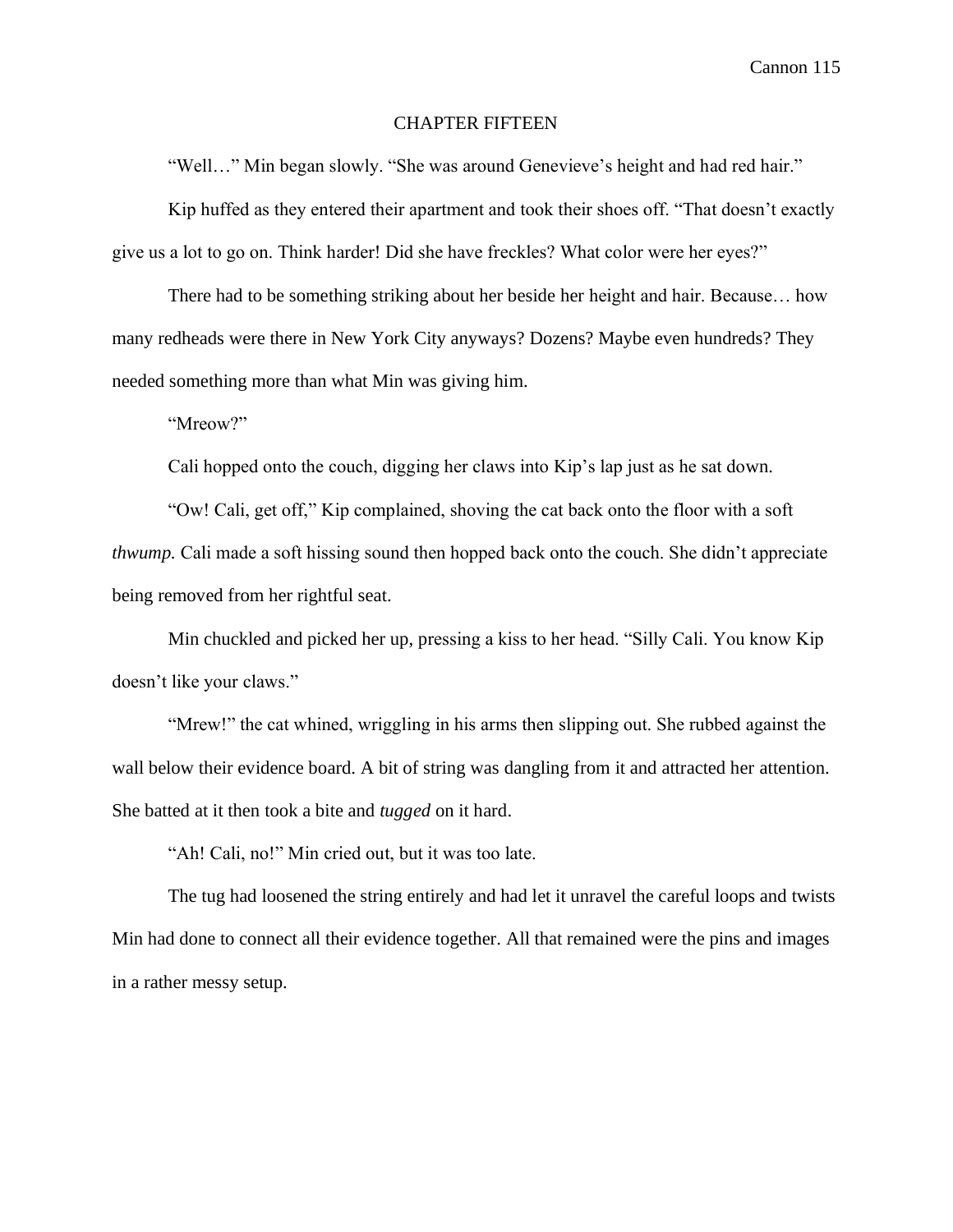"Cali!" Min scolded, grabbing the yarn and trying to pull it away from his cat. However, Cali just clung to it tighter, finding this new game rather amusing. She kept her mouth tightly around the string and clawed at other dangling bits that hung off Min's arms.

Min sighed in defeat letting her take the string to play with as she pleased. He glanced back at the evidence board that looked strangely empty without the red string.

"Aha!" He suddenly brightened and pointed at a photo pinned to the board. "That's her! That's Nicole!"

Kip sat up with a surprised look. "Oh? Let me see."

He walked over to the evidence board, careful to avoid the tangled-up yarn Cali was playing with. He spotted Stripes in the corner, eyeing the string. Best to avoid the cat fight…

"Wait, but that's not Nicole." Kip frowned as he looked at the picture. "She's Chloe." Min was frowning now. "Well, she's not a redhead in this picture. Maybe it's her sister?"

Kip raised an eyebrow. "What are the chances that she had a sister?" He shook his head. "We should call Matt over here. He might have answers for us. Not to mention, he can give us a better idea of who she is. We only know that Chloe had a fight with Genevieve. We need to dig into this more if she was pretending to be Genevieve's flatmate."

Min sighed as he picked up the yarn. His cats had gotten bored and had abandoned the red string. How could he have been so *stupid*? Every little fact or bit of information should have been shared. If he had taken that to heart, Min would have realized that the flatmate was a phony. He had just been so stuck inside of his head since Genevieve had rejected their help. But regrets weren't really going to get them anywhere. He needed to focus on the case at hand.

"Okay, so we know that Genevieve doesn't have a flatmate… and that Nicole was Chloe." Min looked over at Kip. He was still staring hard at the fixed spread before them. They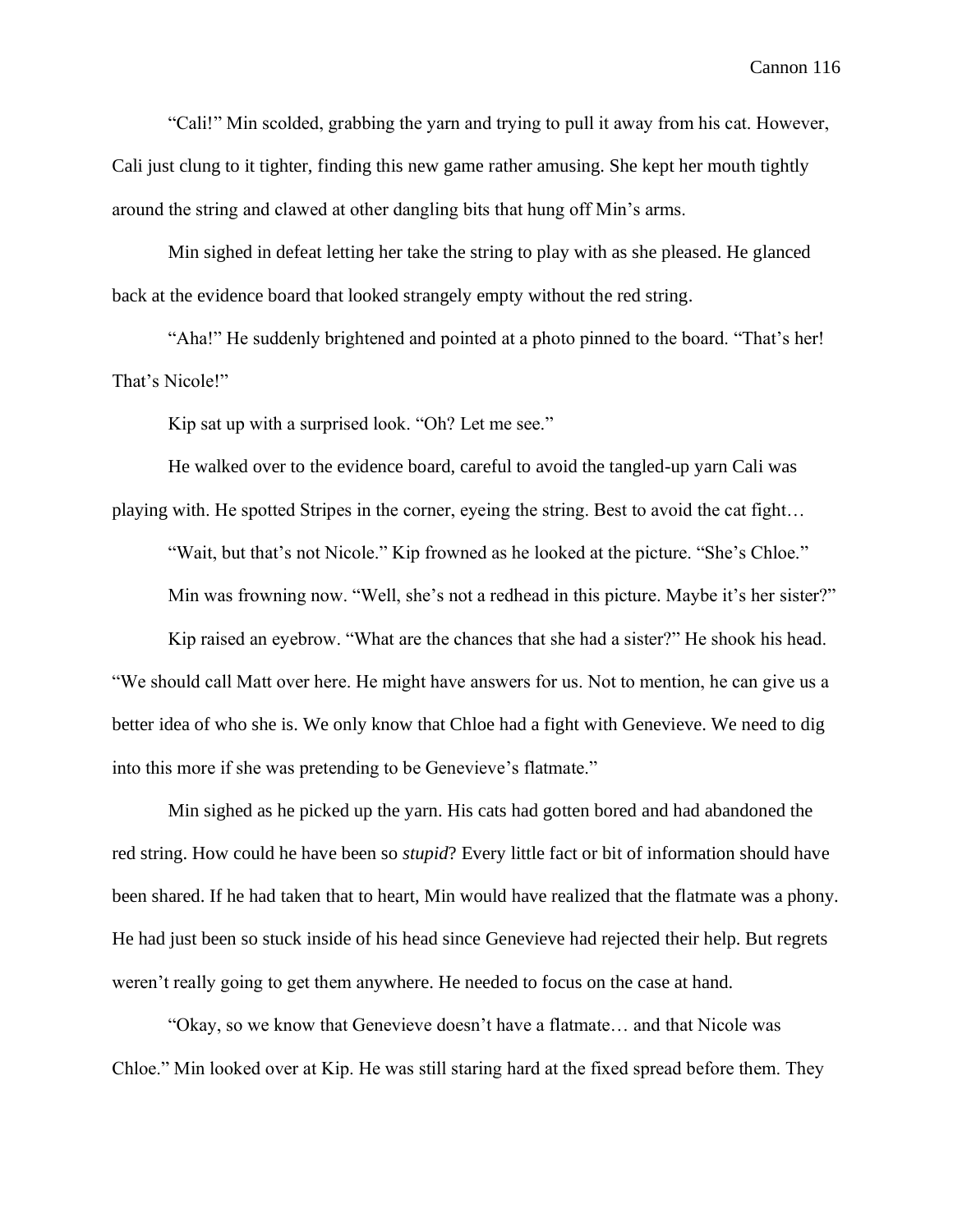had carefully remapped out a sort of evidence board just like in those detective shows and games they had seen and played. Though, it wasn't as easy to organize and sort through as those things had made out... Min had done such a good job the first time that redoing it was a real pain.

"We'll have Matt come over and we can sort out the rest from there," Kip decided.

\*\*\*

Matt sadly hadn't been able to provide much information on Chloe, but he was able to confirm that she had no siblings *and* that she was a natural redhead. So, based on what they currently knew, Chloe was probably the same Nicole Min had met at the flat.

This definitely made her a prime suspect, but they had no solid proof… nor a clear motive. Matt only knew that they fought. He didn't know who might have instigated or what they fought over.

He did, however, know somebody who probably did know: Genevieve's older sister. They talked all the time and had gone to the same college. Genevieve's sister was just a year older than her, so it would be very easy for her to know quite a bit about Chloe.

But *why* did Kip have to be the one calling her? It was not fair to make *him* call. Genevieve probably blabbed everything to her and would make him a sitting target. He wanted to protest, to force Min to call. But the two traitors had already placed the phone in his hands.

"Hello? Who's this?"

Kip wanted to crawl into a hole… "Ah, this is Kip? A friend of Matt's?"

"Oh hello, Kip!"

He didn't know whether to be happy or worried at her seemingly happy and calm tone. "Genevieve told me about you."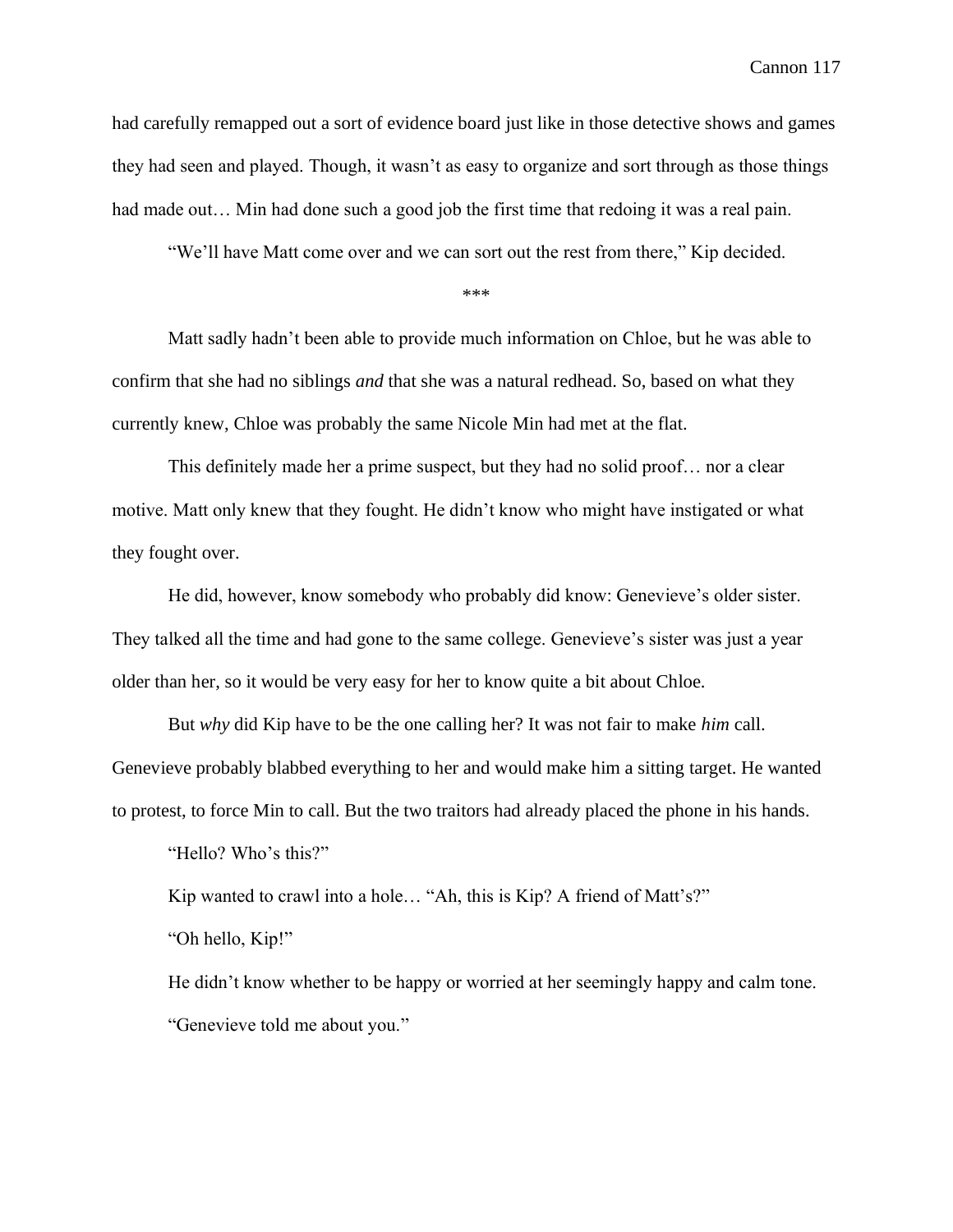His heart skipped a beat. Yep, he should be worried. Very worried. "Ah ha ha… that's nice."

"So… why are you calling me?"

Kip gave Matt a sharp look. Well? How was he supposed to answer that?

His friend just shrugged. Some help.

"Ah, well, the truth is… Matt kinda hired me and my friend Min to look into the accident with Genevieve's dog."

"Mhmm," the cousin hummed. It sounded like she already knew this information…

which meant she probably heard everything from Genevieve.

"Well, uh, we believe that your sister is in—"

"In danger of being murdered," she finished off for Kip. "I know."

Was that supposed to be relieving?!

"I understand Genevieve's frustration, but I also want to know Matt's side of things. He's not the type to make a fuss over nothing."

Kip nodded before remembering he was on the phone. "Yes, uh well… it's a long story and we don't have a lot of time. We actually were hoping to ask you some questions about Chloe?"

It was suddenly rather silent at the other end… Kip was almost afraid that the cousin had hung up. If it weren't for the soft breathing, he really would have thought she ended the call.

"Chloe… that would make sense," she murmured. "Okay, but after I tell you, I want to talk to Matt."

Kip swallowed harshly. "Yeah, will do."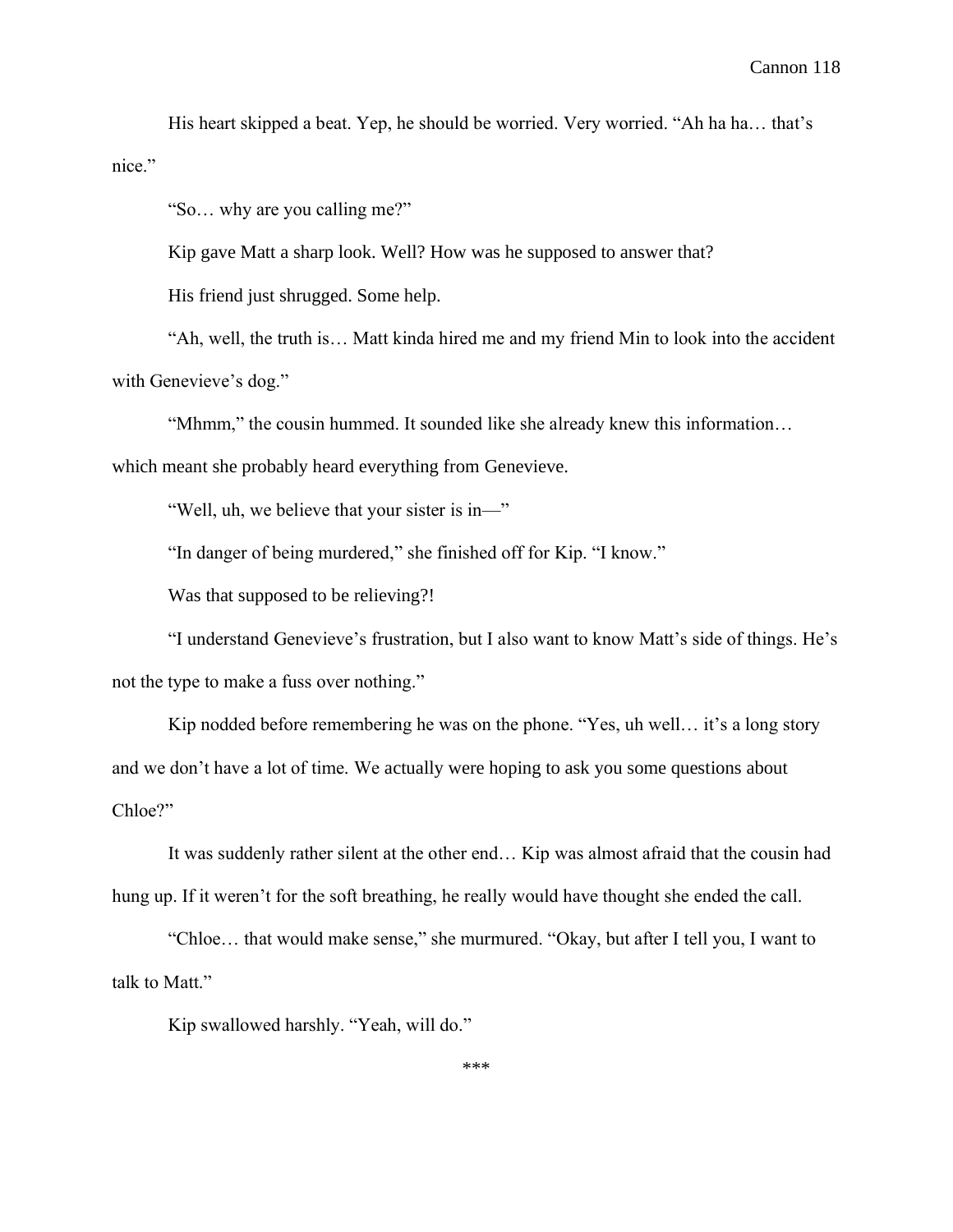After Kip had finished talking with the cousin, he returned the phone to Matt as he promised. The two cousins probably had a lot to talk about… so he and Min left Matt in the living room to talk while they stayed in the kitchen.

"Well… that was unexpected," Min commented softly as he made a pot of coffee.

Kip gave his friend a small nod as he frowned, still mulling over what they had just learned about Chloe. She was a ruthless girl… and to think, she had almost killed Genevieve. It was a relief that she hadn't, but there was still a chance she'd attempt it again.

After all, she had almost slipped into Genevieve's apartment. She had only been prevented thanks to Min's unexpected appearance. But what would happen if she attacked again? When they weren't around?

# *Clink!*

Kip was stirred out of his thoughts as Min placed a glass of iced tea in front of him. The sound of the ice clinking against the glass had startled him.

"Don't worry so much," Min said softly. "We'll figure out something. We got this far you know. We can make sure Genevieve stays safe."

Kip took a sip of the tea. "I'm glad you sound so sure… because I can't feel so sure. She already tried twice you know."

"And failed twice," Min pointed out.

"Third times the charm?" Kip countered.

Min laughed, shaking his head. "No, we won't let that happen," he assured, giving his friend's shoulder a gentle squeeze. "Just have some faith in us, okay? We know who we're up against and why we're against them. So we have the upper hand. Chloe has no clue how much we know."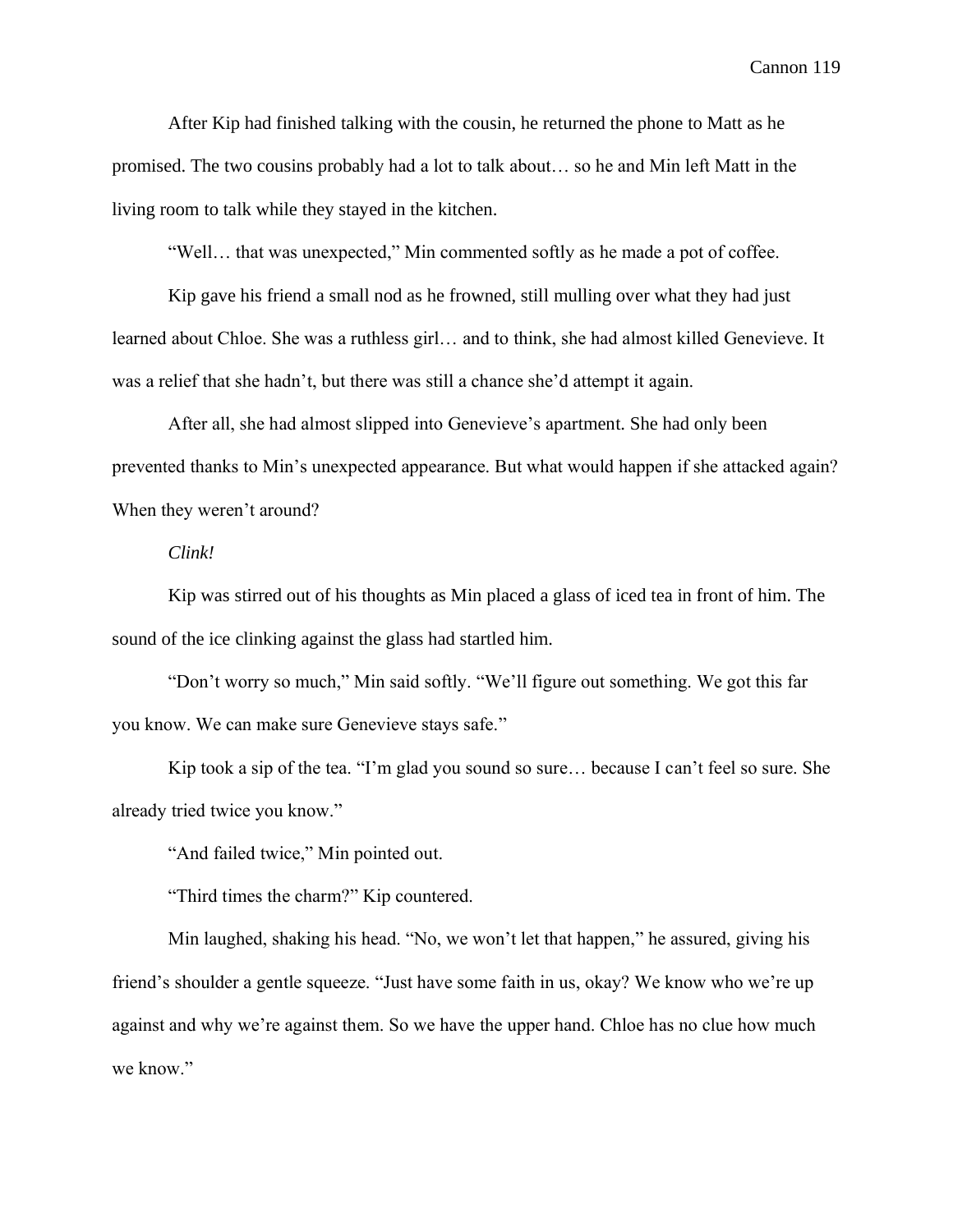His friend had a point… but he still worried.

"Did Matt say if he knew when Genevieve was coming back?"

Min shrugged. "He didn't. But it's possible that her sister might know."

Kip brightened at this suggestion. That made him feel just a little more prepared for what

was to come.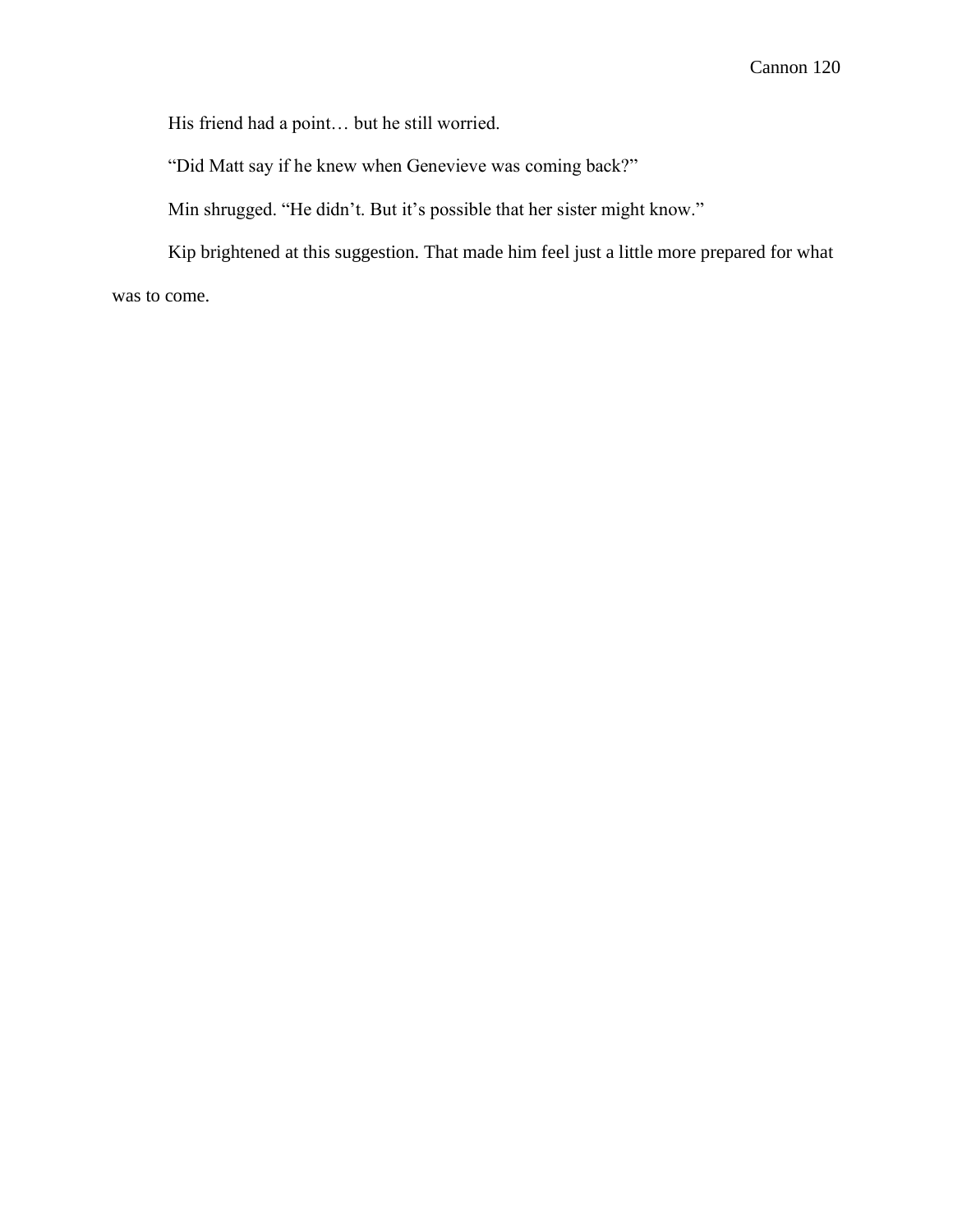# CHAPTER SIXTEEN

*Riiiiing ring. Riiiiiiing ring!*

Kip groaned and covered his head with his pillow. It was Saturday morning for crying out

loud. Why couldn't people wait until the afternoon to call?

He let the phone ring a few more times before he finally reached over and answered it. "Hullo?"

"Kip?? Thank goodness you finally answered! I've been trying to call you all morning!"

Kip used his free hand to rub his eyes. "Matt?"

"Yes! It's me, Matt. This is important! Genevieve came home last night."

Kip straightened, now fully alert. "She did? Did you tell Min?"

"Yes, I called him earlier so he could come and keep an eye on her."

"Why didn't you call me first?!" Kip protested.

There was an exasperated sigh at the other end of the phone. "I *did* call you first, but as we all know, you sleep like a log! So I had to call Min before I headed to the park."

Kip grumbled as he forced himself out of bed. "Okay okay… that's on me. What else do I need to know?"

"She's supposed to be meeting a friend for lunch, but she didn't say who the friend was or where it was at," Matt explained. "So you and Min will have to keep an eye on her. I gave Min my watch so you should be able to ping her location if you lose her."

"Wait do you mean be 'ping'?" Kip asked as he worked on getting dressed which wasn't easy to do with one hand.

"Her parents wanted me to keep an eye on her so they gave me this watch that's connected to her phone."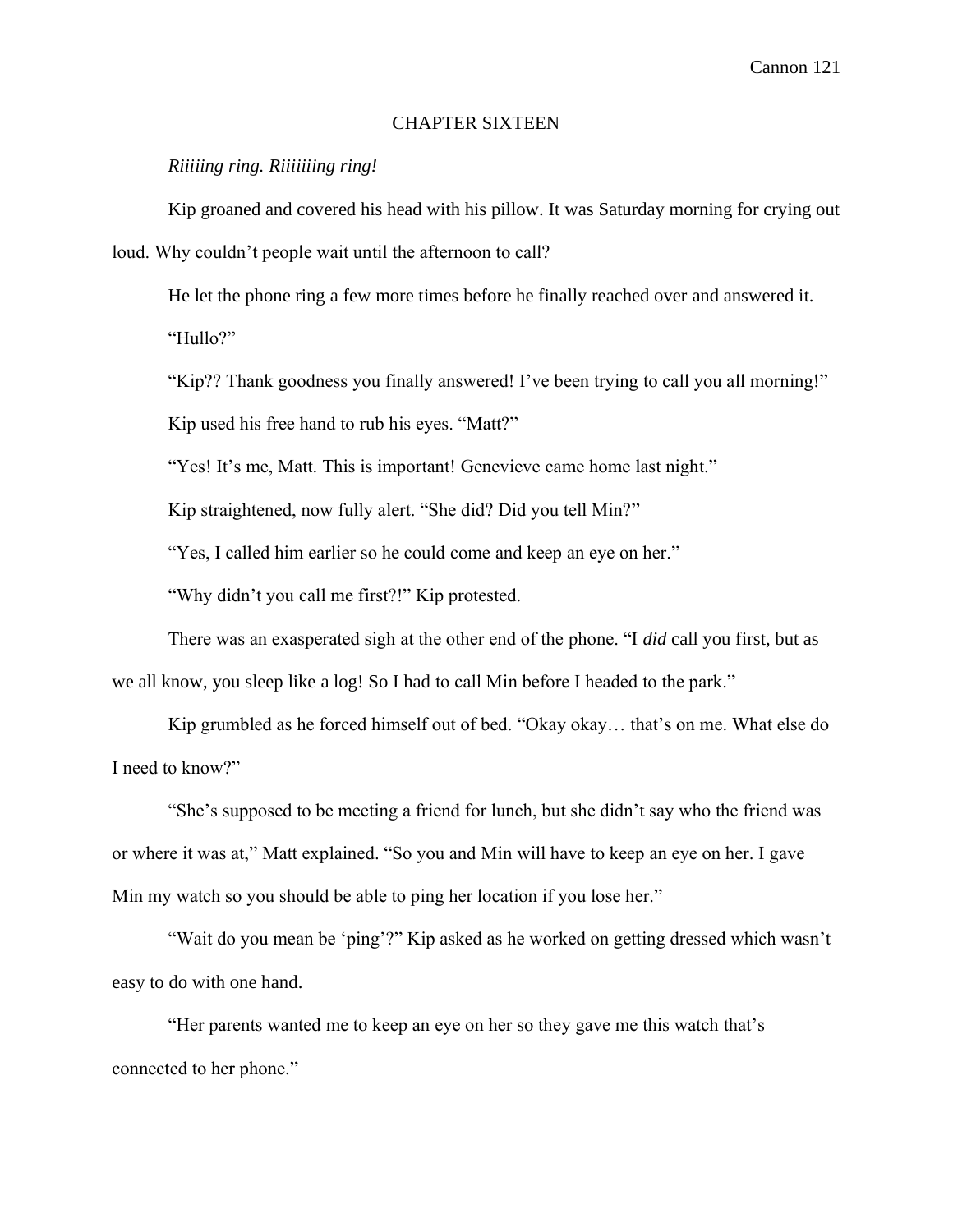"Is that even legal?!"

Matt chuckled. "Well, she's still on their phone plan, and she knows about it." "Oh."

"Perfectly legal."

Kip rolled his eyes. "Right, right. Min and I will keep a close eye on her."

"You better!"

And with a *click,* the call ended. Kip finally had both his hands free and could finish washing up and just head out. No breakfast today. There was no time. As Sherlock would say, the game was afoot.

\*\*\*

Min was standing across the street from Genevieve's flat, keeping an eye on her place. She hadn't come out just yet, but he couldn't let his guard down. He couldn't miss her leaving. Sure, they had the watch… but Min didn't want to depend too heavily on the technology. One wrong move could be deadly, in more ways than one.

"You look too obvious, Min."

Min turned on his heels to face Kip with a frown. "You're late."

Kip shrugged, yawning as he adjusted his cap and sunglasses. The perfect disguise in his opinion.

"And you say *I* look too obvious," Min grumbled as he turned his attention back to the flat. Ack. He grabbed Kip's hand and started walking. "She's leaving!"

Kip turned his gaze to the flat as his friend tugged him along, barely spotting Genevieve as she disappeared down the stairwell.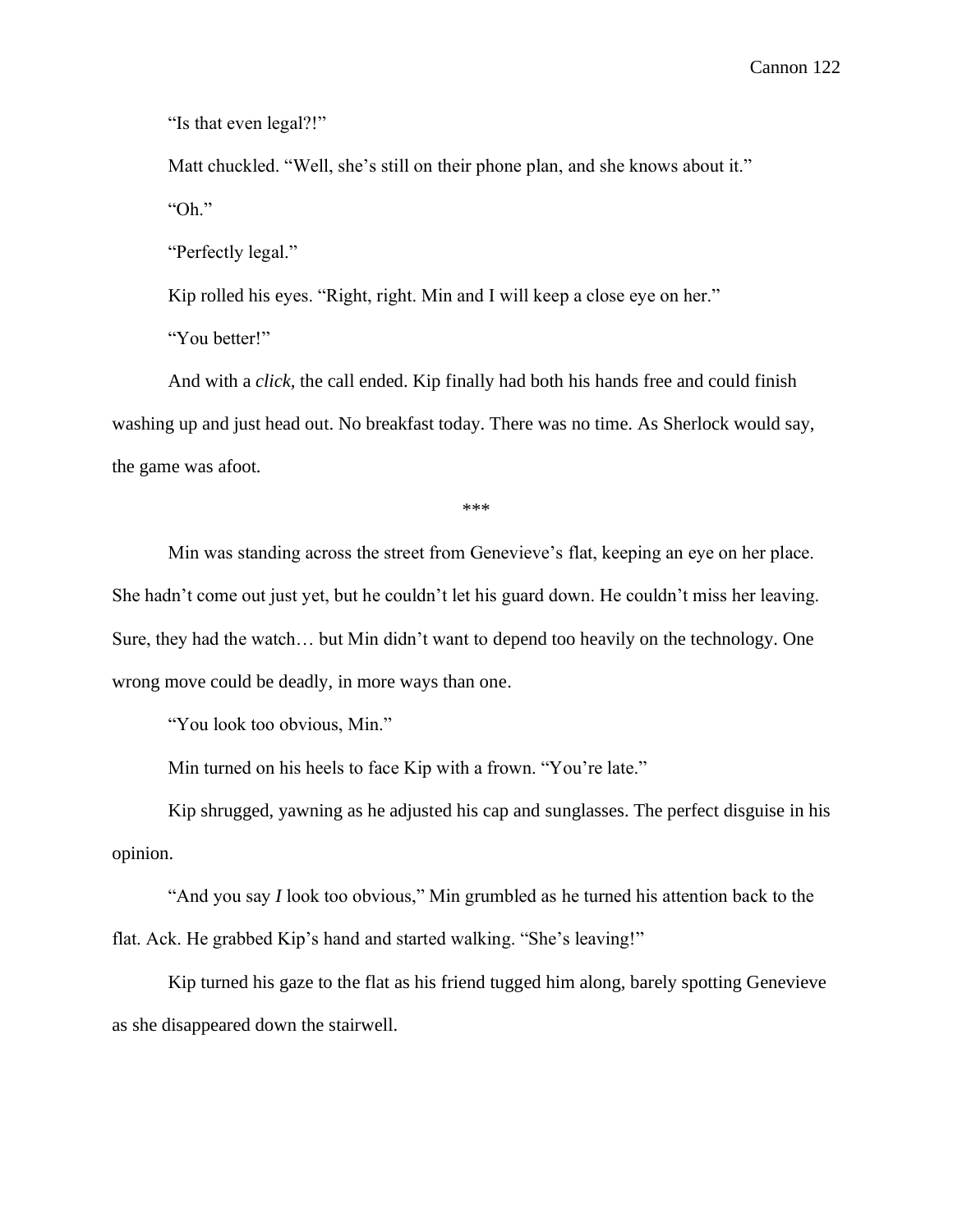Lucky for them, Genevieve did not take her car or call a taxi. Deep down, Min kind of wished she had. It would have been kind of fun to hire a taxi and follow after her just like in the books or in the movies. But he needed to force out such silly thoughts. This was more serious that fiction. He and Kip had to trail her and make sure that Chloe didn't make another murder attempt.

The streets of New York are almost always busy. It was a blessing and a curse. A blessing because it meant Genevieve wouldn't notice them following her but a curse because it would make it hard for them to follow her.

"Can you see her?!" Kip asked, straining to see over the crowd as they walked. He really hated being short.

"Barely," was Min's soft answer. "I think she's headed to that one new café you took her to that one time. At least, that's the direction she's headed in."

Kip brightened at that answer. "You're probably right. It's the only café in this area within walking distance. I'll go on ahead and grab a table for us. And you." He tossed his hat to his friend. "Wear this. Genevieve would be able to spot you a mile away if you just showed up like that."

Min couldn't really argue with that and let his friend go as he pulled the hat over his head, glancing at his reflection in the nearby shop windows to make sure his hair was mostly covered. A beanie would have given more coverage, but he had to make do with this baseball cap.

\*\*\*

Genevieve hadn't expected a text from her of all people while she was away in Jersey. She had thought her number had been blocked… but reading the message, she couldn't help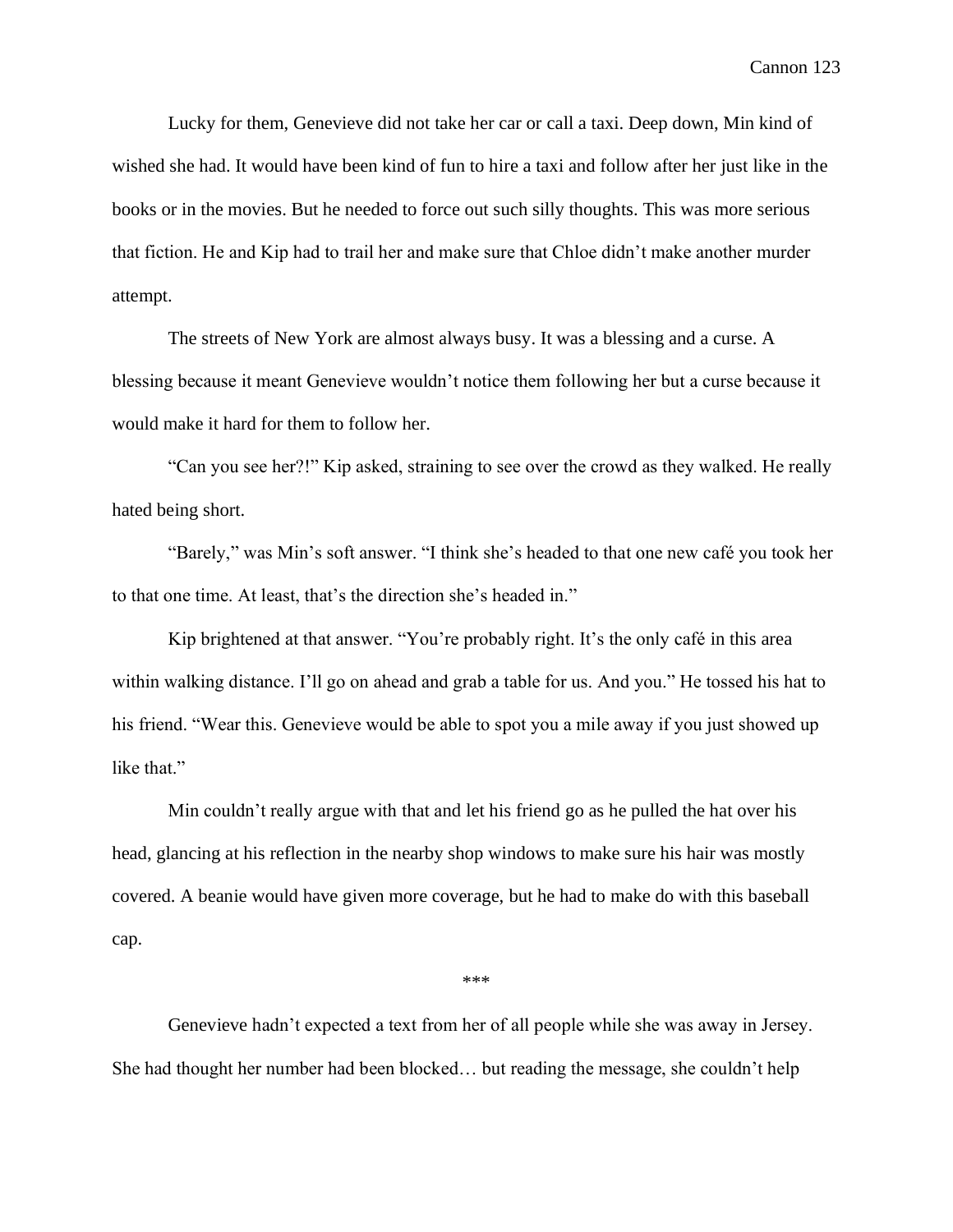feeling a twinge of compassion for her. So, despite knowing her older sister and even Elodie wouldn't approve, she agreed to meet with her old friend.

The messages had been so open and honest about the feelings of the past. She felt guilty and rather sorry for how she had treated Genevieve and just wanted a second chance. She understood if Genevieve didn't want to speak to her… but she had wanted to try asking all the same.

Genevieve couldn't be heartless to such a genuine apology and request. So, she cut her trip with Elodie short and arranged to meet with her friend that Saturday. They were going to meet at that café, the one that Kip had taken her to… She hadn't seen him in a while and felt a little guilty. She had been ignoring him because of the whole detective mess.

As she headed out to the café, she promised herself to contact him and apologize for ignoring him. She still felt that he had been in the wrong when it came to the whole detective business, but she could admit when she was also wrong. They'd make up somehow, but right now, she had a friend to reconcile with.

"Hello, Chloe!"

\*\*\*

Kip almost wondered if he should have let Min go first as he got a table within earshot of Genevieve's table. He didn't recognize the blonde sitting opposite of her since her back was turned to him, so he assumed it was Elodie or another friend. After all, Chloe was a red-head.

The two girls were currently chatting about the weather, so there wasn't anything to be worried about. Still, he would keep an eye out for any red-heads that might pass by.

"What are you doing?!" a sharp voice hissed in his ear, nearly making him jump before he recognized his friend.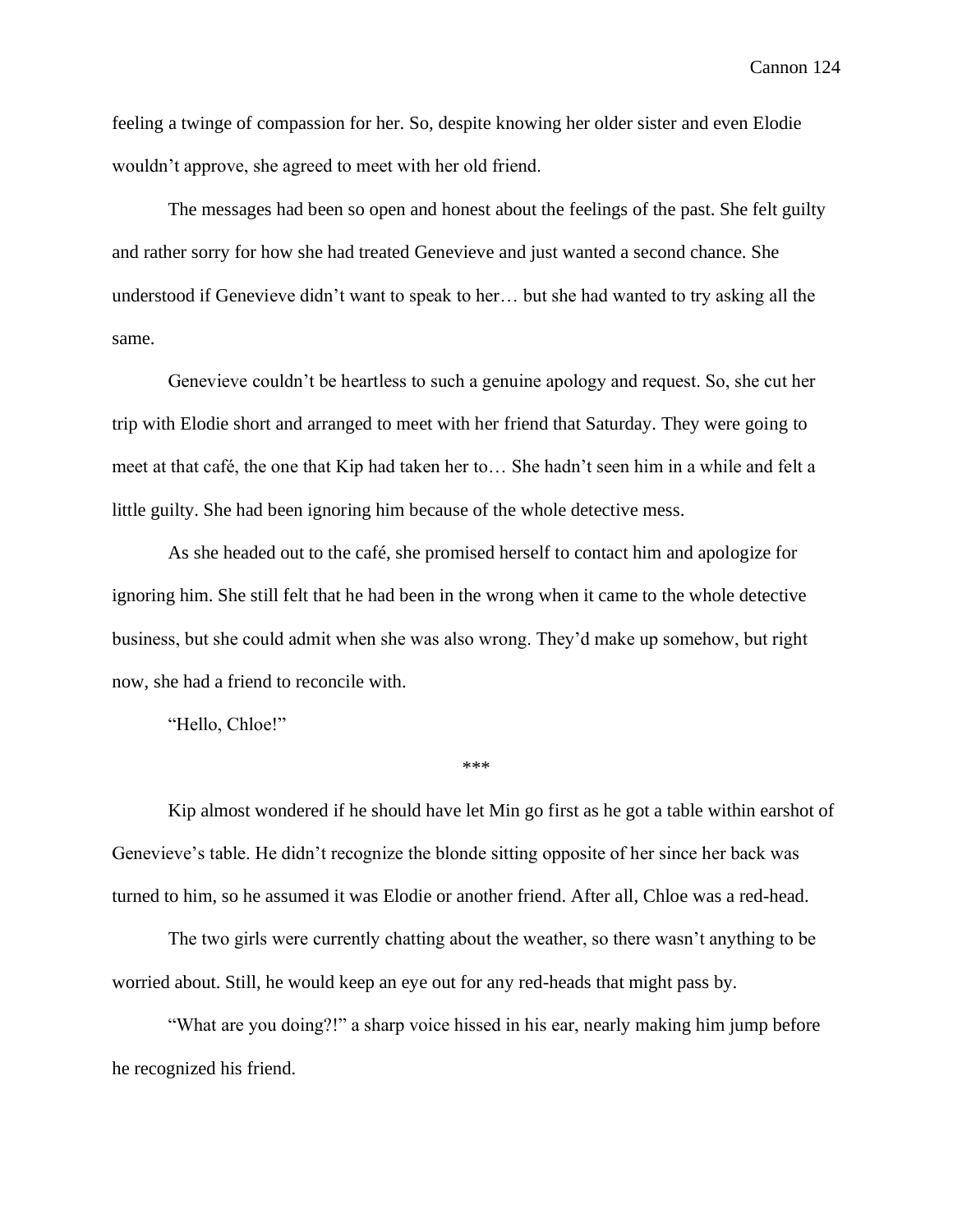"Min! Don't scare me like that!" he whispered harshly. "And what does it look like I'm doing? I'm on the lookout for Chloe."

"Idiot!" Min smacked the Kip's head and made him face the two girls. They were lucky the girls were too engrossed in their conversation to notice them. "You should be watching Chloe!"

"Chloe's not here!"

Min scowled and pointed at the girl opposite of Genevieve. "That is Chloe."

"But Chloe's a redhead!"

"Not anymore. I saw her face. It's her," Min insisted. After all, he wasn't going to make the same mistake twice with her.

"So what do we do?" Kip asked, lowering his voice.

"We watch and—" His eyes widened as he saw a waitress come over to Genevieve's table and set down two drinks in clear to-go cups. That color…

"Don't drink that!" Min called out, running over to Genevieve and snatching the drink out of the blonde's hands just as she had reached out for it.

"What are you doing?" Genevieve gasped out as Kip came running up as well.

"Saving your life." Kip took the to-go cup from Min's hand and sniffed the drink. "This has rosemary in it."

Genevieve looked at her friend in shock. "Chloe… you know I'm allergic."

The blonde sitting across from her was shaking. "Y-yeah. I know." She glared at Genevieve, gripping her chair tightly before standing onto her feet and pointing her finger at the other girl. "I wanted you to drink it and *die*! You were supposed to die!"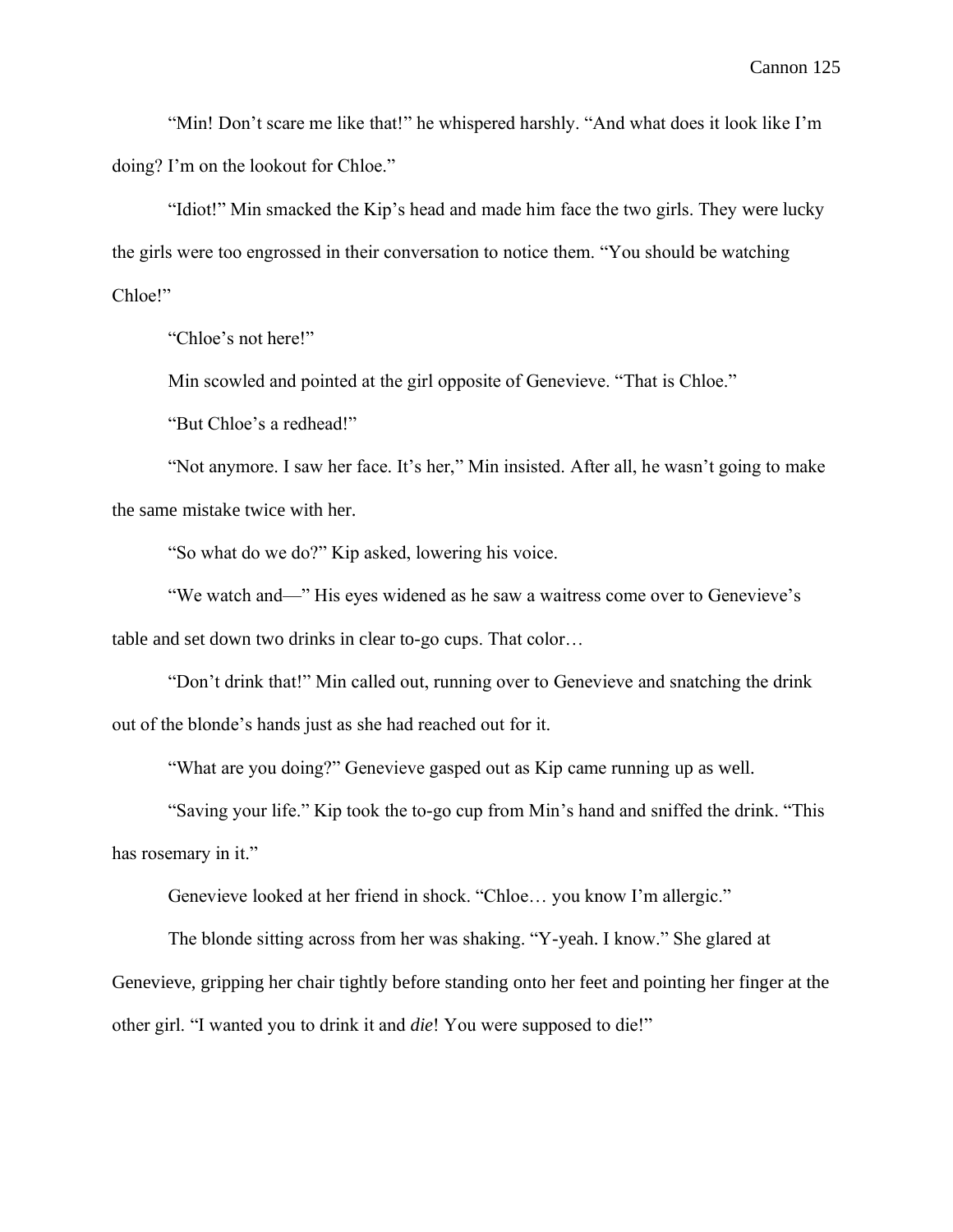Chloe slammed her fist on the table, gaining the attention of the other customers as she raised her voice. "But your stupid dog got seizures instead! Then I missed my chance because of these two." She shot an angry look at Kip and Min. "But today, I was going to get rid of you for good. You were going to finally get it for what you did to me. You goody two shoes. You ruined my life!" she shrieked, lunging at Genevieve and grasping onto her hair tightly.

Genevieve cried out and clawed at the other girl. Both girls were now screaming and tugging at each other's hair. Leaving Min and Kip at a slight loss of what exactly to do. Should they intervene? It wasn't like Chloe could actually kill Genevieve by pulling hair…

But it still wasn't a good look for either girl. They needed to be separated, so Kip nodded to his friend and they each grabbed the two girls to pull them away from each other. Kip pulled Genevieve away as Min held back Chloe.

"That's enough… the police will be here shortly," Min said firmly, forcing the redhead to sit back down.

The café was strangely quiet… all the other customers were staring and whispering at the scene they had witnessed. The whole atmosphere had shifted by Chloe's words and actions. And the arrival of the police only made the café quieter still.

"Didn't know you had the police on speed dial," Kip teased Min lightly as the police escorted Chloe out. A few policemen were still around, questioning some of the people and getting a testimony from Genevieve. They'd be questioned and interviewed later.

Min coughed. "It pays to be prepared."

\*\*\*

Once things had calmed down, Genevieve stopped by the bookstore to give a proper thanks to the two men who had saved her life. Maisy was left at the front, barking happily as she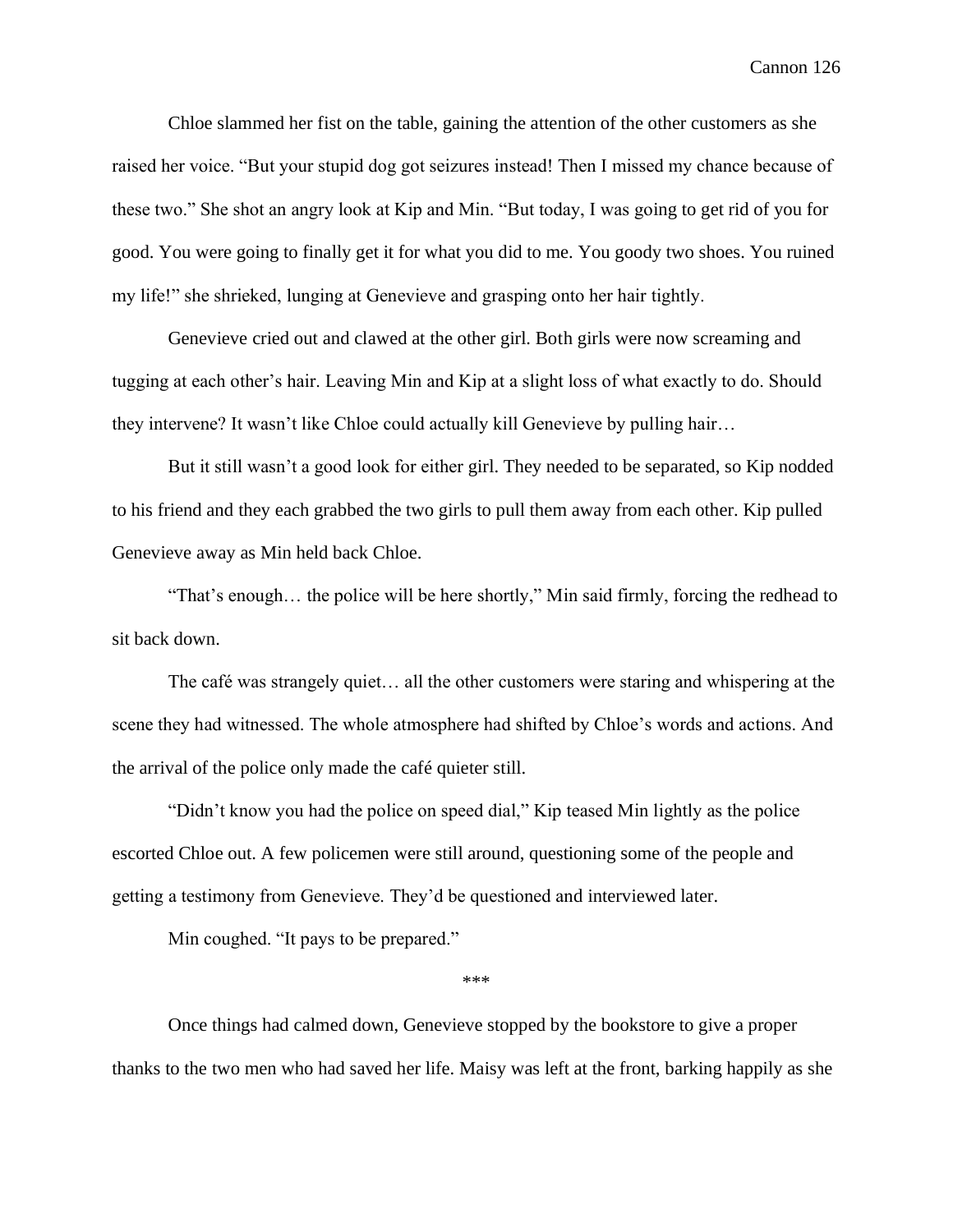peeked into the window after her mistress. Everything had happened so quickly… and suddenly. She didn't know what she ought to say to them, especially after she accused them of causing a fuss over nothing. Her face flushed at the mere thought of the angry words she had given Kip, but Matt assured her that his two friends understood and didn't hold it against her. But that didn't completely ease her mind as she entered the café..

"Hello?" she called out shyly.

"Oh, Genevieve, welcome!" Min greeted, popping out from the kitchen area. "Kip's in the bookstore, but he should be over here shortly. Please take a seat!"

Genevieve nodded, taking a seat at the nearest table that looked towards the bookstore. She couldn't see Kip… but considering he was roughly her height, it wouldn't be easy to spot him over the shelves.

"Coffee? Or water? No rosemary is used here so you're safe," Min assured with a soft smile as he placed two cups before her.

"Oh thank you! I—"

"Genevieve?"

She looked back up to see Kip smiling at her, and she couldn't help smiling back. "Hello Kip."

He looked a little embarrassed as he took his seat. "I'm glad you stopped by. We were wanting to check on you, but Matt wouldn't let us."

"More like *you* wanted to check," Min mumbled as he poured some tea for Kip.

Genevieve glanced curiously at Min man, not quite catching what he had said, but he merely flashed a bright smile.

"So, I just ah… wanted to um…" Genevieve was mumbling now.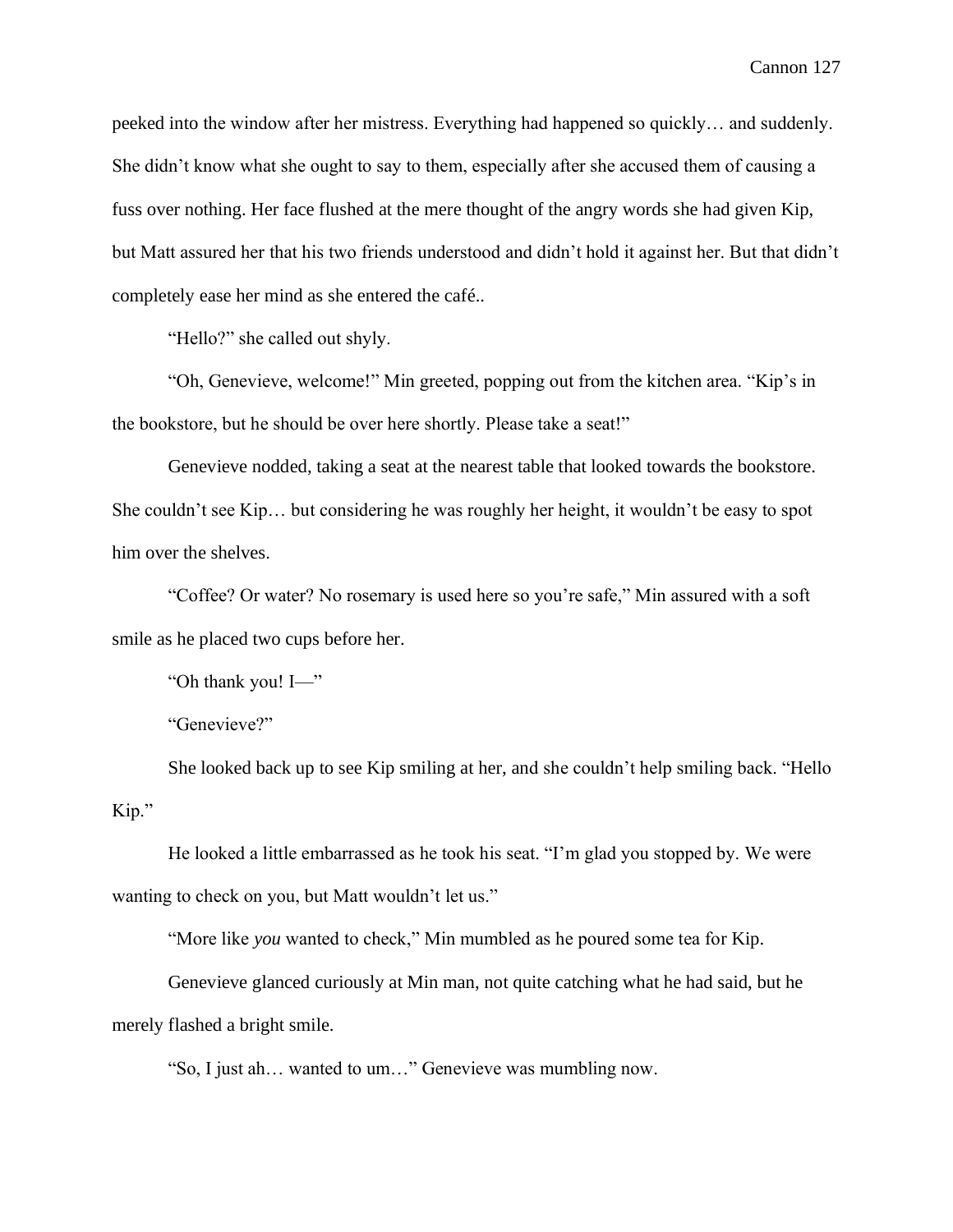"You don't need to thank us," Min chimed in gently. "We're just glad your safe."

The blonde glanced between the two young men. She really could understand why her cousin was so fond of his friends. They were being so kind after she had been so determined to ignore them and brush them off.

"How did you realize that it was Chloe?" she asked softly. "I'm still a little surprised that it was her… even if I didn't exactly get along with her back at college."

Kip pursed his lips. "Well, we sort of realized it, er Min realized it," he corrected himself. He could take all the credit. It had been a team effort, and most due to Min's quick thinking and persistence. "You see he bumped into Chloe trying to break into your flat."

"My flat?!"

"She told me was your flatmate Nicole, so I didn't realize it at first," Min explained. "It wasn't until I saw Chloe's picture on our evidence board that Kip and I realized something wasn't right."

Genevieve nodded a little. "I see… but how exactly did um… Maisy come into this whole thing? You both mentioned that Maisy's seizures were sort of connected to this whole thing."

Kip nodded. "From what we kind of figured on our own and based on her testimony from the police, Chloe had been watching you for a while and had been taking particular notice of your walks with Maisy. She was hoping to find a way to get Maisy to lure you to her trap."

After observing Genevieve's usual jogging route, Chloe had determined where she could plant the hat. It was simple. She would soak the brim of Genevieve's hat with her rosemary essential oils and leave the rest to nature. What she hadn't realized at the time was that Genevieve had an unexpected invitation to a friend's wedding. So, instead of having Genevieve's body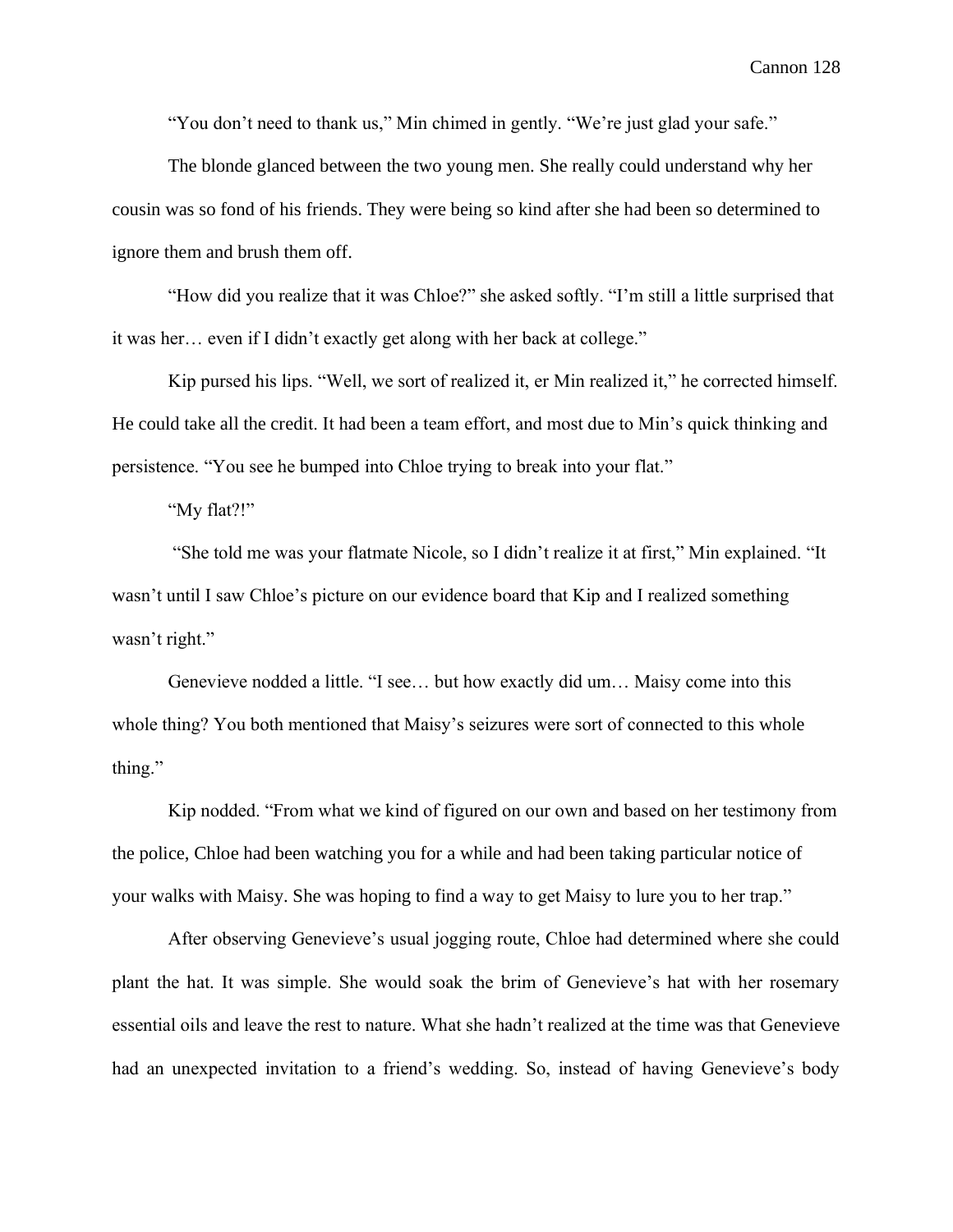discovered that Saturday morning… she was shocked to find a convulsing dog in her place. Unsure what to do, Chloe had fled the scene, leaving the hat behind.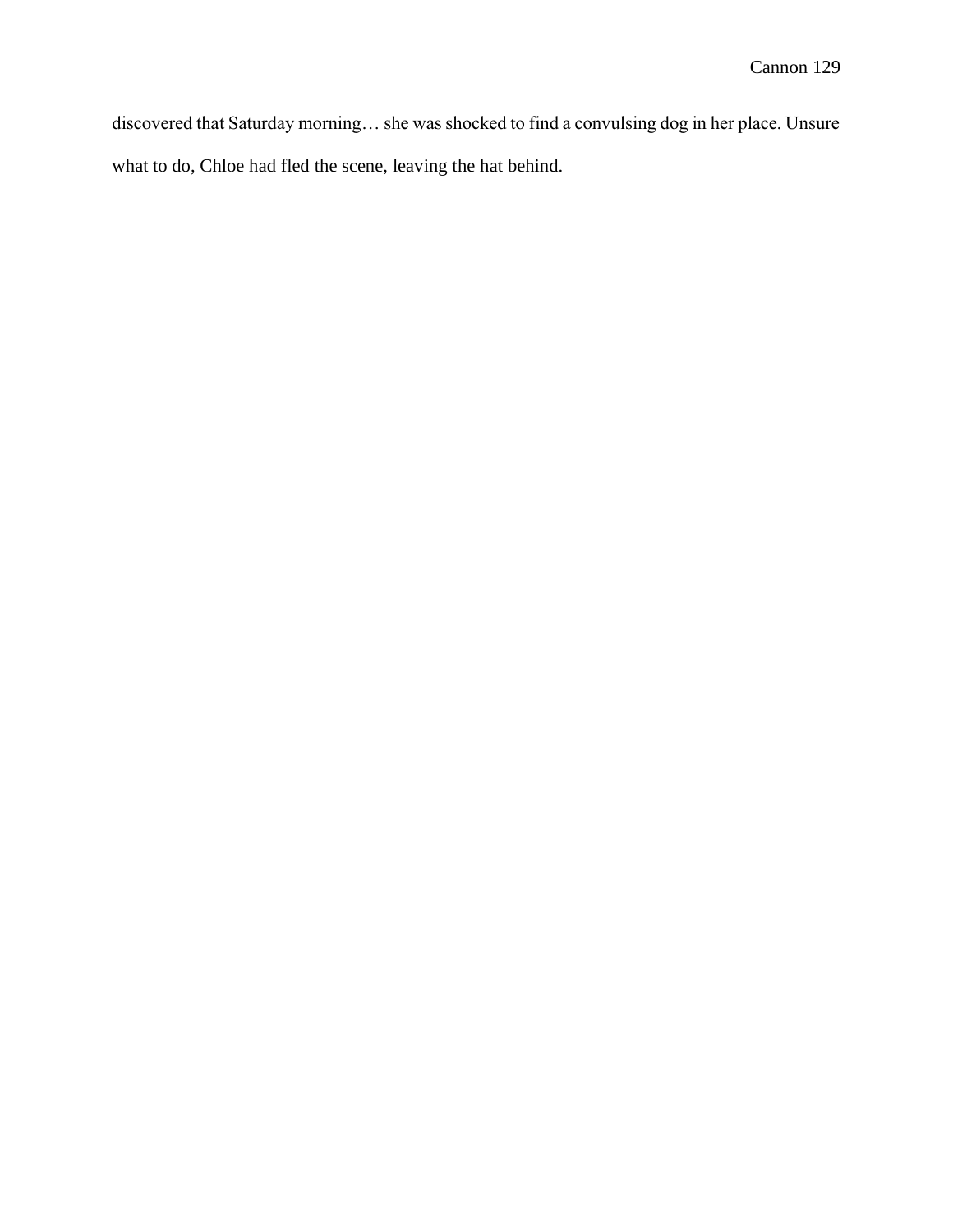#### Annotated Bibliography

Agatha Christie Limited. "How Christie Wrote." agathachristie.com, Agatha Christie Limited, [https://www.agathachristie.com/about-christie/how-christie-wrote.](https://www.agathachristie.com/about-christie/how-christie-wrote)

The Agatha Christie website was created by Agatha Christie Limited, the company that is in charge of protecting and preserving the work of Agatha Christie. This article from the website provided information on Agatha Christie's writing process. Looking at Agatha Christie's writing process provided insight on how note-taking and careful planning can help with plotting out the book manuscript.

Bell, James Scott. *Plot and Structure: Techniques and Exercises for Crafting a Plot That Grips Readers from Start to Finish.* Writer's Digest Books, 2004.

James Scot Bell's book *Plot and Structure* explained the various ways writers can organize their plots for their stories. He provided several ways to outline the entire story and keep the plot clear as the writer works on the story. The organization tips helped lay down a foundation for where the main acts of the story should fall.

Christie, Agatha. *Agatha Christie: An Autobiography.* Dodd, Mead, and Company, 1977. Agatha Christie's autobiography detailed her life from a young age to adulthood. In several sections of the autobiography, Christie mentioned her writing process and how she came up with some of her stories. The background on Christie's writing from a more personal perspective helped guide the writing process of the manuscript.

---. *And Then There Were None.* St. Martin's Griffin, 1939.

The work *And Then There Were None* was one of Agatha Christie's most defining works. In this story, there were 10 deaths that Christie carefully planned. This work provided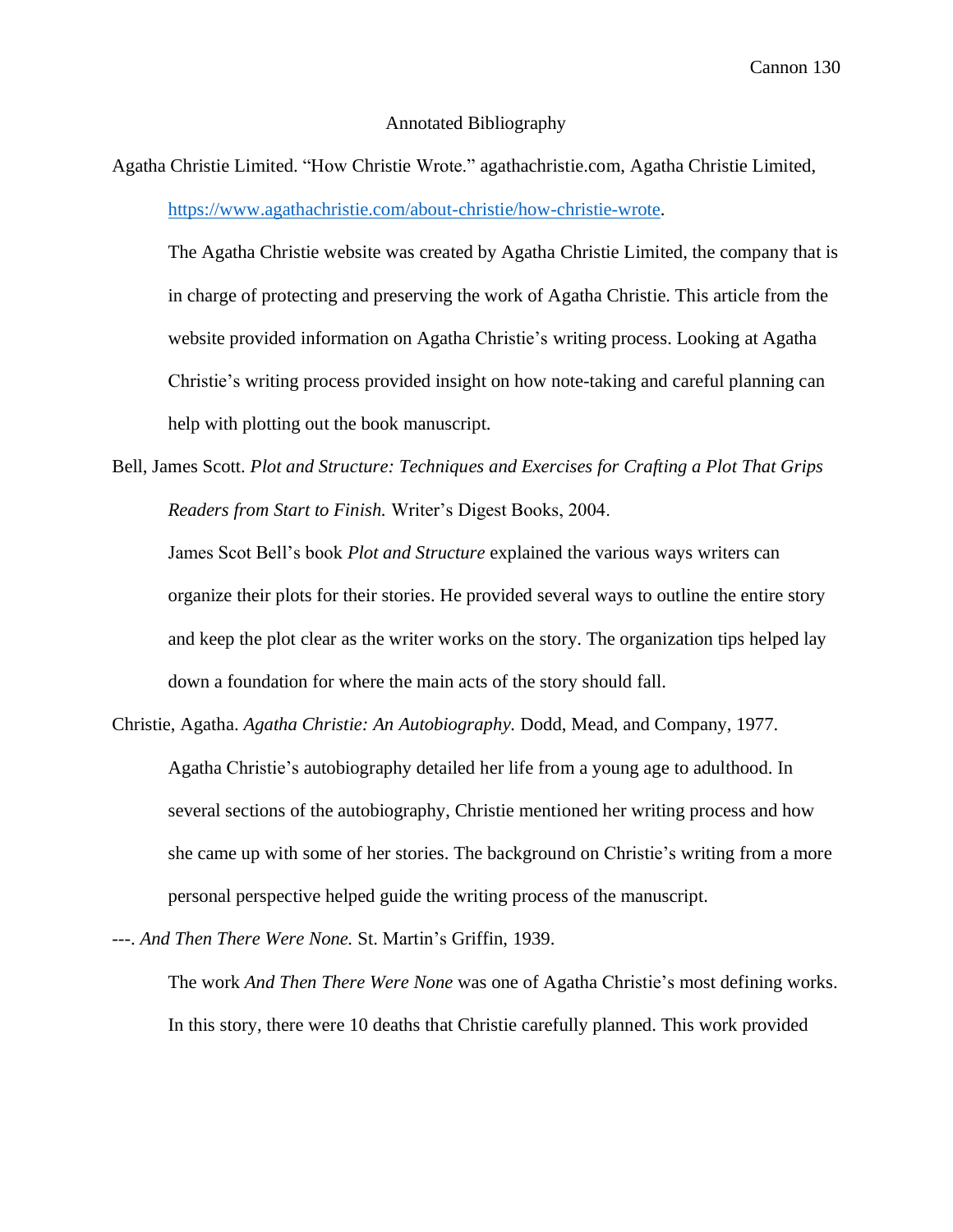inspiration and guidelines on how to carefully keep the manuscript woven together in a way that was feasible and made sense.

---. *Clues to Christie: The Definitive Guide to Miss Marple, Hercule Poirot, Tommy & Tuppence, and All of Agatha Christie's Mysteries*. E-book, William Morrow, 2011.

The work *Clues to Christie* covered some of Agatha Christie's best detectives. Looking at the different detectives Christie created provided background on how the detective character can be changed and evolved. While Poirot is known as a typical private detective figure, Miss Marple and Tommy and Tuppence act as more amateur detectives. This work provided a foundation for how the detective role would be approached in the manuscript.

---. *Curtain.* Dodd, Mead, and Company, 1975.

Agatha Christie's *Curtain* was her last story featuring her most famous detective Hercule Poirot. This last case takes place in the same town where the first Hercule Poirot story took place. The connections and ties to the first work were woven very well, giving inspiration to try to create possible ways for the manuscript to evolve into a series.

---. *Labors of Hercules*. HarperCollins, 1947.

The *Labors of Hercules* followed Hercule Poirot as he took on cases related to the legend of the Greek demigod Hercules. In a few of these short story cases, Hercule Poirot encountered dogs. These cases with dogs helped guide the approach to animals in the manuscript.

---. *Miss Marple: The Complete Short Stories*. William Morrow, 2011.

In *Miss Marple: The Complete Short Stories*, Miss Marple solves several cases through mere observation of what was being told to her. However, her answers at first were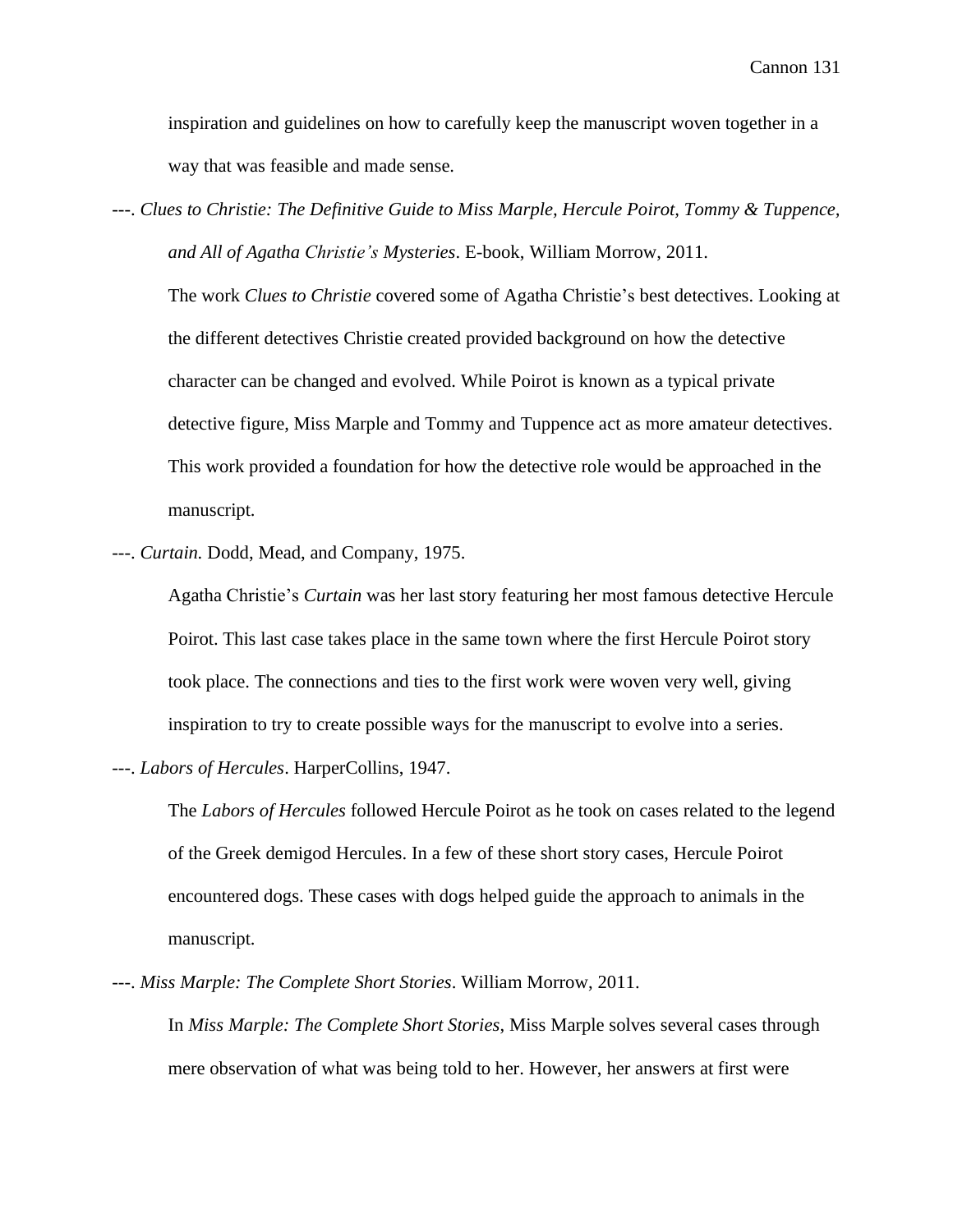strange because they seemed unrelated to the situation at hand. The seemingly out of place clues Miss Marple gave helped inspire the character of Professor Lonki in the manuscript.

---. *Murder Is Easy.* William Morrow, 1939.

In the work *Murder Is Easy* a retired policeman decided to take on a case after meeting an old woman. This old woman gave him a clue on the case but had been unable to give him anything solid. The policeman had only her one clue to go on. This one clue helped guide the manuscript on how to address a strange clue that did not seem like a very helpful one.

---. *The Pale Horse*. William Morrow, 1961.

The story of *The Pale Horse* follows a historian who stumbles upon a strange case that leads him to investigate. At first, the historian did not have a strong connection to the case, but as he got more involved, he realized how connected some the events were. This work helped the manuscript tie certain events together as well as making character connections.

---. *Poirot in the Orient.* Berkley Books, 2001.

The work *Poirot in the Orient* is a collection of several books that take place in the Middle East. The main location for each of the books is in Egypt. In each of these works, Agatha Christie provided subtle details that would remind her readers of the exact location the story was taking place in. These works provided background on how the manuscript should tie in the location through description and subtle hints.

---. *The Seven Dials Mystery.* St. Martin's Minotaur Mysteries, 2001.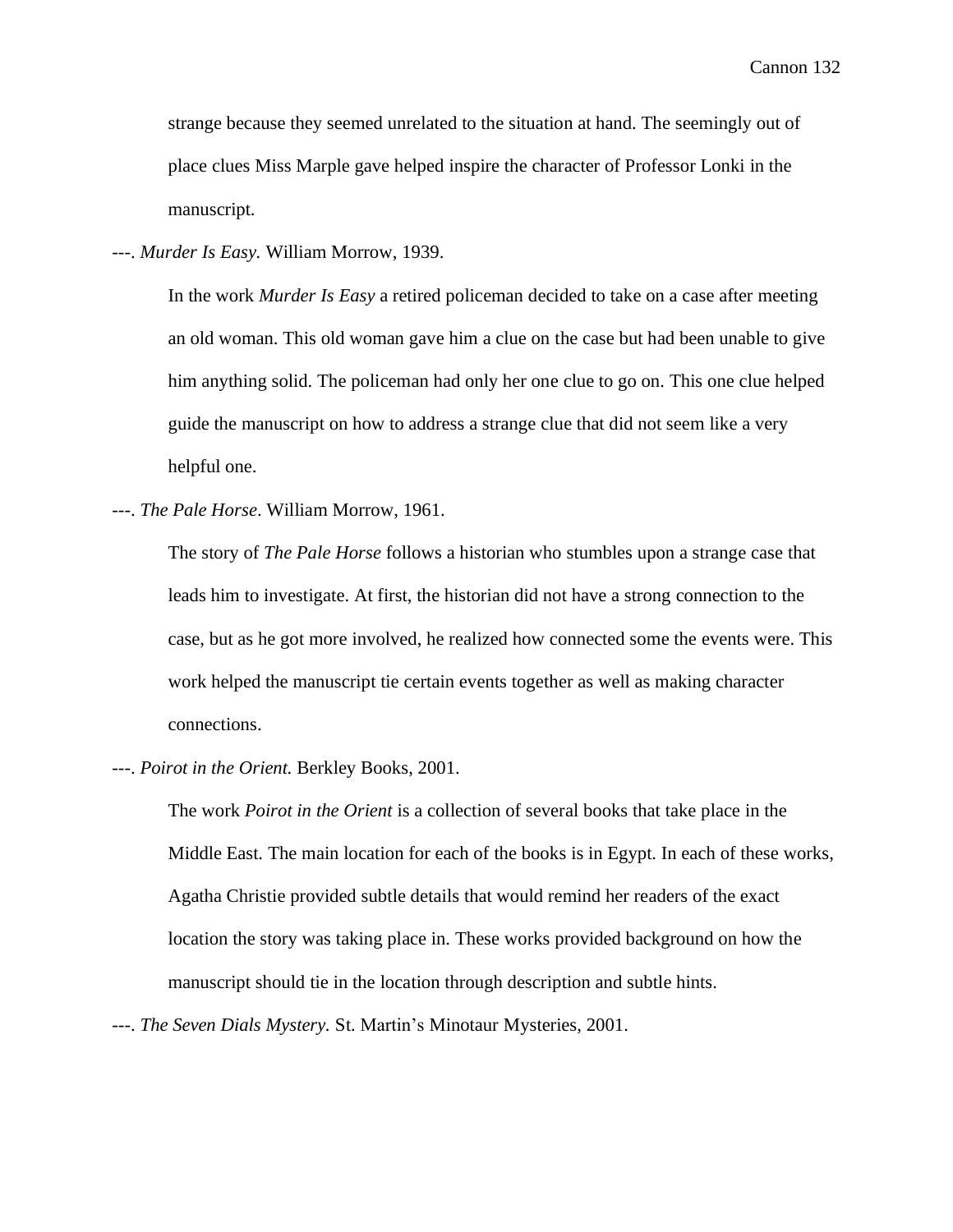Agatha Christie's *The Seven Dials Mystery* was written from the perspective of three main characters: Bill, Bundle, and Jimmy. The different point of views (POV) in this work helped provide the book manuscript with a guide on how to change POV from chapter to chapter and scene to scene. The initial paragraphs for each chapter clearly showed which character's POV was being used, providing a good approach for the manuscript to follow.

---. *Third Girl.* William Morrow, 1966.

The story of *Third Girl* told the story of three ladies who room together in an apartment flat. The third girl was a term used by the younger generation to find a third roommate to split living expenses. Since there were several characters living in apartments as well as some being roommates, this work provided some background as well as ideas on how to tie in the apartment with the mystery of the story.

Wu, Chia-ying. *The Importance of Being Cosy: Agatha Christie and Golden Age British Detective Fiction*, State University of New York at Buffalo, Ann Arbor, 2007. ProQuest, http://www.proquest.com%2Fdissertations-theses%2Fimportance-being-cosy-agathachristie-golden-age%2Fdocview%2F304771228%2Fse-2%3Faccountid%3D12085. Chia-ying Wu's dissertation *The Importance of Being Cozy* covered the idea of Agatha Christie's works as being stories that connected readers to the detectives. Wu argued that the human qualities of the detectives are what draws a reader to loving the story and characters and not the violence or brilliant deductions. The homey feel Christie brings in her work brought her characters to life. This dissertation helped push the idea of creating a cozy sort of mystery that focused on the characters and storyline and not just the crime that had been committed.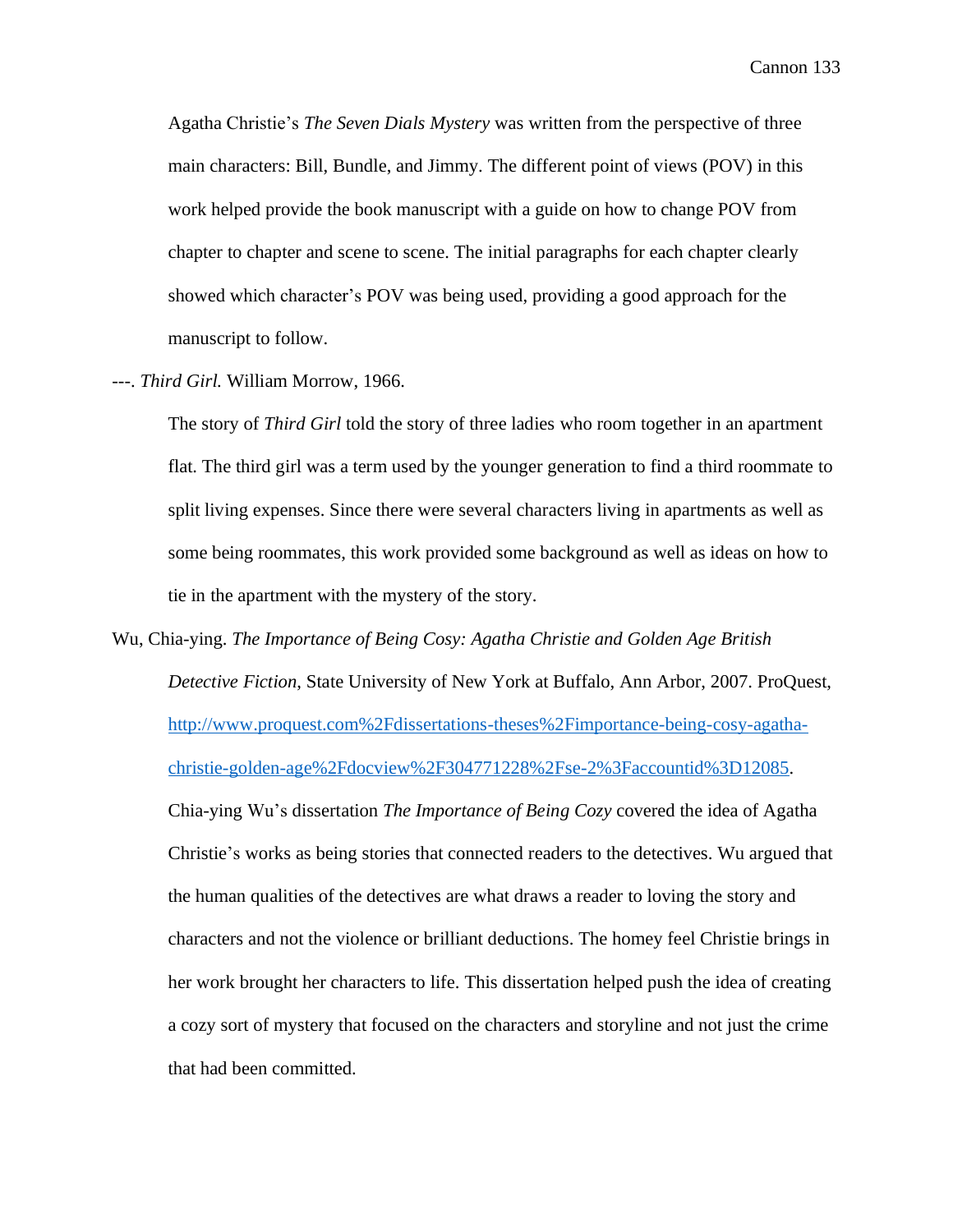# Additional Works Cited

- Agatha Christie Limited. "About the Author." agathachristie.com, Agatha Christie Limited, [https://www.agathachristie.com/about-christie.](https://www.agathachristie.com/about-christie)
- Ackershoek, Mary Anne. "The Daughters of His Manhood": Christie and the Golden Age of Detective Fiction. *Theory and Practice of Classic Detective Fiction,* edited by Jerome H. Delamater and Ruth Prigozy, Greenwood Press, 1997, pp. 119-128. *Google Books,* [https://books.google.com/books?hl=en&lr=&id=UIrr2lOnkp8C&oi=fnd&pg=PA119&dq](https://books.google.com/books?hl=en&lr=&id=UIrr2lOnkp8C&oi=fnd&pg=PA119&dq=agatha+christie+golden+age+of+detective+fiction&ots=4J02mPo4z5&sig=OhkEYRhM6oPneh0wF683Ughxyfc#v=onepage&q=agatha%20christie%20golden%20age%20of%20detective%20fiction&f=false) [=agatha+christie+golden+age+of+detective+fiction&ots=4J02mPo4z5&sig=OhkEYRhM](https://books.google.com/books?hl=en&lr=&id=UIrr2lOnkp8C&oi=fnd&pg=PA119&dq=agatha+christie+golden+age+of+detective+fiction&ots=4J02mPo4z5&sig=OhkEYRhM6oPneh0wF683Ughxyfc#v=onepage&q=agatha%20christie%20golden%20age%20of%20detective%20fiction&f=false) [6oPneh0wF683Ughxyfc#v=onepage&q=agatha%20christie%20golden%20age%20of%2](https://books.google.com/books?hl=en&lr=&id=UIrr2lOnkp8C&oi=fnd&pg=PA119&dq=agatha+christie+golden+age+of+detective+fiction&ots=4J02mPo4z5&sig=OhkEYRhM6oPneh0wF683Ughxyfc#v=onepage&q=agatha%20christie%20golden%20age%20of%20detective%20fiction&f=false) [0detective%20fiction&f=false.](https://books.google.com/books?hl=en&lr=&id=UIrr2lOnkp8C&oi=fnd&pg=PA119&dq=agatha+christie+golden+age+of+detective+fiction&ots=4J02mPo4z5&sig=OhkEYRhM6oPneh0wF683Ughxyfc#v=onepage&q=agatha%20christie%20golden%20age%20of%20detective%20fiction&f=false)
- Álvarez, Elena Avanzas. "Criminal Readings: The Transformative and Instructive Power of Crime Fiction." *Journal of Comparative Literature and Aesthetics,* vol. 42, no. 3, 2019, pp. 140-150. Proquest,

[https://www.proquest.com/docview/2410838259/fulltextPDF/20363904C1FD4392PQ/1?](https://www.proquest.com/docview/2410838259/fulltextPDF/20363904C1FD4392PQ/1?accountid=12085) [accountid=12085](https://www.proquest.com/docview/2410838259/fulltextPDF/20363904C1FD4392PQ/1?accountid=12085)

*The Bible*. Holman Christian Standard Version, Holman Bible Publishers, 2004.

- Booth, Nathanael Thomas. "'Seeking Truth *in Detail'*: 'The Mystery of Marie Rogêt' and Its Structure of Revision." *The Edgar Allan Poe Review*, vol. 17, no. 1, Penn State University Press, 2016, pp. 41–56, [https://doi.org/10.5325/edgallpoerev.17.1.0041.](https://doi.org/10.5325/edgallpoerev.17.1.0041)
- Certain Members of the Detection Club. *The Floating Admiral*. Doubleday, Doran, & Company, 1932.
- Davis, J. M. "Credibility and Popularity in the Historical Mystery." *World Literature Today*, vol. 86, no. 2, 2012, pp. 9-11.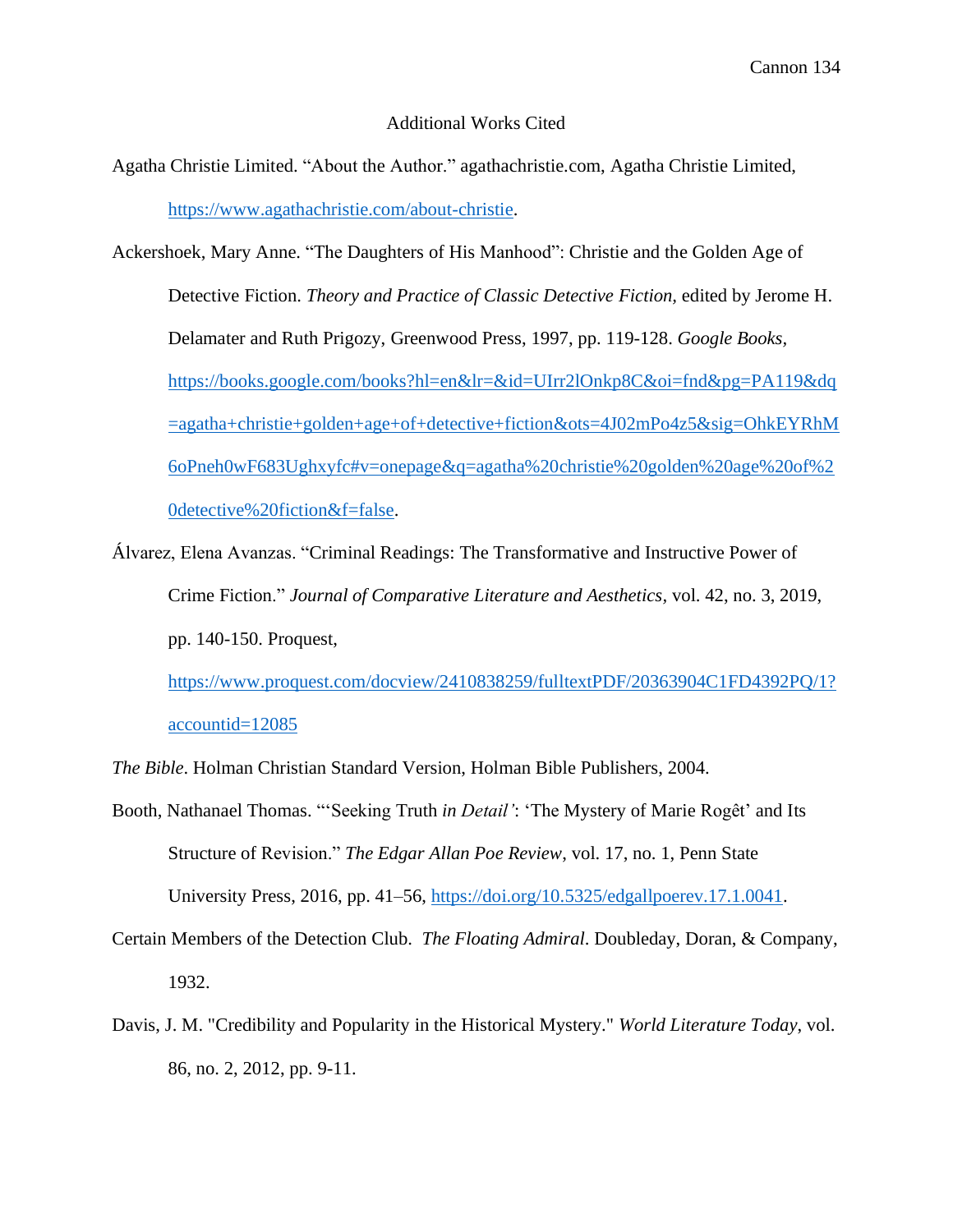- Davis, J. M. "Playing by the Rules." *World Literature Today*, vol. 89, no. 3, 2015, pp. 28-30. ProQuest, http://www.proquest.com%2Fscholarly-journals%2Fplayingrules%2Fdocview%2F1678723484%2Fse-2%3Faccountid%3D12085.
- Ewers, Chris. "Genre in Transit: Agatha Christie, Trains, and the Whodunit." *Journal of Narrative Theory*, vol. 46 no. 1, 2016, p. 97-120. Project MUSE, doi:10.1353/jnt.2016.0009.
- Fletcher, Angus, and Mike Benveniste. ""A Scientific Justification for Literature: Jane Austen's Free Indirect Style as Ethical Tool"." *Journal of Narrative Theory: JNT*, vol. 43, no. 1, 2013, pp. 1-26,162. ProQuest, http://www.proquest.com%2Fscholarlyjournals%2Fscientific-justification-literature-jane-

austens%2Fdocview%2F1430518441%2Fse-2%3Faccountid%3D12085.

Freeland, Natalka. "One of an Infinite Series of Mistakes": Mystery, Influence, and Edgar Allan Poe. *Atq*, vol. 10, no. 2, 1996, pp. 123. ProQuest, http://www.proquest.com%2Fscholarlyjournals%2Fone-infinite-series-mistakes-mystery-

influence%2Fdocview%2F1302450069%2Fse-2%3Faccountid%3D12085.

- Gillis, Stacy. "Detecting Histories, Detecting Genealogies: The Origins of Golden Age Detective Fiction." *Clues*, vol. 37, no. 2, 2019, pp. 9-19. ProQuest, http://www.proquest.com%2Fscholarly-journals%2Fdetecting-histories-genealogiesorigins-golden%2Fdocview%2F2316732630%2Fse-2%3Faccountid%3D12085.
- Green, Andrew. "Death in a Literary Context: Detective Novels of the Golden Age as Enacted Criticism." *Clues*, vol. 39, no. 2, 2021, pp. 41-50. ProQuest, http://www.proquest.com%2Fscholarly-journals%2Fdeath-literary-context-detectivenovels-golden%2Fdocview%2F2581886693%2Fse-2%3Faccountid%3D12085.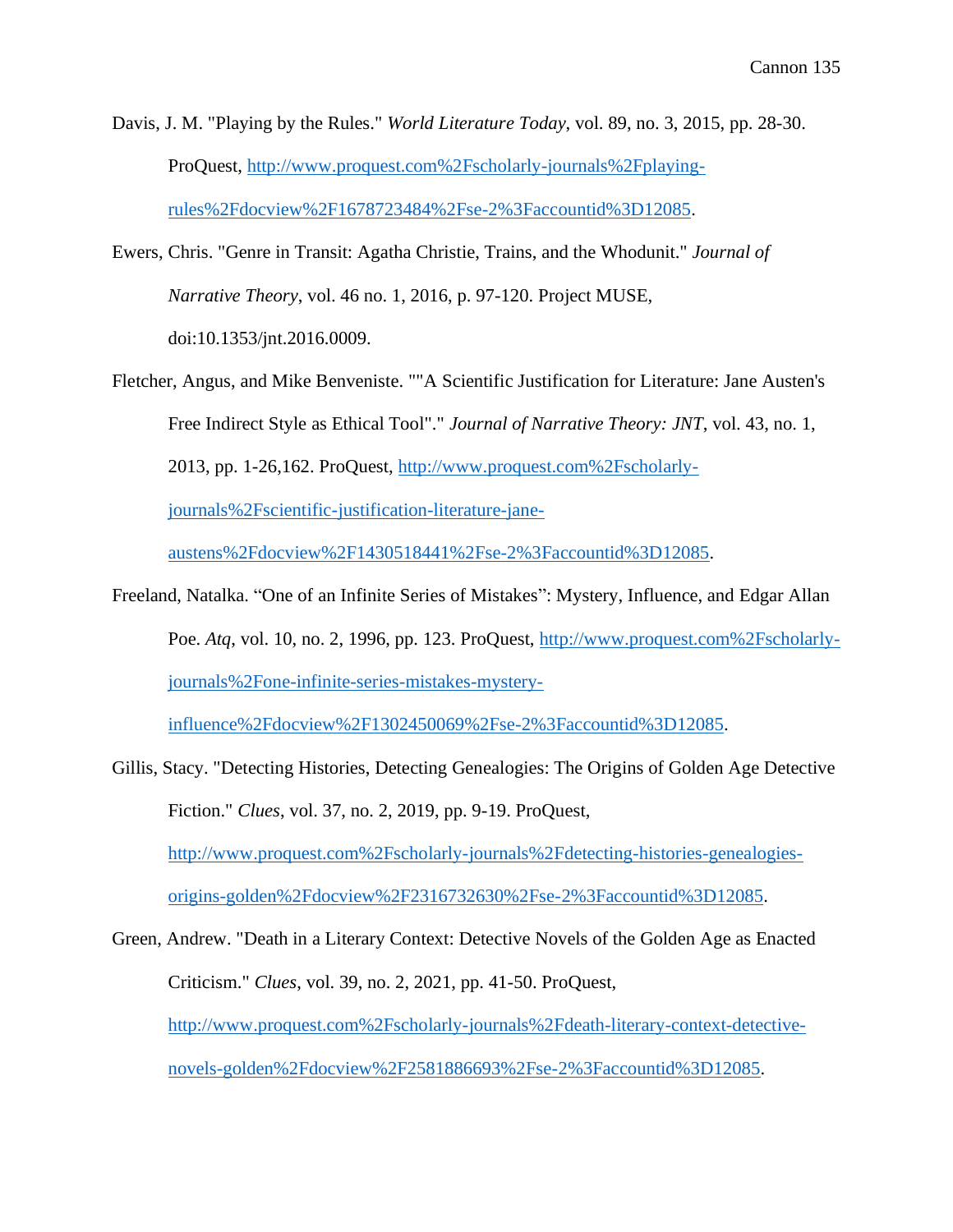Jenkins, Jerry B. & Chris Fabry. *Haunted Waters.* Tyndale Kids, 2005.

Kinnell, Herbert. "Agatha Christie's Doctors." *BMJ: British Medical Journal*, vol. 341, no. 7786, BMJ, 2010, pp. 1324–25, [http://www.jstor.org/stable/25766567.](http://www.jstor.org/stable/25766567)

Kopley, Richard. *Edgar Allan Poe and the Dupin Mysteries.* Palgrave Macmillan, 2008.

- Naeeni, Zahra Panahi and Zohreh Rami. Manipulation as Single Effect: The Outcome of Poe's Improvisation of Power in Detective Tales. *ANQ: A Quarterly Journal of Short Articles, Notes and Reviews*, vol. 31, no. 2, 2017, pp. 96-100.
- Niebuhr, Gary Warren. *Make Mine a Mystery: A Reader's Guide to Mystery and Detective Fiction*. Libraries Unlimited, 2003.
- Nozen, SeyedehZahr, et al. "From Hamlet to Holmes: Literary Detective Tradition." *Linguistics and Culture Review*, vol. 5, no. S1), pp.1087-1099. 087-1099. <https://doi.org/10.37028/lingcure.v5nS1.1494>

Oliver, Catherine. "Cozies, Capers, and Other Criminal Endeavors: Utilizing Taxonomies of Mystery Fiction to Improve Genre Access." *Library Resources & Technical Services*, vol. 64, no. 4, 2020, pp. 152. ProQuest, http://www.proquest.com%2Fscholarlyjournals%2Fcozies-capers-other-criminal-endeavors-

utilizing%2Fdocview%2F2465665520%2Fse-2%3Faccountid%3D12085, doi:

10.5860/lrts.64n4.152-164.

Rollyson, Carl. "Editor's Introduction." *Critical Surveys of Literature: Critical Survey of Mystery & Detective Fiction*, edited by Carl Rollyson, Salem Press, 2nd edition, 2008. Credo Reference,

[https://search.credoreference.com/content/entry/salemmdf/editor\\_s\\_introduction/0?institu](https://search.credoreference.com/content/entry/salemmdf/editor_s_introduction/0?institutionId=5072) [tionId=5072.](https://search.credoreference.com/content/entry/salemmdf/editor_s_introduction/0?institutionId=5072) Accessed 21 Nov. 2021.